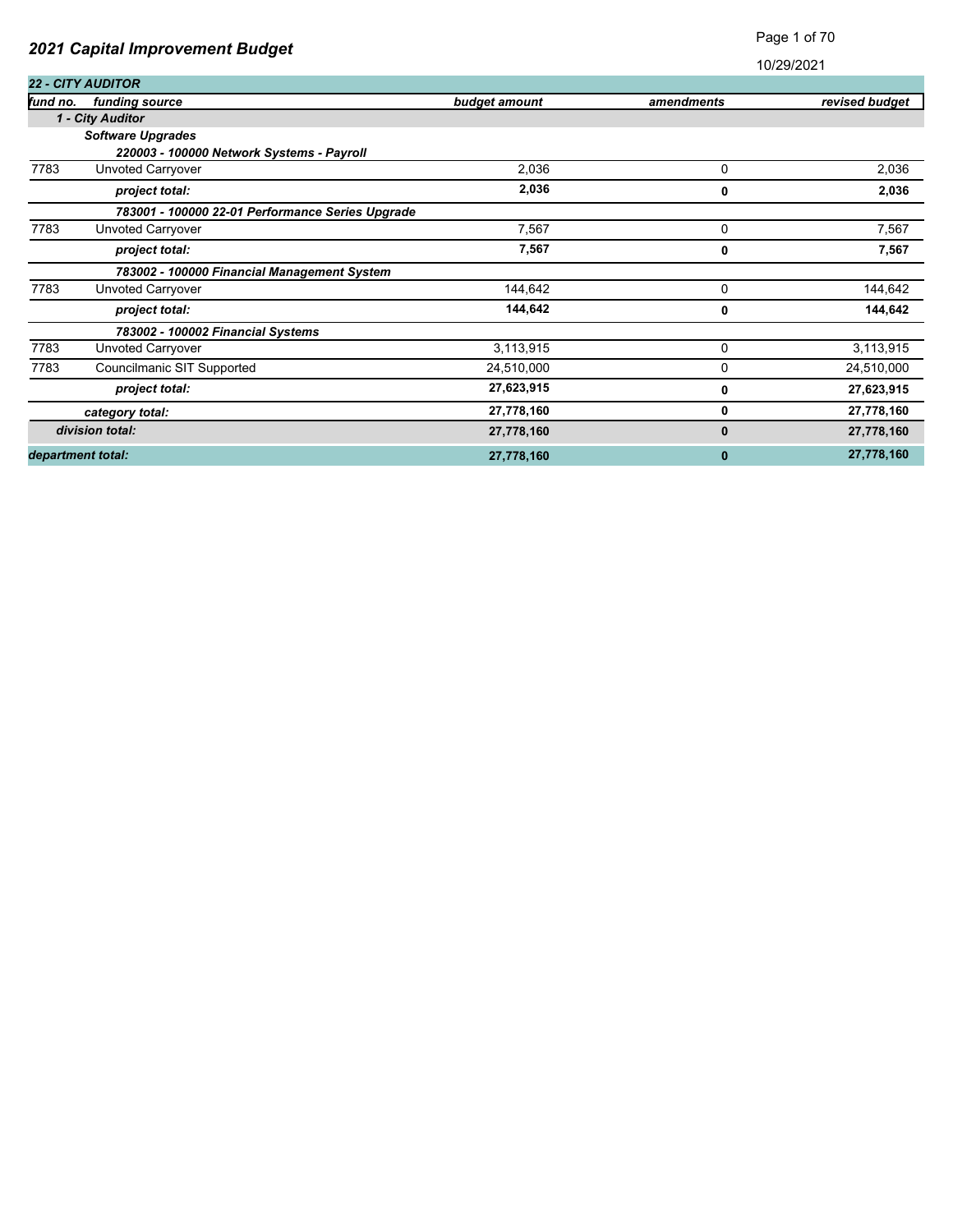| 2021 Capital Improvement Budget              |               |              | Faye z UI TU   |  |  |
|----------------------------------------------|---------------|--------------|----------------|--|--|
|                                              |               |              | 10/29/2021     |  |  |
| <b>25 - MUNICIPAL COURT-JUDGES</b>           |               |              |                |  |  |
| fund no.<br>fundina source                   | budget amount | amendments   | revised budget |  |  |
| 1 - Municipal Court Judges                   |               |              |                |  |  |
| <b>Municipal Court Judges Facility Imp</b>   |               |              |                |  |  |
| 748025 - 100000 25-01 Municipal Court Judges |               |              |                |  |  |
| 7748<br>General Perm Imp Carryover           | 12,391        |              | 12,391         |  |  |
| project total:                               | 12.391        | 0            | 12,391         |  |  |
| category total:                              | 12,391        | 0            | 12,391         |  |  |
| division total:                              | 12.391        | $\mathbf{0}$ | 12,391         |  |  |
| department total:                            | 12,391        | $\bf{0}$     | 12,391         |  |  |

Page 2 of 70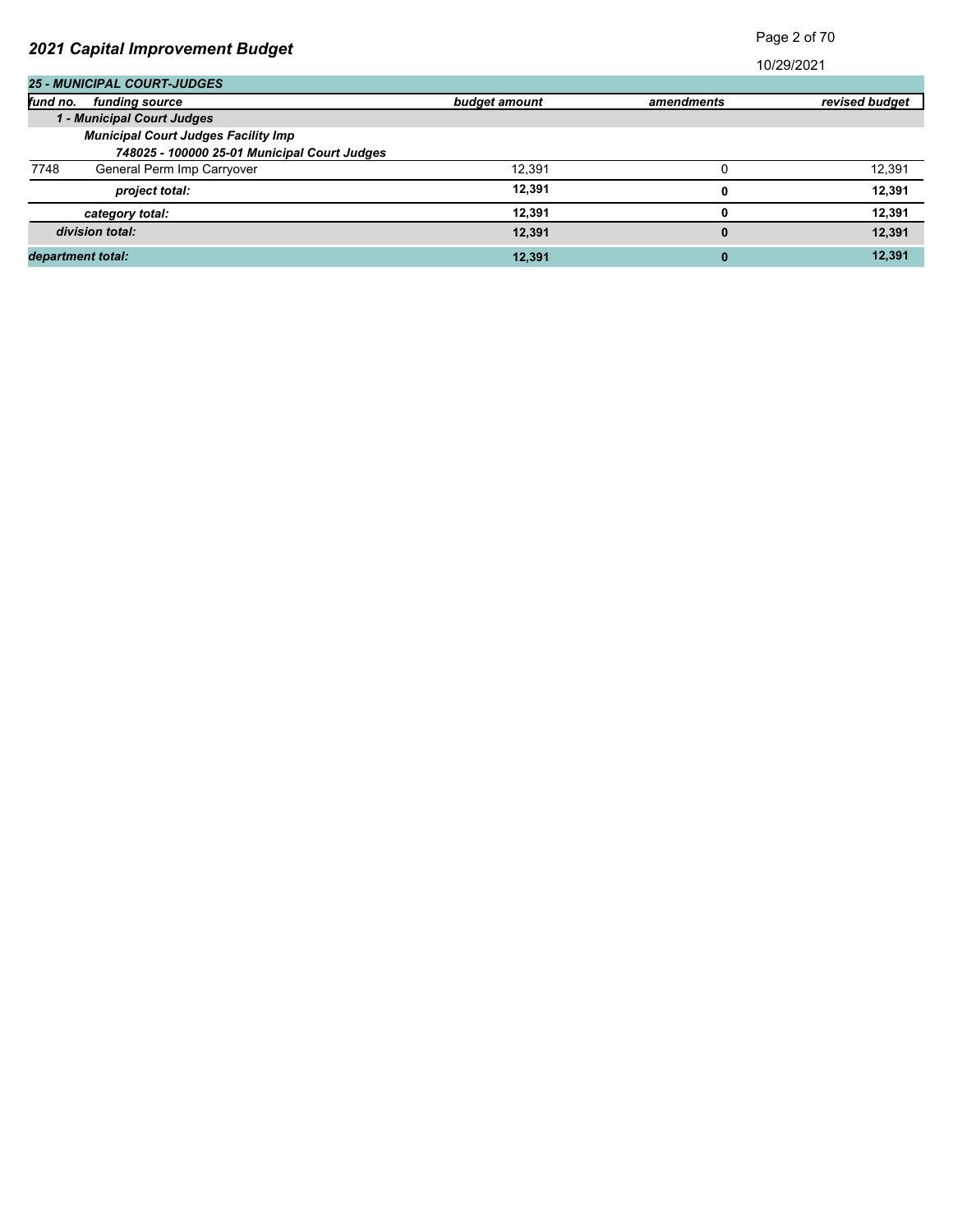| 2021 Capital Improvement Budget               |               |            | raye o or ro   |  |
|-----------------------------------------------|---------------|------------|----------------|--|
|                                               |               |            | 10/29/2021     |  |
| <b>26 - MUNICIPAL COURT-CLERK</b>             |               |            |                |  |
| fund no.<br>fundina source                    | budget amount | amendments | revised budget |  |
| 1 - Municipal Court Clerk                     |               |            |                |  |
| <b>Municipal Court Clerk Capital Projects</b> |               |            |                |  |
| 780001 - 100005 Electronic Filing System      |               |            |                |  |
| 7748<br>General Perm Imp Carryover            | 16,848        |            | 16,848         |  |
| project total:                                | 16,848        | Ω          | 16,848         |  |
| category total:                               | 16,848        |            | 16,848         |  |
| division total:                               | 16,848        | $\bf{0}$   | 16,848         |  |
| department total:                             | 16,848        | $\bf{0}$   | 16,848         |  |

Page 3 of 70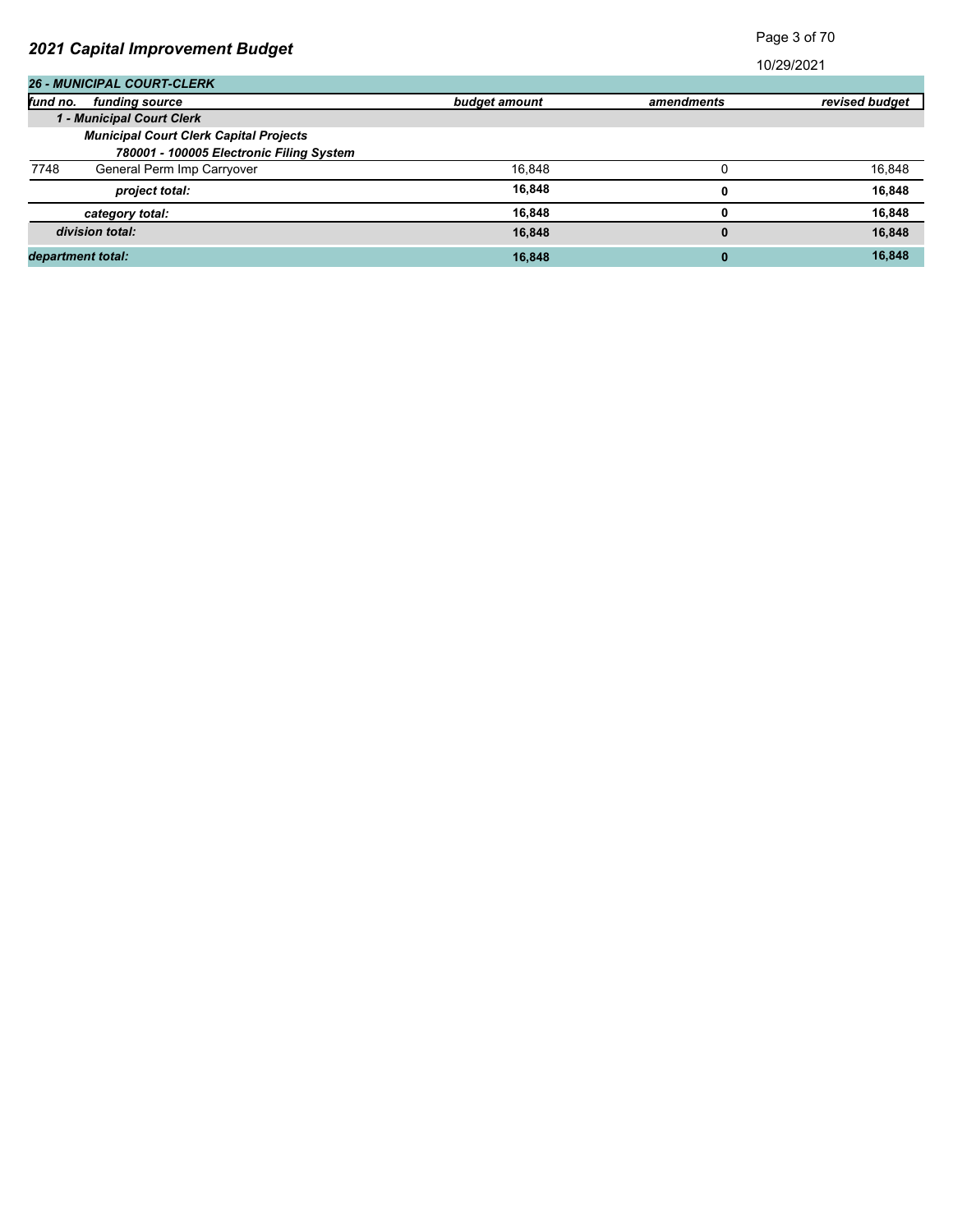| 30 - PUBLIC SAFETY<br>fund no.<br>funding source<br>budget amount<br>amendments<br>1 - Safety Administration<br><b>Safety Administration Equipment</b><br>310003 - 100000 Safety Cameras<br>84,832<br>0<br>7701<br><b>Voted Carryover</b><br>84,832<br>0<br>project total:<br>310003 - 100001 Neighborhood Safety Cameras<br>7701<br>Voted 2019 SIT Supported<br>0<br>1,000,000<br>1,000,000<br>project total:<br>0<br>0<br>1,084,832<br>category total:<br><b>Safety Facilities- Renovations</b><br>310004 - 100000 30-01 Professional Arch Svcs<br>7701<br>71,715<br>0<br><b>Voted Carryover</b><br>71,715<br>project total:<br>0<br>71,715<br>0<br>category total:<br>division total:<br>0<br>1,156,547<br>2 - Support Services<br><b>Police &amp; Fire Communication Systems</b><br>320001 - 100001 Police and Fire Annual Radio Equipment Pro<br>7701<br>2,257<br>0<br>Unvoted Carryover<br>7701<br>Voted 2019 SIT Supported<br>0<br>2,000,000 | revised budget<br>84,832<br>84,832<br>1,000,000<br>1,000,000<br>1,084,832<br>71,715<br>71,715<br>71,715<br>1,156,547 |
|-----------------------------------------------------------------------------------------------------------------------------------------------------------------------------------------------------------------------------------------------------------------------------------------------------------------------------------------------------------------------------------------------------------------------------------------------------------------------------------------------------------------------------------------------------------------------------------------------------------------------------------------------------------------------------------------------------------------------------------------------------------------------------------------------------------------------------------------------------------------------------------------------------------------------------------------------------|----------------------------------------------------------------------------------------------------------------------|
|                                                                                                                                                                                                                                                                                                                                                                                                                                                                                                                                                                                                                                                                                                                                                                                                                                                                                                                                                     |                                                                                                                      |
|                                                                                                                                                                                                                                                                                                                                                                                                                                                                                                                                                                                                                                                                                                                                                                                                                                                                                                                                                     |                                                                                                                      |
|                                                                                                                                                                                                                                                                                                                                                                                                                                                                                                                                                                                                                                                                                                                                                                                                                                                                                                                                                     |                                                                                                                      |
|                                                                                                                                                                                                                                                                                                                                                                                                                                                                                                                                                                                                                                                                                                                                                                                                                                                                                                                                                     |                                                                                                                      |
|                                                                                                                                                                                                                                                                                                                                                                                                                                                                                                                                                                                                                                                                                                                                                                                                                                                                                                                                                     |                                                                                                                      |
|                                                                                                                                                                                                                                                                                                                                                                                                                                                                                                                                                                                                                                                                                                                                                                                                                                                                                                                                                     |                                                                                                                      |
|                                                                                                                                                                                                                                                                                                                                                                                                                                                                                                                                                                                                                                                                                                                                                                                                                                                                                                                                                     |                                                                                                                      |
|                                                                                                                                                                                                                                                                                                                                                                                                                                                                                                                                                                                                                                                                                                                                                                                                                                                                                                                                                     |                                                                                                                      |
|                                                                                                                                                                                                                                                                                                                                                                                                                                                                                                                                                                                                                                                                                                                                                                                                                                                                                                                                                     |                                                                                                                      |
|                                                                                                                                                                                                                                                                                                                                                                                                                                                                                                                                                                                                                                                                                                                                                                                                                                                                                                                                                     |                                                                                                                      |
|                                                                                                                                                                                                                                                                                                                                                                                                                                                                                                                                                                                                                                                                                                                                                                                                                                                                                                                                                     |                                                                                                                      |
|                                                                                                                                                                                                                                                                                                                                                                                                                                                                                                                                                                                                                                                                                                                                                                                                                                                                                                                                                     |                                                                                                                      |
|                                                                                                                                                                                                                                                                                                                                                                                                                                                                                                                                                                                                                                                                                                                                                                                                                                                                                                                                                     |                                                                                                                      |
|                                                                                                                                                                                                                                                                                                                                                                                                                                                                                                                                                                                                                                                                                                                                                                                                                                                                                                                                                     |                                                                                                                      |
|                                                                                                                                                                                                                                                                                                                                                                                                                                                                                                                                                                                                                                                                                                                                                                                                                                                                                                                                                     |                                                                                                                      |
|                                                                                                                                                                                                                                                                                                                                                                                                                                                                                                                                                                                                                                                                                                                                                                                                                                                                                                                                                     |                                                                                                                      |
|                                                                                                                                                                                                                                                                                                                                                                                                                                                                                                                                                                                                                                                                                                                                                                                                                                                                                                                                                     |                                                                                                                      |
|                                                                                                                                                                                                                                                                                                                                                                                                                                                                                                                                                                                                                                                                                                                                                                                                                                                                                                                                                     |                                                                                                                      |
|                                                                                                                                                                                                                                                                                                                                                                                                                                                                                                                                                                                                                                                                                                                                                                                                                                                                                                                                                     | 2,257                                                                                                                |
|                                                                                                                                                                                                                                                                                                                                                                                                                                                                                                                                                                                                                                                                                                                                                                                                                                                                                                                                                     | 2,000,000                                                                                                            |
| 2,002,257<br>project total:<br>0                                                                                                                                                                                                                                                                                                                                                                                                                                                                                                                                                                                                                                                                                                                                                                                                                                                                                                                    | 2,002,257                                                                                                            |
| 0<br>2,002,257<br>category total:                                                                                                                                                                                                                                                                                                                                                                                                                                                                                                                                                                                                                                                                                                                                                                                                                                                                                                                   | 2,002,257                                                                                                            |
| <b>Safety Support Services-New Facilities</b>                                                                                                                                                                                                                                                                                                                                                                                                                                                                                                                                                                                                                                                                                                                                                                                                                                                                                                       |                                                                                                                      |
| 330045 - 100001 911 Call Center                                                                                                                                                                                                                                                                                                                                                                                                                                                                                                                                                                                                                                                                                                                                                                                                                                                                                                                     |                                                                                                                      |
| 7701<br>0<br>Voted 2019 SIT Supported<br>4,500,000                                                                                                                                                                                                                                                                                                                                                                                                                                                                                                                                                                                                                                                                                                                                                                                                                                                                                                  | 4,500,000                                                                                                            |
| 4,500,000<br>project total:<br>0                                                                                                                                                                                                                                                                                                                                                                                                                                                                                                                                                                                                                                                                                                                                                                                                                                                                                                                    | 4,500,000                                                                                                            |
| 0<br>4,500,000<br>category total:                                                                                                                                                                                                                                                                                                                                                                                                                                                                                                                                                                                                                                                                                                                                                                                                                                                                                                                   | 4,500,000                                                                                                            |
| <b>Safety-System Upgrades</b><br>320018 - 100000 911 System Update                                                                                                                                                                                                                                                                                                                                                                                                                                                                                                                                                                                                                                                                                                                                                                                                                                                                                  |                                                                                                                      |
| 1<br>7701<br>0<br>Unvoted Carryover                                                                                                                                                                                                                                                                                                                                                                                                                                                                                                                                                                                                                                                                                                                                                                                                                                                                                                                 | $\mathbf{1}$                                                                                                         |
| 1<br>0<br>project total:                                                                                                                                                                                                                                                                                                                                                                                                                                                                                                                                                                                                                                                                                                                                                                                                                                                                                                                            | 1                                                                                                                    |
| 320020 - 100000 Safety Systems Updates                                                                                                                                                                                                                                                                                                                                                                                                                                                                                                                                                                                                                                                                                                                                                                                                                                                                                                              |                                                                                                                      |
| 7701<br>Voted Carryover<br>0<br>491,109                                                                                                                                                                                                                                                                                                                                                                                                                                                                                                                                                                                                                                                                                                                                                                                                                                                                                                             | 491,109                                                                                                              |
| 7748<br>General Perm Imp Carryover<br>11,469<br>0                                                                                                                                                                                                                                                                                                                                                                                                                                                                                                                                                                                                                                                                                                                                                                                                                                                                                                   | 11,469                                                                                                               |
| 502,578<br>project total:<br>0                                                                                                                                                                                                                                                                                                                                                                                                                                                                                                                                                                                                                                                                                                                                                                                                                                                                                                                      | 502,578                                                                                                              |
| 502,579<br>0<br>category total:                                                                                                                                                                                                                                                                                                                                                                                                                                                                                                                                                                                                                                                                                                                                                                                                                                                                                                                     | 502,579                                                                                                              |
| division total:<br>7,004,836<br>0                                                                                                                                                                                                                                                                                                                                                                                                                                                                                                                                                                                                                                                                                                                                                                                                                                                                                                                   | 7,004,836                                                                                                            |
| 3 - Police                                                                                                                                                                                                                                                                                                                                                                                                                                                                                                                                                                                                                                                                                                                                                                                                                                                                                                                                          |                                                                                                                      |
| <b>Police Equipment</b>                                                                                                                                                                                                                                                                                                                                                                                                                                                                                                                                                                                                                                                                                                                                                                                                                                                                                                                             |                                                                                                                      |
| 330038 - 100001 Police Equipment - Fiber Installation and Up                                                                                                                                                                                                                                                                                                                                                                                                                                                                                                                                                                                                                                                                                                                                                                                                                                                                                        |                                                                                                                      |
| 0<br>7705<br>44,377<br>Unvoted Carryover                                                                                                                                                                                                                                                                                                                                                                                                                                                                                                                                                                                                                                                                                                                                                                                                                                                                                                            | 44,377                                                                                                               |
| 0<br>7701<br>Voted Carryover<br>105,765                                                                                                                                                                                                                                                                                                                                                                                                                                                                                                                                                                                                                                                                                                                                                                                                                                                                                                             | 105,765                                                                                                              |
| 150,142<br>0<br>project total:                                                                                                                                                                                                                                                                                                                                                                                                                                                                                                                                                                                                                                                                                                                                                                                                                                                                                                                      | 150,142                                                                                                              |
| 330054 - 100000 Police Equipment - Server Storage                                                                                                                                                                                                                                                                                                                                                                                                                                                                                                                                                                                                                                                                                                                                                                                                                                                                                                   |                                                                                                                      |
| 7701<br>0<br><b>Voted Carryover</b><br>1,500,000                                                                                                                                                                                                                                                                                                                                                                                                                                                                                                                                                                                                                                                                                                                                                                                                                                                                                                    | 1,500,000                                                                                                            |
| 1,500,000<br>project total:<br>0                                                                                                                                                                                                                                                                                                                                                                                                                                                                                                                                                                                                                                                                                                                                                                                                                                                                                                                    | 1,500,000                                                                                                            |
| 0<br>1,650,142<br>category total:                                                                                                                                                                                                                                                                                                                                                                                                                                                                                                                                                                                                                                                                                                                                                                                                                                                                                                                   | 1,650,142                                                                                                            |
| <b>Police Facility Renovation</b>                                                                                                                                                                                                                                                                                                                                                                                                                                                                                                                                                                                                                                                                                                                                                                                                                                                                                                                   |                                                                                                                      |
| 330021 - 100000 30-03 Police Facility Renovation<br>7701<br>0<br>1,680,000<br>Voted 2019 SIT Supported                                                                                                                                                                                                                                                                                                                                                                                                                                                                                                                                                                                                                                                                                                                                                                                                                                              | 1,680,000                                                                                                            |
| 1,680,000<br>project total:<br>0                                                                                                                                                                                                                                                                                                                                                                                                                                                                                                                                                                                                                                                                                                                                                                                                                                                                                                                    | 1,680,000                                                                                                            |
|                                                                                                                                                                                                                                                                                                                                                                                                                                                                                                                                                                                                                                                                                                                                                                                                                                                                                                                                                     |                                                                                                                      |
| 330021 - 100000 Police Facility Renovations - Roof Maintenar<br>7701<br>1,758,429<br>0<br>Voted Carryover                                                                                                                                                                                                                                                                                                                                                                                                                                                                                                                                                                                                                                                                                                                                                                                                                                           |                                                                                                                      |
| 1,758,429<br>project total:<br>0                                                                                                                                                                                                                                                                                                                                                                                                                                                                                                                                                                                                                                                                                                                                                                                                                                                                                                                    |                                                                                                                      |
| 330021 - 100008 Police Concrete and Asphalt Repair/Replace                                                                                                                                                                                                                                                                                                                                                                                                                                                                                                                                                                                                                                                                                                                                                                                                                                                                                          | 1,758,429<br>1,758,429                                                                                               |

Page 4 of 70

*2021 Capital Improvement Budget*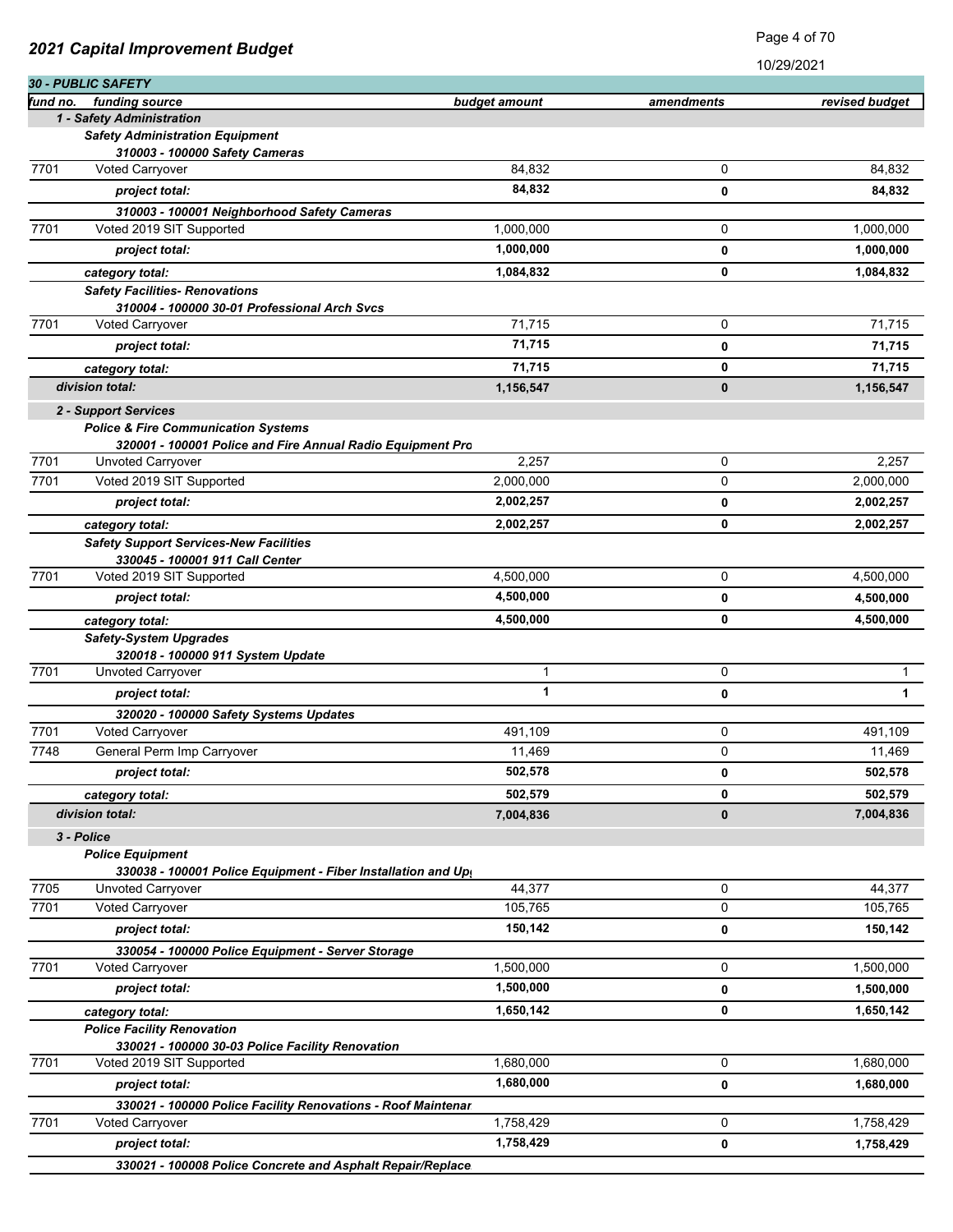|      | 2021 Capital Improvement Budget                                              |            | Page 5 of 70 |            |
|------|------------------------------------------------------------------------------|------------|--------------|------------|
|      |                                                                              |            |              | 10/29/2021 |
| 7701 | Voted Carryover                                                              | 297,334    | 0            | 297,334    |
|      | project total:                                                               | 297,334    | 0            | 297,334    |
|      | 330043 - 100001 Police Facility - CSB Building Lighting                      |            |              |            |
| 7701 | <b>Voted Carryover</b>                                                       | 14,610     | $\mathbf 0$  | 14,610     |
|      | project total:                                                               | 14,610     | 0            | 14,610     |
|      | 330067 - 100000 Police and Fire Joint Wellness Center                        |            |              |            |
| 7701 | <b>Voted Carryover</b>                                                       | 3,000,000  | $\mathbf 0$  | 3,000,000  |
|      | project total:                                                               | 3,000,000  | 0            | 3,000,000  |
|      | 330068 - 100000 Joint Safety Administrative Building                         |            |              |            |
| 7701 | Voted 2019 SIT Supported                                                     | 5,750,000  | $\mathbf 0$  | 5,750,000  |
| 7748 | General Perm Imp Carryover                                                   | 422,069    | 0            | 422,069    |
|      | project total:                                                               | 6,172,069  | 0            | 6,172,069  |
| 7701 | 330070 - 100000 Police Substation - Hilltop Area<br>Voted 2019 SIT Supported | 5,000,000  | 0            | 5,000,000  |
|      |                                                                              | 5,000,000  |              |            |
|      | project total:                                                               |            | 0            | 5,000,000  |
|      | category total:                                                              | 17,922,442 | 0            | 17,922,442 |
|      | <b>Police Land Acquisition</b><br>330022 - 100003 Division Driving Track     |            |              |            |
| 7701 | Voted Carryover                                                              | 133,047    | 0            | 133,047    |
|      | project total:                                                               | 133,047    | 0            | 133,047    |
|      | 330045 - 100000 Real Time Crime Center/Public Safety Techn                   |            |              |            |
| 7701 | Voted 2019 SIT Supported                                                     | 2,500,000  | $\mathbf 0$  | 2,500,000  |
| 7701 | Voted Carryover                                                              | 3,000,000  | 0            | 3,000,000  |
|      | project total:                                                               | 5,500,000  | 0            | 5,500,000  |
|      | category total:                                                              | 5,633,047  | $\mathbf 0$  | 5,633,047  |
|      | <b>Police New Facilities Construction</b>                                    |            |              |            |
|      | 330056 - 100003 Police Parking Lot - Pavement at 4, 5, 6, & 11               |            |              |            |
| 7701 | Voted Carryover                                                              | 45,850     | 0            | 45,850     |
|      | project total:                                                               | 45,850     | 0            | 45,850     |
|      | 330056 - 100006 Police Parking Lot Pavement - Phase 2                        |            |              |            |
| 7701 | Voted Carryover                                                              | 36,864     | 0            | 36,864     |
|      | project total:                                                               | 36,864     | 0            | 36,864     |
|      | category total:                                                              | 82,714     | 0            | 82,714     |
|      | division total:                                                              | 25,288,345 | 0            | 25,288,345 |
|      | 4 - Fire                                                                     |            |              |            |
|      | <b>Fire Apparatus Replacement</b>                                            |            |              |            |
| 7701 | 340101 - 100000 30-04 Fire Apparatus Replacement<br>Voted Carryover          | 100,310    | 0            | 100,310    |
| 7705 | <b>Unvoted Carryover</b>                                                     | 36,106     | $\mathbf 0$  | 36,106     |
|      | project total:                                                               | 136,416    | 0            | 136,416    |
|      | 340150 - 100000 Fire Apparatus Replacement - Medics                          |            |              |            |
| 7701 | <b>Voted Carryover</b>                                                       | 29,383     | 0            | 29,383     |
| 7701 | Voted 2019 SIT Supported                                                     | 2,000,000  | 0            | 2,000,000  |
|      | project total:                                                               | 2,029,383  | 0            | 2,029,383  |
|      | 340151 - 100000 Fire Apparatus Replacement - Platform Ladd                   |            |              |            |
| 7701 | Voted 2019 SIT Supported                                                     | 2,000,000  | $\mathbf 0$  | 2,000,000  |
|      | project total:                                                               | 2,000,000  | 0            | 2,000,000  |
|      | 340152 - 100000 Fire Apparatus Replacement - Engines                         |            |              |            |
| 7701 | Voted Carryover                                                              | 305        | 0            | 305        |
| 7701 | Voted 2019 SIT Supported                                                     | 2,000,000  | 0            | 2,000,000  |
|      | project total:                                                               | 2,000,305  | 0            | 2,000,305  |
|      | 340167 - 100000 Fire Station #26 HVAC Renovations                            |            |              |            |
| 7701 | Voted Carryover                                                              | 45,000     | 0            | 45,000     |
|      | project total:                                                               | 45,000     | 0            | 45,000     |
|      | category total:                                                              | 6,211,104  | 0            | 6,211,104  |
|      | <b>Fire Equipment</b>                                                        |            |              |            |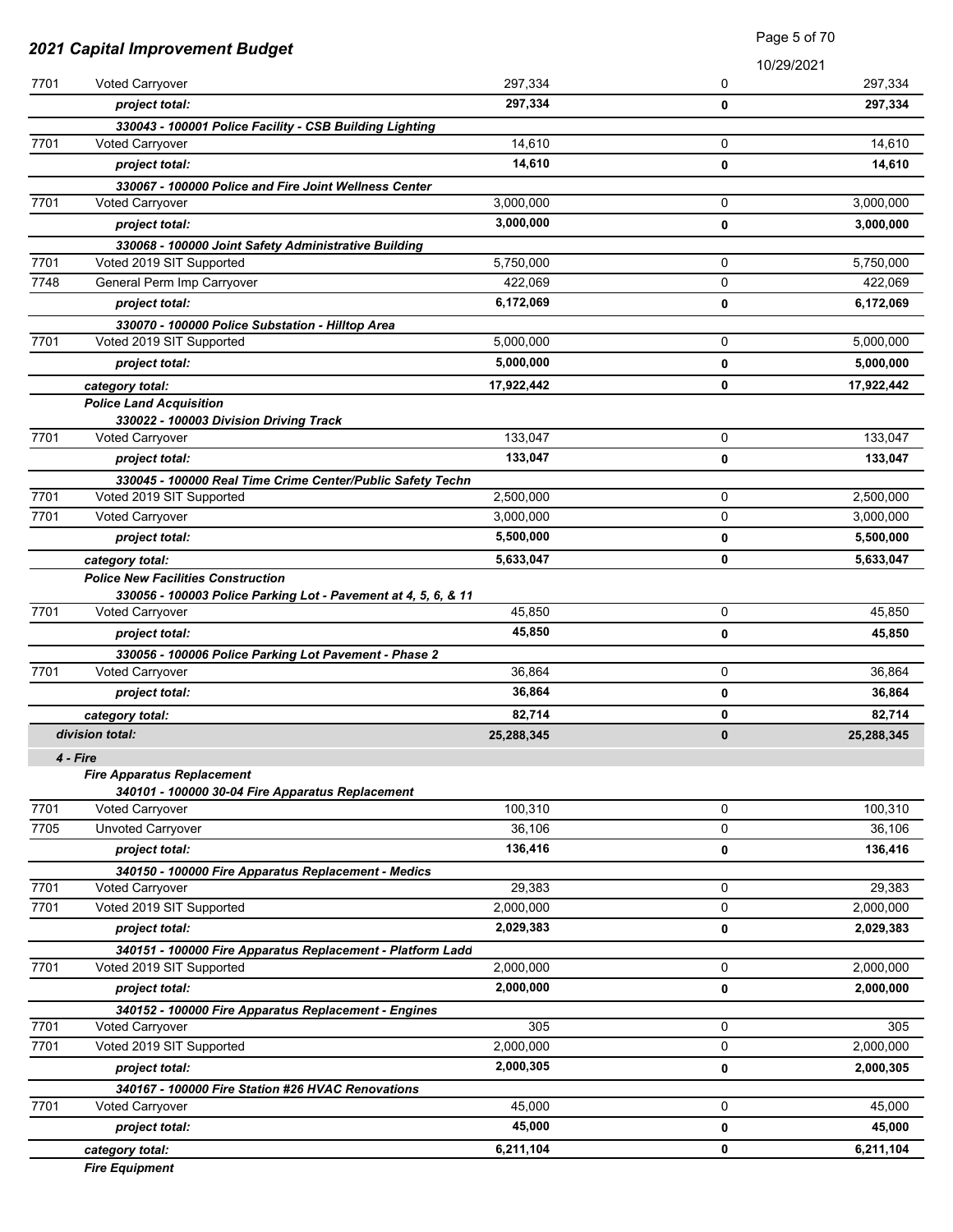|              | department total:                                               | 49,032,884             | $\pmb{0}$ | 49,032,884        |
|--------------|-----------------------------------------------------------------|------------------------|-----------|-------------------|
|              | division total:                                                 | 15,583,156             | $\pmb{0}$ | 15,583,156        |
|              | category total:                                                 | 56,015                 | 0         | 56,015            |
|              | project total:                                                  | 56,015                 | 0         | 56,015            |
| 7701         | 340131 - 100000 Fire Station #35<br>Voted Carryover             | 56,015                 | 0         | 56,015            |
|              | <b>Fire New Facilities Construction</b>                         |                        |           |                   |
|              | category total:                                                 | 9,101,177              | 0         | 9,101,177         |
|              | project total:                                                  | 522,253                | 0         | 522,253           |
| 7701         | <b>Voted Carryover</b>                                          | 522,253                | 0         | 522,253           |
|              | 340163 - 100001 Fire Station #15 Groundwater Design             |                        |           |                   |
|              | project total:                                                  | 280,300                | 0         | 280,300           |
| 7701         | <b>Voted Carryover</b>                                          | 280,300                | 0         | 280,300           |
|              | 340160 - 100001 Fire Facility - Elevators - 300 N. Fourth Stree |                        |           |                   |
|              | project total:                                                  | 470,000                | 0         | 470,000           |
| 7701         | Voted Carryover                                                 | 470,000                | 0         | 470,000           |
|              | 340159 - 100000 Fire Facility - Pavement Restoration            |                        |           |                   |
|              | project total:                                                  | 300,000                | 0         | 300,000           |
| 7701         | 340158 - 100000 Fire Training - Elevator<br>Voted Carryover     | 300,000                | 0         | 300,000           |
|              | project total:                                                  |                        | 0         | 1,127,780         |
| 7701         | Voted Carryover                                                 | 1,127,780<br>1,127,780 | 0         | 1,127,780         |
|              | 340157 - 100000 Fire Station #23 - Bay Extension                |                        |           |                   |
|              | project total:                                                  | 527,000                | 0         | 527,000           |
| 7701         | Voted Carryover                                                 | 527,000                | 0         | 527,000           |
|              | 340155 - 100000 Fire Station #7 HVAC                            |                        |           |                   |
|              | project total:                                                  | 2,000,000              | 0         | 2,000,000         |
| 7701         | Voted 2019 SIT Supported                                        | 2,000,000              | 0         | 2,000,000         |
|              | 340154 - 100000 Fire Station #36                                |                        |           |                   |
|              | project total:                                                  | 57,798                 | 0         | 57,798            |
| 7701         | Voted Carryover                                                 | 57,798                 | 0         | 57,798            |
|              | 340134 - 100000 Fire Generators - (st. 11, 17, 28, 29, 32)      |                        |           |                   |
|              | project total:                                                  | 2,000,000              | 0         | 2,000,000         |
| 7701         | Voted 2019 SIT Supported                                        | 2,000,000              | 0         | 2,000,000         |
|              | 340103 - 100202 Fire Facility Renovation - Training Complex I   |                        |           |                   |
|              | project total:                                                  | 1,816,046              | 0         | 1,816,046         |
| 7701         | Unvoted Carryover<br>Voted Carryover                            | 57,000<br>439,046      | 0         | 57,000<br>439,046 |
| 7701<br>7733 | Voted 2019 SIT Supported                                        | 1,320,000              | 0<br>0    | 1,320,000         |
|              | 340103 - 100000 30-04 Fire Facility Renovation                  |                        |           |                   |
|              | <b>Fire Facility Renovation</b>                                 |                        |           |                   |
|              | category total:                                                 | 214,860                | 0         | 214,860           |
|              | project total:                                                  | 170,000                | 0         | 170,000           |
| 7748         | General Perm Imp Carryover                                      | 170,000                | 0         | 170,000           |
|              | 340133 - 100000 Exercise Equipment - All Stations               |                        |           |                   |
|              | project total:                                                  | 44,860                 | 0         | 44,860            |
| 7701         | 340123 - 100000 30-04 Fire Equipment<br>Voted Carryover         | 44,860                 | 0         | 44,860            |
|              |                                                                 |                        |           |                   |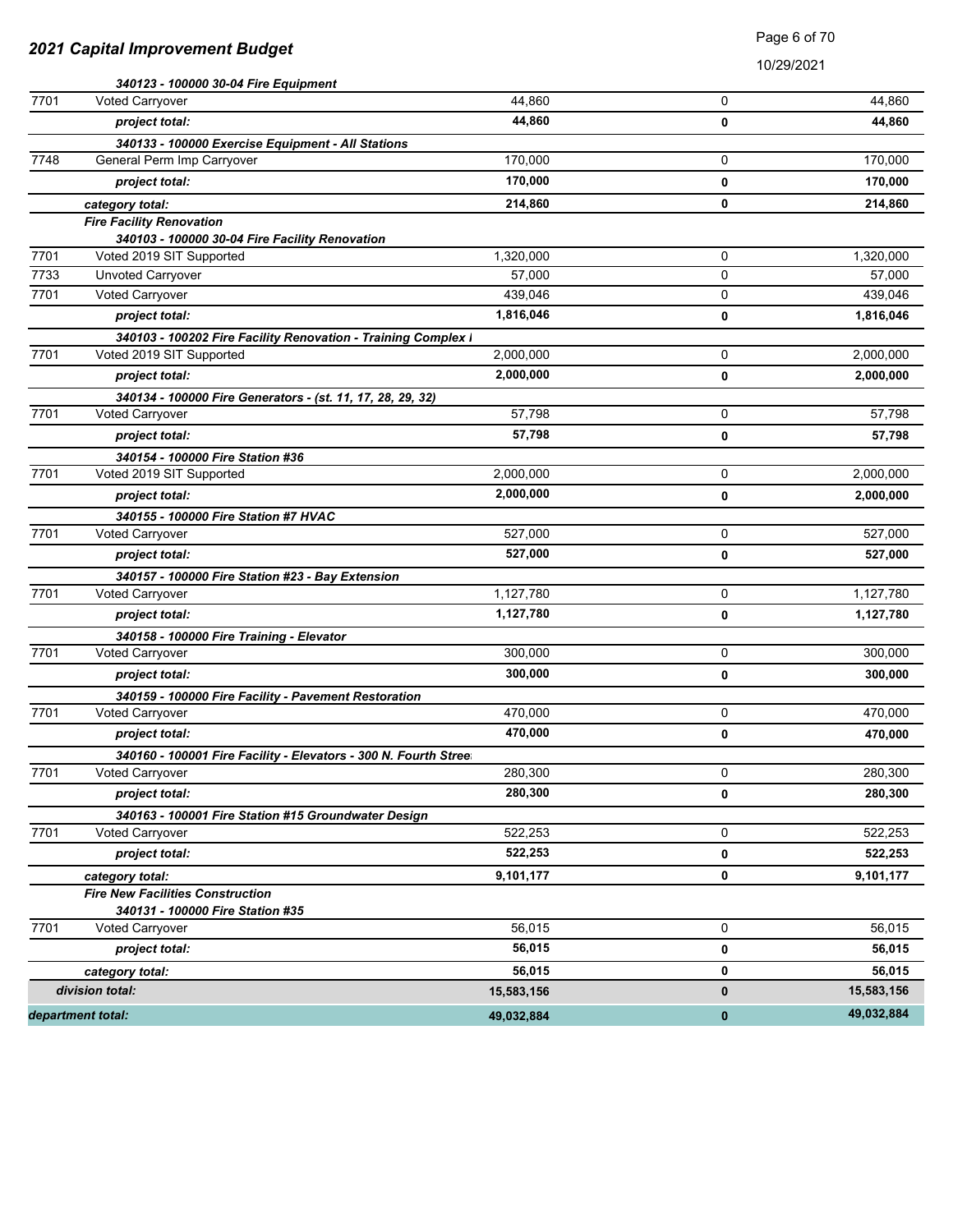Page 7 of 70

|                   | <b>43 - BUILDING AND ZONING SERVICES</b> |                                                      |            |                |
|-------------------|------------------------------------------|------------------------------------------------------|------------|----------------|
| fund no.          | funding source                           | budget amount                                        | amendments | revised budget |
|                   | 1 - Building and Zoning Services         |                                                      |            |                |
|                   | <b>Code Enforcement</b>                  |                                                      |            |                |
|                   |                                          | 782004 - 100003 Code Enforcement Demolition Services |            |                |
| 7739              | Unvoted Carryover                        | 153,903                                              |            | 153,903        |
|                   | project total:                           | 153.903                                              | 0          | 153,903        |
|                   | category total:                          | 153.903                                              | 0          | 153,903        |
|                   | division total:                          | 153.903                                              | 0          | 153,903        |
| department total: |                                          | 153.903                                              | 0          | 153,903        |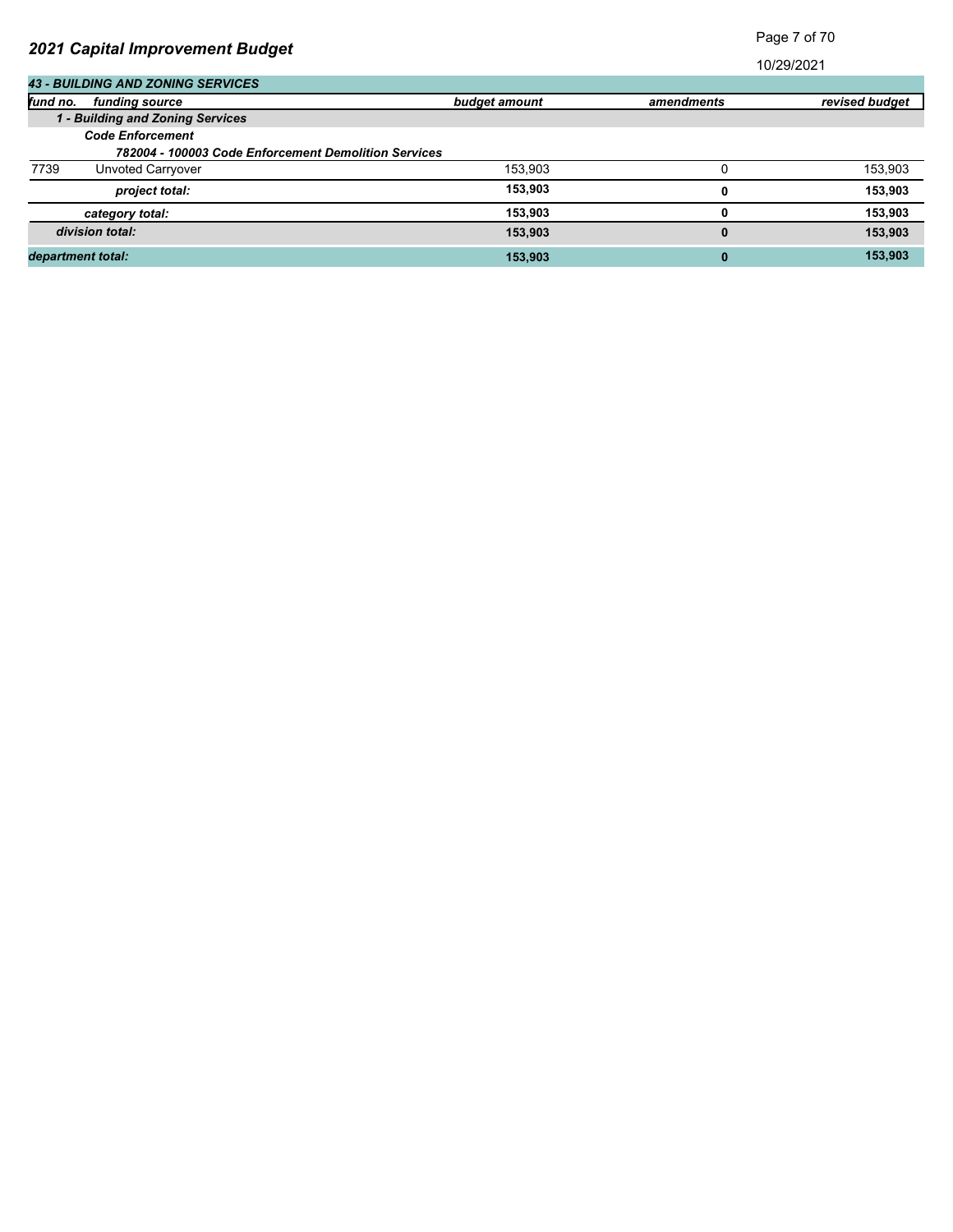|          | <b>44 - DEVELOPMENT</b>                                                                       |               | 10/29/2021 |                |
|----------|-----------------------------------------------------------------------------------------------|---------------|------------|----------------|
| fund no. | funding source                                                                                | budget amount | amendments | revised budget |
|          | 1 - Dev Administration                                                                        |               |            |                |
|          | <b>Economic &amp; Community Development</b>                                                   |               |            |                |
|          | 440104 - 100024 Strategic Acquisition Fund                                                    |               |            |                |
| 7735     | Councilmanic SIT Supported                                                                    | 2,500,000     | 0          | 2,500,000      |
|          | project total:                                                                                | 2,500,000     | 0          | 2,500,000      |
|          | 440120 - 100000 Development - Repayments from Home Own                                        |               |            |                |
| 7748     | General Perm Imp Carryover                                                                    | 17,370        | 0          | 17,370         |
|          | project total:                                                                                | 17,370        | 0          | 17,370         |
|          | 441767 - 100000 White Castle HQ Development 555 West Goo                                      |               |            |                |
| 7704     | <b>Voted Carryover</b>                                                                        | 1,500,000     | 0          | 1,500,000      |
|          | project total:                                                                                | 1,500,000     | 0          | 1,500,000      |
|          | 782015 - 100000 Directions for Youth Families                                                 |               |            |                |
| 7735     | Unvoted Carryover                                                                             | 1,400,000     | 0          | 1,400,000      |
|          | project total:                                                                                | 1,400,000     | 0          | 1,400,000      |
|          | category total:                                                                               | 5,417,370     | 0          | 5,417,370      |
|          | <b>Miscellaneous Economic Development</b><br>590416 - 100000 Poindexter Village Redevelopment |               |            |                |
| 7704     | Voted Carryover                                                                               | 22,855        | 0          | 22,855         |
|          | project total:                                                                                | 22,855        | 0          | 22,855         |
|          | 590418 - 100000 Poindexter Village African American History                                   |               |            |                |
| 7735     | Councilmanic SIT Supported                                                                    | 1,400,000     | 0          | 1,400,000      |
|          | project total:                                                                                | 1,400,000     | 0          | 1,400,000      |
|          | 748411 - 100000 44-01 Development                                                             |               |            |                |
| 7748     | General Perm Imp Carryover                                                                    | 646           | 0          | 646            |
|          | project total:                                                                                | 646           | 0          | 646            |
|          | 782001 - 100000 44-10 Housing Preservation                                                    |               |            |                |
| 7782     | Unvoted Carryover                                                                             | 41,155        | 0          | 41,155         |
| 7739     | Councilmanic SIT Supported                                                                    | 2,000,000     | 0          | 2,000,000      |
| 7739     | Unvoted Carryover                                                                             | 924,787       | 0          | 924,787        |
|          | project total:                                                                                | 2,965,942     | 0          | 2,965,942      |
|          | 782001 - 100005 Home again - Land Bank Property Renovatio                                     |               |            |                |
| 7735     | Unvoted Carryover                                                                             | 26,921        | 0          | 26,921         |
|          | project total:                                                                                | 26,921        | 0          | 26,921         |
|          | 782003 - 100000 44-10 Emergency Shelter Repair                                                |               |            |                |
| 7739     | Councilmanic SIT Supported                                                                    | 350.000       | 0          | 350,000        |
| 7739     | Unvoted Carryover                                                                             | 456,289       | 0          | 456,289        |
| 7782     | Unvoted Carryover                                                                             | 1,624         | 0          | 1,624          |
|          | project total:                                                                                | 807,913       | 0          | 807,913        |
|          | 782004 - 100001 Vacant/Abandoned Demolition & Remediatio                                      |               |            |                |
| 7739     | Councilmanic SIT Supported                                                                    | 800,000       | 0          | 800,000        |
|          | project total:                                                                                | 800,000       | 0          | 800,000        |
|          | 782016 - 100000 Impact Community Action                                                       |               |            |                |
| 7735     | <b>Unvoted Carryover</b>                                                                      | 200,000       | 0          | 200,000        |
|          | project total:                                                                                | 200,000       | 0          | 200,000        |
|          | 782017 - 100000 ADAMH Crisis Center and Addiction Stabilizo                                   |               |            |                |
| 7735     | Councilmanic SIT Supported                                                                    | 3,500,000     | 0          | 3,500,000      |
| 7735     | Unvoted Carryover                                                                             | 3,000,000     | 0          | 3,000,000      |
|          | project total:                                                                                | 6,500,000     | 0          | 6,500,000      |
|          | 782018 - 100000 Boys and Girls Club - Milo Grogan Area                                        |               |            |                |
| 7735     | Unvoted Carryover                                                                             | 1,000,000     | 0          | 1,000,000      |
|          | project total:                                                                                | 1,000,000     | 0          | 1,000,000      |
|          | 782024 - 100000 Homeownership Development                                                     |               |            |                |
| 7739     | Unvoted Carryover                                                                             | 770,000       | 0          | 770,000        |
|          | project total:                                                                                | 770,000       | 0          | 770,000        |

Page 8 of 70

*2021 Capital Improvement Budget*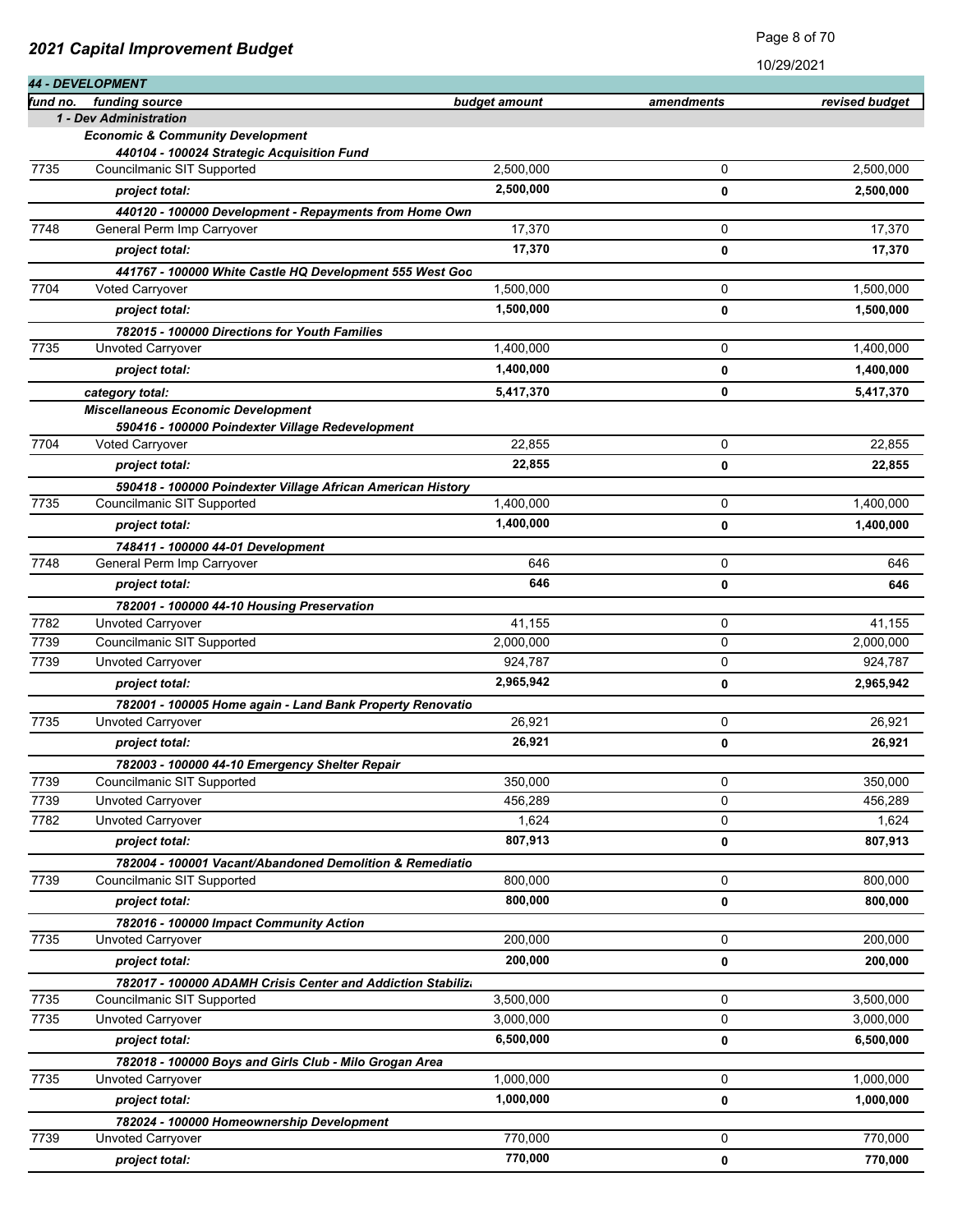Page 9 of 70

|      | 782026 - 100000 Alvis House Facility Expansion             |            |          |            |
|------|------------------------------------------------------------|------------|----------|------------|
| 7735 | Councilmanic SIT Supported                                 | 2,000,000  | 0        | 2,000,000  |
|      | project total:                                             | 2,000,000  | 0        | 2,000,000  |
|      | 782027 - 100000 Community For New Direction                |            |          |            |
| 7735 | Councilmanic SIT Supported                                 | 750,000    | 0        | 750,000    |
|      | project total:                                             | 750,000    | 0        | 750,000    |
|      | category total:                                            | 17,244,277 | 0        | 17,244,277 |
|      | division total:                                            | 22,661,647 | $\bf{0}$ | 22,661,647 |
|      | 10 - Housing                                               |            |          |            |
|      | <b>Housing Preservation</b>                                |            |          |            |
|      | 590416 - 100002 Poindexter Village Redevelopment - Housing |            |          |            |
| 7739 | Unvoted Carryover                                          | 93,711     | 0        | 93,711     |
|      | project total:                                             | 93,711     | 0        | 93,711     |
|      | 782001 - 100015 South Side Healthy Rentals                 |            |          |            |
| 7779 | Voted Carryover                                            | 2,500,000  | 0        | 2,500,000  |
|      | project total:                                             | 2,500,000  | 0        | 2,500,000  |
|      | 782002 - 100000 44-10 Home Safe & Sound                    |            |          |            |
| 7782 | Unvoted Carryover                                          | 35,526     | 0        | 35,526     |
|      | project total:                                             | 35,526     | 0        | 35,526     |
|      | 782011 - 100000 Lead Hazard Reduction Demonstration 2019   |            |          |            |
| 7782 | Unvoted Carryover                                          | 10,003     | 0        | 10,003     |
|      | project total:                                             | 10,003     | 0        | 10,003     |
|      | 782012 - 100000 Affordable Housing Funds                   |            |          |            |
| 7779 | Voted Carryover                                            | 441,267    | 0        | 441,267    |
| 7779 | Voted 2019 SIT Supported                                   | 16,000,000 | 0        | 16,000,000 |
|      | project total:                                             | 16,441,267 | 0        | 16,441,267 |
|      | 782020 - 100000 Jenkins Street Lofts                       |            |          |            |
| 7779 | Voted Carryover                                            | 250,000    | 0        | 250,000    |
|      | project total:                                             | 250,000    | 0        | 250,000    |
|      | 782021 - 100000 48 Parkwood                                |            |          |            |
| 7779 | Voted Carryover                                            | 500,000    | 0        | 500,000    |
|      | project total:                                             | 500,000    | 0        | 500,000    |
|      | 782022 - 100000 Touchstone - Southside                     |            |          |            |
| 7779 | Voted Carryover                                            | 1,000,000  | 0        | 1,000,000  |
|      | project total:                                             | 1,000,000  | 0        | 1,000,000  |
|      | 782023 - 100000 Critical Home Repair                       |            |          |            |
| 7739 | Unvoted Carryover                                          | 400,000    | 0        | 400,000    |
|      | project total:                                             | 400,000    | 0        | 400,000    |
|      | 782028 - 100000 Sinclair - Northland                       |            |          |            |
| 7779 | Voted Carryover                                            | 2,175,000  | 0        | 2,175,000  |
|      | project total:                                             | 2,175,000  | 0        | 2,175,000  |
|      | 782030 - 100000 Lockbourne Greene                          |            |          |            |
| 7779 | <b>Voted Carryover</b>                                     | 1,348,733  | 0        | 1,348,733  |
|      | project total:                                             | 1,348,733  | 0        | 1,348,733  |
|      | 782031 - 100000 Mulby Place                                |            |          |            |
| 7779 | <b>Voted Carryover</b>                                     | 2,725,000  | 0        | 2,725,000  |
|      | project total:                                             | 2,725,000  | 0        | 2,725,000  |
|      | 782032 - 100000 Southfield Home Repair                     |            |          |            |
| 7739 | Councilmanic SIT Supported                                 | 250,000    | 0        | 250,000    |
|      | project total:                                             | 250,000    | 0        | 250,000    |
|      | category total:                                            | 27,729,240 | 0        | 27,729,240 |
|      | <b>Vacant Housing Demolition</b>                           |            |          |            |
|      | 782004 - 100000 44-10 Vacant Housing Demolition            |            |          |            |
| 7739 | Unvoted Carryover                                          | 63,915     | 0        | 63,915     |
|      | project total:                                             | 63,915     | 0        | 63,915     |
|      | category total:                                            | 63,915     | 0        | 63,915     |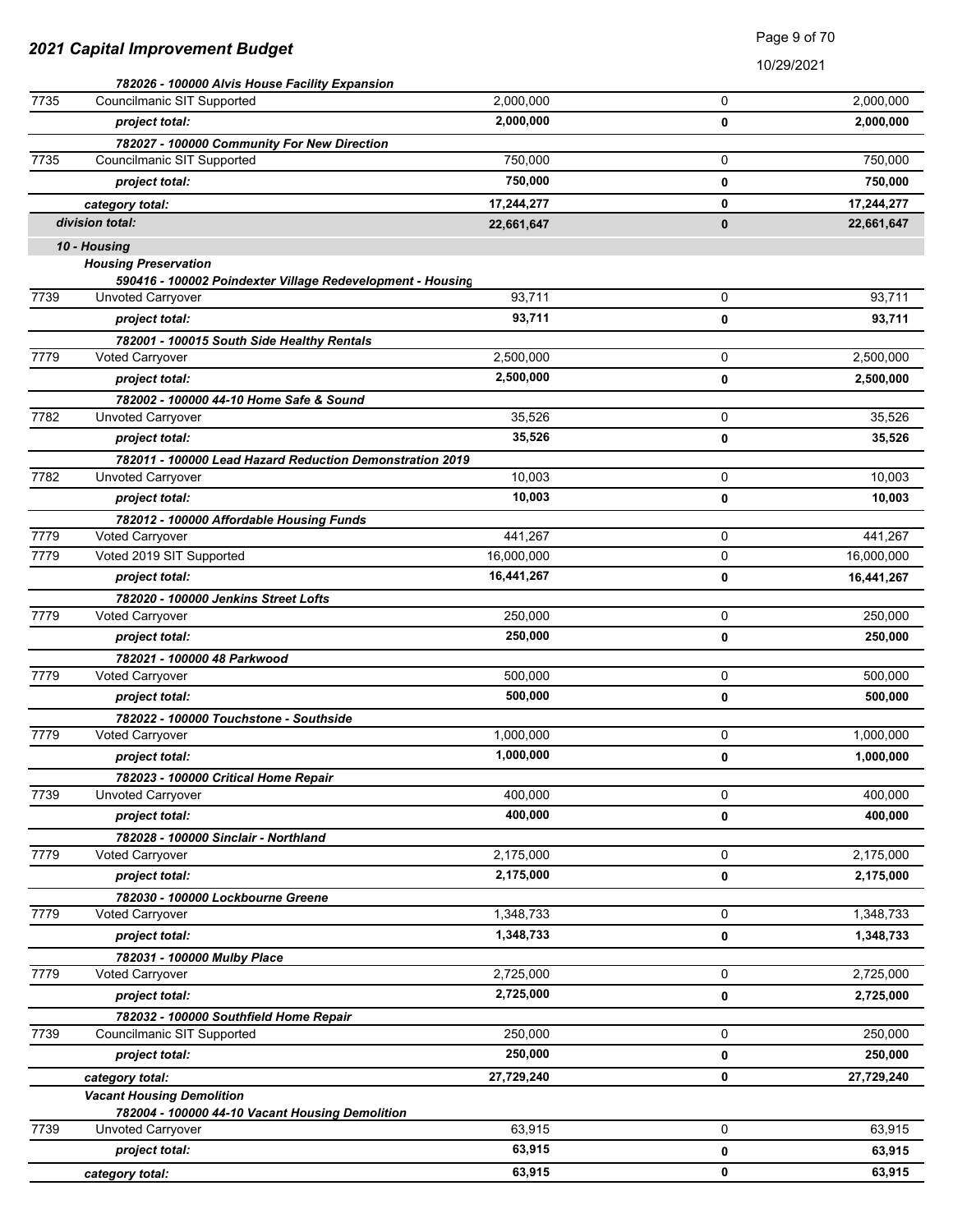|      |                                                          |            |              | Page 10 of 70 |
|------|----------------------------------------------------------|------------|--------------|---------------|
|      | 2021 Capital Improvement Budget                          |            |              | 10/29/2021    |
|      | division total:                                          | 27,793,155 | $\bf{0}$     | 27,793,155    |
|      | 2 - Econ. Development                                    |            |              |               |
|      | <b>Economic and Community Development</b>                |            |              |               |
|      | 440104 - 100104 Gravity 2.0 Garage Contribution          |            |              |               |
| 7739 | Unvoted Carryover                                        | 2,000,000  | 0            | 2,000,000     |
|      | project total:                                           | 2,000,000  | 0            | 2,000,000     |
|      | 440109 - 100000 Arena District Improvements              |            |              |               |
| 7739 | Councilmanic SIT Supported                               | 5,000,000  | 0            | 5,000,000     |
|      | project total:                                           | 5,000,000  | 0            | 5,000,000     |
|      | 590415 - 100024 Parsons, Chapel & Gustavus Improvements  |            |              |               |
| 7739 | Unvoted Carryover                                        | 750,000    | 0            | 750,000       |
|      | project total:                                           | 750,000    | $\mathbf 0$  | 750,000       |
|      | 590423 - 100000 Neighborhood Infrastructure Improvements |            |              |               |
| 7739 | Councilmanic SIT Supported                               | 12,500,000 | 0            | 12,500,000    |
|      | project total:                                           | 12,500,000 | $\mathbf 0$  | 12,500,000    |
|      | 590425 - 100000 Confluence Area Capital Improvements     |            |              |               |
| 7739 | Councilmanic SIT Supported                               | 250,000    | 0            | 250,000       |
| 7739 | <b>Unvoted Carryover</b>                                 | 250,000    | 0            | 250,000       |
|      | project total:                                           | 500,000    | $\mathbf 0$  | 500,000       |
|      | 590426 - 100000 Rickenbacker Airport Capital Commitment  |            |              |               |
| 7739 | Councilmanic SIT Supported                               | 2,000,000  | 0            | 2,000,000     |
|      | project total:                                           | 2,000,000  | 0            | 2,000,000     |
|      | 590427 - 100000 OSU Economic Development Agreement       |            |              |               |
| 7739 | Councilmanic SIT Supported                               | 4,000,000  | 0            | 4,000,000     |
|      | project total:                                           | 4,000,000  | 0            | 4,000,000     |
|      | category total:                                          | 26,750,000 | 0            | 26,750,000    |
|      | division total:                                          | 26,750,000 | $\bf{0}$     | 26,750,000    |
|      | 5 - Neighborhood Services                                |            |              |               |
|      | <b>Land Redevelopment</b>                                |            |              |               |
|      | 782025 - 100000 Community Land Trust                     |            |              |               |
| 7779 | Voted Carryover                                          | 3,060,000  | 0            | 3,060,000     |
|      | project total:                                           | 3,060,000  | 0            | 3,060,000     |
|      | category total:                                          | 3,060,000  | 0            | 3,060,000     |
|      | division total:                                          | 3,060,000  | $\bf{0}$     | 3,060,000     |
|      | 6 - Planning                                             |            |              |               |
|      | <b>Economic Development Planning</b>                     |            |              |               |
|      | 440119 - 100000 Public Art                               |            |              |               |
| 7735 | Unvoted Carryover                                        | 59,370     | 0            | 59.370        |
|      | project total:                                           | 59,370     | 0            | 59,370        |
|      | category total:                                          | 59,370     | 0            | 59,370        |
|      | division total:                                          | 59,370     | $\pmb{0}$    | 59,370        |
|      | department total:                                        | 80,324,172 | $\mathbf{0}$ | 80,324,172    |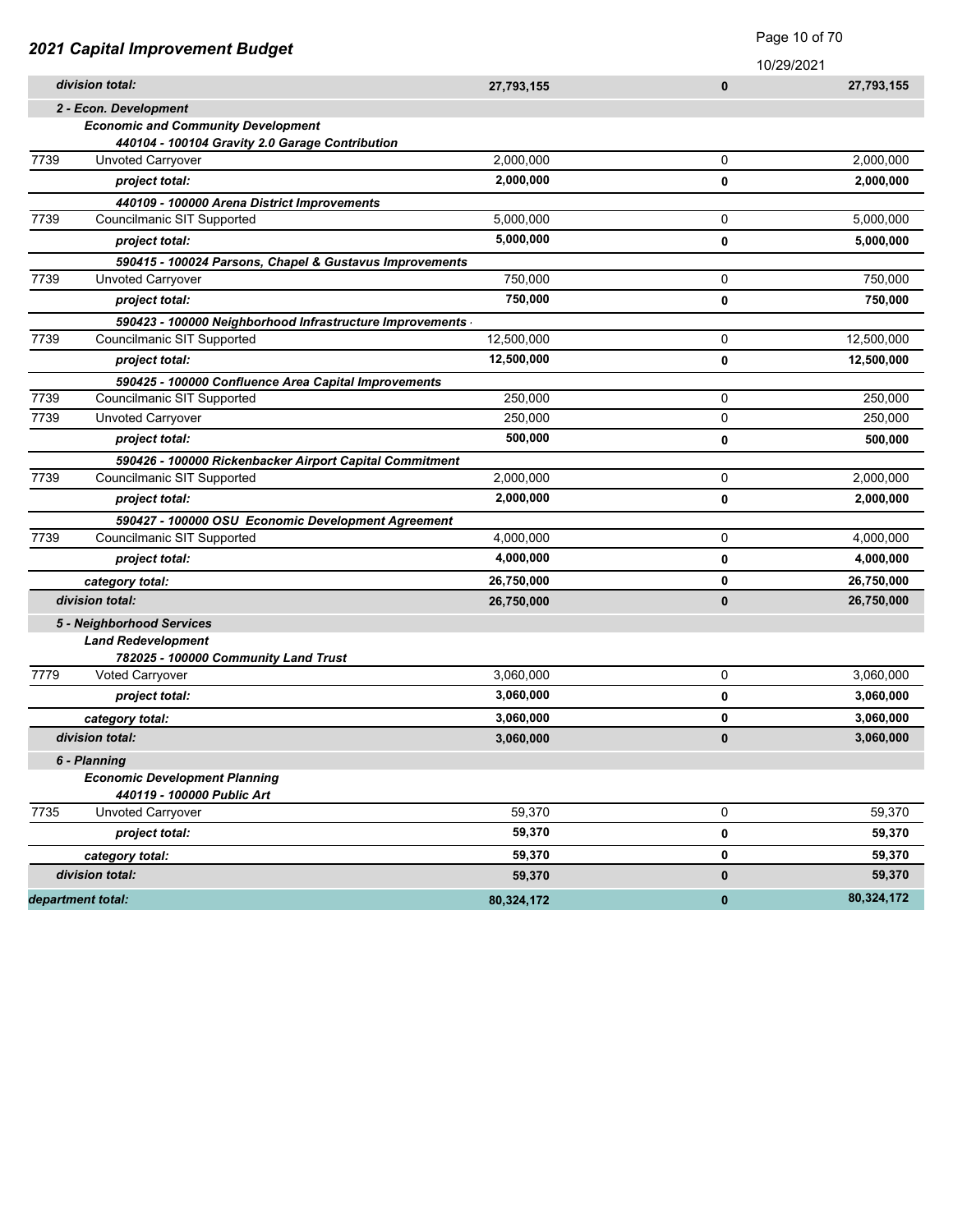| 2021 Capital Improvement Budget |
|---------------------------------|
|---------------------------------|

Page 11 of 70

|          | <b>45 - FINANCE and MANAGEMENT</b>                                                     |               |            |                |
|----------|----------------------------------------------------------------------------------------|---------------|------------|----------------|
| fund no. | funding source                                                                         | budget amount | amendments | revised budget |
|          | 1 - Financial Management                                                               |               |            |                |
|          | 45-01 Unallocated Balance Fd. 748<br>748999 - 100000 45-01 Unallocated Balance Fd. 748 |               |            |                |
| 7748     | General Perm Imp Carryover                                                             | 7.632.044     | 0          | 7,632,044      |
|          | project total:                                                                         | 7,632,044     | 0          | 7,632,044      |
|          | category total:                                                                        | 7,632,044     | 0          | 7,632,044      |
|          | division total:                                                                        | 7,632,044     | $\bf{0}$   | 7,632,044      |
|          | 27 - Construction Management                                                           |               |            |                |
|          | <b>Facility Renovation</b>                                                             |               |            |                |
|          | 450007 - 100000 Energy Efficient Lighting                                              |               |            |                |
| 7748     | General Perm Imp Carryover                                                             | 2,323         | 0          | 2,323          |
|          | project total:                                                                         | 2,323         | 0          | 2,323          |
|          | 450007 - 100002 Energy Efficiency & Green Initiatives                                  |               |            |                |
| 7748     | General Perm Imp Carryover                                                             | 15,357        | 0          | 15,357         |
|          | project total:                                                                         | 15,357        | 0          | 15,357         |
|          | 570030 - 100015 Health: 240 Parsons Ave. - Various                                     |               |            |                |
| 7701     | Unvoted Carryover                                                                      | 52,777        | 0          | 52,777         |
| 7706     | Voted Carryover                                                                        | 209           | 0          | 209            |
|          | project total:                                                                         | 52,986        | 0          | 52,986         |
|          | 570030 - 100102 Facility Renovations - Project cost Allocation                         |               |            |                |
| 7733     | <b>Unvoted Carryover</b>                                                               | 153,500       | 0          | 153,500        |
| 7733     | Councilmanic SIT Supported                                                             | 675,000       | 0          | 675,000        |
|          | project total:                                                                         | 828,500       | 0          | 828,500        |
|          | 570030 - 100120 Facility Renovations - Various                                         |               |            |                |
| 7733     | Councilmanic SIT Supported                                                             | 2,041,000     | 2,750,000  | 4,791,000      |
| 7733     | Unvoted Carryover                                                                      | 1,776,651     | 0          | 1,776,651      |
|          | project total:                                                                         | 3,817,651     | 2,750,000  | 6,567,651      |
| 7733     | 570030 - 100208 Construction Management - Design Services<br>Unvoted Carryover         | 250,000       | 0          | 250,000        |
| 7733     | Councilmanic SIT Supported                                                             | 500,000       | 0          | 500,000        |
|          |                                                                                        | 750,000       |            |                |
|          | project total:                                                                         |               | 0          | 750,000        |
| 7733     | 570030 - 100209 Construction Management - Project Manager<br><b>Unvoted Carryover</b>  | 250,000       | 0          | 250,000        |
| 7733     | Councilmanic SIT Supported                                                             | 500.000       | 0          | 500,000        |
|          | project total:                                                                         | 750,000       | 0          | 750,000        |
|          | 570030 - 100214 Facility Condition Assessments/Renovations                             |               |            |                |
| 7748     | General Perm Imp Carryover                                                             | 451,992       | 0          | 451,992        |
|          | project total:                                                                         | 451,992       | 0          | 451,992        |
|          | 570031 - 100001 City Hall Renovations - Various                                        |               |            |                |
| 7733     | Unvoted Carryover                                                                      | 104,107       | 0          | 104,107        |
|          | project total:                                                                         | 104,107       | 0          | 104,107        |
|          | 570043 - 100025 Municipal Court - Phased Renovations                                   |               |            |                |
| 7733     | Unvoted Carryover                                                                      | 164,874       | 0          | 164,874        |
|          | project total:                                                                         | 164,874       | 0          | 164,874        |
|          | 570061 - 100000 109 N. Front St. - Building Demolition                                 |               |            |                |
| 7733     | Unvoted Carryover                                                                      | 76,643        | 0          | 76,643         |
|          | project total:                                                                         | 76,643        | 0          | 76,643         |
|          | 570078 - 100000 1111 E. Broad Street Renovations                                       |               |            |                |
| 7733     | Unvoted Carryover                                                                      | 4,953         | 0          | 4,953          |
|          | project total:                                                                         | 4,953         | 0          | 4,953          |
|          | 570079 - 100001 240 Parsons Renovations - HVAC Replaceme                               |               |            |                |
| 7733     | Unvoted Carryover                                                                      | 67,149        | 0          | 67,149         |
|          | project total:                                                                         | 67,149        | 0          | 67,149         |
|          | 570082 - 100000 City Facilities - Roof Improvements                                    |               |            |                |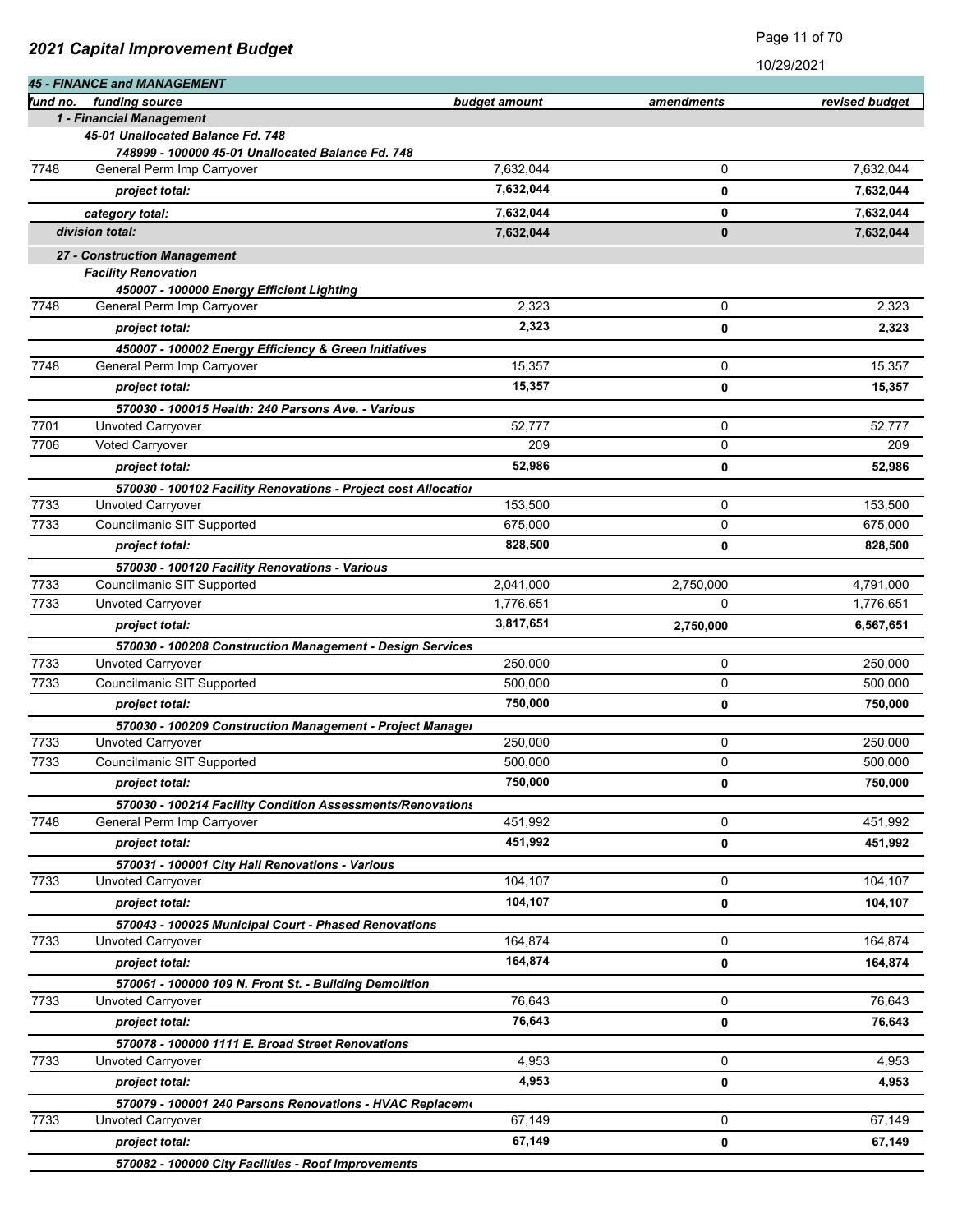| 2021 Capital Improvement Budget |                                                                                       | Page 12 of 70 |              |            |
|---------------------------------|---------------------------------------------------------------------------------------|---------------|--------------|------------|
|                                 |                                                                                       |               |              | 10/29/2021 |
| 7733                            | Unvoted Carryover                                                                     | 1,855         | 0            | 1,855      |
|                                 | project total:                                                                        | 1,855         | 0            | 1,855      |
|                                 | 570086 - 100000 Practical Skills Building - Renovation                                |               |              |            |
| 7733                            | Unvoted Carryover                                                                     | 9,824         | 0            | 9,824      |
|                                 | project total:                                                                        | 9,824         | 0            | 9,824      |
|                                 | 570087 - 100000 Neighborhoods Building Renovations                                    |               |              |            |
| 7733                            | Unvoted Carryover                                                                     | 15,325        | $\mathbf 0$  | 15,325     |
|                                 | project total:                                                                        | 15,325        | 0            | 15,325     |
|                                 | 570098 - 100000 Columbus Public Health - 3rd & 4th Floor Re                           |               |              |            |
| 7706                            | <b>Voted Carryover</b>                                                                | 1,101,600     | 0            | 1,101,600  |
| 7733                            | Unvoted Carryover                                                                     | 6,417         | 0            | 6,417      |
|                                 | project total:                                                                        | 1,108,017     | 0            | 1,108,017  |
|                                 | 570098 - 100001 Columbus Public Health - 3rd & 4th Floor Re                           |               |              |            |
| 7706                            | Voted 2019 SIT Supported                                                              | 9,000,000     | 0            | 9,000,000  |
|                                 | project total:                                                                        | 9,000,000     | 0            | 9,000,000  |
|                                 | 570099 - 100000 Central Safety Building HVAC Renovation                               |               |              |            |
| 7733                            | <b>Unvoted Carryover</b>                                                              | 1,283,203     | 0            | 1,283,203  |
| 7701                            | Voted 2019 SIT Supported                                                              | 4,770,739     | 0            | 4,770,739  |
|                                 | project total:                                                                        | 6,053,942     | 0            | 6,053,942  |
| 7733                            | 570100 - 100000 North Market - Interior & Exterior Renovation<br>Unvoted Carryover    | 9,000         | $\mathbf 0$  | 9,000      |
| 7732                            | Unvoted Carryover                                                                     | 2,143         | 0            | 2,143      |
| 7732                            | Councilmanic SIT Supported                                                            | 2,000,000     | 0            | 2,000,000  |
|                                 | project total:                                                                        | 2,011,143     | 0            | 2,011,143  |
|                                 |                                                                                       |               |              |            |
| 7732                            | 570101 - 100000 Municipal Court- Design<br>Voted Carryover                            | 1,419,700     | 0            | 1,419,700  |
| 7732                            | Voted 2019 SIT Supported                                                              | 17,600,000    | 0            | 17,600,000 |
|                                 | project total:                                                                        | 19,019,700    | 0            | 19,019,700 |
|                                 | 570101 - 100001 Municipal Court- Property                                             |               |              |            |
| 7732                            | Voted 2019 SIT Supported                                                              | 3,500,000     | 0            | 3,500,000  |
|                                 | project total:                                                                        | 3,500,000     | 0            | 3,500,000  |
|                                 | 570111 - 100000 240 Parsons Ave - South Dorm Health Clinic                            |               |              |            |
| 7706                            | Voted 2019 SIT Supported                                                              | 2.750.000     | $-2,750,000$ | 0          |
|                                 | project total:                                                                        | 2,750,000     | $-2,750,000$ | 0          |
|                                 | 590701 - 100000 59-07 1393 E Broad St Lease                                           |               |              |            |
| 7748                            | General Perm Imp Carryover                                                            | 107,830       | 0            | 107,830    |
|                                 | project total:                                                                        | 107,830       | 0            | 107,830    |
|                                 | 748459 - 100000 45-07 Facilities Mgmt                                                 |               |              |            |
| 7748                            | General Perm Imp Carryover                                                            | 5,168         | 0            | 5,168      |
|                                 | project total:                                                                        | 5,168         | 0            | 5,168      |
|                                 | 748460 - 100000 240 Parsons Improvements                                              |               |              |            |
| 7748                            | General Perm Imp Carryover                                                            | 415           | 0            | 415        |
|                                 | project total:                                                                        | 415           | 0            | 415        |
|                                 | category total:                                                                       | 50,669,754    | 0            | 50,669,754 |
|                                 | <b>Miscellaneous</b>                                                                  |               |              |            |
|                                 | 570030 - 100212 Construction Management - General Contrac                             |               |              |            |
| 7733                            | Councilmanic SIT Supported                                                            | 500,000       | 0            | 500,000    |
|                                 | project total:                                                                        | 500,000       | 0            | 500,000    |
|                                 | 570030 - 100213 Municipal Campus Renovations                                          |               | 0            |            |
| 7733                            | Councilmanic SIT Supported                                                            | 5,100,000     |              | 5,100,000  |
|                                 | project total:                                                                        | 5,100,000     | 0            | 5,100,000  |
| 7733                            | 570087 - 100002 Neighborhood Building Parking Lot Expansi<br>Unvoted Carryover        | 212,030       | 0            | 212,030    |
|                                 |                                                                                       | 212,030       |              |            |
|                                 | project total:                                                                        |               | 0            | 212,030    |
| 7733                            | 570094 - 100000 Sustainable Columbus Community Choice A<br>Councilmanic SIT Supported | 2,000,000     | 0            | 2,000,000  |
|                                 |                                                                                       |               |              |            |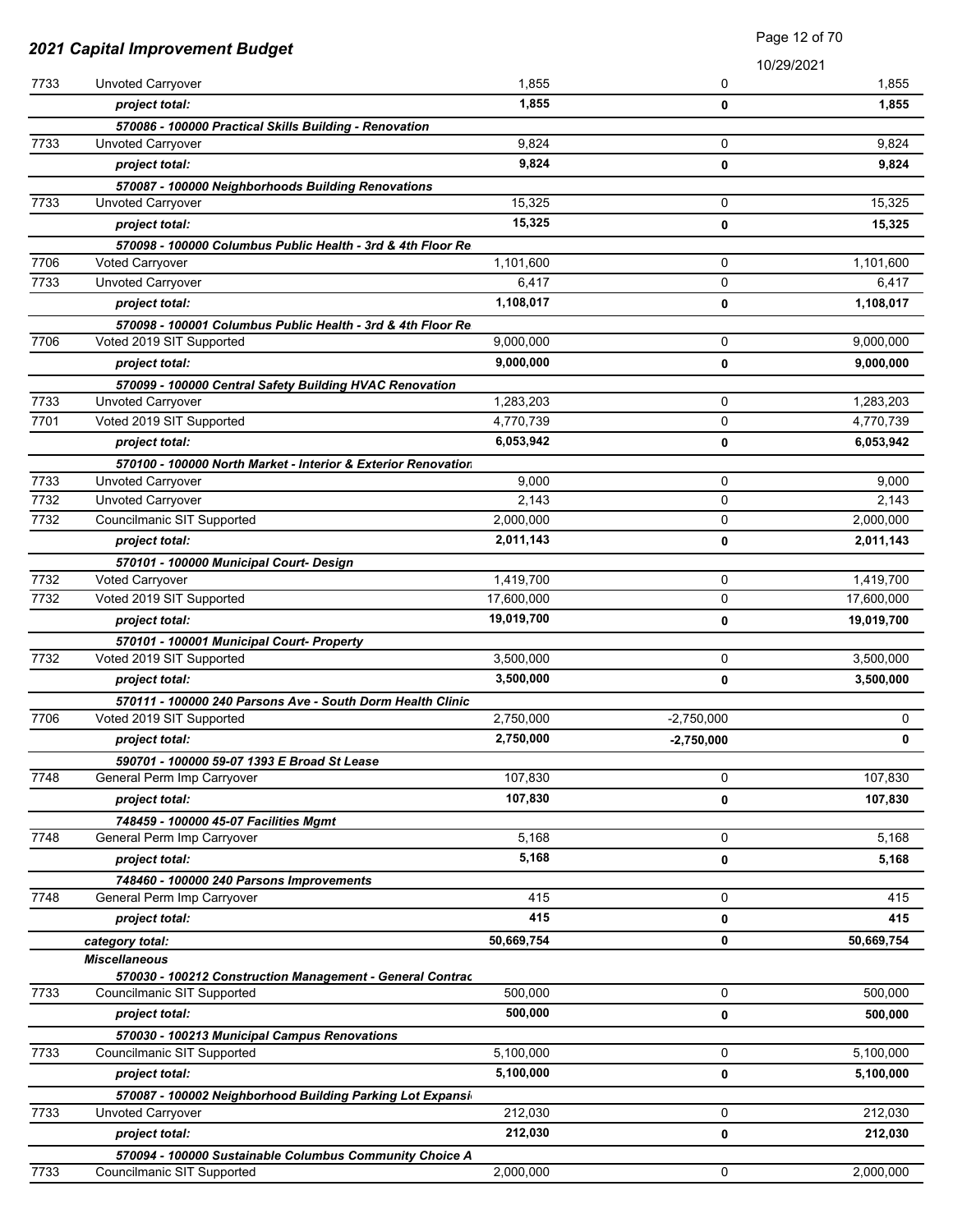| 2021 Capital Improvement Budget |                                                                                            |            | Page 13 of 70 |            |
|---------------------------------|--------------------------------------------------------------------------------------------|------------|---------------|------------|
|                                 |                                                                                            |            |               | 10/29/2021 |
| 7733                            | Unvoted Carryover                                                                          | 650,000    | 0             | 650,000    |
|                                 | project total:                                                                             | 2,650,000  | 0             | 2,650,000  |
|                                 | 570095 - 100000 Central Community House Renovation                                         |            |               |            |
| 7733                            | Unvoted Carryover                                                                          | 14,608     | 0             | 14,608     |
|                                 | project total:                                                                             | 14,608     | 0             | 14,608     |
|                                 | 570106 - 100000 New Courthouse Owner Representative                                        |            |               |            |
| 7732                            | <b>Voted Carryover</b>                                                                     | 6,080,300  | 0             | 6,080,300  |
|                                 | project total:                                                                             | 6,080,300  | 0             | 6,080,300  |
|                                 | 570113 - 100000 Columbus Historical Society                                                |            |               |            |
| 7748                            | General Perm Imp Carryover                                                                 | 150,000    | 0             | 150,000    |
|                                 | project total:                                                                             | 150,000    | 0             | 150,000    |
|                                 | category total:                                                                            | 14,706,938 | 0             | 14,706,938 |
|                                 | <b>New Facilities Construction</b>                                                         |            |               |            |
| 7748                            | 570066 - 100000 111 North Front Street - New Building Consti<br>General Perm Imp Carryover | 15,131     | 0             | 15,131     |
| 7733                            | Unvoted Carryover                                                                          | 480        | 0             | 480        |
|                                 | project total:                                                                             | 15,611     | 0             | 15,611     |
|                                 |                                                                                            | 15,611     | 0             | 15,611     |
|                                 | category total:<br>division total:                                                         | 65,392,303 | $\mathbf{0}$  | 65,392,303 |
|                                 |                                                                                            |            |               |            |
|                                 | 5 - Fleet Management<br><b>Fleet Equipment</b>                                             |            |               |            |
|                                 | 450008 - 100000 Fleet - Rebates and Incentives                                             |            |               |            |
| 7748                            | General Perm Imp Carryover                                                                 | 37,000     | 0             | 37,000     |
|                                 | project total:                                                                             | 37,000     | 0             | 37,000     |
|                                 | 550003 - 100000 Fleet Equipment Replacement                                                |            |               |            |
| 5205                            | Fleet Management Carryover                                                                 | 716,376    | 0             | 716,376    |
|                                 | project total:                                                                             | 716,376    | 0             | 716,376    |
|                                 | 550004 - 100000 Fleet Automatic Vehicle Locators                                           |            |               |            |
| 5205                            | Fleet Management Carryover                                                                 | 14,591     | 0             | 14,591     |
|                                 | project total:                                                                             | 14,591     | 0             | 14,591     |
|                                 | category total:                                                                            | 767,967    | 0             | 767,967    |
|                                 | <b>Fuel System Upgrade</b>                                                                 |            |               |            |
|                                 | 550002 - 100000 Fleet Automated Fuel Location Upgrades                                     |            |               |            |
| 5215                            | Fleet Management Carryover                                                                 | 200,000    | 0             | 200,000    |
|                                 | project total:                                                                             | 200,000    | 0             | 200,000    |
|                                 | 550002 - 100001 Fleet Fuel Site Infrastructure - CNG                                       |            |               |            |
| 5215                            | Fleet Management Carryover                                                                 | 2,074      | 0             | 2,074      |
|                                 | project total:                                                                             | 2,074      | 0             | 2,074      |
|                                 | 550005 - 100000 Fuel Tank Management                                                       |            |               |            |
| 5205                            | Fleet Management Carryover                                                                 | 98,281     | 0             | 98,281     |
|                                 | project total:                                                                             | 98,281     | 0             | 98,281     |
|                                 | category total:                                                                            | 300,355    | 0             | 300,355    |
|                                 | <b>New Facilities - Fleet</b><br>550001 - 100002 Fleet Facility Improvements - CNG         |            |               |            |
| 5205                            | Fleet Management Carryover                                                                 | 339,722    | 0             | 339,722    |
|                                 | project total:                                                                             | 339,722    | 0             | 339,722    |
|                                 | 550006 - 100000 CNG at 2nd City Location                                                   |            |               |            |
| 5215                            | Fleet Management Carryover                                                                 | 122,132    | 0             | 122,132    |
|                                 | project total:                                                                             | 122,132    | 0             | 122,132    |
|                                 | 550006 - 100003 CNG West - Land Acquisition                                                |            |               |            |
| 5215                            | Fleet Management Carryover                                                                 | 12,353     | 0             | 12,353     |
|                                 | project total:                                                                             | 12,353     | 0             | 12,353     |
|                                 | 550006 - 100004 CNG West - Station Design                                                  |            |               |            |
| 5215                            | Fleet Management Carryover                                                                 | 14,038     | 0             | 14,038     |
|                                 | project total:                                                                             | 14,038     | 0             | 14,038     |
|                                 | 550006 - 100005 CNG West - Station Construction                                            |            |               |            |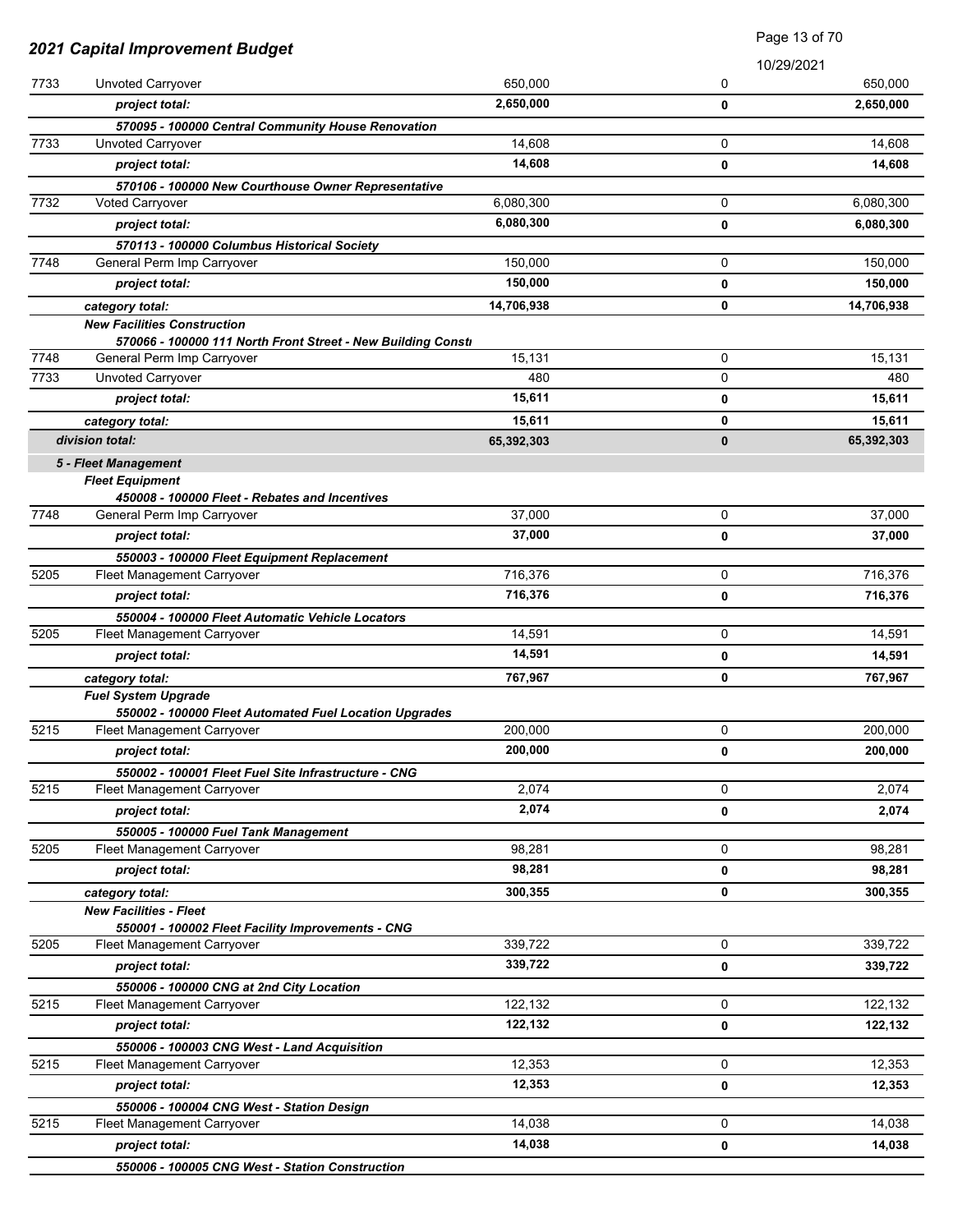|                                 |                                                    |            | Page 14 of 70 |            |  |
|---------------------------------|----------------------------------------------------|------------|---------------|------------|--|
| 2021 Capital Improvement Budget |                                                    |            | 10/29/2021    |            |  |
| 5215                            | Fleet Management Carryover                         | 164,846    | 0             | 164,846    |  |
|                                 | project total:                                     | 164,846    | 0             | 164,846    |  |
|                                 | 550007 - 100000 Fleet Facilities - Capital Blanket |            |               |            |  |
| 5205                            | Fleet Management Carryover                         | 27,515     |               | 27,515     |  |
|                                 | project total:                                     | 27,515     | 0             | 27,515     |  |
|                                 | 550008 - 100000 Fleet Auction Pavilion             |            |               |            |  |
| 5205                            | Fleet Management Carryover                         | 201,201    | 0             | 201,201    |  |
|                                 | project total:                                     | 201,201    | 0             | 201,201    |  |
|                                 | category total:                                    | 881,807    |               | 881,807    |  |
|                                 | division total:                                    | 1,950,129  | $\bf{0}$      | 1,950,129  |  |
|                                 | department total:                                  | 74,974,476 | $\mathbf{0}$  | 74,974,476 |  |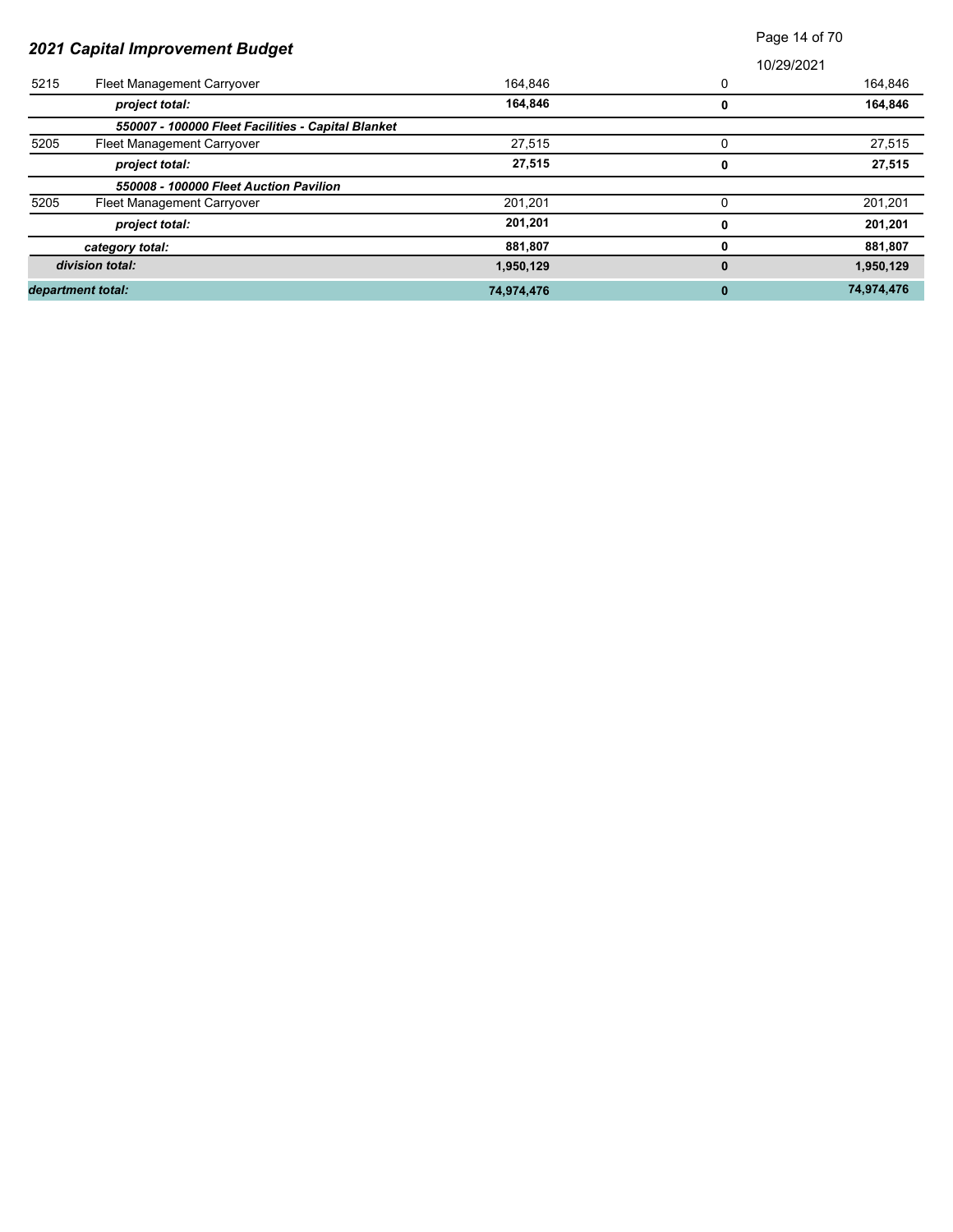|              | 47 - TECHNOLOGY                                                             |               |             |                |
|--------------|-----------------------------------------------------------------------------|---------------|-------------|----------------|
| fund no.     | funding source                                                              | budget amount | amendments  | revised budget |
|              | 1 - DoT Administration                                                      |               |             |                |
|              | "E-Gov" Initiatives                                                         |               |             |                |
|              | 470050 - 100000 E-Gov Initiatives                                           |               |             |                |
| 5105         | Information Services Carryover                                              | 78,215        | 0           | 78,215         |
|              | project total:                                                              | 78,215        | 0           | 78,215         |
|              | category total:                                                             | 78,215        | 0           | 78,215         |
|              | <b>Connectivity Projects</b>                                                |               |             |                |
|              | 470046 - 100000 47-02 Connectivity Project Fiber/Wireless                   |               |             |                |
| 5105         | Information Services Carryover                                              | 114,832       | 0           | 114,832        |
| 5115<br>5115 | <b>Information Services</b>                                                 | 1,000,000     | 0           | 1,000,000      |
|              | Information Services Carryover                                              | 911,965       | 0           | 911,965        |
|              | project total:                                                              | 2,026,797     | 0           | 2,026,797      |
|              | 470046 - 100001 47-02 CTSS Fiber Purchase B,C,D                             |               |             |                |
| 5115         | Information Services Carryover                                              | 2,000,000     | 0           | 2,000,000      |
|              | project total:                                                              | 2,000,000     | $\mathbf 0$ | 2,000,000      |
|              | 470046 - 100003 Uninterruptable Power Supply (UPS)                          |               |             |                |
| 5105         | Information Services Carryover                                              | 35,661        | 0           | 35,661         |
|              | project total:                                                              | 35,661        | 0           | 35,661         |
|              | 470052 - 100000 CS Telephony Upgrade - VOIP                                 |               |             |                |
| 5105         | Information Services Carryover                                              | 646,660       | 0           | 646,660        |
|              | project total:                                                              | 646,660       | 0           | 646,660        |
|              | 470052 - 100001 IVR Telephony Enhancements-Upgrades                         |               |             |                |
| 5105         | Information Services Carryover                                              | 40,000        | 0           | 40,000         |
|              | project total:                                                              | 40,000        | 0           | 40,000         |
|              | 470071 - 100000 Telephony and IVR Infrastructure                            |               |             |                |
| 5105         | Information Services Carryover                                              | 1,080,000     | 0           | 1,080,000      |
| 5105         | <b>Information Services</b>                                                 | 300,000       | 0           | 300,000        |
|              | project total:                                                              | 1,380,000     | 0           | 1,380,000      |
|              | category total:                                                             | 6,129,118     | 0           | 6,129,118      |
|              | <b>Customer Support Systems</b>                                             |               |             |                |
| 7748         | 470072 - 100000 HR - Incident/Claims Software<br>General Perm Imp Carryover | 45,371        | 0           | 45,371         |
|              | project total:                                                              | 45,371        | 0           | 45,371         |
|              |                                                                             |               |             |                |
| 5105         | 470078 - 100000 NEC Conversion<br>Information Services Carryover            | 3,000,000     | 0           | 3,000,000      |
|              | project total:                                                              | 3,000,000     |             |                |
|              |                                                                             |               | 0           | 3,000,000      |
|              | category total:<br><b>Equipment</b>                                         | 3,045,371     | 0           | 3,045,371      |
|              | 400015 - 100000 Office of Diversity Inclusion - Technology Ur.              |               |             |                |
| 5105         | Unvoted Carryover                                                           | 2,600         | 0           | 2,600          |
|              | project total:                                                              | 2,600         | 0           | 2,600          |
|              | 470047 - 100002 Enterprise System Upgrades - Security Prog                  |               |             |                |
| 5105         | Information Services Carryover                                              | 41,000        | 0           | 41,000         |
|              | project total:                                                              | 41,000        | 0           | 41,000         |
|              | 470047 - 100005 Enterprise System Upgrades - GIS                            |               |             |                |
| 5105         | Information Services Carryover                                              | 250,034       | 0           | 250,034        |
|              | project total:                                                              | 250,034       | 0           | 250,034        |
|              | 470054 - 100001 Media Services - Control Room Equipment                     |               |             |                |
| 5105         | Information Services Carryover                                              | 5,795         | 0           | 5,795          |
|              | project total:                                                              | 5,795         | 0           | 5,795          |
|              | 470056 - 100000 Media Services Equipment and Infrastructure                 |               |             |                |
| 5105         | Information Services Carryover                                              | 321,785       | 0           | 321,785        |
|              | project total:                                                              | 321,785       | 0           | 321,785        |
|              | 470075 - 100000 Security Program                                            |               |             |                |
| 5105         | <b>Information Services</b>                                                 | 200,000       | 0           | 200,000        |

10/29/2021

Page 15 of 70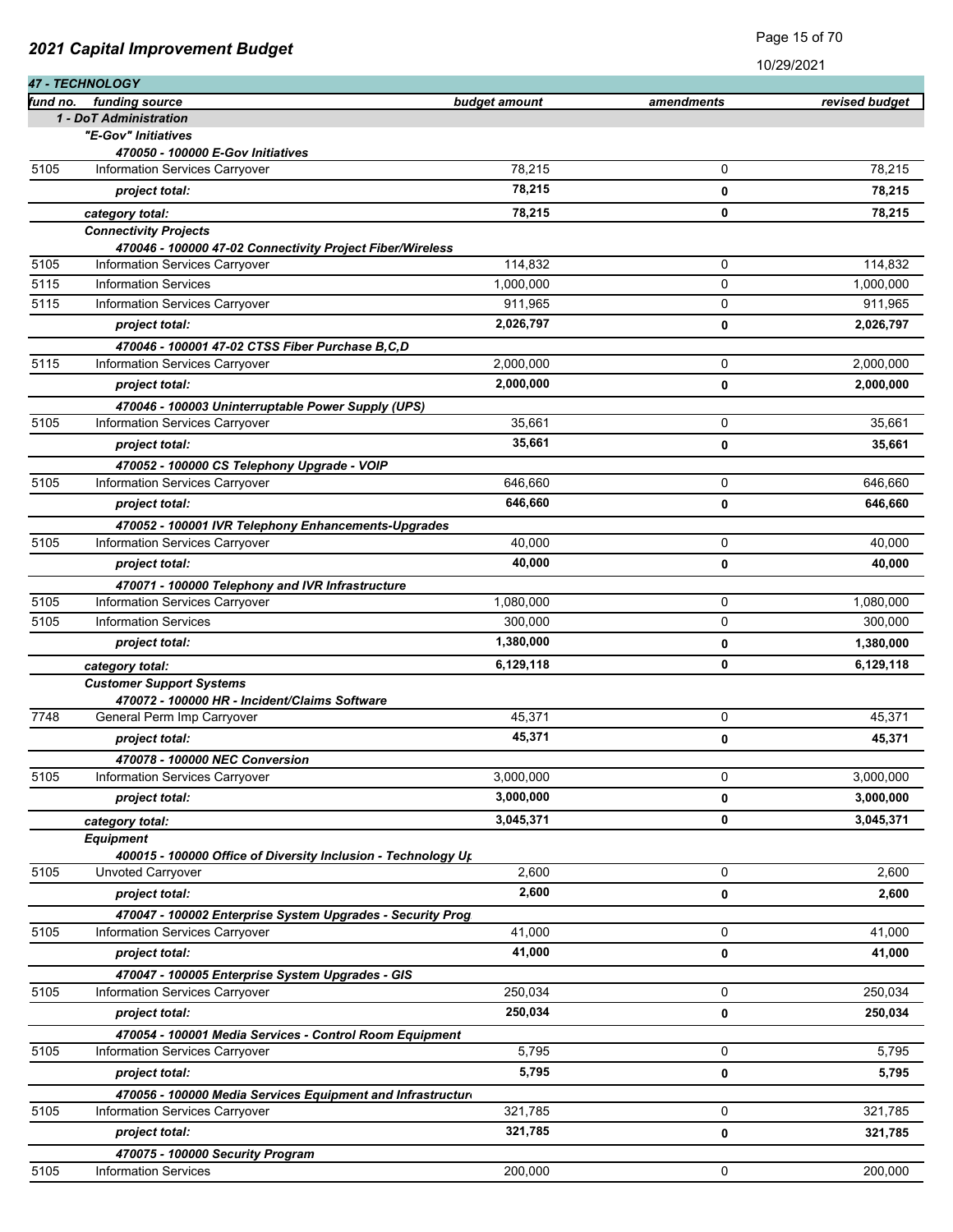| 2021 Capital Improvement Budget<br>10/29/2021<br>5105<br>Information Services Carryover<br>200,000<br>0<br>400,000<br>project total:<br>0<br>470076 - 100000 GIS<br>5105<br><b>Information Services</b><br>90,000<br>0<br>90,000<br>0<br>project total:<br>0<br>1,111,214<br>category total:<br><b>Facility Renovation</b><br>470031 - 100000 47-02 Data Center Facility Upgrades<br>1,101,113<br>0<br>Information Services Carryover<br>0<br>5105<br><b>Information Services</b><br>1,825,000<br>2,926,113<br>project total:<br>0<br>0<br>2,926,113<br>category total:<br><b>System Upgrades</b> | Page 16 of 70 |  |
|---------------------------------------------------------------------------------------------------------------------------------------------------------------------------------------------------------------------------------------------------------------------------------------------------------------------------------------------------------------------------------------------------------------------------------------------------------------------------------------------------------------------------------------------------------------------------------------------------|---------------|--|
| 5105                                                                                                                                                                                                                                                                                                                                                                                                                                                                                                                                                                                              |               |  |
|                                                                                                                                                                                                                                                                                                                                                                                                                                                                                                                                                                                                   | 200,000       |  |
|                                                                                                                                                                                                                                                                                                                                                                                                                                                                                                                                                                                                   | 400,000       |  |
|                                                                                                                                                                                                                                                                                                                                                                                                                                                                                                                                                                                                   |               |  |
|                                                                                                                                                                                                                                                                                                                                                                                                                                                                                                                                                                                                   | 90,000        |  |
|                                                                                                                                                                                                                                                                                                                                                                                                                                                                                                                                                                                                   | 90,000        |  |
|                                                                                                                                                                                                                                                                                                                                                                                                                                                                                                                                                                                                   | 1,111,214     |  |
|                                                                                                                                                                                                                                                                                                                                                                                                                                                                                                                                                                                                   |               |  |
|                                                                                                                                                                                                                                                                                                                                                                                                                                                                                                                                                                                                   |               |  |
|                                                                                                                                                                                                                                                                                                                                                                                                                                                                                                                                                                                                   | 1,101,113     |  |
|                                                                                                                                                                                                                                                                                                                                                                                                                                                                                                                                                                                                   | 1,825,000     |  |
|                                                                                                                                                                                                                                                                                                                                                                                                                                                                                                                                                                                                   | 2,926,113     |  |
|                                                                                                                                                                                                                                                                                                                                                                                                                                                                                                                                                                                                   | 2,926,113     |  |
|                                                                                                                                                                                                                                                                                                                                                                                                                                                                                                                                                                                                   |               |  |
| 240100 - 100000 Case Management System<br>5105<br>750,000<br>Councilmanic SIT Supported<br>0                                                                                                                                                                                                                                                                                                                                                                                                                                                                                                      | 750,000       |  |
| 5105<br><b>Unvoted Carryover</b><br>464,000<br>0                                                                                                                                                                                                                                                                                                                                                                                                                                                                                                                                                  | 464,000       |  |
| 1,214,000                                                                                                                                                                                                                                                                                                                                                                                                                                                                                                                                                                                         |               |  |
| project total:<br>0                                                                                                                                                                                                                                                                                                                                                                                                                                                                                                                                                                               | 1,214,000     |  |
| 470046 - 100005 Police Network Equipment Upgrade                                                                                                                                                                                                                                                                                                                                                                                                                                                                                                                                                  |               |  |
| 230,718<br>5105<br>Information Services Carryover<br>0                                                                                                                                                                                                                                                                                                                                                                                                                                                                                                                                            | 230,718       |  |
| 230,718<br>project total:<br>0                                                                                                                                                                                                                                                                                                                                                                                                                                                                                                                                                                    | 230,718       |  |
| 470047 - 100000 47-02 Enterprise System Upgrades                                                                                                                                                                                                                                                                                                                                                                                                                                                                                                                                                  |               |  |
| 5105<br>Information Services Carryover<br>965,610<br>0                                                                                                                                                                                                                                                                                                                                                                                                                                                                                                                                            | 965,610       |  |
| 5105<br><b>Information Services</b><br>375,000<br>0                                                                                                                                                                                                                                                                                                                                                                                                                                                                                                                                               | 375,000       |  |
| 1,340,610<br>project total:<br>0                                                                                                                                                                                                                                                                                                                                                                                                                                                                                                                                                                  | 1,340,610     |  |
| 470067 - 100000 Network Improvements                                                                                                                                                                                                                                                                                                                                                                                                                                                                                                                                                              |               |  |
| 5105<br><b>Information Services</b><br>1,400,000<br>0                                                                                                                                                                                                                                                                                                                                                                                                                                                                                                                                             | 1,400,000     |  |
| 5105<br>Information Services Carryover<br>2,490,000<br>0                                                                                                                                                                                                                                                                                                                                                                                                                                                                                                                                          | 2,490,000     |  |
| 3,890,000<br>0<br>project total:                                                                                                                                                                                                                                                                                                                                                                                                                                                                                                                                                                  | 3,890,000     |  |
| 470068 - 100000 Data Management Services                                                                                                                                                                                                                                                                                                                                                                                                                                                                                                                                                          |               |  |
| 5105<br>522,875<br>0<br>Information Services Carryover                                                                                                                                                                                                                                                                                                                                                                                                                                                                                                                                            | 522,875       |  |
| 522,875<br>project total:<br>0                                                                                                                                                                                                                                                                                                                                                                                                                                                                                                                                                                    | 522,875       |  |
| 470069 - 100000 VMWare Workspace One                                                                                                                                                                                                                                                                                                                                                                                                                                                                                                                                                              |               |  |
| 0<br>5105<br>Information Services Carryover<br>600,000                                                                                                                                                                                                                                                                                                                                                                                                                                                                                                                                            | 600,000       |  |
| 600,000<br>project total:<br>0                                                                                                                                                                                                                                                                                                                                                                                                                                                                                                                                                                    | 600,000       |  |
| 470070 - 100000 Equipment Purchase - Computers                                                                                                                                                                                                                                                                                                                                                                                                                                                                                                                                                    |               |  |
| 0<br>7748<br>General Perm Imp Carryover<br>450                                                                                                                                                                                                                                                                                                                                                                                                                                                                                                                                                    | 450           |  |
| 450<br>project total:<br>0                                                                                                                                                                                                                                                                                                                                                                                                                                                                                                                                                                        | 450           |  |
| 470077 - 100000 Applications                                                                                                                                                                                                                                                                                                                                                                                                                                                                                                                                                                      |               |  |
| 5105<br>0<br>Information Services Carryover<br>100,000                                                                                                                                                                                                                                                                                                                                                                                                                                                                                                                                            | 100,000       |  |
| 100,000<br>project total:<br>0                                                                                                                                                                                                                                                                                                                                                                                                                                                                                                                                                                    | 100,000       |  |
| 0<br>7,898,653<br>category total:                                                                                                                                                                                                                                                                                                                                                                                                                                                                                                                                                                 | 7,898,653     |  |
| division total:<br>0<br>21,188,684                                                                                                                                                                                                                                                                                                                                                                                                                                                                                                                                                                | 21,188,684    |  |
| department total:<br>21,188,684<br>$\bf{0}$                                                                                                                                                                                                                                                                                                                                                                                                                                                                                                                                                       |               |  |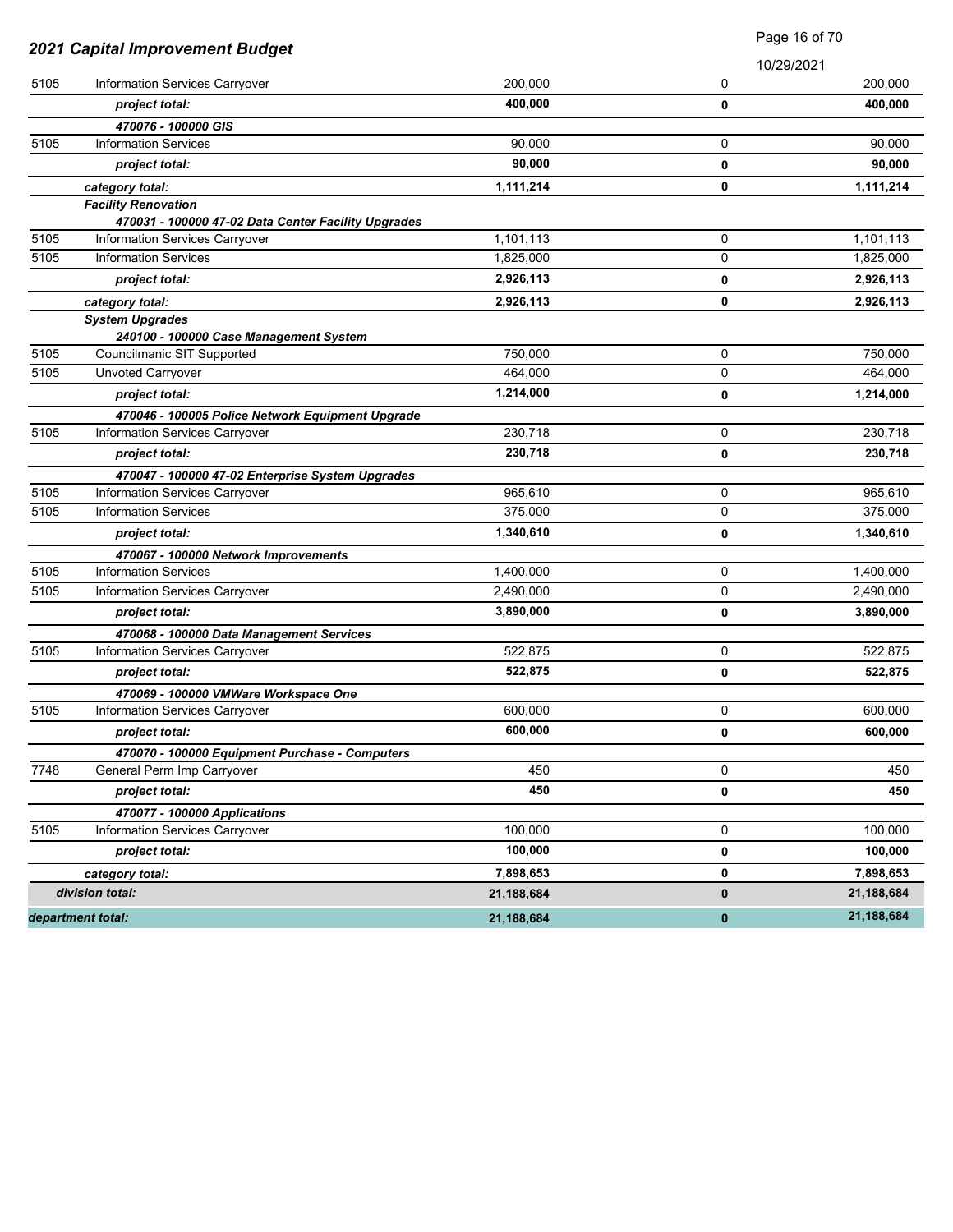| 2021 Capital Improvement Budget |                                                      |               | Page 17 of 70 |                |
|---------------------------------|------------------------------------------------------|---------------|---------------|----------------|
|                                 |                                                      |               | 10/29/2021    |                |
|                                 | <b>48 - NEIGHBORHOODS</b>                            |               |               |                |
| fund no.                        | funding source                                       | budget amount | amendments    | revised budget |
|                                 | 1 - Neighborhoods                                    |               |               |                |
|                                 | <b>Infrastructure Improvements</b>                   |               |               |                |
|                                 | 480102 - 100000 Milo - Grogan Underpass              |               |               |                |
| 7739                            | Unvoted Carryover                                    | 475,000       | 0             | 475,000        |
|                                 | project total:                                       | 475,000       | 0             | 475,000        |
|                                 | 480105 - 100000 Linden STEM Academy Community Garden |               |               |                |
| 7739                            | Unvoted Carryover                                    | 50,000        | 0             | 50,000         |
|                                 | project total:                                       | 50,000        | 0             | 50,000         |
|                                 | 782019 - 100000 Linden Area Healthy Homes Program    |               |               |                |
| 7779                            | Voted Carryover                                      | 500,000       | 0             | 500,000        |
|                                 | project total:                                       | 500,000       | 0             | 500,000        |
|                                 | category total:                                      | 1,025,000     | 0             | 1,025,000      |
|                                 | division total:                                      | 1,025,000     | 0             | 1,025,000      |
| department total:               |                                                      | 1,025,000     | 0             | 1,025,000      |

Page 17 of 70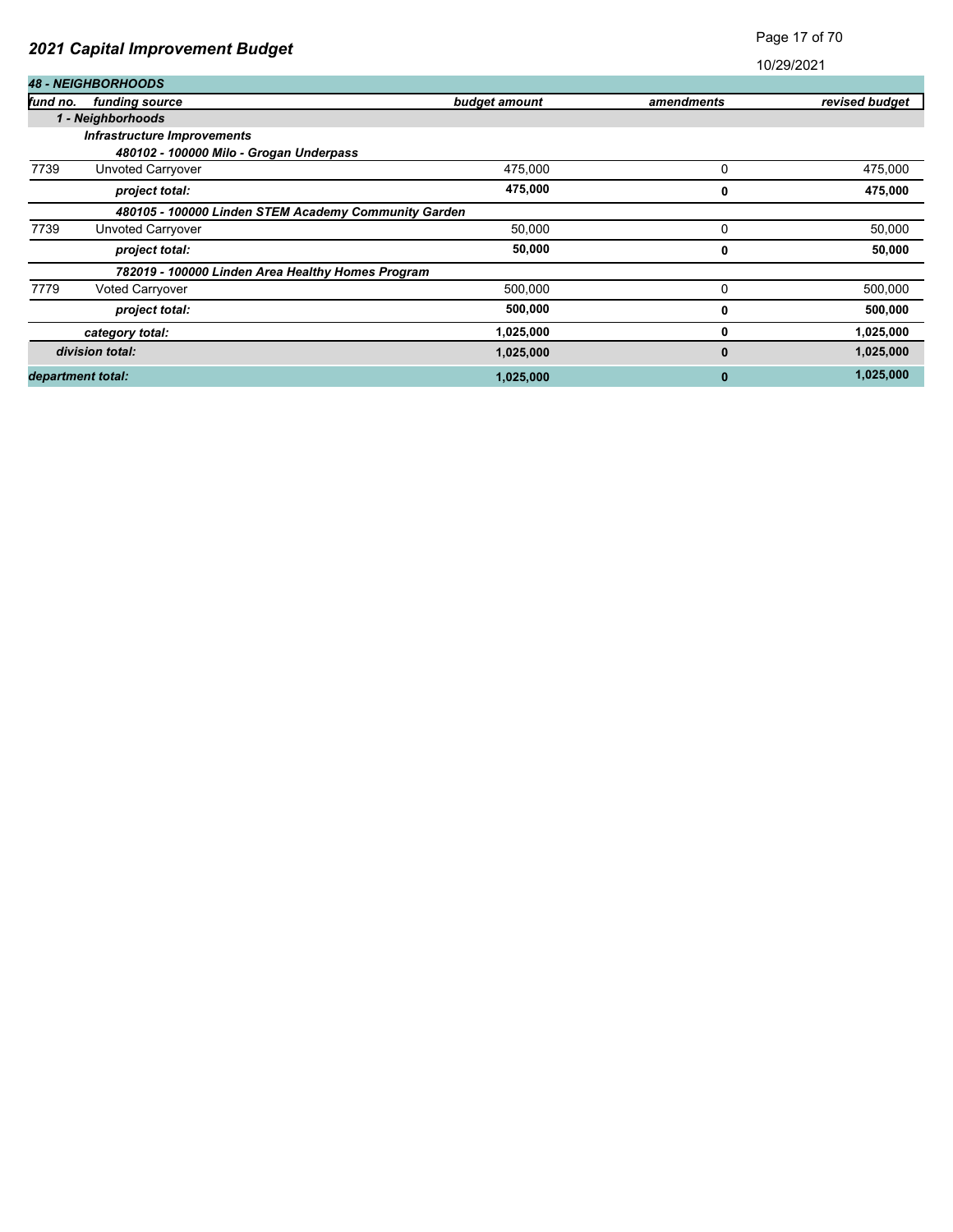### Page 18 of 70

| 50 - HEALTH       |                                               |               |            |                |
|-------------------|-----------------------------------------------|---------------|------------|----------------|
| fund no.          | funding source                                | budget amount | amendments | revised budget |
|                   | 1 - Health                                    |               |            |                |
|                   | <b>Health Equipment</b>                       |               |            |                |
|                   | 500505 - 100000 Public Health Equipment       |               |            |                |
| 7706              | Voted Carryover                               | 64            | 0          | 64             |
|                   | project total:                                | 64            | 0          | 64             |
|                   | category total:                               | 64            | 0          | 64             |
|                   | <b>Health Facilities Renovations</b>          |               |            |                |
|                   | 570053 - 100000 59-07 Blind School Renovation |               |            |                |
| 7706              | <b>Voted Carryover</b>                        | 17,876        | 0          | 17,876         |
|                   | project total:                                | 17,876        | 0          | 17,876         |
|                   | category total:                               | 17,876        | 0          | 17,876         |
|                   | division total:                               | 17,940        | $\bf{0}$   | 17,940         |
| department total: |                                               | 17,940        | 0          | 17,940         |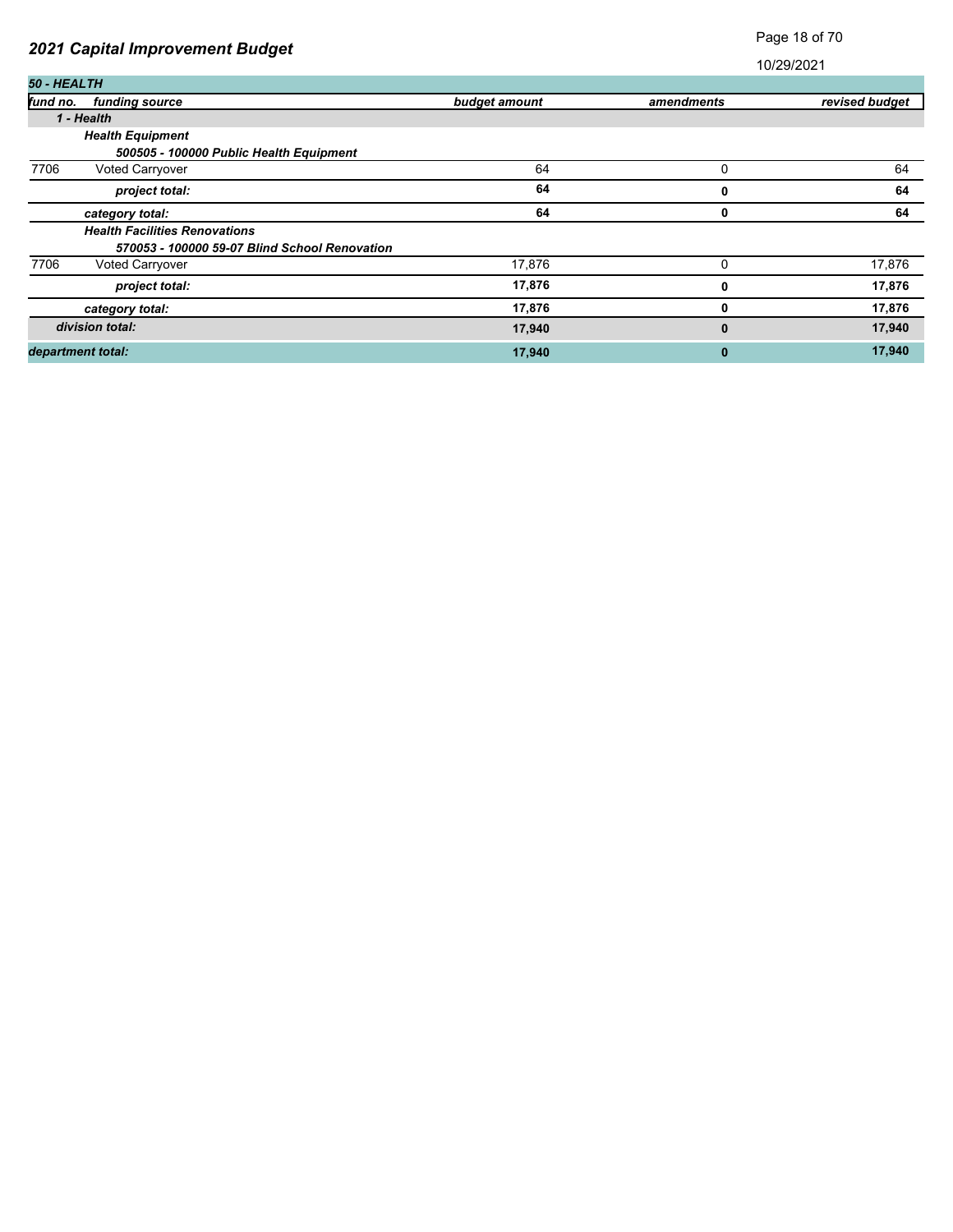|  |  | 2021 Capital Improvement Budget |  |
|--|--|---------------------------------|--|
|--|--|---------------------------------|--|

|          | <b>51 - RECREATION AND PARKS</b>                                                     |               |            |                |
|----------|--------------------------------------------------------------------------------------|---------------|------------|----------------|
| fund no. | funding source                                                                       | budget amount | amendments | revised budget |
|          | 1 - Recreation and Parks                                                             |               |            |                |
|          | 51-01 Unallocated Balance Fd. 747                                                    |               |            |                |
| 7747     | 510042 - 100000 Clintonville Parkland Donations<br>Rec & Parks Perm Improv Carryover | 159,503       | 0          | 159,503        |
|          |                                                                                      | 159,503       |            |                |
|          | project total:                                                                       |               | 0          | 159,503        |
|          | 510043 - 100000 Downtown Parkland Donations                                          |               |            |                |
| 7747     | Rec & Parks Perm Improv Carryover                                                    | 2,475         | 0          | 2,475          |
|          | project total:                                                                       | 2,475         | 0          | 2,475          |
|          | 510044 - 100000 Eastland Brice Parkland Donations                                    |               |            |                |
| 7747     | Rec & Parks Perm Improv Carryover                                                    | 33,681        | 0          | 33,681         |
|          | project total:                                                                       | 33,681        | 0          | 33,681         |
|          | 510047 - 100000 Far North Parkland Donations                                         |               |            |                |
| 7747     | Rec & Parks Perm Improv Carryover                                                    | 1,054,031     | 0          | 1,054,031      |
|          | project total:                                                                       | 1,054,031     | 0          | 1,054,031      |
|          | 510048 - 100000 Far Northwest Parkland Donations                                     |               |            |                |
| 7747     | Rec & Parks Perm Improv Carryover                                                    | 238,851       | 0          | 238,851        |
|          | project total:                                                                       | 238,851       | 0          | 238,851        |
|          | 510049 - 100000 Far South Parkland Donations                                         |               |            |                |
| 7747     | Rec & Parks Perm Improv Carryover                                                    | 2,175         | 0          | 2,175          |
|          | project total:                                                                       | 2,175         | 0          | 2,175          |
|          | 510050 - 100000 Far West Parkland Donations                                          |               |            |                |
| 7747     | Rec & Parks Perm Improv Carryover                                                    | 179,827       | 0          | 179,827        |
|          | project total:                                                                       | 179,827       | 0          | 179,827        |
|          | 510051 - 100000 Franklinton Parkland Donations                                       |               |            |                |
| 7747     | Rec & Parks Perm Improv Carryover                                                    | 88            | 0          | 88             |
|          | project total:                                                                       | 88            | 0          | 88             |
|          | 510052 - 100000 Greenlawn-Frank Rd Parkland Donations                                |               |            |                |
| 7747     | Rec & Parks Perm Improv Carryover                                                    | 4,525         | 0          | 4,525          |
|          | project total:                                                                       | 4,525         | 0          | 4,525          |
|          | 510053 - 100000 Hayden Run Parkland Donations                                        |               |            |                |
| 7747     | Rec & Parks Perm Improv Carryover                                                    | 308.188       | 0          | 308,188        |
|          | project total:                                                                       | 308,188       | 0          | 308,188        |
|          | 510055 - 100000 Near East Parkland Donations                                         |               |            |                |
| 7747     | Rec & Parks Perm Improv Carryover                                                    | 104,613       | 0          | 104.613        |
|          | project total:                                                                       | 104,613       | 0          | 104,613        |
|          | 510056 - 100000 Near North University Parkland Donations                             |               |            |                |
| 7747     | Rec & Parks Perm Improv Carryover                                                    | 109,846       | 0          | 109,846        |
|          | project total:                                                                       | 109,846       | 0          | 109.846        |
|          | 510057 - 100000 Near South Parkland Donations                                        |               |            |                |
| 7747     | Rec & Parks Perm Improv Carryover                                                    | 3,283         | 0          | 3,283          |
|          | project total:                                                                       | 3,283         | 0          | 3,283          |
|          | 510058 - 100000 North Linden parkland donations                                      |               |            |                |
| 7747     | Rec & Parks Perm Improv Carryover                                                    | 327           | 0          | 327            |
|          | project total:                                                                       | 327           | 0          | 327            |
|          | 510059 - 100000 Northeast Parkland Donations                                         |               |            |                |
| 7747     | Rec & Parks Perm Improv Carryover                                                    | 957           | 0          | 957            |
|          | project total:                                                                       | 957           | 0          | 957            |
|          | 510060 - 100000 Northland parkland donations                                         |               |            |                |
| 7747     | Rec & Parks Perm Improv Carryover                                                    | 24,738        | 0          | 24,738         |
|          | project total:                                                                       | 24,738        | 0          | 24,738         |
|          |                                                                                      |               |            |                |
| 7747     | 510061 - 100000 Northwest parkland donations<br>Rec & Parks Perm Improv Carryover    | 34,086        | 0          | 34,086         |
|          | project total:                                                                       | 34,086        | 0          | 34,086         |
|          |                                                                                      |               |            |                |
|          | 510062 - 100000 Rickenbacker Parkland Donations                                      |               |            |                |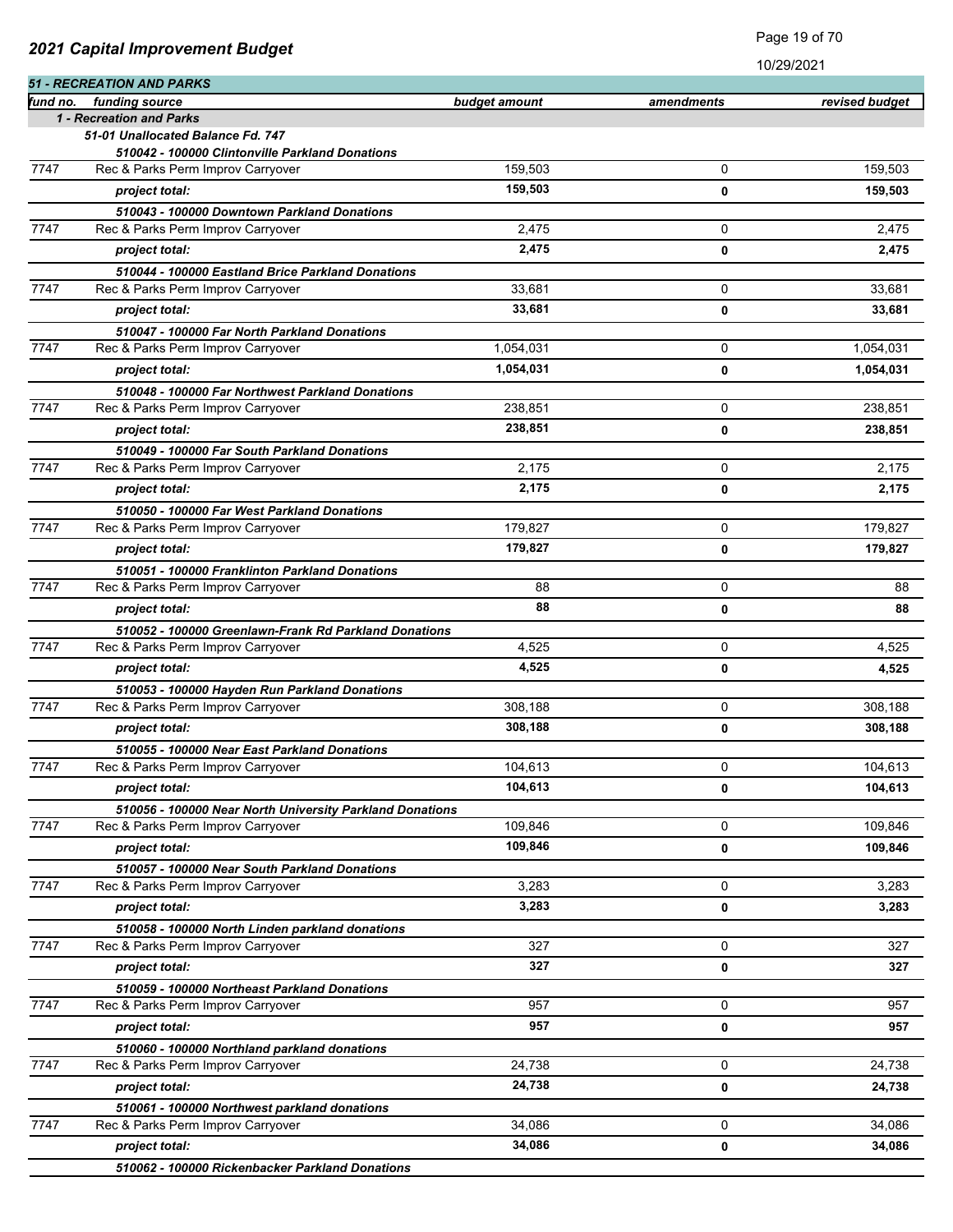|      |                                                                                      |         | Page 20 of 70 |         |
|------|--------------------------------------------------------------------------------------|---------|---------------|---------|
|      | 2021 Capital Improvement Budget                                                      |         | 10/29/2021    |         |
| 7747 | Rec & Parks Perm Improv Carryover                                                    | 31,283  | 0             | 31,283  |
|      | project total:                                                                       | 31,283  | 0             | 31,283  |
|      | 510063 - 100000 Rocky Fork Blacklick Parkland Donations                              |         |               |         |
| 7747 | Rec & Parks Perm Improv Carryover                                                    | 531,223 | 0             | 531,223 |
|      | project total:                                                                       | 531,223 | 0             | 531,223 |
|      | 510064 - 100000 South Linden Parkland Donations                                      |         |               |         |
| 7747 | Rec & Parks Perm Improv Carryover                                                    | 791     | 0             | 791     |
|      | project total:                                                                       | 791     | $\mathbf 0$   | 791     |
|      | 510065 - 100000 Southeast Parkland Donations                                         |         |               |         |
| 7747 | Rec & Parks Perm Improv Carryover                                                    | 48,588  | 0             | 48,588  |
|      | project total:                                                                       | 48,588  | 0             | 48,588  |
|      | 510066 - 100000 West Olentangy Parkland Donations                                    |         |               |         |
| 7747 | Rec & Parks Perm Improv Carryover                                                    | 77,278  | 0             | 77,278  |
|      | project total:                                                                       | 77,278  | 0             | 77,278  |
|      | 510067 - 100000 West Scioto Parkland Donations                                       |         |               |         |
| 7747 | Rec & Parks Perm Improv Carryover                                                    | 183,317 | 0             | 183,317 |
|      | project total:                                                                       | 183,317 | 0             | 183,317 |
|      | 510068 - 100000 Westland Parkland Donations                                          |         |               |         |
| 7747 | Rec & Parks Perm Improv Carryover                                                    | 576,633 | 0             | 576,633 |
|      | project total:                                                                       | 576,633 | 0             | 576,633 |
|      | 510730 - 100000 Hayden Run - Parkland Dedication                                     |         |               |         |
| 7747 | Rec & Parks Perm Improv Carryover                                                    | 40,872  | 0             | 40,872  |
|      | project total:                                                                       | 40,872  | 0             | 40,872  |
|      | 510732 - 100000 Far North - Parkland Dedication                                      |         |               |         |
| 7747 | Rec & Parks Perm Improv Carryover                                                    | 250,942 | 0             | 250,942 |
|      | project total:                                                                       | 250,942 | 0             | 250,942 |
|      | 510733 - 100000 Rocky Fork-Blacklick - Parkland Dedication                           |         |               |         |
| 7747 | Rec & Parks Perm Improv Carryover                                                    | 182,595 | 0             | 182,595 |
|      | project total:                                                                       | 182,595 | 0             | 182,595 |
|      | 510734 - 100000 Northwest - Parkland Dedication                                      |         |               |         |
| 7747 | Rec & Parks Perm Improv Carryover                                                    | 96,649  | $\mathbf 0$   | 96,649  |
|      | project total:                                                                       | 96.649  | 0             | 96,649  |
|      | 510735 - 100000 Northland - Parkland Dedication                                      |         |               |         |
| 7747 | Rec & Parks Perm Improv Carryover                                                    | 124,088 | 0             | 124,088 |
|      | project total:                                                                       | 124,088 | 0             | 124,088 |
|      | 510736 - 100000 Far West - Parkland Dedication                                       |         |               |         |
| 7747 | Rec & Parks Perm Improv Carryover                                                    | 102,450 | 0             | 102,450 |
|      | project total:                                                                       | 102,450 | 0             | 102,450 |
|      | 510737 - 100000 West Scioto - Parkland Dedication                                    |         |               |         |
| 7747 | Rec & Parks Perm Improv Carryover                                                    | 2,483   | 0             | 2,483   |
|      | project total:                                                                       | 2,483   | 0             | 2,483   |
|      | 510738 - 100000 Olentangy West - Parkland Dedication                                 |         | 0             |         |
| 7747 | Rec & Parks Perm Improv Carryover                                                    | 51,188  |               | 51,188  |
|      | project total:                                                                       | 51,188  | 0             | 51,188  |
| 7747 | 510740 - 100000 North Linden - Parkland Dedication                                   | 114,000 | 0             | 114,000 |
|      | Rec & Parks Perm Improv Carryover                                                    |         |               |         |
|      | project total:                                                                       | 114,000 | 0             | 114,000 |
| 7747 | 510741 - 100000 Northeast - Parkland Dedication<br>Rec & Parks Perm Improv Carryover | 405,516 | 0             | 405,516 |
|      |                                                                                      |         |               |         |
|      | project total:                                                                       | 405,516 | 0             | 405,516 |
|      | 510744 - 100000 University District - Parkland Dedication                            |         |               |         |
| 7747 | Rec & Parks Perm Improv Carryover                                                    | 63,213  | 0             | 63,213  |
|      | project total:                                                                       | 63,213  | 0             | 63,213  |
|      | 510752 - 100000 Westland - Parkland Dedication                                       |         |               |         |
| 7747 | Rec & Parks Perm Improv Carryover                                                    | 145,988 | 0             | 145,988 |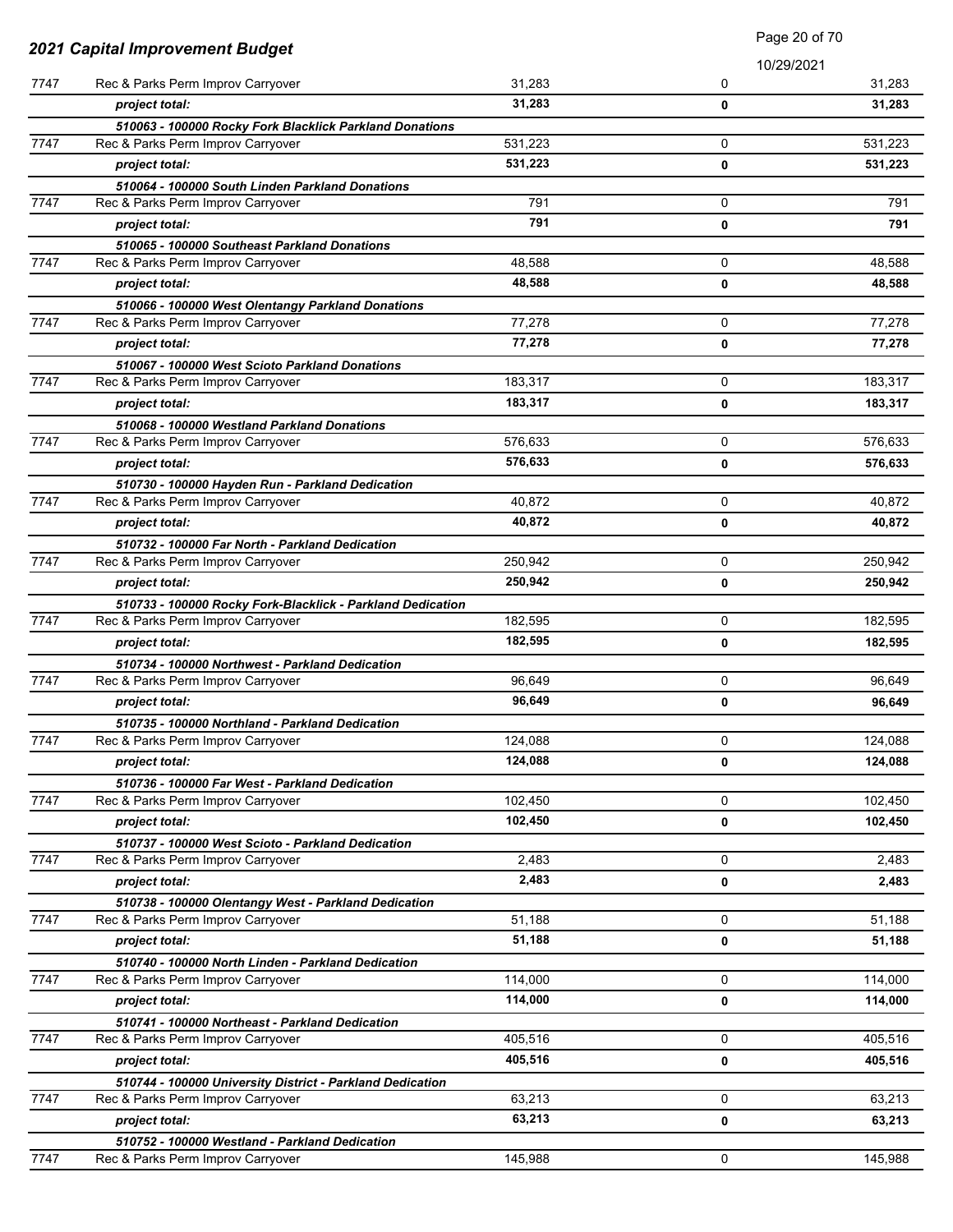| 2021 Capital Improvement Budget |                                                                           | 1 agu 2 1 01 7 0 |            |           |
|---------------------------------|---------------------------------------------------------------------------|------------------|------------|-----------|
|                                 |                                                                           |                  | 10/29/2021 |           |
|                                 | project total:                                                            | 145,988          | 0          | 145,988   |
|                                 | 510753 - 100000 Greater Hilltop - Parkland Dedication                     |                  |            |           |
| 7747                            | Rec & Parks Perm Improv Carryover                                         | 800              | 0          | 800       |
|                                 | project total:                                                            | 800              | 0          | 800       |
|                                 | 510757 - 100000 Mid East - Parkland Dedication                            |                  |            |           |
| 7747                            | Rec & Parks Perm Improv Carryover                                         | 28,474           | 0          | 28,474    |
|                                 | project total:                                                            | 28,474           | 0          | 28,474    |
|                                 | 510758 - 100000 Far East - Parkland Dedication                            |                  |            |           |
| 7747                            | Rec & Parks Perm Improv Carryover                                         | 77,646           | 0          | 77,646    |
|                                 | project total:                                                            | 77.646           | 0          | 77,646    |
|                                 | 510760 - 100000 Brewery District - Parkland Dedication                    |                  |            |           |
| 7747                            | Rec & Parks Perm Improv Carryover                                         | 2,808            | 0          | 2,808     |
|                                 | project total:                                                            | 2,808            | 0          | 2,808     |
|                                 | 510763 - 100000 South Side - Parkland Dedication                          |                  |            |           |
| 7747                            | Rec & Parks Perm Improv Carryover                                         | 149,761          | 0          | 149,761   |
|                                 | project total:                                                            | 149,761          | 0          | 149,761   |
|                                 | 510764 - 100000 Far South - Parkland Dedication                           |                  |            |           |
| 7747                            | Rec & Parks Perm Improv Carryover                                         | 124,500          | 0          | 124,500   |
|                                 | project total:                                                            | 124,500          | 0          | 124,500   |
|                                 | 510765 - 100000 South East - Parkland Dedication                          |                  |            |           |
| 7747                            | Rec & Parks Perm Improv Carryover                                         | 100,428          | 0          | 100,428   |
|                                 | project total:                                                            | 100,428          | 0          | 100,428   |
|                                 | 747999 - 100000 51-01 Unallocated Balance Fd. 747                         |                  |            |           |
| 7747                            | Rec & Parks Perm Improv Carryover                                         | 277,895          | 0          | 277,895   |
|                                 | project total:                                                            | 277,895          | 0          | 277,895   |
|                                 | category total:                                                           | 6,052,603        | 0          | 6,052,603 |
|                                 | <b>Acquisition</b>                                                        |                  |            |           |
| 7702                            | 510919 - 513000 East Broad Street Preserve Grant Match<br>Voted Carryover | 68,725           | 0          | 68,725    |
|                                 | project total:                                                            | 68,725           | 0          | 68,725    |
|                                 | 510922 - 513000 OPWC - Refugee Road, Mason Run Preserva                   |                  |            |           |
| 7702                            | Voted Carryover                                                           | 432,000          | 0          | 432,000   |
|                                 | project total:                                                            | 432,000          | 0          | 432,000   |
|                                 | 513000 - 100000 Acquisition - Misc.                                       |                  |            |           |
| 7702                            | Voted 2019 SIT Supported                                                  | 1,524,600        | 0          | 1,524,600 |
|                                 | project total:                                                            | 1,524,600        | 0          | 1,524,600 |
|                                 | 513000 - 100000 Acquisition - Misc. (Time Sensitive Land - Ur.            |                  |            |           |
| 7702                            | Voted Carryover                                                           | 1,172,242        | 0          | 1,172,242 |
|                                 | project total:                                                            | 1,172,242        | 0          | 1,172,242 |
|                                 | 513001 - 100000 Acquisition - Cost Allocation                             |                  |            |           |
| 7702                            | <b>Voted Carryover</b>                                                    | 70,000           | 0          | 70,000    |
| 7702                            | Voted 2019 SIT Supported                                                  | 70,000           | 0          | 70,000    |
|                                 | project total:                                                            | 140,000          | 0          | 140,000   |
|                                 | 513004 - 100000 Souder Avenue Acquisition 2021                            |                  |            |           |
| 7702                            | <b>Voted Carryover</b>                                                    | 150,000          | 0          | 150,000   |
|                                 | project total:                                                            | 150,000          | 0          | 150,000   |
|                                 | 513020 - 100000 Acquisition - General Design & Construction               |                  |            |           |
| 7702                            | <b>Voted Carryover</b>                                                    | 31,500           | 0          | 31,500    |
|                                 | project total:                                                            | 31,500           | 0          | 31,500    |
|                                 | category total:                                                           | 3,519,067        | 0          | 3,519,067 |
|                                 | <b>Bikeway Improvements</b>                                               |                  |            |           |
|                                 | 510301 - 100000 Greenways - Land Acquisition                              |                  |            |           |
| 7702                            | Voted 2019 SIT Supported                                                  | 500,000          | 0          | 500,000   |
|                                 | project total:                                                            | 500,000          | 0          | 500,000   |
|                                 | 510303 - 100000 Greenways - Alum Creek Trail                              |                  |            |           |
| 7702                            | Voted Carryover                                                           | 19,863           | 0          | 19,863    |

Page 21 of 70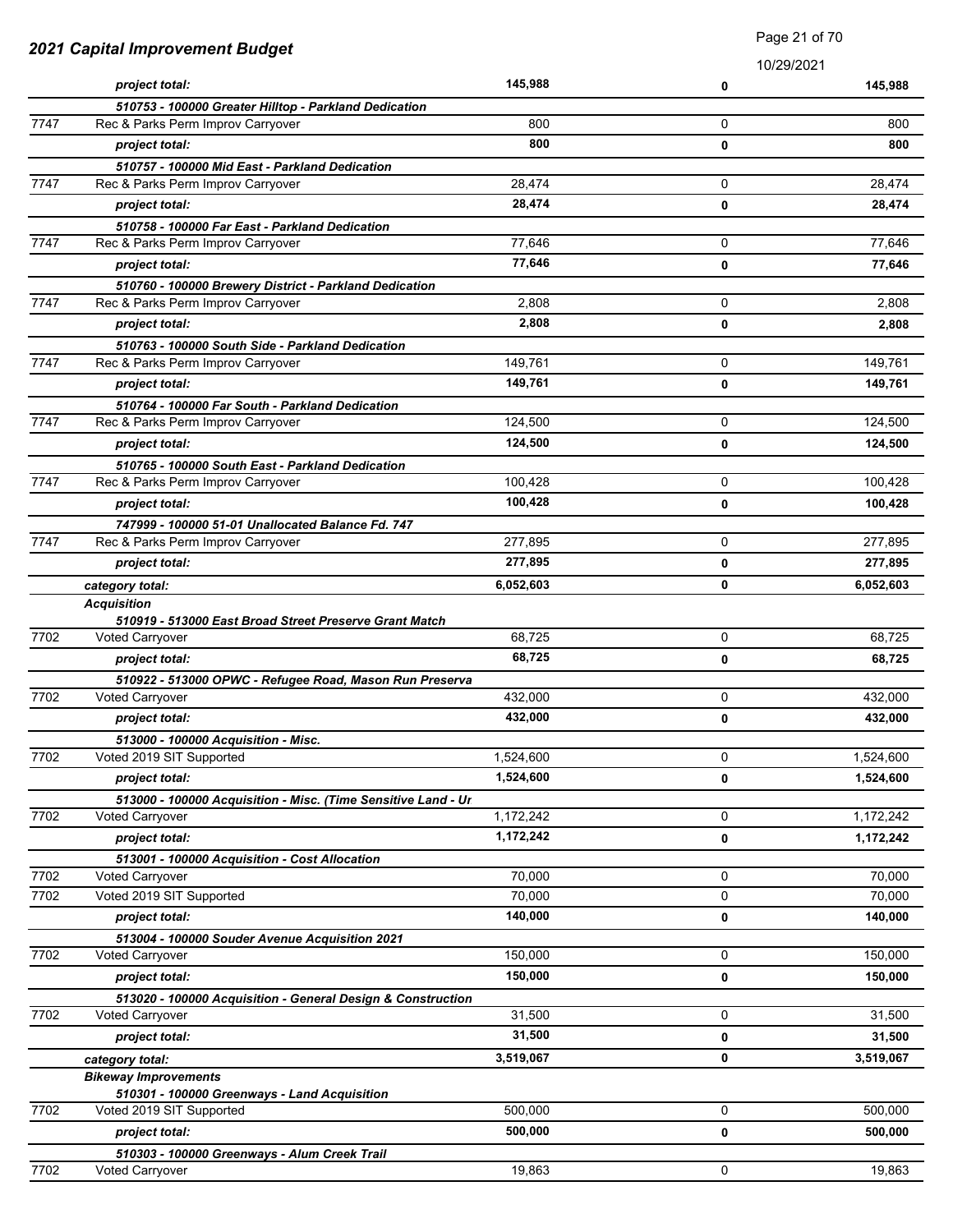| 2021 Capital Improvement Budget |                                                               | Faye 22 UI TU |            |              |
|---------------------------------|---------------------------------------------------------------|---------------|------------|--------------|
|                                 |                                                               |               | 10/29/2021 |              |
|                                 | project total:                                                | 19,863        | 0          | 19,863       |
|                                 | 510306 - 100000 Greenways - Olentangy Trail                   |               |            |              |
| 7702                            | <b>Voted Carryover</b>                                        | 19,297        | 0          | 19,297       |
|                                 | project total:                                                | 19,297        | 0          | 19,297       |
|                                 | 510307 - 100000 Greenways - Camp Chase Trail                  |               |            |              |
| 7702                            | <b>Voted Carryover</b>                                        | 50,108        | 0          | 50,108       |
|                                 | project total:                                                | 50,108        | 0          | 50,108       |
|                                 | 510309 - 100001 Greenways - Blacklick Trail - Portman Park to |               |            |              |
| 7702                            | Voted Carryover                                               | 34,305        | 0          | 34,305       |
|                                 | project total:                                                | 34,305        | 0          | 34,305       |
|                                 | 510310 - 100000 Greenways - Franklinton Loop                  |               |            |              |
| 7702                            | Voted Carryover                                               | 1             | 0          | 1            |
|                                 | project total:                                                | $\mathbf{1}$  | 0          | $\mathbf{1}$ |
|                                 | 510316 - 100000 51-01 Greenways Projects                      |               |            |              |
| 7702                            | Voted Carryover                                               | 16,904        | 0          | 16,904       |
|                                 | project total:                                                | 16,904        | 0          | 16.904       |
|                                 | 510912 - 512000 Olentangy Trail - Worthington Hills Extensiol |               |            |              |
| 7702                            | <b>Voted Carryover</b>                                        | 28,894        | 0          | 28,894       |
|                                 | project total:                                                | 28,894        | 0          | 28,894       |
|                                 | category total:                                               | 669,372       | 0          | 669,372      |
|                                 | <b>Emergency Replacement</b>                                  |               |            |              |
|                                 | 516000 - 100000 Emergency Replacement - Misc.                 |               |            |              |
| 7702                            | Voted Carryover                                               | 853,200       | 0          | 853,200      |
| 7702                            | Voted 2019 SIT Supported                                      | 871,200       | 0          | 871,200      |
|                                 | project total:                                                | 1,724,400     | 0          | 1,724,400    |
|                                 | 516001 - 100000 Emergency Replacement - Cost Allocation       |               |            |              |
| 7702                            | Voted Carryover                                               | 40,000        | 0          | 40,000       |
| 7702                            | Voted 2019 SIT Supported                                      | 40,000        | 0          | 40,000       |
|                                 | project total:                                                | 80,000        | 0          | 80,000       |
|                                 | 516020 - 100000 Emergency Replacement - General Design &      |               |            |              |
| 7702                            | Voted Carryover                                               | 18,000        | 0          | 18,000       |
|                                 | project total:                                                | 18,000        | 0          | 18,000       |
|                                 | category total:                                               | 1,822,400     | 0          | 1,822,400    |
|                                 | <b>Golf Course Improvements</b>                               |               |            |              |
|                                 | 510429 - 100001 Golf - Equipment Replacements                 |               |            |              |
| 7702                            | <b>Voted Carryover</b>                                        | 103           | 0          | 103          |
|                                 | project total:                                                | 103           | 0          | 103          |
|                                 | 510430 - 100000 Golf - Champions Clubhouse                    |               |            |              |
| 7712                            | <b>Voted Carryover</b>                                        | 53            | 0          | 53           |
|                                 | project total:                                                | 53            | 0          | 53           |
|                                 | category total:                                               | 156           | 0          | 156          |
|                                 | <b>New Development</b>                                        |               |            |              |
|                                 | 510917 - 512000 Stockbridge Urban Forest Grant Match          |               |            |              |
| 7702                            | Voted Carryover                                               | 85,000        | 0          | 85,000       |
|                                 | project total:                                                | 85,000        | 0          | 85,000       |
|                                 | 510921 - 512000 Alum Creek Trail - Mock Road Connector Gra    |               |            |              |
| 7702                            | <b>Voted Carryover</b>                                        | 121,250       | 0          | 121,250      |
|                                 | project total:                                                | 121,250       | 0          | 121,250      |
|                                 | 512000 - 100000 New Development - Misc.                       |               |            |              |
| 7702                            | Voted 2019 SIT Supported                                      | 2,104,200     | 0          | 2,104,200    |
| 7702                            | Voted 2016 Debt SIT Supported                                 | 3,123,000     | 0          | 3,123,000    |
| 7702                            | Voted Carryover                                               | 3,041,220     | 0          | 3,041,220    |
|                                 | project total:                                                | 8,268,420     | 0          | 8,268,420    |
|                                 | 512001 - 100000 New Development - Cost Allocation             |               |            |              |
| 7702                            | Voted Carryover                                               | 240,000       | 0          | 240,000      |
| 7702                            | Voted 2016 Debt SIT Supported                                 | 240,000       | 0          | 240,000      |

Page 22 of 70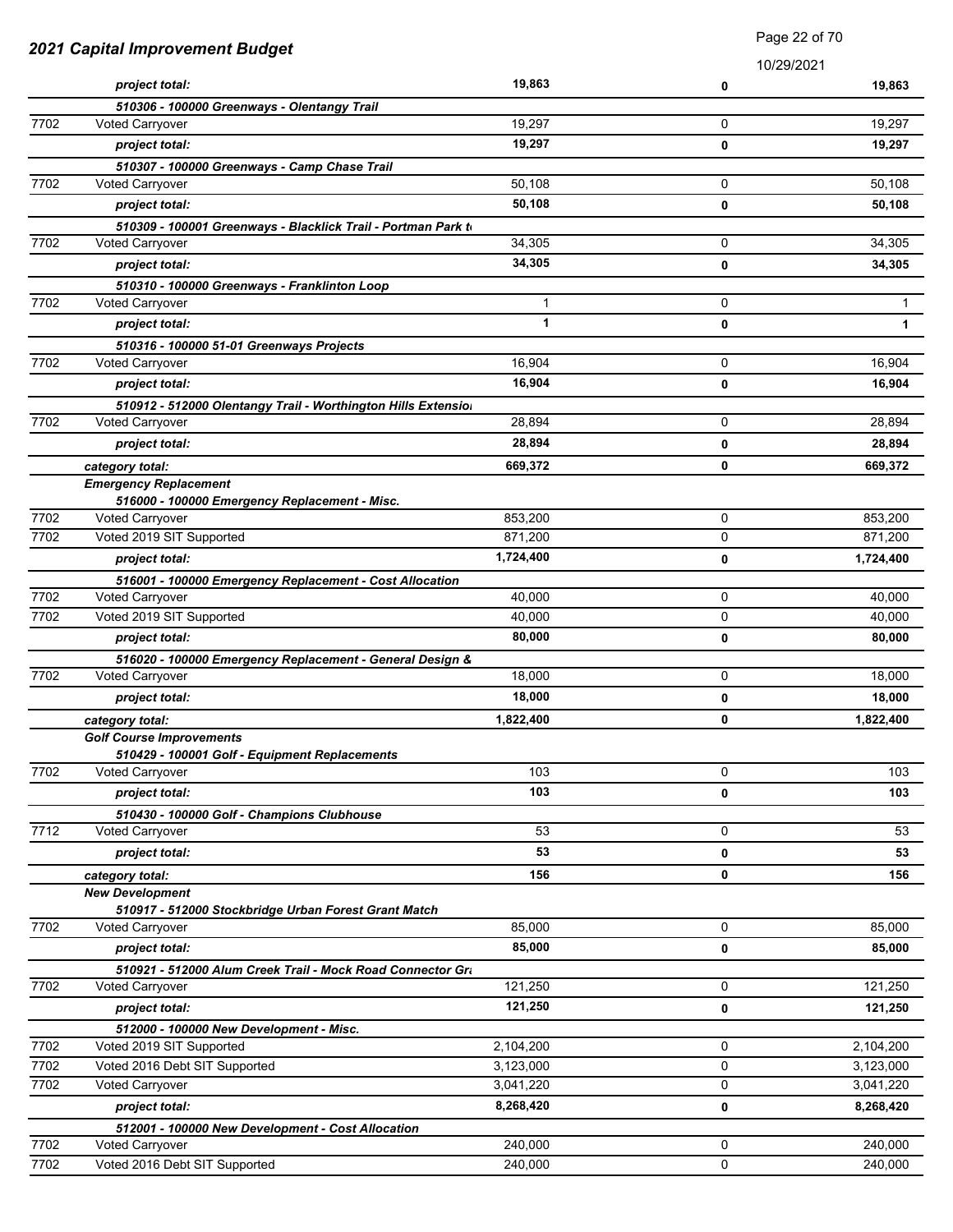| 2021 Capital Improvement Budget |                                                                           | Faye zu ui ru      |        |                    |
|---------------------------------|---------------------------------------------------------------------------|--------------------|--------|--------------------|
|                                 |                                                                           |                    |        | 10/29/2021         |
|                                 | project total:                                                            | 480,000            | 0      | 480,000            |
| 7702                            | 512003 - 100000 West Case Road Park Development<br><b>Voted Carryover</b> | 235,825            | 0      | 235,825            |
|                                 | project total:                                                            | 235,825            | 0      | 235,825            |
|                                 |                                                                           |                    |        |                    |
| 7712                            | 512004 - 100000 Community Sports Park<br>Voted 2019 SIT Supported         | 4,000,000          | 0      | 4,000,000          |
| 7712                            | Voted Carryover                                                           | 673,625            | 0      | 673,625            |
|                                 | project total:                                                            | 4,673,625          | 0      | 4,673,625          |
|                                 | 512005 - 100000 Community Creative Campus                                 |                    |        |                    |
| 7702                            | Voted 2019 SIT Supported                                                  | 2,000,000          | 0      | 2,000,000          |
| 7702                            | Voted Carryover                                                           | 1,100,000          | 0      | 1,100,000          |
| 7747                            | Rec & Parks Perm Improv Carryover                                         | 95,000             | 0      | 95,000             |
|                                 | project total:                                                            | 3,195,000          | 0      | 3,195,000          |
|                                 | 512012 - 100000 Confluence Village Park                                   |                    |        |                    |
| 7702                            | <b>Voted Carryover</b>                                                    | 1,500,000          | 0      | 1,500,000          |
|                                 | project total:                                                            | 1,500,000          | 0      | 1,500,000          |
|                                 | 512014 - 100000 Downtown Connector Trail Improvements                     |                    |        |                    |
| 7702                            | <b>Voted Carryover</b>                                                    | 892,774            | 0      | 892,774            |
|                                 | project total:                                                            | 892,774            | 0      | 892,774            |
|                                 | 512018 - 100000 Olentangy Trail - Northmoor to Clinton Como               |                    |        |                    |
| 7702                            | <b>Voted Carryover</b>                                                    | 396,798            | 0      | 396,798            |
|                                 | project total:                                                            | 396,798            | 0      | 396,798            |
|                                 | 512020 - 100000 New Development - General Design & Consti                 |                    |        |                    |
| 7702                            | Voted Carryover                                                           | 108,000            | 0      | 108,000            |
|                                 | project total:                                                            | 108,000            | 0      | 108,000            |
|                                 | 512021 - 100000 Aquatics Capital Improvement Program 2020                 |                    |        |                    |
| 7702                            | Voted Carryover                                                           | 306,560            | 0      | 306,560            |
|                                 | project total:                                                            | 306,560            | 0      | 306,560            |
|                                 | 512022 - 100000 Greenways Projects - Misc.                                |                    |        |                    |
| 7702                            | <b>Voted Carryover</b>                                                    | 200,000            | 0      | 200,000            |
|                                 | project total:                                                            | 200,000            | 0      | 200,000            |
|                                 | 512023 - 100000 Hilltop Camp Chase Trail Connection - Valley              |                    |        |                    |
| 7702                            | Voted Carryover                                                           | 250,000            | 0      | 250,000            |
|                                 | project total:                                                            | 250,000            | 0      | 250,000            |
|                                 | 512024 - 100000 Stockbridge Elementary School Demolition 1                |                    |        |                    |
| 7702                            | <b>Voted Carryover</b>                                                    | 200,000            | 0      | 200,000            |
|                                 | project total:                                                            | 200,000            | 0      | 200,000            |
|                                 | 512025 - 100000 Brice Road Park                                           |                    |        |                    |
| 7702                            | Voted 2019 SIT Supported                                                  | 2,000,000          | 0      | 2,000,000          |
|                                 | project total:                                                            | 2,000,000          | 0      | 2,000,000          |
|                                 | 512026 - 100000 Linview Park                                              |                    |        |                    |
| 7702                            | Voted 2019 SIT Supported                                                  | 400,000            | 0      | 400,000            |
|                                 | project total:                                                            | 400,000            | 0      | 400,000            |
|                                 | category total:                                                           | 23,313,252         | 0      | 23,313,252         |
|                                 | <b>Opportunity Projects</b>                                               |                    |        |                    |
|                                 | 517000 - 100000 Opportunity Projects - Misc.                              |                    |        |                    |
| 7702<br>7702                    | Voted 2019 SIT Supported<br><b>Voted Carryover</b>                        | 653,400<br>618,145 | 0<br>0 | 653,400<br>618,145 |
|                                 |                                                                           | 1,271,545          |        |                    |
|                                 | project total:                                                            |                    | 0      | 1,271,545          |
| 7702                            | 517001 - 100000 Opportunity Projects - Cost Allocation<br>Voted Carryover | 30,000             | 0      | 30,000             |
| 7702                            | Voted 2019 SIT Supported                                                  | 30,000             | 0      | 30,000             |
|                                 | project total:                                                            | 60,000             | 0      | 60,000             |
|                                 |                                                                           |                    |        |                    |
| 7702                            | 517002 - 100000 Glenwood Park Improvements 2020<br>Voted Carryover        | 23,446             | 0      | 23,446             |

Page 23 of 70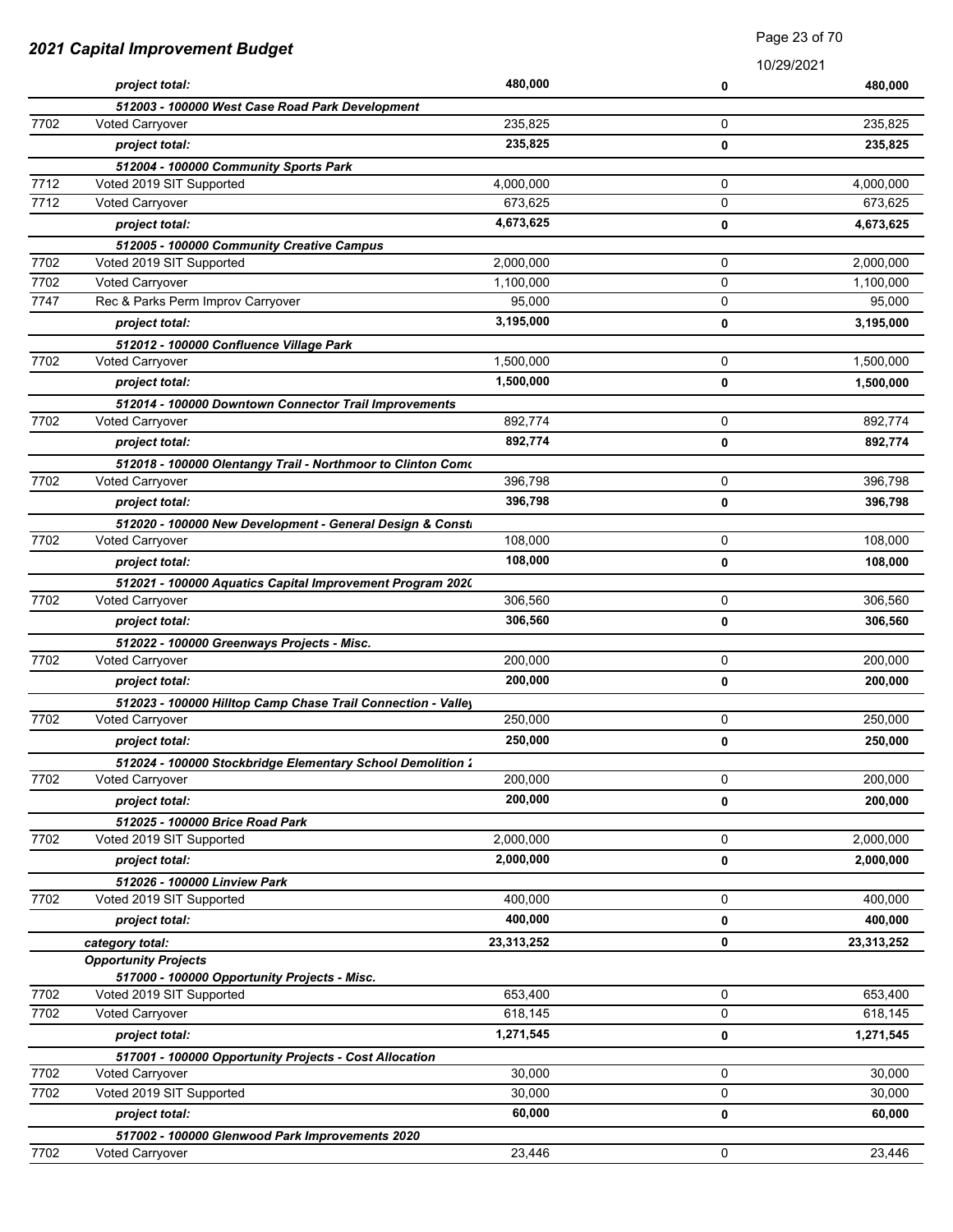| 2021 Capital Improvement Budget |                                                                                               | Faye 24 ULTU |                 |           |
|---------------------------------|-----------------------------------------------------------------------------------------------|--------------|-----------------|-----------|
|                                 | project total:                                                                                | 23,446       | 10/29/2021<br>0 | 23,446    |
|                                 | 517020 - 100000 Opportunity Projects - General Design & Cor                                   |              |                 |           |
| 7702                            | <b>Voted Carryover</b>                                                                        | 13,500       | 0               | 13,500    |
|                                 | project total:                                                                                | 13,500       | 0               | 13,500    |
|                                 | category total:                                                                               | 1,368,491    | 0               | 1,368,491 |
|                                 | <b>Park &amp; Playground Development</b>                                                      |              |                 |           |
|                                 | 510017 - 100261 McCoy Park                                                                    |              |                 |           |
| 7702                            | Voted 2019 SIT Supported                                                                      | 1,200,000    | 0               | 1,200,000 |
|                                 | project total:                                                                                | 1,200,000    | 0               | 1,200,000 |
|                                 | 510021 - 201801 Skate Park Development 2018                                                   |              |                 |           |
| 7702                            | <b>Voted Carryover</b>                                                                        | 32,059       | 0               | 32,059    |
|                                 | project total:                                                                                | 32,059       | 0               | 32,059    |
|                                 | 510120 - 100000 Franklin/Conservatory Park Improvements                                       |              |                 |           |
| 7702                            | Voted Carryover                                                                               | 500,000      | 0               | 500,000   |
| 7702                            | Voted 2016 Debt SIT Supported                                                                 | 250,000      | 0               | 250,000   |
|                                 | project total:                                                                                | 750,000      | 0               | 750,000   |
|                                 | category total:                                                                               | 1,982,059    | 0               | 1,982,059 |
|                                 | <b>Parkland Acquisition</b>                                                                   |              |                 |           |
|                                 | 510112 - 100000 51-01 Park Acquisition                                                        |              |                 |           |
| 7702                            | <b>Voted Carryover</b>                                                                        | 909          | 0               | 909       |
|                                 | project total:                                                                                | 909          | 0               | 909       |
|                                 | 510909 - 100000 Clean Ohio - Noe Bixby Parkland Acquisition                                   |              |                 |           |
| 7702                            | Voted Carryover                                                                               | 5,128        | 0               | 5,128     |
|                                 | project total:                                                                                | 5,128        | 0               | 5,128     |
|                                 |                                                                                               | 6,037        | 0               | 6,037     |
|                                 | category total:<br><b>Program Projects (Large)</b>                                            |              |                 |           |
|                                 | 515000 - 100000 Program Projects (Large) - Misc.                                              |              |                 |           |
| 7702                            | Voted Carryover                                                                               | 100,000      | 0               | 100,000   |
| 7702                            | Voted 2019 SIT Supported                                                                      | 1,089,000    | 0               | 1,089,000 |
|                                 | project total:                                                                                | 1,189,000    | 0               | 1,189,000 |
|                                 | 515001 - 100000 Program Projects (Large) - Cost Allocation                                    |              |                 |           |
| 7702                            | Voted 2019 SIT Supported                                                                      | 50,000       | 0               | 50,000    |
| 7702                            | Voted Carryover                                                                               | 50,000       | 0               | 50,000    |
|                                 | project total:                                                                                | 100,000      | 0               | 100,000   |
|                                 | 515002 - 100000 North Bank Pavilion Patio Improvements                                        |              |                 |           |
| 7702                            | Voted Carryover                                                                               | 966,500      | 0               | 966,500   |
|                                 | project total:                                                                                | 966,500      | 0               | 966,500   |
|                                 | 515020 - 100000 Program Projects (Large) - General Design &                                   |              |                 |           |
| 7702                            | <b>Voted Carryover</b>                                                                        | 22,500       | 0               | 22,500    |
|                                 | project total:                                                                                | 22,500       | 0               | 22,500    |
|                                 |                                                                                               |              |                 |           |
|                                 | category total:                                                                               | 2,278,000    | 0               | 2,278,000 |
|                                 | <b>Program Projects (Small)</b><br>514001 - 100000 Program Projects (Small) - Cost Allocation |              |                 |           |
| 7702                            | Voted 2019 SIT Supported                                                                      | 70,000       | 0               | 70,000    |
| 7702                            | Voted Carryover                                                                               | 70,000       | 0               | 70,000    |
|                                 | project total:                                                                                | 140,000      | 0               | 140,000   |
|                                 |                                                                                               |              |                 |           |
| 7712                            | 514002 - 100000 Program Projects (Small) - Golf Misc.<br>Voted Carryover                      | 168,558      | 0               | 168,558   |
| 7712                            | Voted 2019 SIT Supported                                                                      | 762,300      | 0               | 762,300   |
|                                 | project total:                                                                                | 930,858      |                 | 930,858   |
|                                 |                                                                                               |              | 0               |           |
| 7702                            | 514003 - 100000 Program Projects (Small) - Sports Misc.<br>Voted Carryover                    | 58,692       | 0               | 58,692    |
| 7712                            | Voted Carryover                                                                               | 537,516      | 0               | 537,516   |
| 7702                            | Voted 2019 SIT Supported                                                                      | 548,856      | 0               | 548,856   |
|                                 |                                                                                               | 1,145,064    |                 |           |
|                                 | project total:<br>514004 - 100000 Program Projects (Small) - Rental Services M                |              | 0               | 1,145,064 |

Page 24 of 70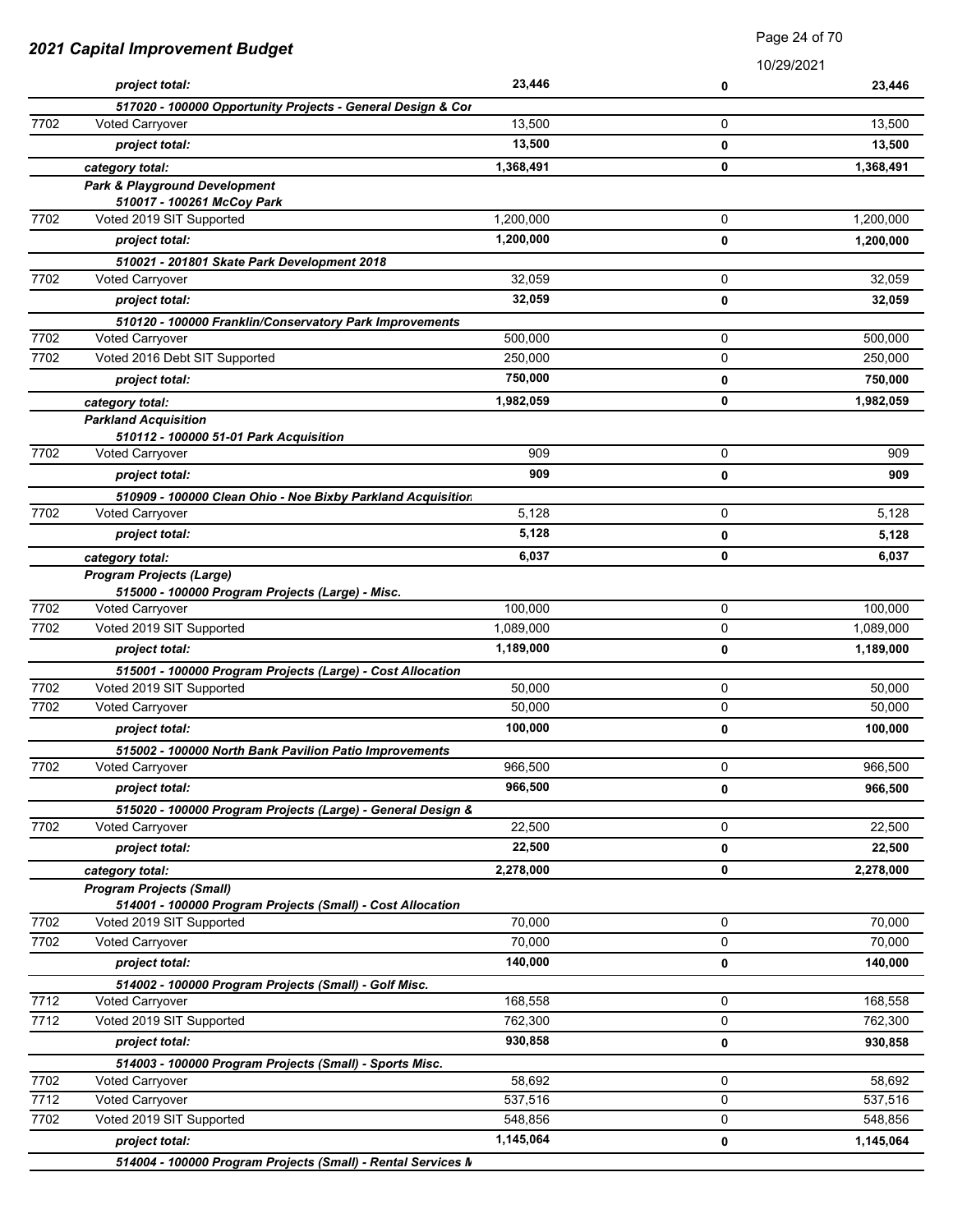|      |                                                             | Page 25 of 70 |             |              |
|------|-------------------------------------------------------------|---------------|-------------|--------------|
|      | 2021 Capital Improvement Budget                             |               | 10/29/2021  |              |
| 7702 | Voted Carryover                                             | 209,034       | 0           | 209,034      |
| 7702 | Voted 2019 SIT Supported                                    | 213,444       | 0           | 213,444      |
|      | project total:                                              | 422,478       | 0           | 422,478      |
|      | 514005 - 100000 Golf - Equipment                            |               |             |              |
| 7712 | Voted Carryover                                             | 340,900       | 0           | 340,900      |
|      | project total:                                              | 340,900       | 0           | 340,900      |
|      | 514006 - 100000 Sports - Equipment                          |               |             |              |
| 7702 | <b>Voted Carryover</b>                                      | 30,472        | 0           | 30,472       |
|      | project total:                                              | 30,472        | 0           | 30,472       |
|      | 514010 - 100000 Raymond Golf Course Pump Replacement -      |               |             |              |
| 7712 | Voted Carryover                                             | 57,065        | 0           | 57,065       |
|      | project total:                                              | 57,065        | 0           | 57,065       |
|      | 514011 - 100000 Turnberry Golf Course Improvements Desigi   |               |             |              |
| 7712 | <b>Voted Carryover</b>                                      | 106,900       | 0           | 106.900      |
|      | project total:                                              | 106,900       | 0           | 106,900      |
|      | 514012 - 100000 Raymond Golf Course Irrigation Improvemer   |               |             |              |
| 7712 | Voted Carryover                                             | 74,320        | 0           | 74,320       |
|      | project total:                                              | 74,320        | 0           | 74,320       |
|      | 514020 - 100000 Program Projects (Small) - General Design & |               |             |              |
| 7702 | Voted Carryover                                             | 4,410         | 0           | 4,410        |
| 7712 | Voted Carryover                                             | 27,090        | $\mathbf 0$ | 27,090       |
|      | project total:                                              | 31,500        | 0           | 31,500       |
|      | category total:                                             | 3,279,557     | 0           | 3,279,557    |
|      | <b>Rec &amp; Parks Equipment</b>                            |               |             |              |
|      | 510040 - 100000 51-01 Recreation and Parks Equipment        |               |             |              |
| 7747 | Rec & Parks Perm Improv Carryover                           | 66,650        | $\mathbf 0$ | 66,650       |
|      | project total:                                              | 66,650        | 0           | 66,650       |
|      | 510040 - 100001 Maintenance Equipment - Parks               |               |             |              |
| 7702 | Voted Carryover                                             | 1             | 0           | $\mathbf 1$  |
|      | project total:                                              | 1             | 0           | $\mathbf{1}$ |
|      | category total:                                             | 66,651        | 0           | 66,651       |
|      | Rec & Parks Facility Renovations                            |               |             |              |
|      | 510020 - 100000 Park Improvements                           |               |             |              |
| 7702 | Voted 2019 SIT Supported                                    | 1,500,000     | 0           | 1,500,000    |
|      | project total:                                              | 1,500,000     | 0           | 1,500,000    |
|      | 510035 - 100000 51-01 Facility Renovations                  |               |             |              |
| 7702 | Voted Carryover                                             | 4,269         | 0           | 4,269        |
|      | project total:                                              | 4,269         | 0           | 4,269        |
|      | 510036 - 100000 King Arts Complex Improvements              |               |             |              |
| 7702 | Voted Carryover                                             | 941,308       | 0           | 941,308      |
|      | project total:                                              | 941,308       | 0           | 941,308      |
|      | 510038 - 100000 Linden Community Recreation Center          |               |             |              |
| 7712 | <b>Voted Carryover</b>                                      | 3,071         | 0           | 3,071        |
| 7702 | Voted Carryover                                             | 35,000        | 0           | 35,000       |
|      | project total:                                              | 38,071        | 0           | 38,071       |
|      | 510071 - 100000 General Design & Construction Management    |               |             |              |
| 7702 | Voted Carryover                                             | 14,477        | 0           | 14,477       |
|      | project total:                                              | 14,477        | 0           | 14,477       |
|      | 510119 - 100000 Central Maintenance Zone Headquarters       |               |             |              |
| 7702 | Voted Carryover                                             | 60,387        | $\mathbf 0$ | 60,387       |
|      | project total:                                              | 60,387        | 0           | 60,387       |
|      | 510124 - 100000 Davis Center Renovation                     |               |             |              |
| 7702 | <b>Voted Carryover</b>                                      | 586,720       | 0           | 586,720      |
|      | project total:                                              | 586,720       | 0           | 586,720      |
|      | 510126 - 100000 Indian Mound Facility Improvements          |               |             |              |
| 7702 | Voted Carryover                                             | 53,483        | 0           | 53,483       |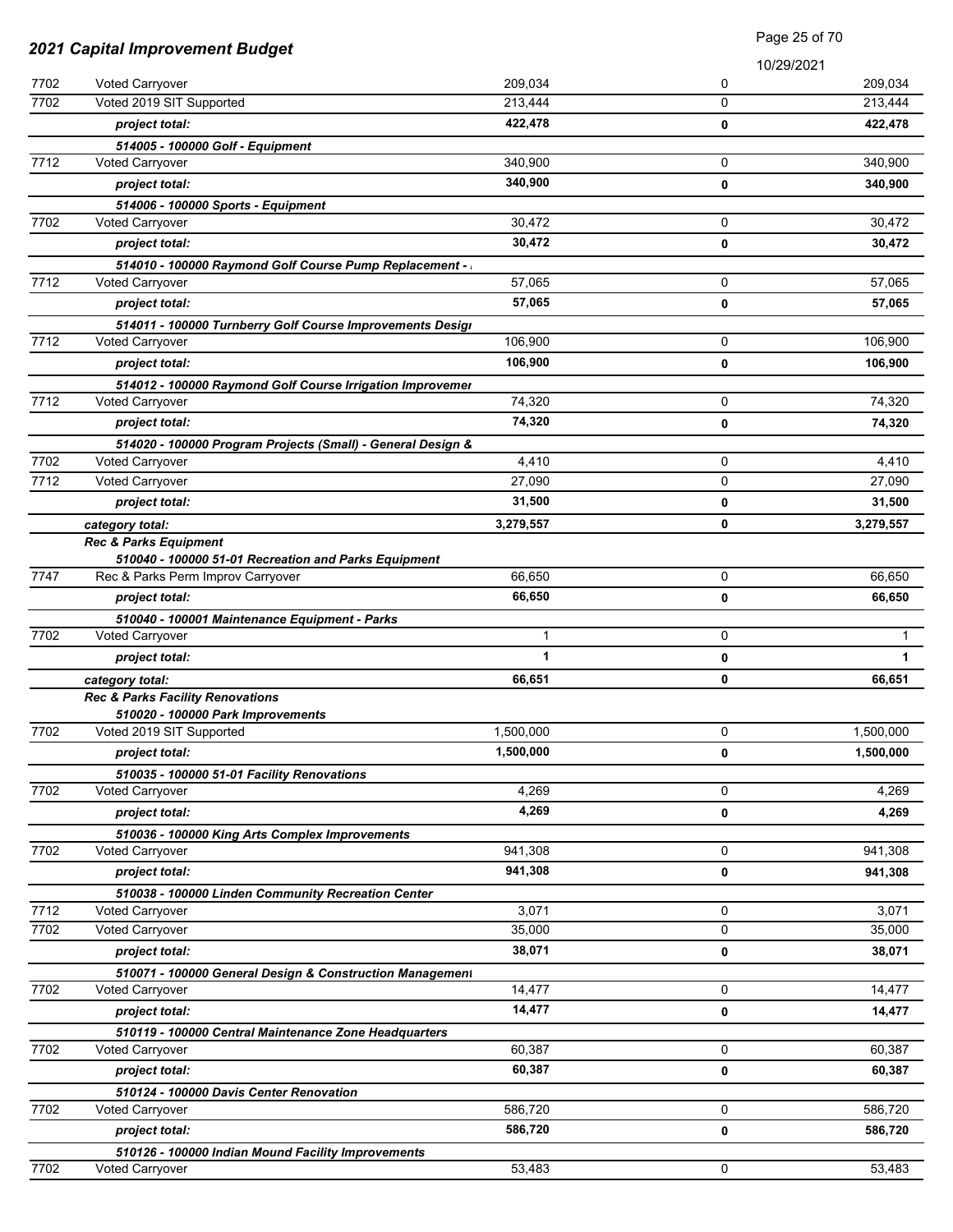|      |                                                                     | Page 26 of 70 |             |           |
|------|---------------------------------------------------------------------|---------------|-------------|-----------|
|      | 2021 Capital Improvement Budget                                     |               | 10/29/2021  |           |
|      | project total:                                                      | 53,483        | 0           | 53,483    |
|      | 510716 - 100001 Security and lighting enhancements                  |               |             |           |
| 7702 | <b>Voted Carryover</b>                                              | 4,400         | 0           | 4,400     |
|      | project total:                                                      | 4,400         | 0           | 4,400     |
|      | category total:                                                     | 3,203,115     | 0           | 3,203,115 |
|      | Rec & Parks Swimming Facility Renovations                           |               |             |           |
| 7702 | 510011 - 100000 51-01 Swimming Facilities<br><b>Voted Carryover</b> | 3,136         | 0           | 3,136     |
|      | project total:                                                      | 3,136         | 0           | 3,136     |
|      | category total:                                                     | 3,136         | 0           | 3,136     |
|      | <b>Rec &amp; Parks Tree Plantings</b>                               |               |             |           |
|      | 510039 - 100001 Street Trees - Green Initiative                     |               |             |           |
| 7702 | <b>Voted Carryover</b>                                              | 27,001        | 0           | 27,001    |
|      | project total:                                                      | 27,001        | 0           | 27,001    |
|      | 510039 - 100002 Street Trees - Emerald Ash Borer                    |               |             |           |
| 7702 | Voted Carryover                                                     | 508,986       | 0           | 508,986   |
|      | project total:                                                      | 508,986       | 0           | 508,986   |
|      | category total:                                                     | 535,987       | 0           | 535,987   |
|      | Renovation                                                          |               |             |           |
| 7702 | 511000 - 100000 Renovation - Misc.<br>Voted 2016 Debt SIT Supported | 2,998,800     | 0           | 2,998,800 |
| 7712 | <b>Voted Carryover</b>                                              | 130,344       | 0           | 130,344   |
| 7702 | <b>Voted Carryover</b>                                              | 1,096,914     | 0           | 1,096,914 |
|      | project total:                                                      | 4,226,058     | 0           | 4,226,058 |
|      | 511001 - 100000 Renovation - Cost Allocation                        |               |             |           |
| 7702 | Voted 2016 Debt SIT Supported                                       | 500,000       | 0           | 500,000   |
| 7702 | Voted Carryover                                                     | 500,000       | 0           | 500,000   |
|      | project total:                                                      | 1,000,000     | $\mathbf 0$ | 1,000,000 |
|      | 511002 - 100000 Facility Assessment Implementation                  |               |             |           |
| 7702 | Voted 2019 SIT Supported                                            | 4,000,000     | 0           | 4,000,000 |
|      | project total:                                                      | 4,000,000     | 0           | 4,000,000 |
|      | 511002 - 100000 Facility Assessment Implementation (Unfunc          |               |             |           |
| 7702 | Voted Carryover                                                     | 3,411,049     | 0           | 3,411,049 |
|      | project total:                                                      | 3,411,049     | 0           | 3,411,049 |
|      | 511007 - 100000 Hard Surface Improvements                           |               |             |           |
| 7702 | Voted 2019 SIT Supported                                            | 800,000       | 0           | 800,000   |
|      | project total:                                                      | 800,000       | 0           | 800,000   |
|      | 511007 - 202102 Hard Surface Improvements 2020-2021                 |               |             |           |
| 7702 | <b>Voted Carryover</b>                                              | 1,033,011     | 0           | 1,033,011 |
|      | project total:                                                      | 1,033,011     | 0           | 1,033,011 |
|      | 511007 - 202103 Hard Surface Improvements 2021-2022                 |               |             |           |
| 7702 | <b>Voted Carryover</b>                                              | 86,469        | 0           | 86,469    |
|      | project total:                                                      | 86,469        | 0           | 86,469    |
| 7702 | 511008 - 100000 Roof Improvements<br>Voted 2019 SIT Supported       | 800,000       | $\mathbf 0$ | 800,000   |
|      | project total:                                                      | 800,000       | 0           | 800,000   |
|      | 511008 - 202001 Roof Renovations 2020-2021                          |               |             |           |
| 7712 | Voted Carryover                                                     | 173,500       | 0           | 173,500   |
| 7702 | Voted Carryover                                                     | 1,695,000     | 0           | 1,695,000 |
|      | project total:                                                      | 1,868,500     | 0           | 1,868,500 |
|      | 511011 - 100000 Maintenance Equipment - Parks                       |               |             |           |
| 7702 | Voted 2016 Debt SIT Supported                                       | 250,000       | $\mathbf 0$ | 250,000   |
| 7702 | Voted Carryover                                                     | 484,794       | $\mathbf 0$ | 484,794   |
|      | project total:                                                      | 734,794       | 0           | 734,794   |
|      | 511012 - 100000 Street Trees - Green Initiative                     |               |             |           |
| 7702 | Voted Carryover                                                     | 602,045       | 0           | 602,045   |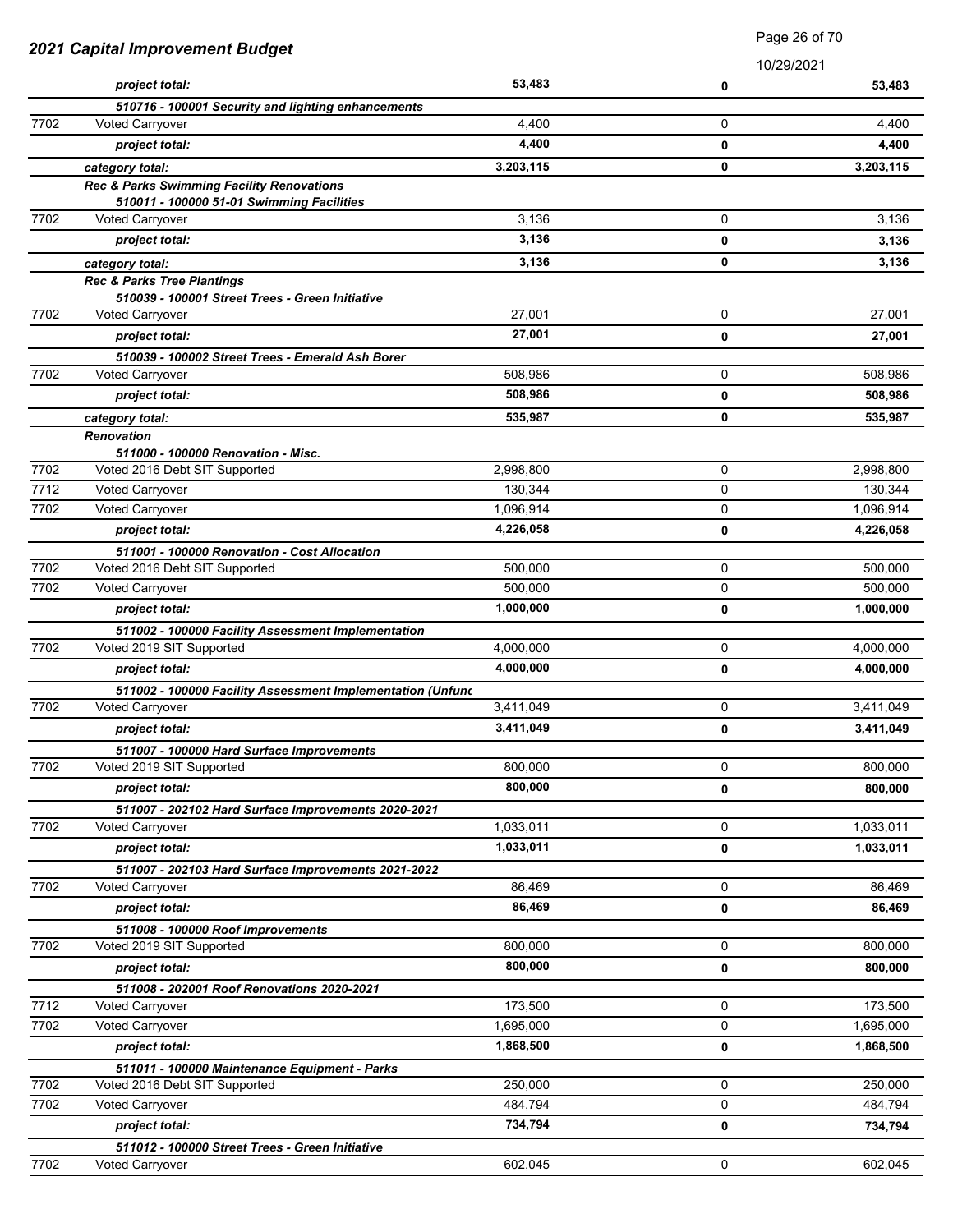|      | 2021 Capital Improvement Budget                                                          |            |              | Faye 21 UI 10 |
|------|------------------------------------------------------------------------------------------|------------|--------------|---------------|
|      |                                                                                          |            |              | 10/29/2021    |
| 7702 | Voted 2016 Debt SIT Supported                                                            | 400,000    | 0            | 400,000       |
|      | project total:                                                                           | 1,002,045  | 0            | 1,002,045     |
| 7702 | 511012 - 100001 Street Trees - Urban Forestry Master Plan Im<br>Voted 2019 SIT Supported | 1,500,000  | 0            | 1,500,000     |
| 7702 | Voted Carryover                                                                          | 1,500,000  | 0            | 1,500,000     |
|      | project total:                                                                           | 3,000,000  | 0            | 3,000,000     |
|      |                                                                                          |            |              |               |
| 7702 | 511013 - 100000 Safe Playgrounds<br>Voted 2019 SIT Supported                             | 500,000    | 0            | 500,000       |
| 7702 | Voted Carryover                                                                          | 639,027    | 0            | 639,027       |
|      | project total:                                                                           | 1,139,027  | 0            | 1,139,027     |
|      |                                                                                          |            |              |               |
| 7702 | 511014 - 100000 Security Improvements<br>Voted Carryover                                 | 50,000     | 0            | 50,000        |
|      | project total:                                                                           | 50,000     | 0            | 50,000        |
|      | 511017 - 100000 Forestry Equipment                                                       |            |              |               |
| 7702 | <b>Voted Carryover</b>                                                                   | 318,290    | 0            | 318,290       |
|      | project total:                                                                           | 318,290    | 0            | 318,290       |
|      | 511018 - 100000 Hoover Reservoir Amenities                                               |            |              |               |
| 7702 | <b>Voted Carryover</b>                                                                   | 45,980     | 0            | 45,980        |
|      | project total:                                                                           | 45,980     | 0            | 45,980        |
|      | 511019 - 100000 Glenwood and Windsor Pools                                               |            |              |               |
| 7702 | Voted 2019 SIT Supported                                                                 | 12,000,000 | 0            | 12,000,000    |
|      | project total:                                                                           | 12,000,000 | 0            | 12,000,000    |
|      | 511020 - 100000 Renovation - General Design & Construction                               |            |              |               |
| 7702 | Voted Carryover                                                                          | 225,000    | 0            | 225,000       |
|      | project total:                                                                           | 225,000    | 0            | 225,000       |
|      | 511022 - 100000 Bicentennial Park Improvements 2019-20                                   |            |              |               |
| 7702 | Voted Carryover                                                                          | 189,000    | 0            | 189,000       |
|      | project total:                                                                           | 189,000    | 0            | 189,000       |
|      | 511029 - 100000 Westgate Park Open Shelter Improvements                                  |            |              |               |
| 7702 | <b>Voted Carryover</b>                                                                   | 32,600     | 0            | 32,600        |
|      | project total:                                                                           | 32,600     | 0            | 32,600        |
|      | 511030 - 100000 Tuttle Park Lower Field Improvements                                     |            |              |               |
| 7702 | <b>Voted Carryover</b>                                                                   | 185,237    | 0            | 185,237       |
|      | project total:                                                                           | 185,237    | 0            | 185,237       |
|      | 511031 - 100000 Gym Dividers Improvements 2020-2021                                      |            |              |               |
| 7702 | <b>Voted Carryover</b>                                                                   | 133,032    | 0            | 133,032       |
|      | project total:                                                                           | 133,032    | 0            | 133,032       |
|      | 511032 - 100000 2020-2021 CIP Park Lighting Program                                      |            |              |               |
| 7702 | <b>Voted Carryover</b>                                                                   | 588,951    | 0            | 588,951       |
|      | project total:                                                                           | 588,951    | 0            | 588,951       |
|      | 511035 - 100000 Climate Action Plan - Comprehensive Energy                               |            |              |               |
| 7702 | Voted 2019 SIT Supported                                                                 | 2,500,000  | 0            | 2,500,000     |
|      | project total:                                                                           | 2,500,000  | 0            | 2,500,000     |
|      | category total:                                                                          | 39,369,043 | 0            | 39,369,043    |
|      | Urban Infrastructure - Rec & Parks                                                       |            |              |               |
|      | 440006 - 100000 51 Urban Infra.- Rec & Parks                                             |            |              |               |
| 7702 | <b>Voted Carryover</b>                                                                   | 587,469    | 0            | 587,469       |
| 7702 | Voted 2016 Debt SIT Supported                                                            | 753,200    | 0            | 753,200       |
| 7702 | Voted 2019 SIT Supported                                                                 | 505,000    | $\mathsf{O}$ | 505,000       |
|      | project total:                                                                           | 1,845,669  | 0            | 1,845,669     |
|      | 440006 - 102007 UIRF - Hilltop Trees                                                     |            |              |               |
| 7702 | Voted Carryover                                                                          | 49,534     | $\mathsf{O}$ | 49,534        |
|      | project total:                                                                           | 49,534     | 0            | 49,534        |
| 7702 | 440006 - 102022 UIRF - Livingston Avenue Area Commission<br>Voted Carryover              | 50,000     | 0            | 50,000        |
|      |                                                                                          |            |              |               |

Page 27 of 70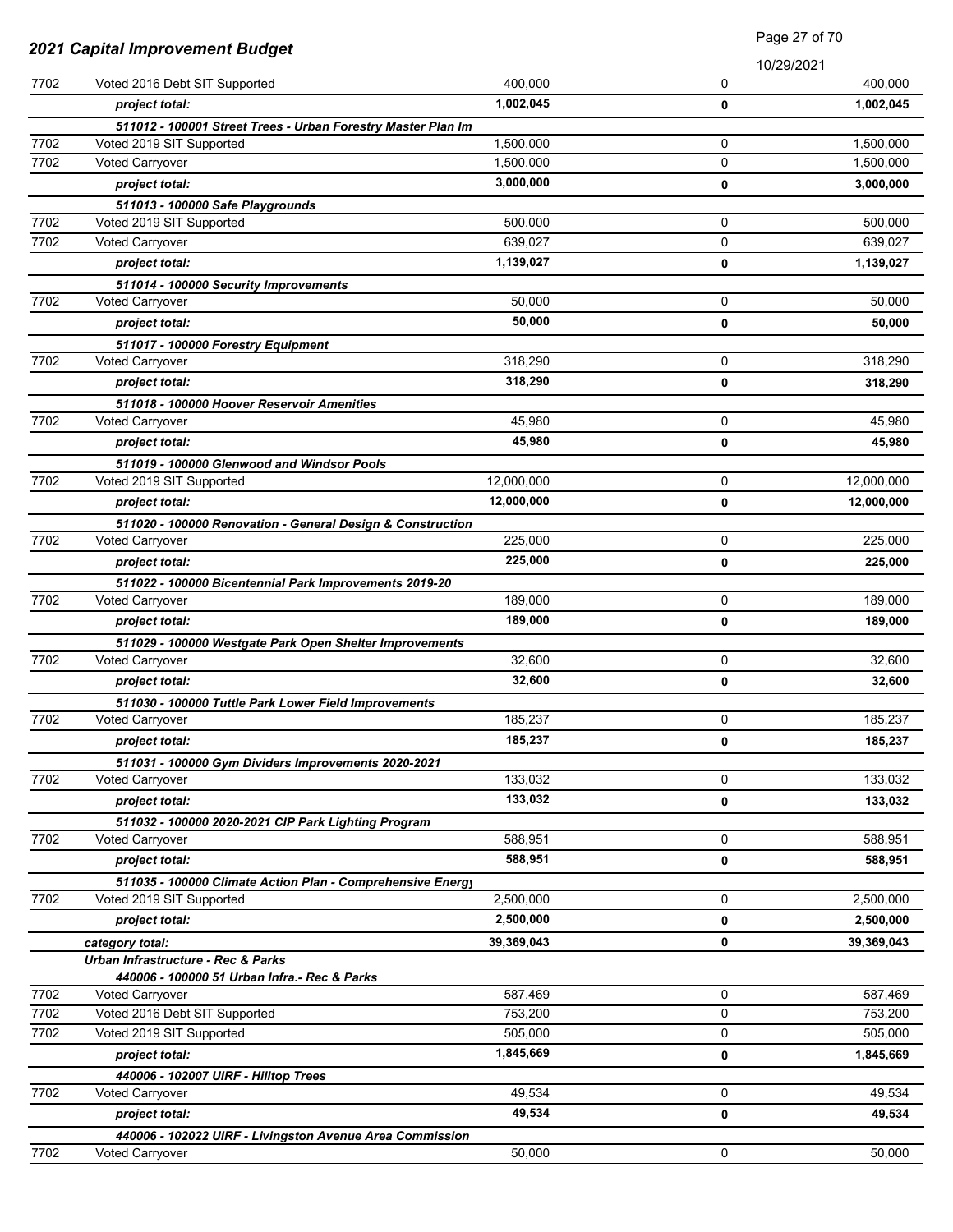| 2021 Capital Improvement Budget |                                                            |            |              |            |
|---------------------------------|------------------------------------------------------------|------------|--------------|------------|
|                                 |                                                            |            |              | 10/29/2021 |
|                                 | project total:                                             | 50,000     | 0            | 50,000     |
|                                 | 440006 - 102025 UIRF - Alum Creek Trail Connection Bike Ro |            |              |            |
| 7702                            | <b>Voted Carryover</b>                                     | 25.000     | 0            | 25.000     |
|                                 | project total:                                             | 25,000     | 0            | 25,000     |
|                                 | 440006 - 102083 UIRF - North Central Street Trees          |            |              |            |
| 7702                            | <b>Voted Carryover</b>                                     | 48,576     | 0            | 48,576     |
|                                 | project total:                                             | 48,576     | 0            | 48,576     |
|                                 | 440006 - 102104 UIRF - Goodale Park Improvements           |            |              |            |
| 7702                            | Voted Carryover                                            | 441.000    | 0            | 441,000    |
|                                 | project total:                                             | 441,000    | 0            | 441,000    |
|                                 | 440006 - 102110 UIRF - University Tuttle Park Improvements |            |              |            |
| 7702                            | Voted Carryover                                            | 725,000    | 0            | 725,000    |
|                                 | project total:                                             | 725,000    | 0            | 725,000    |
|                                 | 440006 - 102111 UIRF - University Tuttle Skate Park        |            |              |            |
| 7702                            | Voted Carryover                                            | 550,000    | 0            | 550,000    |
|                                 | project total:                                             | 550,000    | 0            | 550,000    |
|                                 | 440006 - 102207 UIRF - South Linden Maloney Park Improven  |            |              |            |
| 7702                            | Voted Carryover                                            | 327,000    | 0            | 327,000    |
|                                 | project total:                                             | 327,000    | 0            | 327,000    |
|                                 | 440006 - 102231 UIRF - Franklinton Active Parkways         |            |              |            |
| 7702                            | Voted Carryover                                            | 87,436     | 0            | 87,436     |
|                                 | project total:                                             | 87,436     | 0            | 87,436     |
|                                 | category total:                                            | 4,149,215  | 0            | 4,149,215  |
|                                 | division total:                                            | 91,618,141 | $\mathbf{0}$ | 91,618,141 |
|                                 | department total:                                          | 91,618,141 | 0            | 91,618,141 |

Page 28 of 70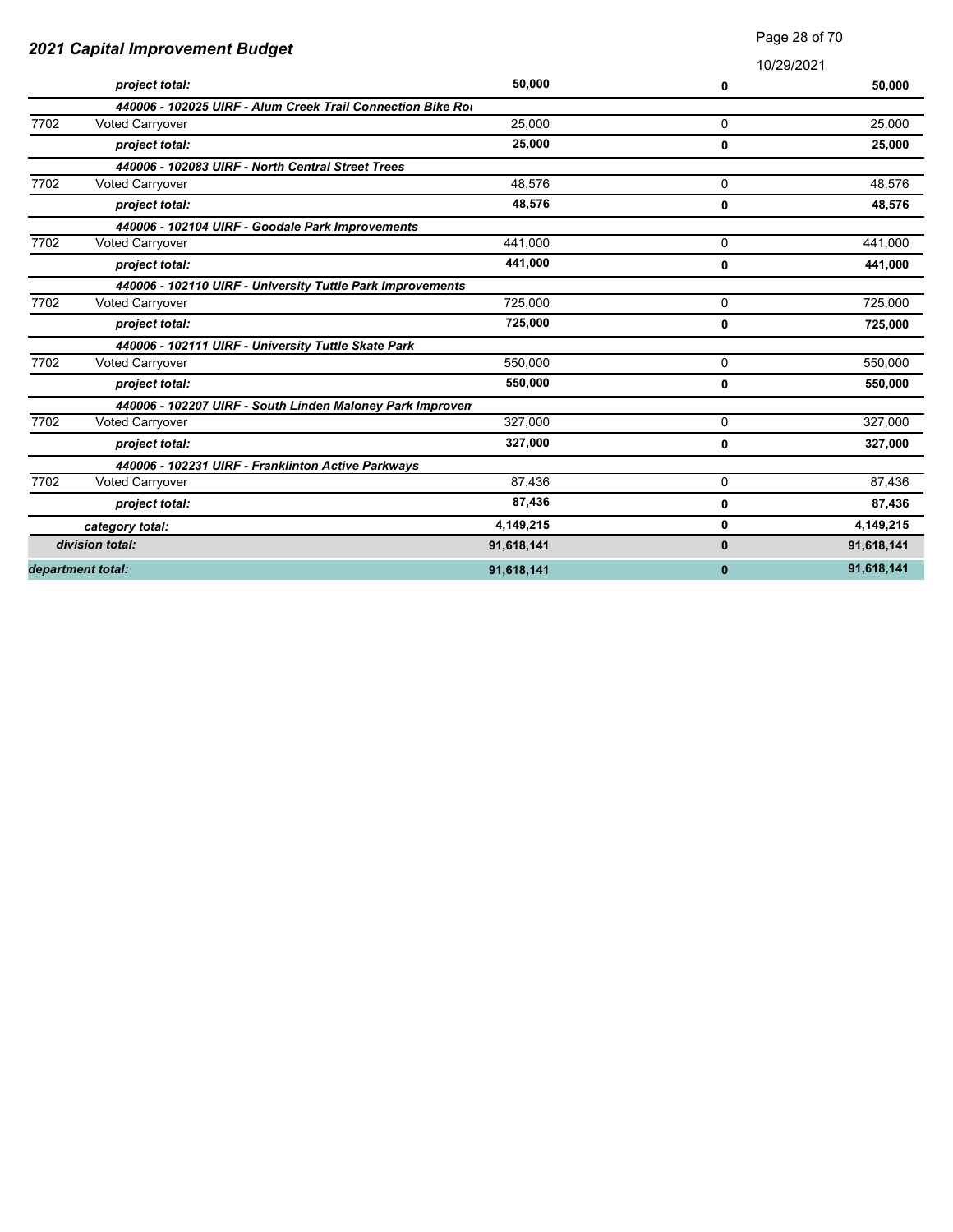|          | 59 - PUBLIC SERVICE                                                                 |               |            | 1 J L J L J L I |
|----------|-------------------------------------------------------------------------------------|---------------|------------|-----------------|
| fund no. | funding source                                                                      | budget amount | amendments | revised budget  |
|          | 101112 - Transportation                                                             |               |            |                 |
|          | <b>ADA Ramp Projects</b>                                                            |               |            |                 |
| 7704     | 530087 - 912018 ADA Ramp Projects - Citywide Curb Ramps :<br><b>Voted Carryover</b> | 55,549        | 0          | 55,549          |
|          |                                                                                     | 55,549        |            |                 |
|          | project total:                                                                      |               | 0          | 55,549          |
|          | 530087 - 912021 ADA Ramp Projects - Citywide Curb Ramps :                           |               | 0          |                 |
| 7704     | <b>Voted Carryover</b>                                                              | 2,495         |            | 2,495           |
|          | project total:                                                                      | 2,495         | 0          | 2,495           |
|          | category total:                                                                     | 58,044        | 0          | 58,044          |
|          | <b>Alley Rehabilitation</b><br>530104 - 100004 Alley Rehabilitation - Misc.         |               |            |                 |
| 7704     | <b>Voted Carryover</b>                                                              | 10,878        | 0          | 10,878          |
|          | project total:                                                                      | 10,878        | 0          | 10,878          |
|          | category total:                                                                     | 10,878        | 0          | 10,878          |
|          | <b>Arterial Street Rehabilitation</b>                                               |               |            |                 |
|          | 530103 - 100000 59-03 Arterial Street Rehabilitation                                |               |            |                 |
| 7735     | Unvoted Carryover                                                                   | 3,179         | 0          | 3,179           |
| 7766     | Street & Highway Imp Carryover                                                      | 18,630        | 0          | 18,630          |
| 7704     | Voted Carryover                                                                     | 148,631       | 0          | 148.631         |
|          | project total:                                                                      | 170,440       | 0          | 170,440         |
|          | 530103 - 100014 Arterial Street Rehabilitation - James Road (I                      |               |            |                 |
| 7766     | Street & Highway Imp Carryover                                                      | 279           | 0          | 279             |
|          | project total:                                                                      | 279           | 0          | 279             |
|          | 530103 - 100038 Arterial Street Rehabilitation - Hard Road Ph                       |               |            |                 |
| 7766     | Street & Highway Imp Carryover                                                      | 367,916       | 0          | 367,916         |
| 7704     | Voted Carryover                                                                     | 755,153       | 0          | 755,153         |
|          | project total:                                                                      | 1,123,069     | 0          | 1,123,069       |
|          | 530103 - 100047 Arterial Street Rehabilitation - Sawmill Road                       |               |            |                 |
| 7704     | <b>Voted Carryover</b>                                                              | 38,961        | 0          | 38,961          |
|          | project total:                                                                      | 38,961        | 0          | 38,961          |
|          | 530103 - 100051 Arterial Street Rehabilitation - Polaris Parkwa                     |               |            |                 |
| 7766     | Street & Highway Imp Carryover                                                      | 182           | 0          | 182             |
|          | project total:                                                                      | 182           | 0          | 182             |
|          | 530103 - 100053 Arterial Street Rehabilitation - Parsons Aven                       |               |            |                 |
| 7766     | Street & Highway Imp Carryover                                                      | 20,039        | 0          | 20,039          |
|          | project total:                                                                      | 20,039        | 0          | 20,039          |
|          | 530103 - 100054 Arterial Street Rehabilitation - Hamilton Rd -                      |               |            |                 |
| 7766     | Street & Highway Imp Carryover                                                      | 50,084        | 0          | 50,084          |
| 7704     | <b>Voted Carryover</b>                                                              | 40.248        | 0          | 40,248          |
|          | project total:                                                                      | 90,332        | 0          | 90,332          |
|          | 530103 - 100057 Arterial Street Rehabilitation - Avery Road W                       |               |            |                 |
| 7766     | Street & Highway Imp Carryover                                                      | 18,044        | 0          | 18,044          |
|          | project total:                                                                      | 18,044        | 0          | 18,044          |
|          | 530103 - 100060 Arterial Street Rehabilitation - Cassady Aven                       |               |            |                 |
| 7704     | Voted Carryover                                                                     | 1,866,190     | 0          | 1,866,190       |
| 7704     | Voted 2019 SIT Supported                                                            | 512,661       | 0          | 512,661         |
|          | project total:                                                                      | 2,378,851     | 0          | 2,378,851       |
|          | 530103 - 100064 Arterial Street Rehabilitation - Morse Road P                       |               |            |                 |
| 7766     | Street & Highway Imp Carryover                                                      | 286,361       | 0          | 286,361         |
|          | project total:                                                                      | 286,361       | 0          | 286,361         |
|          | 530103 - 100065 Arterial Street Rehabilitation - SR161 - I-71 to                    |               |            |                 |
| 7704     | Voted 2019 SIT Supported                                                            | 700,000       | 0          | 700,000         |
| 7704     | Voted Carryover                                                                     | 1,500,000     | 0          | 1,500,000       |
|          | project total:                                                                      | 2,200,000     | 0          | 2,200,000       |

Page 29 of 70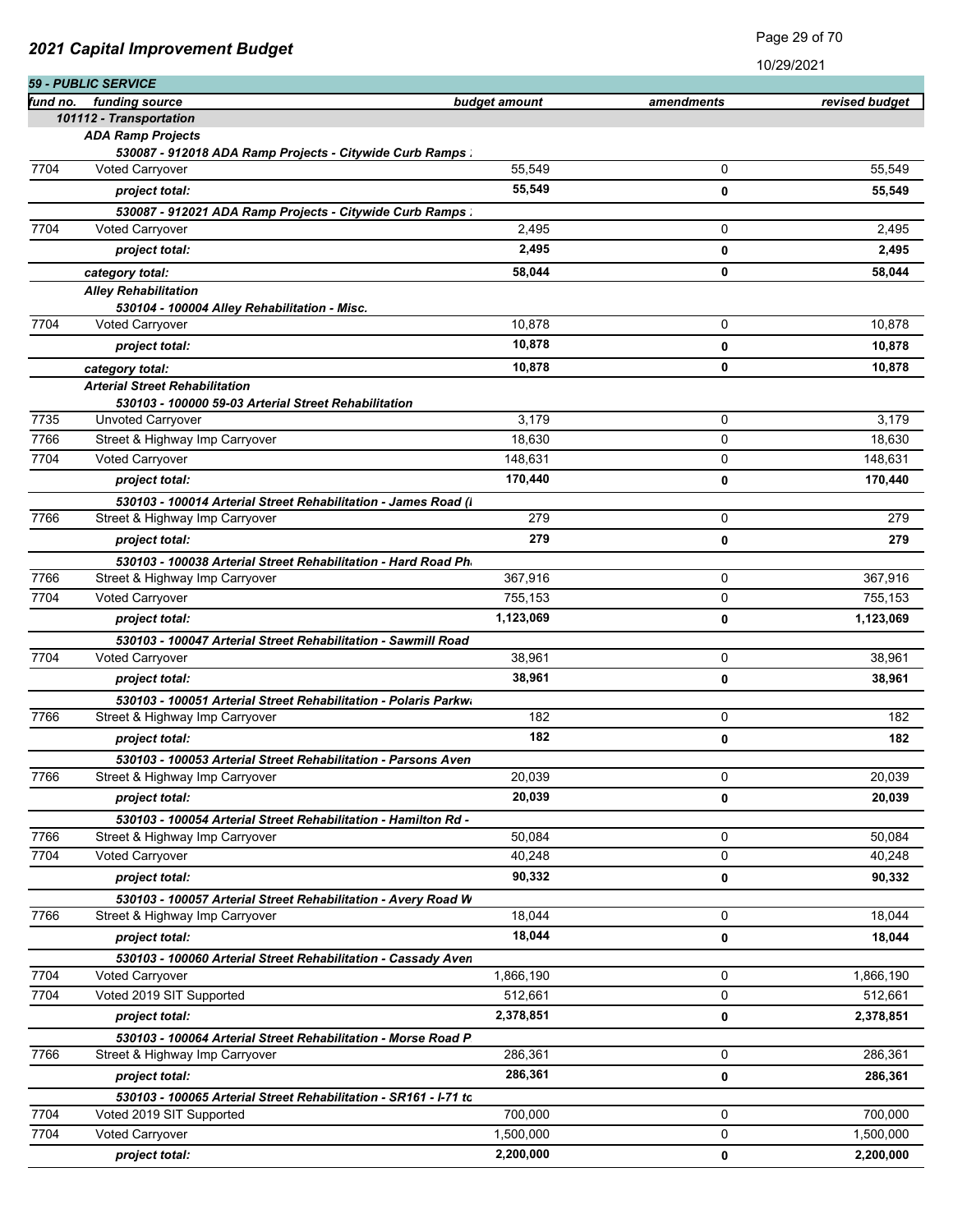|      | 530103 - 100068 ASR-Hudson St-I-71 to Cleveland Ave             |            |             |            |
|------|-----------------------------------------------------------------|------------|-------------|------------|
| 7704 | Voted 2019 SIT Supported                                        | 12,700,000 | $\Omega$    | 12,700,000 |
| 7704 | Voted Carryover                                                 | 3,200,000  | $\Omega$    | 3,200,000  |
| 7766 | Street & Highway Imp Carryover                                  | 130        | 0           | 130        |
|      | project total:                                                  | 15,900,130 | 0           | 15,900,130 |
|      | 530103 - 100072 Arterial Street Rehabilitation - 15th and High  |            |             |            |
| 7704 | <b>Voted Carryover</b>                                          | 1,000,000  | 0           | 1,000,000  |
|      | project total:                                                  | 1,000,000  | 0           | 1,000,000  |
|      | 530103 - 100074 ASR - SR 161 - I-71 to Cleveland Ave Ph II      |            |             |            |
| 7704 | Voted 2019 SIT Supported                                        | 600,000    | 0           | 600,000    |
|      | project total:                                                  | 600,000    | 0           | 600,000    |
|      | 530103 - 100075 ASR - SR161 I-71 to Cleveland Avenue Phase      |            |             |            |
| 7704 | Voted Carryover                                                 | 427,263    | $\mathbf 0$ | 427,263    |
|      | project total:                                                  | 427,263    | 0           | 427,263    |
|      | 533001 - 100000 Arterial Street Rehabilitation - Hamilton Rd fi |            |             |            |
| 7766 | Street & Highway Imp Carryover                                  | 39,001     | 0           | 39,001     |
|      | project total:                                                  | 39,001     | 0           | 39,001     |
|      | 533003 - 100000 Arterial - SR161 - I71 to Cleveland Avenue PI   |            |             |            |
| 7704 | Voted 2019 SIT Supported                                        | 250,000    | 0           | 250,000    |
|      | project total:                                                  | 250,000    | 0           | 250,000    |
|      | category total:                                                 | 24,542,952 | 0           | 24,542,952 |
|      | <b>Bikeway Development</b>                                      |            |             |            |
|      | 540002 - 100000 Bikeway Development                             |            |             |            |
| 7704 | Voted 2019 SIT Supported                                        | 200,000    | 0           | 200,000    |
| 7704 | <b>Voted Carryover</b>                                          | 267,726    | 0           | 267,726    |
|      | project total:                                                  | 467,726    | 0           | 467,726    |
|      | 540002 - 100004 Bikeway Development - Misc ROW Acquisitio       |            |             |            |
| 7704 | <b>Voted Carryover</b>                                          | 90,953     | 0           | 90,953     |
|      | project total:                                                  | 90,953     | 0           | 90,953     |
|      | 540002 - 100033 Bikeway Development - Bikeway General En        |            |             |            |
| 7766 | Street & Highway Imp Carryover                                  | 5,878      | 0           | 5,878      |
|      | project total:                                                  | 5,878      | 0           | 5,878      |
|      | 540002 - 100088 Bikeway Development - Bikeway Resurfacing       |            |             |            |
| 7704 | Voted 2019 SIT Supported                                        | 100,000    | 0           | 100,000    |
|      | project total:                                                  | 100,000    | 0           | 100,000    |
|      | 540002 - 100095 Bikeway Development - Norton Road Shared        |            |             |            |
| 7704 | <b>Voted Carryover</b>                                          | 906,823    | 0           | 906,823    |
|      | project total:                                                  | 906,823    | 0           | 906,823    |
|      | 540002 - 100096 Bikeway Development - Olentangy River Rd        |            |             |            |
| 7704 | Voted 2019 SIT Supported                                        | 250,000    | 0           | 250,000    |
|      | project total:                                                  | 250,000    | 0           | 250,000    |
|      | 540002 - 100102 Bikeway Development-Refugee Rd over Big         |            |             |            |
| 7704 | Voted 2019 SIT Supported                                        | 727,500    | 0           | 727,500    |
|      | project total:                                                  | 727,500    | 0           | 727,500    |
|      | 540002 - 100103 Bikeway Development-Georgesville Rd SUP         |            |             |            |
| 7704 | <b>Voted Carryover</b>                                          | 360,629    | 0           | 360,629    |
|      | project total:                                                  | 360,629    | 0           | 360,629    |
|      | 540002 - 100105 Bikeway Development - Tussing Road SUP I        |            |             |            |
| 7704 | <b>Voted Carryover</b>                                          | 722,304    | 0           | 722,304    |
|      | project total:                                                  | 722,304    | 0           | 722,304    |
|      | 540002 - 100109 Bikeway Development - Active Transportatio      |            |             |            |
| 7704 | Voted 2019 SIT Supported                                        | 350,000    | 0           | 350,000    |
| 7704 | <b>Voted Carryover</b>                                          | 100,000    | 0           | 100,000    |
|      | project total:                                                  | 450,000    | 0           | 450,000    |
|      | 540002 - 100110 Bikeway Development - Indianola-Summit Bi       |            |             |            |
| 7704 | <b>Voted Carryover</b>                                          | 250,000    | 0           | 250,000    |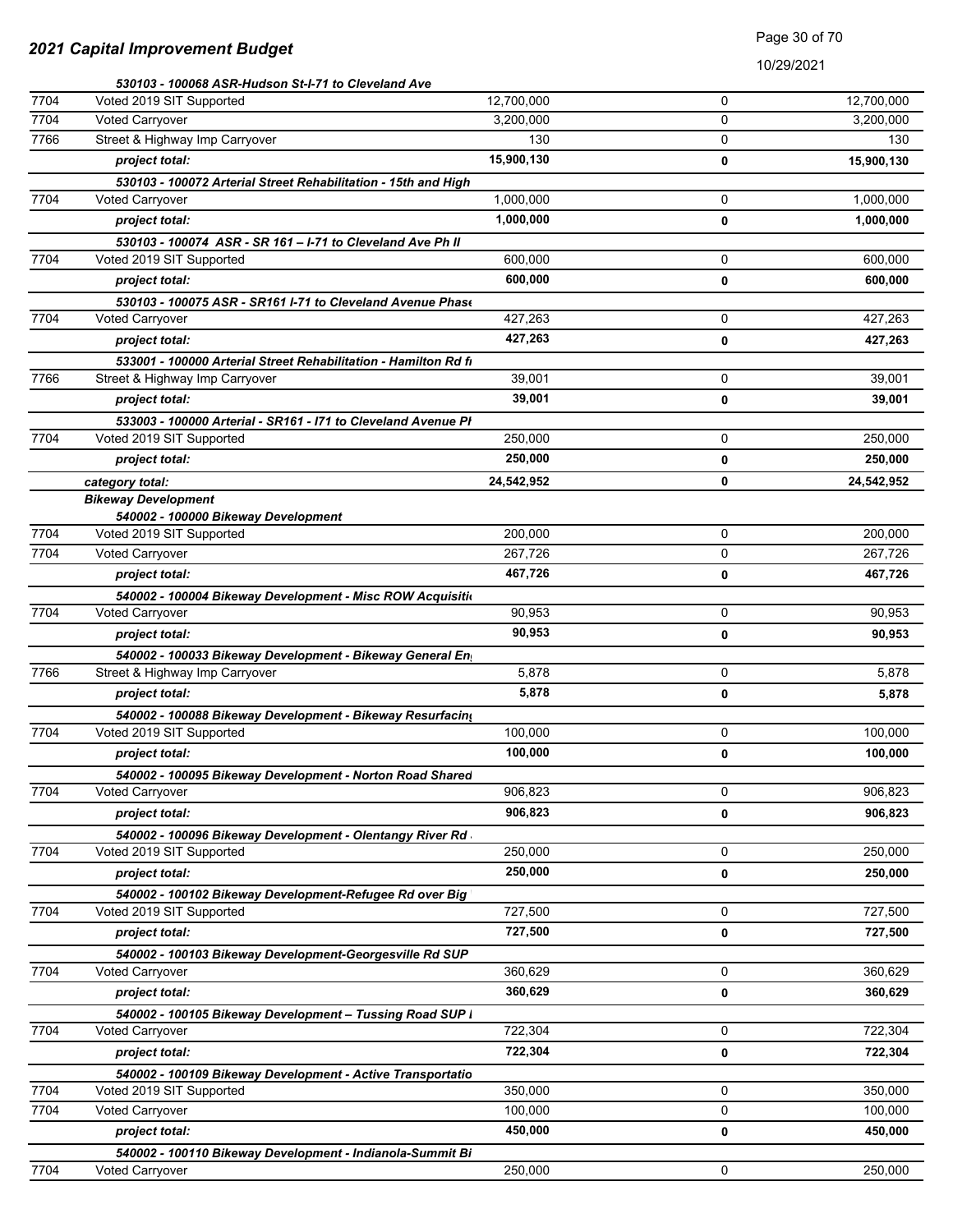| 2021 Capital Improvement Budget |                                                                                       | Faye of the re     |             |            |
|---------------------------------|---------------------------------------------------------------------------------------|--------------------|-------------|------------|
|                                 |                                                                                       |                    | 10/29/2021  |            |
|                                 | project total:                                                                        | 250,000            | 0           | 250,000    |
| 7704                            | 540002 - 100111 Bikeway Development - Low Stress Bikeway                              |                    | 0           |            |
|                                 | <b>Voted Carryover</b>                                                                | 250,000<br>250,000 |             | 250,000    |
|                                 | project total:                                                                        |                    | 0           | 250,000    |
| 7704                            | 540002 - 100112 Bikeway Development - Worthington Woods<br>Voted 2019 SIT Supported   | 400,000            | 0           | 400,000    |
|                                 | project total:                                                                        | 400,000            |             | 400,000    |
|                                 |                                                                                       |                    | $\mathbf 0$ |            |
| 7704                            | 540002 - 100113 Bikeway - Sancus Boulevard SUP - Worthing<br>Voted 2019 SIT Supported | 700,000            | 0           | 700,000    |
|                                 | project total:                                                                        | 700,000            | 0           | 700,000    |
|                                 |                                                                                       |                    |             |            |
|                                 | category total:<br><b>Bridge Rehabilitation</b>                                       | 5,681,813          | 0           | 5,681,813  |
|                                 | 440005 - 102221 Bridge Rehab - UIRF - Milo Grogan Second A                            |                    |             |            |
| 7704                            | Voted 2019 SIT Supported                                                              | 4,300,000          | 0           | 4,300,000  |
| 7766                            | Street & Highway Imp Carryover                                                        | 63,000             | 0           | 63,000     |
| 7704                            | Voted Carryover                                                                       | 300,000            | 0           | 300,000    |
|                                 | project total:                                                                        | 4,663,000          | $\mathbf 0$ | 4,663,000  |
|                                 | 530301 - 100000 Bridge Rehabilitation                                                 |                    |             |            |
| 7704                            | Voted Carryover                                                                       | 46,109             | 0           | 46,109     |
|                                 | project total:                                                                        | 46,109             | 0           | 46,109     |
|                                 | 530301 - 100018 Bridge Rehabilitation - General Engineering                           |                    |             |            |
| 7704                            | Voted Carryover                                                                       | 592,055            | 0           | 592,055    |
|                                 | project total:                                                                        | 592,055            | 0           | 592,055    |
|                                 | 530301 - 100070 Bridge Rehabilitation - Annual Citywide Cont                          |                    |             |            |
| 7704                            | Voted 2019 SIT Supported                                                              | 911,393            | 0           | 911,393    |
| 7704                            | <b>Voted Carryover</b>                                                                | 39,365             | 0           | 39,365     |
|                                 | project total:                                                                        | 950,758            | 0           | 950,758    |
|                                 | 530301 - 100077 Bridge Rehabilitation - I-670 Cap Fence Reha                          |                    |             |            |
| 7704                            | Voted 2019 SIT Supported                                                              | 320,000            | 0           | 320,000    |
|                                 | project total:                                                                        | 320,000            | 0           | 320,000    |
|                                 | 530301 - 100078 Bridge Rehabilitation - Misc. ROW Fund for L                          |                    |             |            |
| 7704                            | Voted Carryover                                                                       | 50,000             | 0           | 50.000     |
|                                 | project total:                                                                        | 50,000             | 0           | 50,000     |
|                                 | 530301 - 160380 Bridge Rehabilitation - Whittier Street Bridge                        |                    |             |            |
| 7704                            | Voted 2019 SIT Supported                                                              | 990,000            | 0           | 990,000    |
|                                 | project total:                                                                        | 990,000            | 0           | 990,000    |
|                                 | 530301 - 160861 Bridge Rehabilitation - Parsons Avenue Reta                           |                    |             |            |
| 7704                            | Voted 2019 SIT Supported                                                              | 1,150,000          | 0           | 1,150,000  |
|                                 | project total:                                                                        | 1,150,000          | 0           | 1,150,000  |
|                                 | 530301 - 162111 Bridge Rehabilitation - Harrison Road Over L                          |                    |             |            |
| 7704                            | <b>Voted Carryover</b>                                                                | 320,000            | $\mathbf 0$ | 320,000    |
|                                 | project total:                                                                        | 320,000            | 0           | 320,000    |
|                                 | 530301 - 164114 Bridge Rehabilitation -Lehman Road Bridge                             |                    |             |            |
| 7704                            | <b>Voted Carryover</b>                                                                | 1,320,000          | 0           | 1,320,000  |
|                                 | project total:                                                                        | 1,320,000          | 0           | 1,320,000  |
|                                 | 530301 - 982020 Bridge Rehabilitation - General Engineering                           |                    |             |            |
| 7704                            | <b>Voted Carryover</b>                                                                | 275,000            | 0           | 275,000    |
|                                 | project total:                                                                        | 275,000            | 0           | 275,000    |
|                                 | 530301 - 992019 Bridge Rehabilitation - Annual Citywide Cont                          |                    |             |            |
| 7766                            | Street & Highway Imp Carryover                                                        | 96,685             | 0           | 96,685     |
|                                 | project total:                                                                        | 96,685             | 0           | 96,685     |
|                                 | 530301 - 992020 Bridge Rehabilitation - Annual Citywide Cont                          |                    |             |            |
| 7704                            | Voted Carryover                                                                       | 842,029            | 0           | 842,029    |
|                                 | project total:                                                                        | 842,029            | 0           | 842,029    |
|                                 | category total:                                                                       | 11,615,636         | 0           | 11,615,636 |
|                                 | <b>CelebrateOne</b>                                                                   |                    |             |            |

Page 31 of 70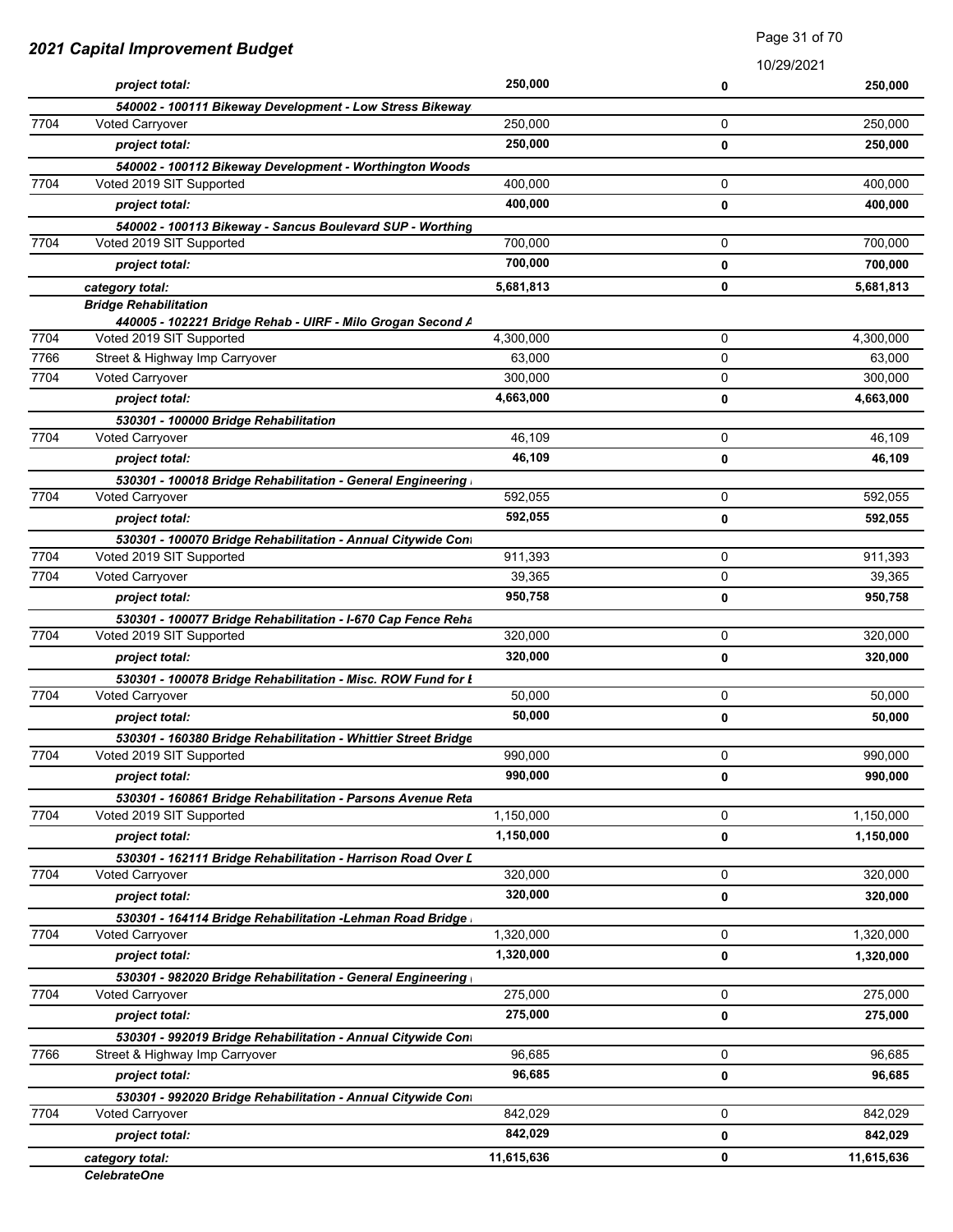### Page 32 of 70

|      | 590955 - 100028 Operation Safewalks - CelebrateOne Sidewal    |                |   |              |
|------|---------------------------------------------------------------|----------------|---|--------------|
| 7704 | <b>Voted Carryover</b>                                        | 18,818         | 0 | 18,818       |
|      | project total:                                                | 18,818         | 0 | 18,818       |
|      | 590955 - 100033 CelebrateOne Sidewalk Gaps                    |                |   |              |
| 7704 | Voted Carryover                                               | 154,649        | 0 | 154,649      |
|      | project total:                                                | 154,649        | 0 | 154,649      |
|      | 590955 - 100062 CelebrateOne - Blueprint Linden - Hudson M    |                |   |              |
| 7704 | <b>Voted Carryover</b>                                        | 100,000        | 0 | 100,000      |
|      | project total:                                                | 100,000        | 0 | 100,000      |
|      | 590955 - 910030 CelebrateOne Sidewalk - Hilltop (Belvidere fr |                |   |              |
| 7704 | Voted Carryover                                               | 454,000        | 0 | 454,000      |
|      | project total:                                                | 454,000        | 0 | 454,000      |
|      | 590955 - 910031 CelebrateOne Sidewalk - Near South (Deshle    |                |   |              |
| 7704 | Voted Carryover                                               | 1,054,399      | 0 | 1,054,399    |
| 7704 | Voted 2019 SIT Supported                                      | 1,385,000      | 0 | 1,385,000    |
|      | project total:                                                | 2,439,399      | 0 | 2,439,399    |
|      | 590955 - 920030 CelebrateOne Sidewalk - Hilltop (Springmont   |                |   |              |
| 7704 | Voted Carryover                                               | 162,000        | 0 | 162,000      |
|      | project total:                                                | 162,000        | 0 | 162,000      |
|      | 590955 - 920031 Operation Sidewalks - Celebrate1 Sidewalk -   |                |   |              |
| 7704 | Voted 2019 SIT Supported                                      | 988,000        | 0 | 988,000      |
| 7704 | Voted Carryover                                               | 1,217,209      | 0 | 1,217,209    |
|      | project total:                                                | 2,205,209      | 0 | 2,205,209    |
|      | 590955 - 940029 CelebrateOne Sidewalk - Hamilton Avenue -     |                |   |              |
| 7704 | Voted Carryover                                               | 515,000        | 0 | 515,000      |
|      | project total:                                                | 515,000        | 0 | 515,000      |
|      | 590955 - 950029 CelebrateOne Sidewalk - Hamilton Av and B     |                |   |              |
| 7704 | Voted Carryover                                               | 215,000        | 0 | 215,000      |
|      | project total:                                                | 215,000        | 0 | 215,000      |
|      | category total:                                               | 6,264,075      | 0 | 6,264,075    |
|      | <b>Curb Reconstruction</b>                                    |                |   |              |
|      | 530210 - 100001 Curb Reconstruction - Curb Reimbursement      |                |   |              |
| 7766 | Street & Highway Imp Carryover                                | 100,000        | 0 | 100,000      |
|      | project total:                                                | 100,000        | 0 | 100,000      |
|      | 530210 - 100002 Curb Reconstruction - Qwik Curb Commodit      |                |   |              |
| 7704 | Voted Carryover                                               | 50,002         | 0 | 50,002       |
|      | project total:                                                | 50,002         | 0 | 50,002       |
|      | category total:                                               | 150,002        | 0 | 150,002      |
|      | <b>Facilities</b>                                             |                |   |              |
|      | 470042 - 100000 Facilities - Accela Upgrade/Replacement       |                |   |              |
| 5105 | Information Services Carryover                                | 53,267         | 0 | 53,267       |
|      | project total:                                                | 53,267         | 0 | 53,267       |
|      | 590002 - 100000 Downtown Clock Project                        |                |   |              |
| 7748 | General Perm Imp Carryover                                    | $\overline{2}$ | 0 | $\mathbf{2}$ |
|      | project total:                                                | $\mathbf{2}$   | 0 | $\mathbf{2}$ |
|      | 590130 - 100000 59-09 Facilities Capital Improvements         |                |   |              |
| 7704 | <b>Voted Carryover</b>                                        | 25,141         | 0 | 25,141       |
|      | project total:                                                | 25,141         | 0 | 25,141       |
|      | 590130 - 100023 Facilities - 1800 E. 17th                     |                |   |              |
| 7766 | Street & Highway Imp Carryover                                | 1,754          | 0 | 1,754        |
|      | project total:                                                | 1,754          | 0 | 1,754        |
|      | 590132 - 100000 59-09 Facility Improvements                   |                |   |              |
| 7766 | Street & Highway Imp Carryover                                | 18,628         | 0 | 18,628       |
| 7748 | General Perm Imp Carryover                                    | 11,555         | 0 | 11,555       |
|      | project total:                                                | 30,183         | 0 | 30,183       |
|      | category total:                                               | 110,347        | 0 | 110,347      |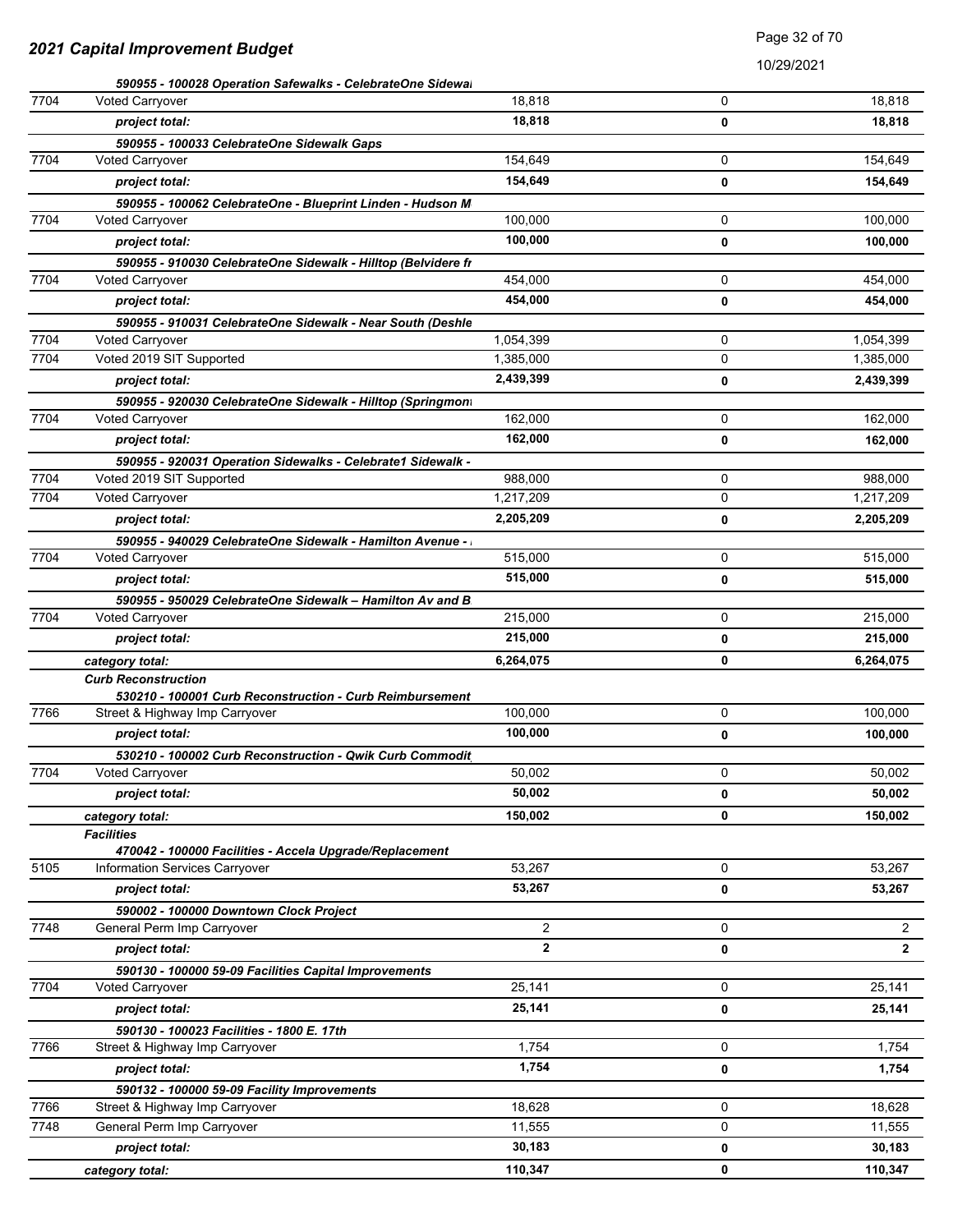10/29/2021

|      | <b>Housing Initiatives-Roadway</b>                                                              |                |   |                |
|------|-------------------------------------------------------------------------------------------------|----------------|---|----------------|
|      | 530303 - 100000 Housing Initiatives - Roadway                                                   |                |   |                |
| 7704 | <b>Voted Carryover</b>                                                                          | 500,000        | 0 | 500,000        |
|      | project total:                                                                                  | 500,000        | 0 | 500,000        |
| 7704 | 530303 - 100002 Wheatland Avenue Improvements<br>Voted 2019 SIT Supported                       | 2,300,000      | 0 | 2,300,000      |
|      |                                                                                                 | 2,300,000      |   |                |
|      | project total:                                                                                  |                | 0 | 2,300,000      |
|      | category total:                                                                                 | 2,800,000      | 0 | 2,800,000      |
|      | <b>Intersection Improvements</b><br>530085 - 100000 Intersection Improvements - Stelzer Road at |                |   |                |
| 7766 | Street & Highway Imp Carryover                                                                  | 98,940         | 0 | 98,940         |
|      | project total:                                                                                  | 98,940         | 0 | 98,940         |
|      | 530086 - 100000 59-03 Misc. Intersection Improvements                                           |                |   |                |
| 7704 | <b>Voted Carryover</b>                                                                          | 63,280         | 0 | 63,280         |
|      | project total:                                                                                  | 63,280         | 0 | 63,280         |
|      | 530086 - 100004 Intersection Improvements - Worthington-Ga                                      |                |   |                |
| 7766 | Street & Highway Imp Carryover                                                                  | 18,985         | 0 | 18,985         |
|      | project total:                                                                                  | 18,985         | 0 | 18,985         |
|      | 530086 - 100021 Intersection Improvements - Roberts Road -                                      |                |   |                |
| 7704 | Voted 2019 SIT Supported                                                                        | 436,000        | 0 | 436,000        |
|      | project total:                                                                                  | 436,000        | 0 | 436,000        |
|      | 530086 - 100025 Intersection Improvements - Cleveland Aven                                      |                |   |                |
| 7766 | Street & Highway Imp Carryover                                                                  | 544,205        | 0 | 544,205        |
|      | project total:                                                                                  | 544,205        | 0 | 544,205        |
|      | 530086 - 100026 Intersection Improvements - High Street at R                                    |                |   |                |
| 7766 | Street & Highway Imp Carryover                                                                  | 306,650        | 0 | 306,650        |
|      | project total:                                                                                  | 306,650        | 0 | 306,650        |
|      | 530086 - 100027 Intersection Improvements - Hilliard Rome R                                     |                |   |                |
| 7704 | <b>Voted Carryover</b>                                                                          | 1,317,138      | 0 | 1,317,138      |
|      | project total:                                                                                  | 1,317,138      | 0 | 1,317,138      |
|      | 530086 - 100028 Intersection Improvements - South Old State                                     |                |   |                |
| 7704 | Voted Carryover                                                                                 | 1,100,000      | 0 | 1,100,000      |
|      | project total:                                                                                  | 1,100,000      | 0 | 1,100,000      |
|      | 530086 - 100029 Intersection Improvements - Main Street at N                                    |                |   |                |
| 7766 | Street & Highway Imp Carryover                                                                  | 142            | 0 | 142            |
|      | project total:                                                                                  | 142            | 0 | 142            |
|      | 530086 - 100030 Intersection Improvements - SR 161 Corridor                                     |                |   |                |
| 7704 | <b>Voted Carryover</b>                                                                          | 200,563        | 0 | 200,563        |
|      | project total:                                                                                  | 200,563        | 0 | 200,563        |
|      | 530086 - 100032 Intersection Improvements - Central Avenue/                                     |                |   |                |
| 7766 | Street & Highway Imp Carryover                                                                  | $\overline{2}$ | 0 | $\overline{c}$ |
|      | project total:                                                                                  | $\overline{2}$ | 0 | 2              |
|      | 530086 - 100033 Intersection Improvements - Agler Road/Cas                                      |                |   |                |
| 7704 | Voted Carryover                                                                                 | 67,408         | 0 | 67,408         |
|      | project total:                                                                                  | 67,408         | 0 | 67,408         |
|      | 530086 - 100034 Intersection Improvements - Hamilton Road                                       |                |   |                |
| 7704 | <b>Voted Carryover</b>                                                                          | 18,035         | 0 | 18,035         |
|      | project total:                                                                                  | 18,035         | 0 | 18,035         |
|      | 530086 - 100035 Intersection Improvements - James Road at                                       |                |   |                |
| 7704 | <b>Voted Carryover</b>                                                                          | 652            | 0 | 652            |
|      | project total:                                                                                  | 652            | 0 | 652            |
|      | 530086 - 100041 Intersection Improvements - Georgesville Ro                                     |                |   |                |
| 7704 | <b>Voted Carryover</b>                                                                          | 200,320        | 0 | 200,320        |
|      | project total:                                                                                  | 200,320        | 0 | 200,320        |

7704 Voted Carryover 402,362 0 402,362

530086 - 100044 Intersection Improvements - Safety Improver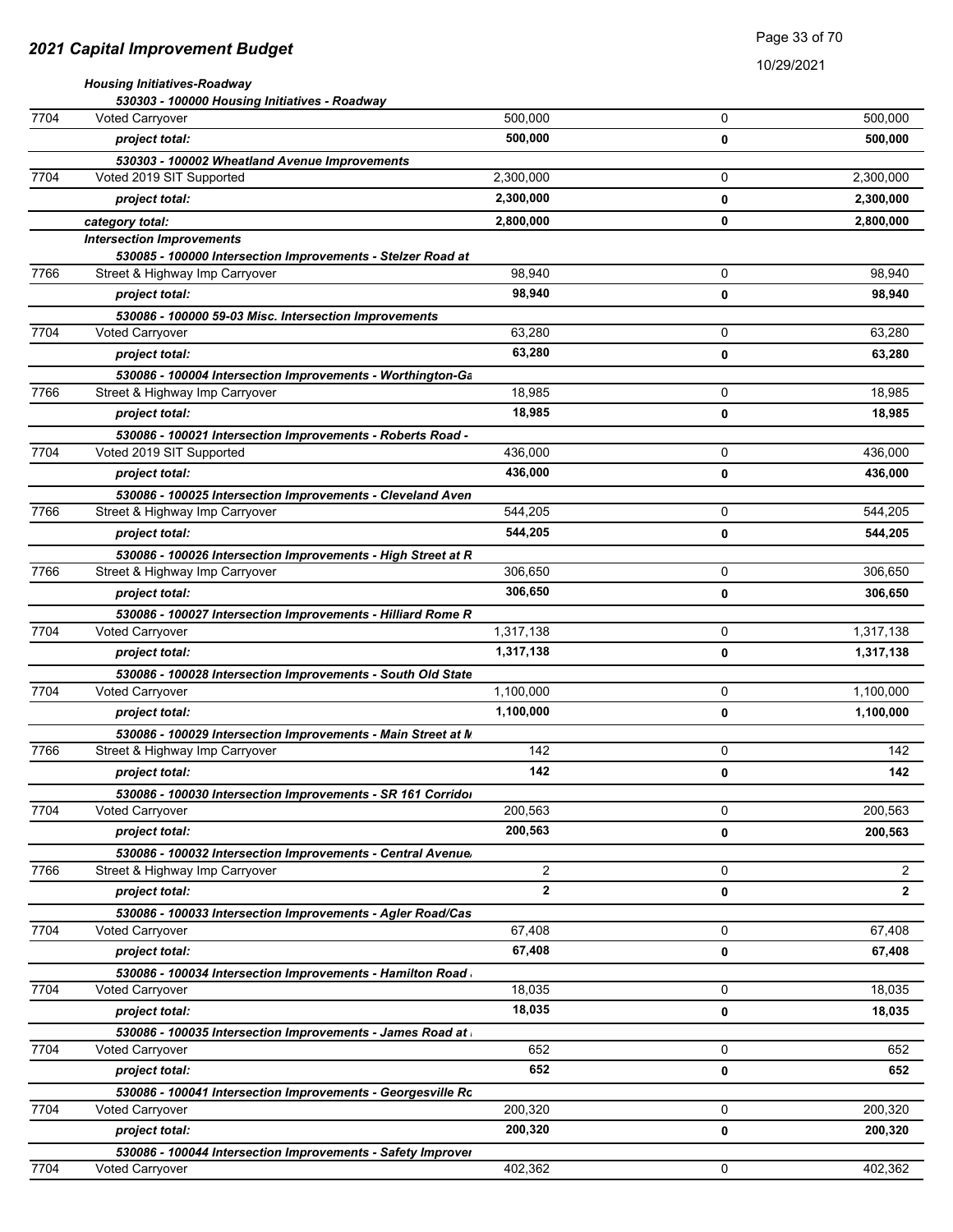|              |                                                                                          |                  | Page 34 of 70 |                  |
|--------------|------------------------------------------------------------------------------------------|------------------|---------------|------------------|
|              | <b>2021 Capital Improvement Budget</b>                                                   |                  | 10/29/2021    |                  |
| 7704         | Voted 2019 SIT Supported                                                                 | 300,000          | 0             | 300,000          |
|              | project total:                                                                           | 702,362          | 0             | 702,362          |
|              | 530086 - 100047 Intersection - E. Powell Road and Lyra Drive                             |                  |               |                  |
| 7766         | Street & Highway Imp Carryover                                                           | 400,000          | 0             | 400,000          |
|              | project total:                                                                           | 400,000          | 0             | 400,000          |
|              | 538000 - 100000 Intersection Improvements - Refugee Rd at V                              |                  |               |                  |
| 7704         | <b>Voted Carryover</b>                                                                   | 124.930          | 0             | 124,930          |
|              | project total:                                                                           | 124,930          | 0             | 124,930          |
|              | 538002 - 100000 Intersection - Safety Study General Engineer                             |                  |               |                  |
| 7704         | <b>Voted Carryover</b>                                                                   | 300,000          | 0             | 300,000          |
|              | project total:                                                                           | 300,000          | 0             | 300,000          |
|              | 538003 - 100000 Intersection-Cleveland Avenue-5th Ave to Le                              |                  |               |                  |
| 7704         | Voted Carryover                                                                          | 34,898           | 0             | 34,898           |
| 7704         | Voted 2019 SIT Supported                                                                 | 30,000           | 0             | 30,000           |
|              | project total:                                                                           | 64,898           | 0             | 64,898           |
| 7704         | 538004 - 100000 Intersection - SR 161 at Maple Canyon Aven                               | 20,000           |               | 20,000           |
|              | Voted Carryover                                                                          |                  | 0             |                  |
|              | project total:                                                                           | 20,000           | 0             | 20.000           |
| 7704         | 538005 - 100000 Intersection - Broad St at James Rd<br><b>Voted Carryover</b>            | 165,000          | 0             | 165,000          |
| 7704         | Voted 2019 SIT Supported                                                                 | 165,000          | 0             | 165,000          |
|              | project total:                                                                           | 330,000          | 0             | 330,000          |
|              |                                                                                          |                  |               |                  |
| 7704         | 538006 - 100000 Intersection Improvements - SR 161 at Karl F<br>Voted 2019 SIT Supported | 205,000          | 0             | 205,000          |
| 7704         | Voted Carryover                                                                          | 335,000          | 0             | 335,000          |
|              | project total:                                                                           | 540,000          | 0             | 540,000          |
|              | 538007 - 100000 Intersection - E. Broad St. at Reynoldsburg-I                            |                  |               |                  |
| 7704         | Voted 2019 SIT Supported                                                                 | 248,000          | 0             | 248,000          |
|              | project total:                                                                           | 248,000          | 0             | 248,000          |
|              | 538011 - 100000 Intersection - Stygler Rd at Wendler Blvd                                |                  |               |                  |
| 7766         | Street & Highway Imp Carryover                                                           | 22,293           | 0             | 22,293           |
|              | project total:                                                                           | 22,293           | 0             | 22,293           |
|              | 538012 - 100000 Intersection - Brice Road and Shannon Road                               |                  |               |                  |
| 7766         | Street & Highway Imp Carryover                                                           | 81,140           | 0             | 81,140           |
|              | project total:                                                                           | 81,140           | 0             | 81,140           |
|              | 538016 - 100000 Intersection - Gender Rd and Abbie Trails Dr                             |                  |               |                  |
| 7766         | Street & Highway Imp Carryover                                                           | 6,603            | 0             | 6,603            |
|              | project total:                                                                           | 6,603            | 0             | 6,603            |
|              | 538020 - 100000 Intersection - McCutcheon Rd at Stelzer Rd                               |                  |               |                  |
| 7766         | Street & Highway Imp Carryover                                                           | 163,440          | 0             | 163,440          |
|              | project total:                                                                           | 163,440          | 0             | 163,440          |
|              | category total:                                                                          | 7,375,986        | 0             | 7,375,986        |
|              | <b>Leveraged Projects</b>                                                                |                  |               |                  |
|              | 530053 - 100000 Short North SID                                                          |                  |               |                  |
| 6115         | Sanitary Perm Improv Carryover                                                           | $\mathbf{1}$     | 0             | $\mathbf 1$      |
|              | project total:                                                                           | $\mathbf{1}$     | 0             | $\mathbf{1}$     |
|              | 530053 - 100002 Downtown Streetscape - Short North SID -- F                              |                  | 0             |                  |
| 7704<br>7766 | <b>Voted Carryover</b><br>Street & Highway Imp Carryover                                 | 9,082<br>325,000 | 0             | 9,082<br>325,000 |
|              |                                                                                          | 334,082          |               |                  |
|              | project total:                                                                           |                  | 0             | 334,082          |
|              | 530053 - 100003 Downtown Streetscape - Short North SID -- F                              | 330,337          | 0             | 330,337          |
| 7704         | Voted Carryover<br>Street & Highway Imp Carryover                                        | 65,000           | 0             | 65,000           |
| 7766         | project total:                                                                           | 395,337          | 0             | 395,337          |
|              |                                                                                          |                  |               |                  |
| 7704         | 530161 - 100158 Roadway Improvements - Livingston Avenue<br>Voted 2019 SIT Supported     | 3,100,000        | 0             | 3,100,000        |
|              |                                                                                          |                  |               |                  |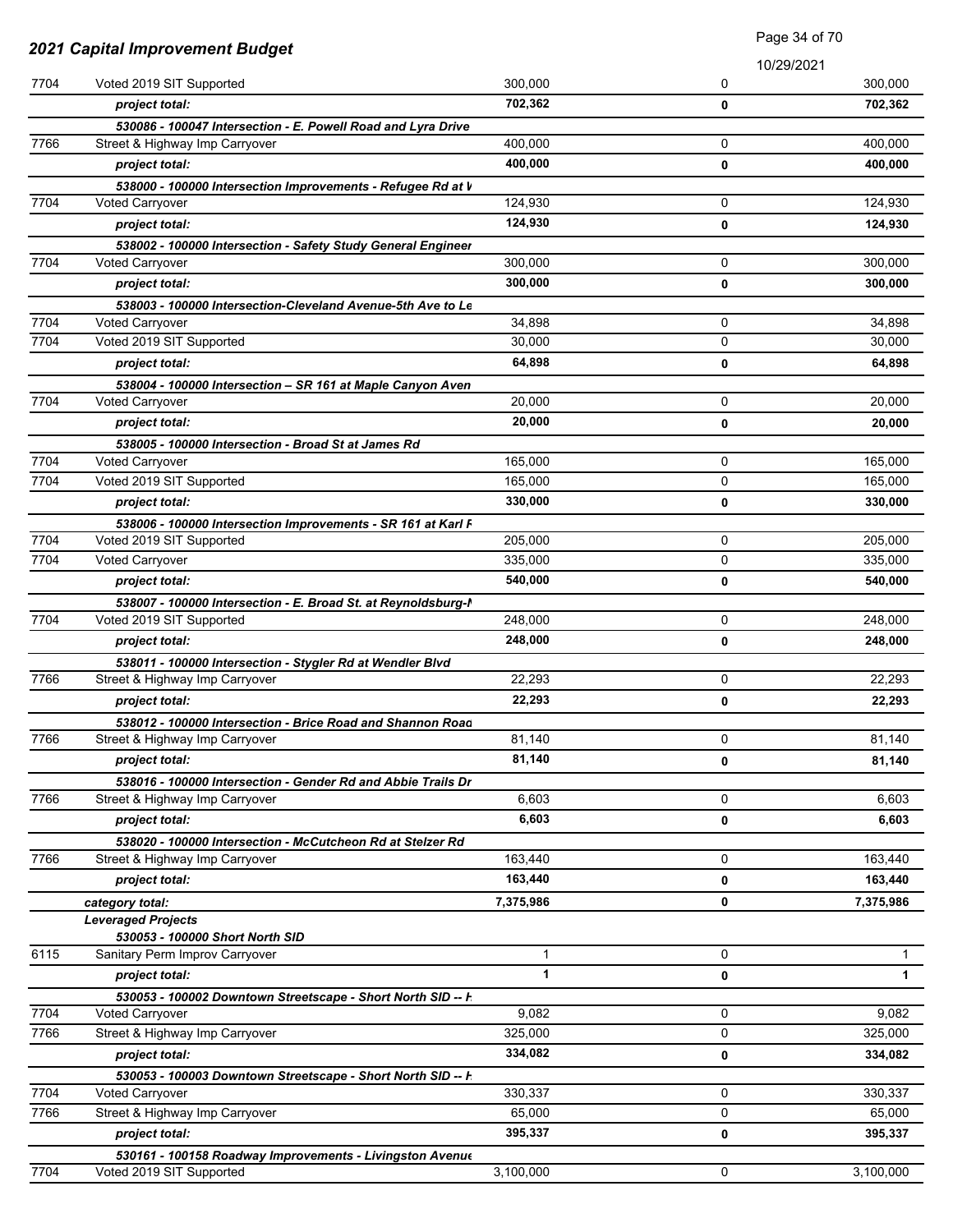|      | 2021 Capital Improvement Budget                                                               |           | raye JJ UI TU |            |
|------|-----------------------------------------------------------------------------------------------|-----------|---------------|------------|
|      |                                                                                               |           |               | 10/29/2021 |
|      | project total:                                                                                | 3,100,000 | 0             | 3,100,000  |
|      | 530161 - 100186 Roadway Improvements - Far East Freeway                                       |           |               |            |
| 7766 | Street & Highway Imp Carryover                                                                | 179,800   | 0             | 179,800    |
|      | project total:                                                                                | 179,800   | 0             | 179,800    |
| 7704 | 538008 - 100000 Intersection Improvements - Morse Rd at We<br>Voted 2019 SIT Supported        | 236,000   | 0             | 236,000    |
|      |                                                                                               |           |               |            |
|      | project total:                                                                                | 236,000   | 0             | 236,000    |
| 7766 | 590908 - 100000 59-09 Leveraged Projects<br>Street & Highway Imp Carryover                    | 20        | 0             | 20         |
|      |                                                                                               | 20        |               |            |
|      | project total:                                                                                |           | 0             | 20         |
|      | category total:                                                                               | 4,245,240 | 0             | 4,245,240  |
|      | <b>Miscellaneous Development</b><br>440104 - 100030 Misc. Economic Development - West Frankli |           |               |            |
| 7704 | <b>Voted Carryover</b>                                                                        | 2,026,474 | 0             | 2,026,474  |
|      | project total:                                                                                | 2,026,474 | 0             | 2,026,474  |
|      | 590131 - 100023 Miscellaneous Developments - American Ad                                      |           |               |            |
| 7704 | Voted Carryover                                                                               | 487,377   | 0             | 487,377    |
| 7704 | Voted 2019 SIT Supported                                                                      | 400,000   | $\mathbf 0$   | 400,000    |
|      | project total:                                                                                | 887,377   | 0             | 887,377    |
|      |                                                                                               |           | 0             |            |
|      | category total:<br><b>Operation Safewalks</b>                                                 | 2,913,851 |               | 2,913,851  |
|      | 590955 - 100006 Operation Safewalks - Marion Road                                             |           |               |            |
| 7704 | Unvoted Carryover                                                                             | 34,929    | $\mathbf 0$   | 34,929     |
|      | project total:                                                                                | 34,929    | 0             | 34,929     |
|      | 590955 - 100017 Operation Safewalks - Joyce Avenue Phase                                      |           |               |            |
| 7704 | Voted Carryover                                                                               | 5,228     | 0             | 5,228      |
|      | project total:                                                                                | 5,228     | 0             | 5,228      |
|      | 590955 - 100032 Pedestrian Safety Improvements-Maple Cany                                     |           |               |            |
| 7704 | Voted Carryover                                                                               | 120,000   | 0             | 120,000    |
| 7704 | Voted 2019 SIT Supported                                                                      | 1,530,000 | 0             | 1,530,000  |
|      | project total:                                                                                | 1,650,000 | 0             | 1,650,000  |
|      | 590955 - 100056 Operation Sidewalks - School Sidewalks 201                                    |           |               |            |
| 7704 | Voted Carryover                                                                               | 480,000   | 0             | 480,000    |
|      | project total:                                                                                | 480,000   | 0             | 480,000    |
|      | 590955 - 100059 Operation Sidewalks - School Sidewalks - Ea                                   |           |               |            |
| 7704 | <b>Voted Carryover</b>                                                                        | 90.000    | 0             | 90,000     |
|      | project total:                                                                                | 90,000    | 0             | 90,000     |
|      | 590955 - 100060 Operation Safewalks - School Sidewalk - Ani                                   |           |               |            |
| 7704 | <b>Voted Carryover</b>                                                                        | 150,000   | 0             | 150,000    |
|      | project total:                                                                                | 150,000   | 0             | 150,000    |
|      | 590955 - 100061 Operation Safewalks - Grace St - Orel Ave to                                  |           |               |            |
| 7704 | Voted 2019 SIT Supported                                                                      | 89,000    | 0             | 89,000     |
|      | project total:                                                                                | 89,000    | 0             | 89,000     |
|      | 590955 - 910057 Operation Safewalks - School Sidewalks - Sy                                   |           |               |            |
| 7704 | <b>Voted Carryover</b>                                                                        | 652,219   | 0             | 652,219    |
|      | project total:                                                                                | 652,219   | 0             | 652,219    |
|      | 590955 - 910059 Operation Safewalks - School Sidewalks - N                                    |           |               |            |
| 7704 | <b>Voted Carryover</b>                                                                        | 30,000    | 0             | 30,000     |
|      | project total:                                                                                | 30,000    | 0             | 30,000     |
|      | 590955 - 920059 Operation Safewalks - School Sidewalks - R                                    |           |               |            |
| 7704 | <b>Voted Carryover</b>                                                                        | 1,565,000 | 0             | 1,565,000  |
|      | project total:                                                                                | 1,565,000 | 0             | 1,565,000  |
|      | category total:                                                                               | 4,746,376 | 0             | 4,746,376  |
|      | <b>Pedestrian Safety Improvements</b>                                                         |           |               |            |
|      | 440104 - 100036 East Franklinton Gravity 2.0 Pedestrian Impr                                  |           |               |            |
| 7704 | Voted 2019 SIT Supported                                                                      | 4,000,000 | 0             | 4,000,000  |

Page 35 of 70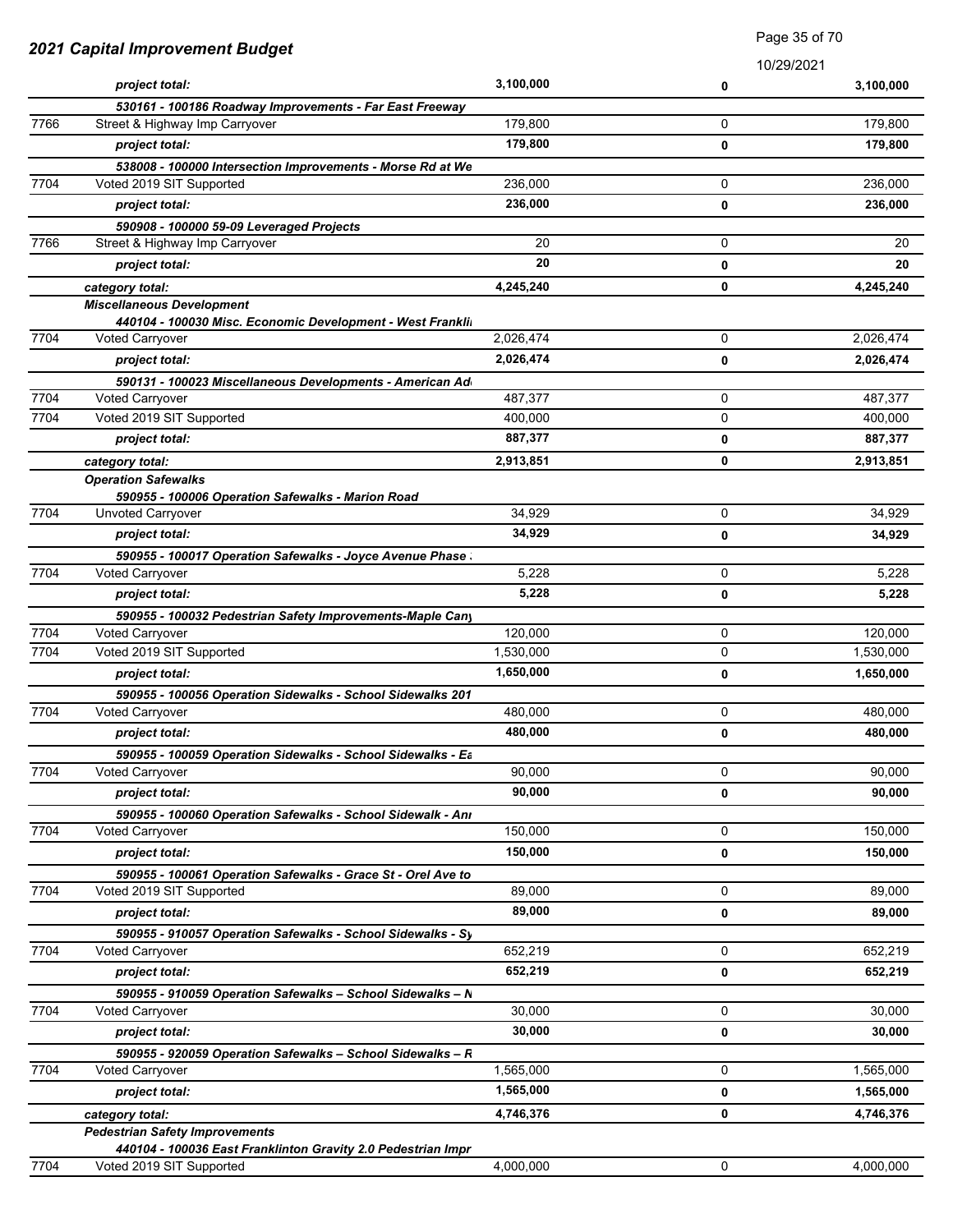|              |                                                                                     |                   | Page 36 of 70<br>10/29/2021 |                   |
|--------------|-------------------------------------------------------------------------------------|-------------------|-----------------------------|-------------------|
|              | 2021 Capital Improvement Budget                                                     |                   |                             |                   |
| 7704         | Voted Carryover                                                                     | 600.000           | 0                           | 600.000           |
|              | project total:                                                                      | 4,600,000         | 0                           | 4,600,000         |
|              | 539001 - 100000 Pedestrian Safety Improvements - Sidewalk I                         |                   |                             |                   |
| 7766         | Street & Highway Imp Carryover                                                      | 61,545            | 0                           | 61,545            |
|              | project total:                                                                      | 61,545            | 0                           | 61,545            |
|              | 539001 - 100001 Pedestrian Safety Improvements - Sidewalk I                         |                   |                             |                   |
| 7766         | Street & Highway Imp Carryover                                                      | 94,523            | 0                           | 94,523            |
|              | project total:                                                                      | 94,523            | 0                           | 94,523            |
|              | 590105 - 100000 Pedestrian Safety Improvements                                      |                   |                             |                   |
| 7704         | Voted Carryover                                                                     | 61,009            | 0                           | 61,009            |
|              | project total:                                                                      | 61,009            | 0                           | 61,009            |
|              | 590105 - 100005 Pedestrian Safety Improvements - Sidewalk I                         |                   |                             |                   |
| 7704<br>7766 | <b>Voted Carryover</b><br>Street & Highway Imp Carryover                            | 297,654<br>23,572 | 0<br>0                      | 297,654<br>23,572 |
| 7704         | Voted 2019 SIT Supported                                                            | 422,320           | 0                           | 422,320           |
|              | project total:                                                                      | 743,546           | 0                           | 743,546           |
|              |                                                                                     |                   |                             |                   |
| 7704         | 590105 - 100047 Pedestrian Safety Improvements - Parsons A<br>Voted Carryover       | 25,216            | 0                           | 25,216            |
|              | project total:                                                                      | 25,216            | 0                           | 25,216            |
|              | 590105 - 100065 Pedestrian Safety Improvements - Moler Ave                          |                   |                             |                   |
| 7704         | <b>Voted Carryover</b>                                                              | 25,012            | 0                           | 25,012            |
|              | project total:                                                                      | 25,012            | 0                           | 25,012            |
|              | 590105 - 100077 Pedestrian Safety Improvement - Mound Str                           |                   |                             |                   |
| 7704         | Voted Carryover                                                                     | 65,285            | 0                           | 65,285            |
|              | project total:                                                                      | 65,285            | 0                           | 65,285            |
|              | 590105 - 100081 Pedestrian Safety Improvement - Sidewalk F                          |                   |                             |                   |
| 7704         | Voted 2019 SIT Supported                                                            | 650,000           | 0                           | 650,000           |
|              | project total:                                                                      | 650,000           | 0                           | 650,000           |
|              | 590105 - 100083 Pedestrian Safety Improvement - Wilson Ro                           |                   |                             |                   |
| 7766         | Street & Highway Imp Carryover                                                      | 24,498            | 0                           | 24,498            |
|              | project total:                                                                      | 24,498            | 0                           | 24,498            |
|              | 590105 - 100089 Pedestrian Safety Improvements - Sidewalk I                         |                   |                             |                   |
| 7766         | Street & Highway Imp Carryover                                                      | 553               | 0                           | 553               |
| 7704         | Voted Carryover                                                                     | 305,773           | 0                           | 305,773           |
| 7704         | Voted 2019 SIT Supported                                                            | 300,000           | 0                           | 300,000           |
|              | project total:                                                                      | 606,326           | 0                           | 606,326           |
|              | 590105 - 100111 Pedestrian Safety Improvements - Fairwood                           |                   |                             |                   |
| 7704         | <b>Voted Carryover</b>                                                              | 16,302            | 0                           | 16,302            |
|              | project total:                                                                      | 16,302            | 0                           | 16,302            |
|              | 590105 - 100112 Pedestrian Safety Improvements - Refugee F                          |                   |                             |                   |
| 7704         | <b>Voted Carryover</b>                                                              | 50,000            | 0                           | 50,000            |
|              | project total:                                                                      | 50,000            | 0                           | 50,000            |
|              | 590105 - 100115 Pedestrian Safety Improvements - Third Ave                          |                   |                             |                   |
| 7704         | Voted 2019 SIT Supported                                                            | 495,000           | 0                           | 495,000           |
|              | project total:                                                                      | 495,000           | 0                           | 495,000           |
|              | 590105 - 100121 Pedestrian Safety Improvements - Kingsford                          |                   |                             |                   |
| 7704         | Voted 2019 SIT Supported                                                            | 245,100           | 0                           | 245,100           |
| 7704         | Voted Carryover                                                                     | 40,000            | 0                           | 40,000            |
|              | project total:                                                                      | 285,100           | 0                           | 285,100           |
|              | 590105 - 100127 Pedestrian Safety Improvements - Worthingt                          |                   |                             |                   |
| 7704         | <b>Voted Carryover</b>                                                              | 540,000           | 0                           | 540,000           |
|              | project total:                                                                      | 540,000           | 0                           | 540,000           |
| 7704         | 590105 - 100444 Pedestrian Safety Improvements-Linden Blu<br><b>Voted Carryover</b> | 100,000           | 0                           | 100,000           |
|              |                                                                                     | 100,000           |                             | 100,000           |
|              | project total:                                                                      |                   | 0                           |                   |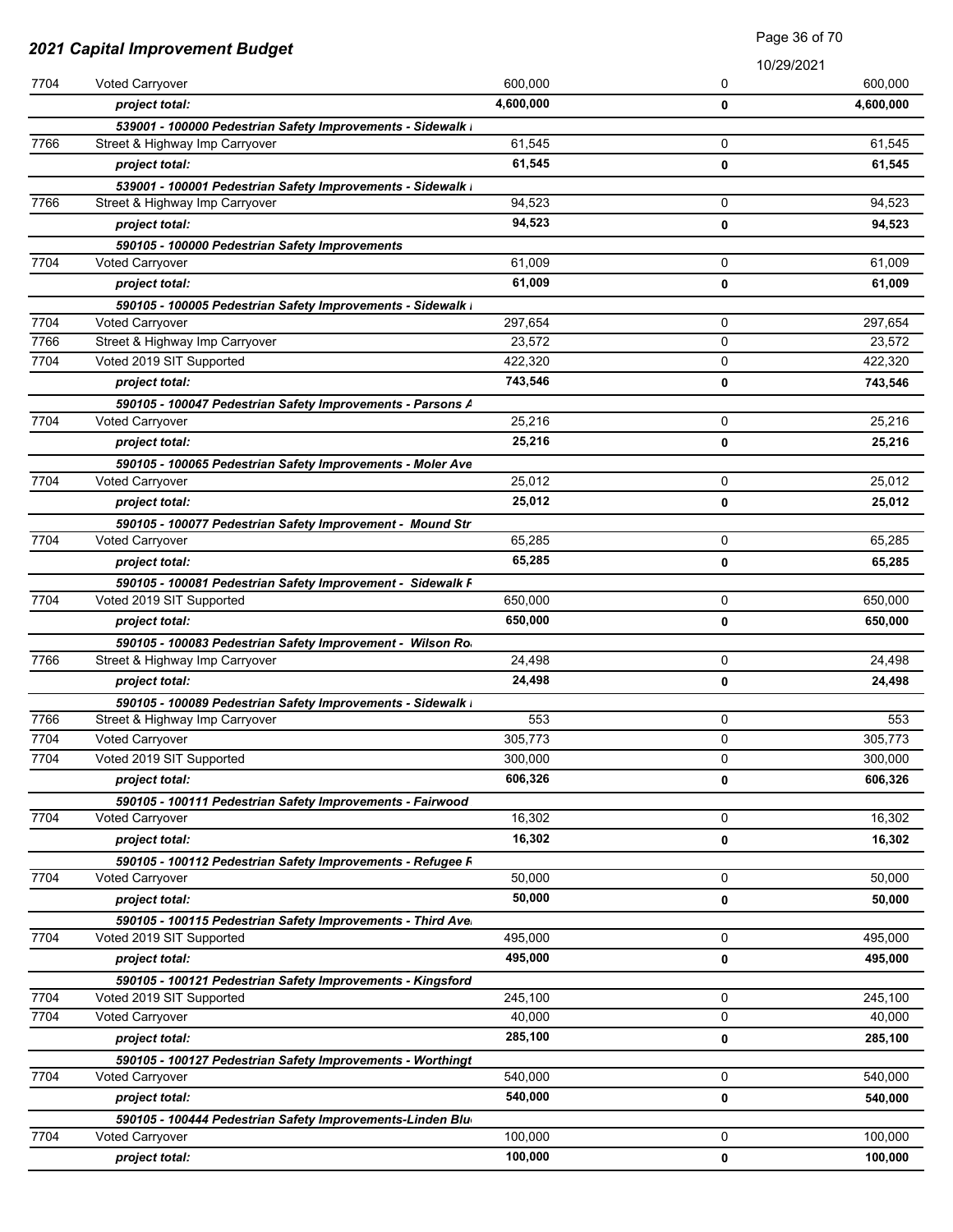|      | 590105 - 100445 Pedestrian Safety - SRTS Souder Avenue Bil    |            |          |            |
|------|---------------------------------------------------------------|------------|----------|------------|
| 7704 | <b>Voted Carryover</b>                                        | 80,000     | $\Omega$ | 80,000     |
|      | project total:                                                | 80.000     | 0        | 80,000     |
|      | 590105 - 100446 Pedestrian Safety Improvements - SRTS - To    |            |          |            |
| 7704 | <b>Voted Carryover</b>                                        | 85,000     | 0        | 85,000     |
|      | project total:                                                | 85,000     | 0        | 85.000     |
|      | 590105 - 100447 Pedestrian Safety - Sidewalk Replacement (2   |            |          |            |
| 7704 | <b>Voted Carryover</b>                                        | 21,785     | 0        | 21,785     |
|      | project total:                                                | 21,785     | 0        | 21,785     |
|      | 590105 - 100448 Pedestrian Safety - Courtright Rd Sidewalks-  |            |          |            |
| 7704 | Voted Carryover                                               | 415,260    | 0        | 415,260    |
|      | project total:                                                | 415,260    | 0        | 415,260    |
|      | 590105 - 100449 Pedestrian Safety - Godown Rd Sidewalks - I   |            |          |            |
| 7704 | Voted 2019 SIT Supported                                      | 297,400    | 0        | 297,400    |
|      | project total:                                                | 297,400    | 0        | 297,400    |
|      | 590105 - 100450 Pedestrian Safety -Walford St, Sharbot Dr, ar |            |          |            |
| 7704 | <b>Voted Carryover</b>                                        | 415,260    | 0        | 415,260    |
| 7704 | Voted 2019 SIT Supported                                      | 92,280     | 0        | 92,280     |
|      | project total:                                                | 507,540    | 0        | 507,540    |
|      | 590105 - 100453 Pedestrian Safety Improvements - John H Mo    |            |          |            |
| 7766 | Street & Highway Imp Carryover                                | 59,771     | 0        | 59,771     |
|      | project total:                                                | 59,771     | 0        | 59,771     |
|      | 590105 - 100458 Pedestrian Safety-CDBG Sidewalk Gaps - Fra    |            |          |            |
| 7704 | Voted Carryover                                               | 57,133     | 0        | 57,133     |
|      | project total:                                                | 57,133     | 0        | 57,133     |
|      | 590105 - 100459 Pedestrian Safety - Barnett Rd Sidewalks- As  |            |          |            |
| 7704 | Voted 2019 SIT Supported                                      | 213,000    | 0        | 213,000    |
|      | project total:                                                | 213,000    | 0        | 213,000    |
|      | 590105 - 100463 Pedestrian Safety - Sidewalk Replacement (2   |            |          |            |
| 7704 | <b>Voted Carryover</b>                                        | 843,648    | 0        | 843,648    |
|      | project total:                                                | 843,648    | 0        | 843,648    |
|      | 590105 - 901781 Pedestrian Safety Improvements - Sidewalk I   |            |          |            |
| 7704 | Voted Carryover                                               | 11,571     | 0        | 11,571     |
|      | project total:                                                | 11,571     | 0        | 11,571     |
|      | 590108 - 100000 Pedestrian Safety Improvements - Kinnear R    |            |          |            |
| 7704 | <b>Voted Carryover</b>                                        | 81,173     | 0        | 81,173     |
|      | project total:                                                | 81,173     | 0        | 81,173     |
|      | category total:                                               | 11,116,643 | 0        | 11,116,643 |
|      | <b>Resurfacing Projects</b>                                   |            |          |            |
|      | 530282 - 100000 59-03 Resurfacing                             |            |          |            |
| 7766 | Street & Highway Imp Carryover                                | 7,180      | 0        | 7,180      |
| 7704 | Voted Carryover                                               | 1,509,403  | 0        | 1,509,403  |
|      | project total:                                                | 1,516,583  | 0        | 1,516,583  |
|      | 530282 - 100048 Resurfacing - Urban Paving - FRA-23-15.31 (I  |            |          |            |
| 7704 | Voted 2019 SIT Supported                                      | 250,000    | 0        | 250,000    |
|      | project total:                                                | 250,000    | 0        | 250,000    |
|      | 530282 - 100051 Resurfacing - Resurfacing Projects            |            |          |            |
| 7704 | Voted 2019 SIT Supported                                      | 2,904,278  | 0        | 2,904,278  |
|      | project total:                                                | 2,904,278  | 0        | 2,904,278  |
|      | 530282 - 100109 Resurfacing - FRA-Sawmill NB Lane Improve     |            |          |            |
| 7766 | Street & Highway Imp Carryover                                | 2,487      | 0        | 2,487      |
|      | project total:                                                | 2,487      | 0        | 2,487      |
|      | 530282 - 100110 Resurfacing -- West Broad Street Urban Pavi   |            |          |            |
| 7704 | Voted Carryover                                               | 1,699,241  | 0        | 1,699,241  |
|      | project total:                                                | 1,699,241  | 0        | 1,699,241  |
|      | 530282 - 100114 Resurfacing - Urban Paving US33 Riverside I   |            |          |            |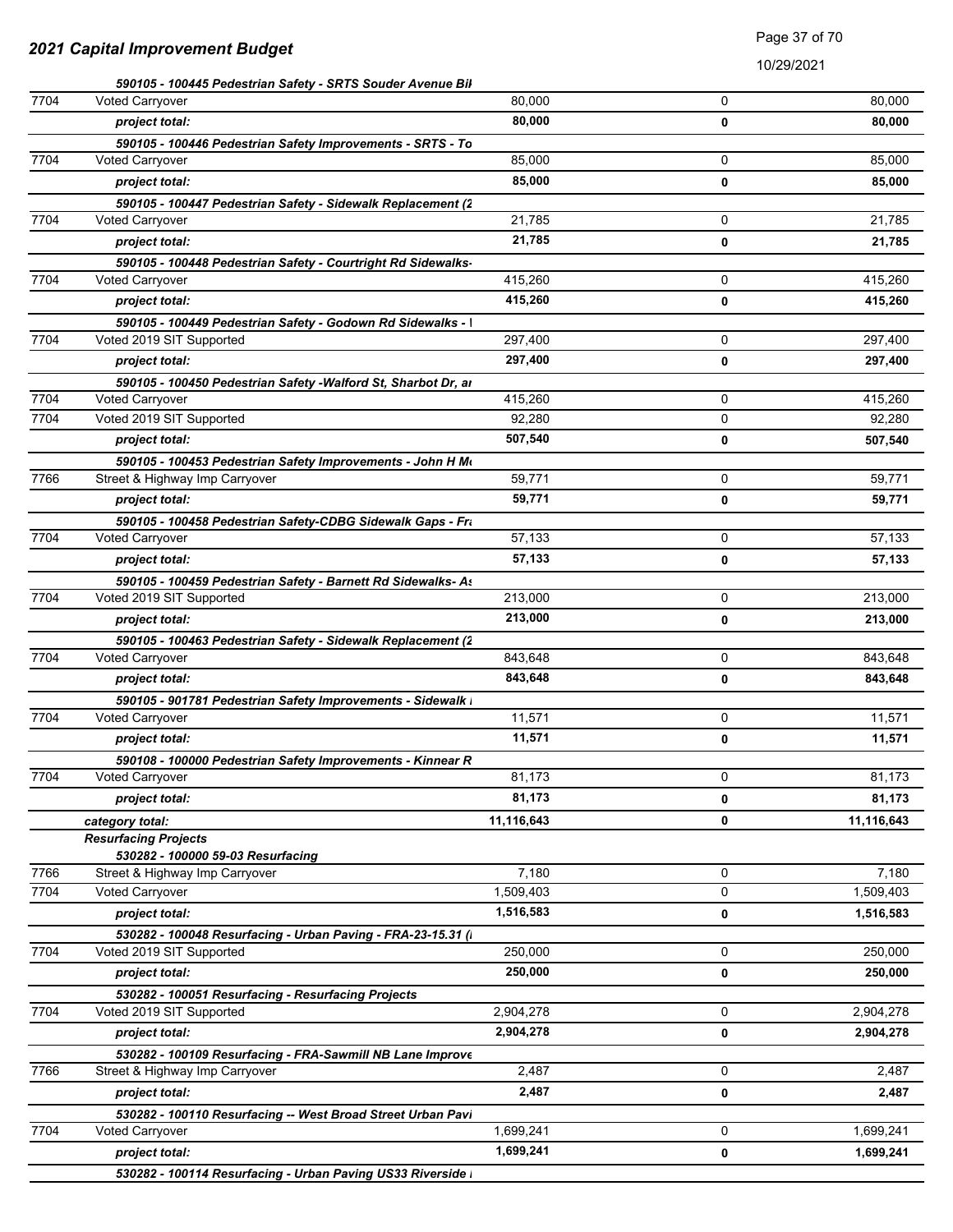|              | 2021 Capital Improvement Budget                                                |                        | Page 38 of 70 |            |
|--------------|--------------------------------------------------------------------------------|------------------------|---------------|------------|
|              |                                                                                |                        |               | 10/29/2021 |
| 7766         | Street & Highway Imp Carryover                                                 | 1,265                  | 0             | 1,265      |
|              | project total:                                                                 | 1,265                  | 0             | 1,265      |
|              | 530282 - 100119 Resurfacing - Olde Beechwold Area                              |                        |               |            |
| 7704         | <b>Voted Carryover</b>                                                         | 953,120                | 0             | 953,120    |
|              | project total:                                                                 | 953,120                | 0             | 953,120    |
|              | 530282 - 100121 Resurfacing-Urban Paving-FRA 62-12.44 (To                      |                        |               |            |
| 7704         | Voted Carryover                                                                | 488,680                | 0             | 488,680    |
|              | project total:                                                                 | 488,680                | 0             | 488,680    |
|              | 530282 - 100140 Resurfacing - Urban Paving - FRA-161-14.02                     |                        |               |            |
| 7704         | <b>Voted Carryover</b>                                                         | 128                    | 0             | 128        |
|              | project total:                                                                 | 128                    | 0             | 128        |
|              | 530282 - 100145 Resurfacing - Pavement and Asset Managen                       |                        |               |            |
| 7704         | <b>Voted Carryover</b>                                                         | 218,322                | 0             | 218,322    |
|              | project total:                                                                 | 218,322                | 0             | 218,322    |
|              | 530282 - 100155 Resurfacing - Urban Paving - FRA-3.19.87 (W                    |                        |               |            |
| 7704         | Voted 2019 SIT Supported                                                       | 250,000                | 0             | 250,000    |
|              | project total:                                                                 | 250,000                | 0             | 250,000    |
|              | 530282 - 100156 Resurfacing - Urban Paving - FRA-317-16.21                     |                        |               |            |
| 7704         | Voted 2019 SIT Supported                                                       | 250,000                | 0             | 250,000    |
|              | project total:                                                                 | 250,000                | 0             | 250,000    |
|              | 530282 - 100157 Resurfacing - Urban Paving - FRA-710-0.0.00                    |                        |               |            |
| 7704         | Voted 2019 SIT Supported                                                       | 250,000                | 0             | 250,000    |
|              | project total:                                                                 | 250,000                | 0             | 250,000    |
|              | 530282 - 100158 Resurfacing - Urban Paving - East Broad St -                   |                        |               |            |
| 7704         | Voted 2019 SIT Supported                                                       | 100,000                | 0             | 100,000    |
|              | project total:                                                                 | 100,000                | 0             | 100,000    |
|              | 530282 - 100160 Resurfacing - Ellsworth Ave - Livingston to V                  |                        |               |            |
| 7704         | Voted Carryover                                                                | 295,842                | 0             | 295,842    |
|              | project total:                                                                 | 295,842                | 0             | 295,842    |
|              | 530282 - 902021 Resurfacing - 2021 Project 0                                   |                        |               |            |
| 7704<br>7704 | Voted 2019 SIT Supported                                                       | 6,506,652<br>5,067,071 | 0             | 6,506,652  |
|              | Voted Carryover                                                                |                        | 0             | 5,067,071  |
|              | project total:                                                                 | 11,573,723             | 0             | 11,573,723 |
| 7766         | 530282 - 912018 Resurfacing - 2018 Project 1<br>Street & Highway Imp Carryover | 44,449                 | 0             | 44,449     |
|              |                                                                                | 44.449                 |               |            |
|              | project total:                                                                 |                        | 0             | 44,449     |
| 7766         | 530282 - 912020 Resurfacing - 2020 Project 1<br>Street & Highway Imp Carryover | 217,498                | 0             | 217,498    |
|              | project total:                                                                 | 217,498                |               |            |
|              |                                                                                |                        | 0             | 217,498    |
| 7704         | 530282 - 912021 Resurfacing - 2021 Project 1<br>Voted 2019 SIT Supported       | 10,589,070             | 0             | 10,589,070 |
|              | project total:                                                                 | 10,589,070             |               | 10,589,070 |
|              |                                                                                |                        | 0             |            |
| 7766         | 530282 - 922017 Resurfacing - 2017 Project 2<br>Street & Highway Imp Carryover | 72,788                 | 0             | 72,788     |
|              | project total:                                                                 | 72,788                 | 0             | 72,788     |
|              |                                                                                |                        |               |            |
| 7704         | 530282 - 932018 Resurfacing - 2018 Project 3<br>Voted Carryover                | 1,038,188              | 0             | 1,038,188  |
|              | project total:                                                                 | 1,038,188              | 0             | 1,038,188  |
|              | 530282 - 952020 Resurfacing - 2020 Rehabilitation                              |                        |               |            |
| 7704         | <b>Voted Carryover</b>                                                         | 1,647,917              | 0             | 1,647,917  |
|              | project total:                                                                 | 1,647,917              | 0             | 1,647,917  |
|              |                                                                                | 34,363,579             | 0             | 34,363,579 |
|              | category total:<br><b>Roadway Improvements</b>                                 |                        |               |            |
|              | 530161 - 100000 Roadway Improvements                                           |                        |               |            |
| 7766         | Street & Highway Imp Carryover                                                 | 65,295                 | $\mathbf 0$   | 65,295     |
| 7704         | Voted Carryover                                                                | 343,313                | 0             | 343,313    |

Page 38 of 70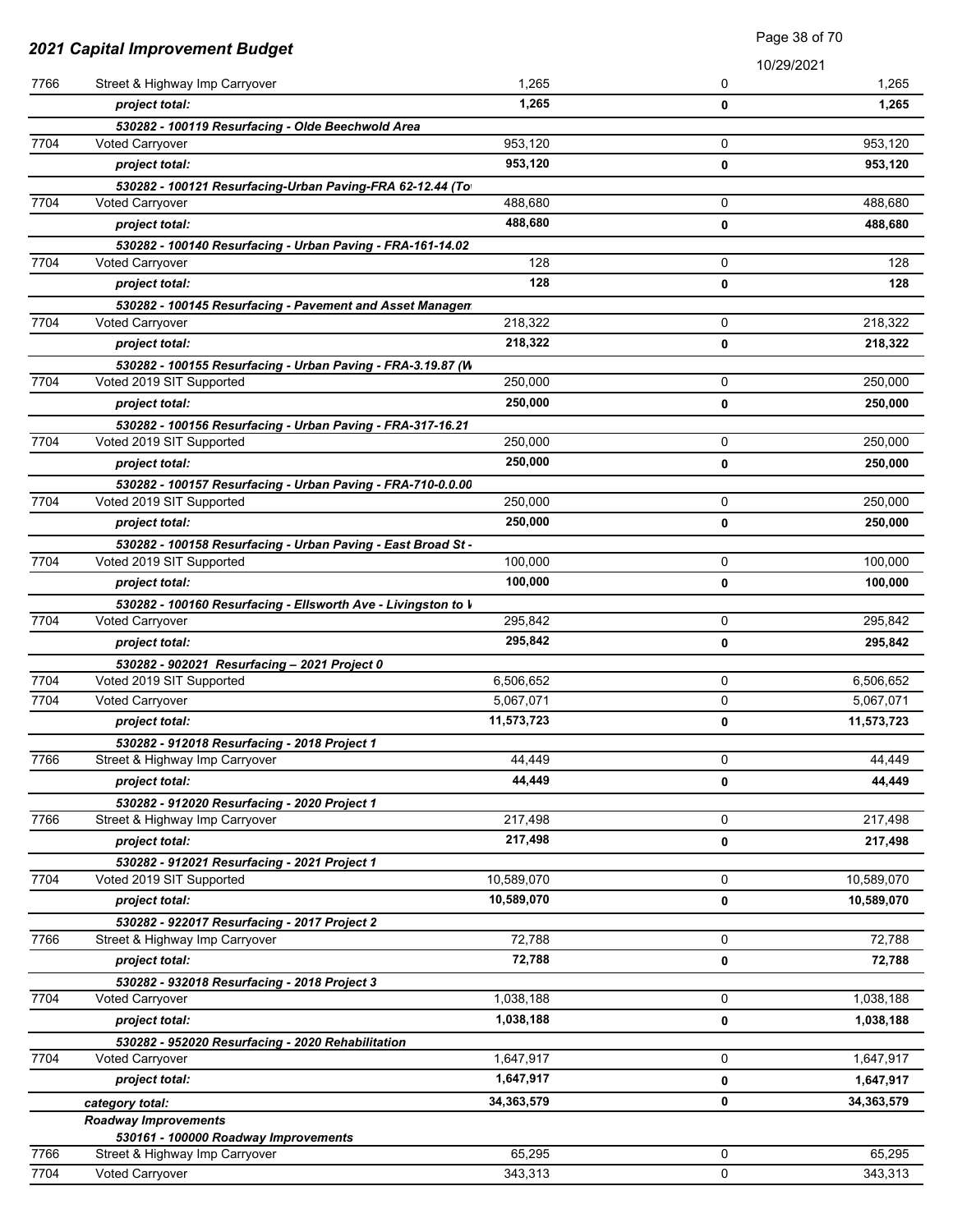| 10/29/2021<br>408,608<br>project total:<br>408,608<br>0<br>530161 - 100070 Roadway Improvements - Utility Relocation I<br>7704<br><b>Voted Carryover</b><br>100,000<br>0<br>100,000<br>7704<br>Voted 2019 SIT Supported<br>100,000<br>0<br>100,000<br>200,000<br>project total:<br>200,000<br>0<br>530161 - 100071 Roadway Improvements - Miscellaneous Cor<br>7704<br>200,000<br>0<br>200,000<br><b>Voted Carryover</b><br>7704<br>Voted 2019 SIT Supported<br>0<br>150,000<br>150,000<br>350,000<br>project total:<br>0<br>350,000<br>530161 - 100072 Roadway Improvements - Miscellaneous Rig<br>7704<br>100,000<br>0<br>100,000<br>Voted 2019 SIT Supported<br>7704<br>0<br>Voted Carryover<br>100,300<br>100,300<br>200,300<br>project total:<br>200,300<br>0<br>530161 - 100081 Roadway Improvements - Lazelle Road (Pha.<br>7704<br>0<br>50,000<br>Voted Carryover<br>50,000<br>50,000<br>50,000<br>project total:<br>0<br>530161 - 100091 Roadway Improvements - Fodor Road Round<br>7766<br>1,077<br>0<br>Street & Highway Imp Carryover<br>1,077<br>1,077<br>project total:<br>1,077<br>0<br>530161 - 100093 Roadway Improvements - Gender Road<br>7766<br>43,850<br>0<br>43,850<br>Street & Highway Imp Carryover<br>43,850<br>project total:<br>0<br>43,850<br>530161 - 100097 Roadway Improvements - I-70/71 East Interci<br>392,933<br>392,933<br>7766<br>Street & Highway Imp Carryover<br>0<br>392,933<br>392,933<br>project total:<br>0<br>530161 - 100148 Roadway Improvements - Lazelle Road Phas<br>7704<br>1,906<br>0<br>Voted Carryover<br>1,906<br>1,906<br>1,906<br>project total:<br>0<br>530161 - 100151 Roadway Improvements - Scioto Peninsula<br>7704<br>Voted Carryover<br>0<br>9,687,017<br>9,687,017<br>Street & Highway Imp Carryover<br>0<br>7766<br>1,422,726<br>1,422,726<br>11,109,743<br>project total:<br>0<br>11,109,743<br>530161 - 100166 Roadway Improvements - Livingston Avenue<br>50,000<br>7766<br>50,000<br>0<br>Street & Highway Imp Carryover<br>50,000<br>project total:<br>50,000<br>0<br>530161 - 100170 Roadway Improvements - Rathbone Avenue<br>7704<br>0<br>100,437<br>100,437<br><b>Voted Carryover</b><br>100,437<br>100,437<br>project total:<br>0<br>530161 - 100172 Roadway Improvements - West Nationwide<br>7766<br>Street & Highway Imp Carryover<br>109,060<br>0<br>109,060<br>109,060<br>0<br>109,060<br>project total:<br>530161 - 100173 Roadway Improvements - COTA BRT<br>7766<br>0<br>Street & Highway Imp Carryover<br>36<br>36<br>36<br>project total:<br>36<br>0<br>530161 - 100185 Roadway Improvements - Sancus Blvd Wide<br>7704<br>0<br>Voted 2019 SIT Supported<br>1,250,000<br>1,250,000<br>1,250,000<br>project total:<br>0<br>1,250,000<br>530161 - 100187 Roadway Improvements - Scioto Peninsula -<br>7704<br>0<br>359,190<br>Voted Carryover<br>359,190<br>7708<br>Voted Carryover<br>0<br>1,640,810<br>1,640,810<br>2,000,000<br>project total:<br>2,000,000<br>0<br>530161 - 100195 Roadway Improvements - Stormwater Regior<br>7704<br>0<br>Voted Carryover<br>5,500,000<br>5,500,000<br>5,500,000<br>0<br>5,500,000<br>project total: | 2021 Capital Improvement Budget |                                                           | raye Journu |  |  |
|---------------------------------------------------------------------------------------------------------------------------------------------------------------------------------------------------------------------------------------------------------------------------------------------------------------------------------------------------------------------------------------------------------------------------------------------------------------------------------------------------------------------------------------------------------------------------------------------------------------------------------------------------------------------------------------------------------------------------------------------------------------------------------------------------------------------------------------------------------------------------------------------------------------------------------------------------------------------------------------------------------------------------------------------------------------------------------------------------------------------------------------------------------------------------------------------------------------------------------------------------------------------------------------------------------------------------------------------------------------------------------------------------------------------------------------------------------------------------------------------------------------------------------------------------------------------------------------------------------------------------------------------------------------------------------------------------------------------------------------------------------------------------------------------------------------------------------------------------------------------------------------------------------------------------------------------------------------------------------------------------------------------------------------------------------------------------------------------------------------------------------------------------------------------------------------------------------------------------------------------------------------------------------------------------------------------------------------------------------------------------------------------------------------------------------------------------------------------------------------------------------------------------------------------------------------------------------------------------------------------------------------------------------------------------------------------------------------------------------------------------------------------------------------------------------------------------------------------------------------------------------------------------------------------------------------------------------------------------------------------------------------------------------------------------------------------------------------------------------------------------------|---------------------------------|-----------------------------------------------------------|-------------|--|--|
|                                                                                                                                                                                                                                                                                                                                                                                                                                                                                                                                                                                                                                                                                                                                                                                                                                                                                                                                                                                                                                                                                                                                                                                                                                                                                                                                                                                                                                                                                                                                                                                                                                                                                                                                                                                                                                                                                                                                                                                                                                                                                                                                                                                                                                                                                                                                                                                                                                                                                                                                                                                                                                                                                                                                                                                                                                                                                                                                                                                                                                                                                                                                 |                                 |                                                           |             |  |  |
|                                                                                                                                                                                                                                                                                                                                                                                                                                                                                                                                                                                                                                                                                                                                                                                                                                                                                                                                                                                                                                                                                                                                                                                                                                                                                                                                                                                                                                                                                                                                                                                                                                                                                                                                                                                                                                                                                                                                                                                                                                                                                                                                                                                                                                                                                                                                                                                                                                                                                                                                                                                                                                                                                                                                                                                                                                                                                                                                                                                                                                                                                                                                 |                                 |                                                           |             |  |  |
|                                                                                                                                                                                                                                                                                                                                                                                                                                                                                                                                                                                                                                                                                                                                                                                                                                                                                                                                                                                                                                                                                                                                                                                                                                                                                                                                                                                                                                                                                                                                                                                                                                                                                                                                                                                                                                                                                                                                                                                                                                                                                                                                                                                                                                                                                                                                                                                                                                                                                                                                                                                                                                                                                                                                                                                                                                                                                                                                                                                                                                                                                                                                 |                                 |                                                           |             |  |  |
|                                                                                                                                                                                                                                                                                                                                                                                                                                                                                                                                                                                                                                                                                                                                                                                                                                                                                                                                                                                                                                                                                                                                                                                                                                                                                                                                                                                                                                                                                                                                                                                                                                                                                                                                                                                                                                                                                                                                                                                                                                                                                                                                                                                                                                                                                                                                                                                                                                                                                                                                                                                                                                                                                                                                                                                                                                                                                                                                                                                                                                                                                                                                 |                                 |                                                           |             |  |  |
|                                                                                                                                                                                                                                                                                                                                                                                                                                                                                                                                                                                                                                                                                                                                                                                                                                                                                                                                                                                                                                                                                                                                                                                                                                                                                                                                                                                                                                                                                                                                                                                                                                                                                                                                                                                                                                                                                                                                                                                                                                                                                                                                                                                                                                                                                                                                                                                                                                                                                                                                                                                                                                                                                                                                                                                                                                                                                                                                                                                                                                                                                                                                 |                                 |                                                           |             |  |  |
|                                                                                                                                                                                                                                                                                                                                                                                                                                                                                                                                                                                                                                                                                                                                                                                                                                                                                                                                                                                                                                                                                                                                                                                                                                                                                                                                                                                                                                                                                                                                                                                                                                                                                                                                                                                                                                                                                                                                                                                                                                                                                                                                                                                                                                                                                                                                                                                                                                                                                                                                                                                                                                                                                                                                                                                                                                                                                                                                                                                                                                                                                                                                 |                                 |                                                           |             |  |  |
|                                                                                                                                                                                                                                                                                                                                                                                                                                                                                                                                                                                                                                                                                                                                                                                                                                                                                                                                                                                                                                                                                                                                                                                                                                                                                                                                                                                                                                                                                                                                                                                                                                                                                                                                                                                                                                                                                                                                                                                                                                                                                                                                                                                                                                                                                                                                                                                                                                                                                                                                                                                                                                                                                                                                                                                                                                                                                                                                                                                                                                                                                                                                 |                                 |                                                           |             |  |  |
|                                                                                                                                                                                                                                                                                                                                                                                                                                                                                                                                                                                                                                                                                                                                                                                                                                                                                                                                                                                                                                                                                                                                                                                                                                                                                                                                                                                                                                                                                                                                                                                                                                                                                                                                                                                                                                                                                                                                                                                                                                                                                                                                                                                                                                                                                                                                                                                                                                                                                                                                                                                                                                                                                                                                                                                                                                                                                                                                                                                                                                                                                                                                 |                                 |                                                           |             |  |  |
|                                                                                                                                                                                                                                                                                                                                                                                                                                                                                                                                                                                                                                                                                                                                                                                                                                                                                                                                                                                                                                                                                                                                                                                                                                                                                                                                                                                                                                                                                                                                                                                                                                                                                                                                                                                                                                                                                                                                                                                                                                                                                                                                                                                                                                                                                                                                                                                                                                                                                                                                                                                                                                                                                                                                                                                                                                                                                                                                                                                                                                                                                                                                 |                                 |                                                           |             |  |  |
|                                                                                                                                                                                                                                                                                                                                                                                                                                                                                                                                                                                                                                                                                                                                                                                                                                                                                                                                                                                                                                                                                                                                                                                                                                                                                                                                                                                                                                                                                                                                                                                                                                                                                                                                                                                                                                                                                                                                                                                                                                                                                                                                                                                                                                                                                                                                                                                                                                                                                                                                                                                                                                                                                                                                                                                                                                                                                                                                                                                                                                                                                                                                 |                                 |                                                           |             |  |  |
|                                                                                                                                                                                                                                                                                                                                                                                                                                                                                                                                                                                                                                                                                                                                                                                                                                                                                                                                                                                                                                                                                                                                                                                                                                                                                                                                                                                                                                                                                                                                                                                                                                                                                                                                                                                                                                                                                                                                                                                                                                                                                                                                                                                                                                                                                                                                                                                                                                                                                                                                                                                                                                                                                                                                                                                                                                                                                                                                                                                                                                                                                                                                 |                                 |                                                           |             |  |  |
|                                                                                                                                                                                                                                                                                                                                                                                                                                                                                                                                                                                                                                                                                                                                                                                                                                                                                                                                                                                                                                                                                                                                                                                                                                                                                                                                                                                                                                                                                                                                                                                                                                                                                                                                                                                                                                                                                                                                                                                                                                                                                                                                                                                                                                                                                                                                                                                                                                                                                                                                                                                                                                                                                                                                                                                                                                                                                                                                                                                                                                                                                                                                 |                                 |                                                           |             |  |  |
|                                                                                                                                                                                                                                                                                                                                                                                                                                                                                                                                                                                                                                                                                                                                                                                                                                                                                                                                                                                                                                                                                                                                                                                                                                                                                                                                                                                                                                                                                                                                                                                                                                                                                                                                                                                                                                                                                                                                                                                                                                                                                                                                                                                                                                                                                                                                                                                                                                                                                                                                                                                                                                                                                                                                                                                                                                                                                                                                                                                                                                                                                                                                 |                                 |                                                           |             |  |  |
|                                                                                                                                                                                                                                                                                                                                                                                                                                                                                                                                                                                                                                                                                                                                                                                                                                                                                                                                                                                                                                                                                                                                                                                                                                                                                                                                                                                                                                                                                                                                                                                                                                                                                                                                                                                                                                                                                                                                                                                                                                                                                                                                                                                                                                                                                                                                                                                                                                                                                                                                                                                                                                                                                                                                                                                                                                                                                                                                                                                                                                                                                                                                 |                                 |                                                           |             |  |  |
|                                                                                                                                                                                                                                                                                                                                                                                                                                                                                                                                                                                                                                                                                                                                                                                                                                                                                                                                                                                                                                                                                                                                                                                                                                                                                                                                                                                                                                                                                                                                                                                                                                                                                                                                                                                                                                                                                                                                                                                                                                                                                                                                                                                                                                                                                                                                                                                                                                                                                                                                                                                                                                                                                                                                                                                                                                                                                                                                                                                                                                                                                                                                 |                                 |                                                           |             |  |  |
|                                                                                                                                                                                                                                                                                                                                                                                                                                                                                                                                                                                                                                                                                                                                                                                                                                                                                                                                                                                                                                                                                                                                                                                                                                                                                                                                                                                                                                                                                                                                                                                                                                                                                                                                                                                                                                                                                                                                                                                                                                                                                                                                                                                                                                                                                                                                                                                                                                                                                                                                                                                                                                                                                                                                                                                                                                                                                                                                                                                                                                                                                                                                 |                                 |                                                           |             |  |  |
|                                                                                                                                                                                                                                                                                                                                                                                                                                                                                                                                                                                                                                                                                                                                                                                                                                                                                                                                                                                                                                                                                                                                                                                                                                                                                                                                                                                                                                                                                                                                                                                                                                                                                                                                                                                                                                                                                                                                                                                                                                                                                                                                                                                                                                                                                                                                                                                                                                                                                                                                                                                                                                                                                                                                                                                                                                                                                                                                                                                                                                                                                                                                 |                                 |                                                           |             |  |  |
|                                                                                                                                                                                                                                                                                                                                                                                                                                                                                                                                                                                                                                                                                                                                                                                                                                                                                                                                                                                                                                                                                                                                                                                                                                                                                                                                                                                                                                                                                                                                                                                                                                                                                                                                                                                                                                                                                                                                                                                                                                                                                                                                                                                                                                                                                                                                                                                                                                                                                                                                                                                                                                                                                                                                                                                                                                                                                                                                                                                                                                                                                                                                 |                                 |                                                           |             |  |  |
|                                                                                                                                                                                                                                                                                                                                                                                                                                                                                                                                                                                                                                                                                                                                                                                                                                                                                                                                                                                                                                                                                                                                                                                                                                                                                                                                                                                                                                                                                                                                                                                                                                                                                                                                                                                                                                                                                                                                                                                                                                                                                                                                                                                                                                                                                                                                                                                                                                                                                                                                                                                                                                                                                                                                                                                                                                                                                                                                                                                                                                                                                                                                 |                                 |                                                           |             |  |  |
|                                                                                                                                                                                                                                                                                                                                                                                                                                                                                                                                                                                                                                                                                                                                                                                                                                                                                                                                                                                                                                                                                                                                                                                                                                                                                                                                                                                                                                                                                                                                                                                                                                                                                                                                                                                                                                                                                                                                                                                                                                                                                                                                                                                                                                                                                                                                                                                                                                                                                                                                                                                                                                                                                                                                                                                                                                                                                                                                                                                                                                                                                                                                 |                                 |                                                           |             |  |  |
|                                                                                                                                                                                                                                                                                                                                                                                                                                                                                                                                                                                                                                                                                                                                                                                                                                                                                                                                                                                                                                                                                                                                                                                                                                                                                                                                                                                                                                                                                                                                                                                                                                                                                                                                                                                                                                                                                                                                                                                                                                                                                                                                                                                                                                                                                                                                                                                                                                                                                                                                                                                                                                                                                                                                                                                                                                                                                                                                                                                                                                                                                                                                 |                                 |                                                           |             |  |  |
|                                                                                                                                                                                                                                                                                                                                                                                                                                                                                                                                                                                                                                                                                                                                                                                                                                                                                                                                                                                                                                                                                                                                                                                                                                                                                                                                                                                                                                                                                                                                                                                                                                                                                                                                                                                                                                                                                                                                                                                                                                                                                                                                                                                                                                                                                                                                                                                                                                                                                                                                                                                                                                                                                                                                                                                                                                                                                                                                                                                                                                                                                                                                 |                                 |                                                           |             |  |  |
|                                                                                                                                                                                                                                                                                                                                                                                                                                                                                                                                                                                                                                                                                                                                                                                                                                                                                                                                                                                                                                                                                                                                                                                                                                                                                                                                                                                                                                                                                                                                                                                                                                                                                                                                                                                                                                                                                                                                                                                                                                                                                                                                                                                                                                                                                                                                                                                                                                                                                                                                                                                                                                                                                                                                                                                                                                                                                                                                                                                                                                                                                                                                 |                                 |                                                           |             |  |  |
|                                                                                                                                                                                                                                                                                                                                                                                                                                                                                                                                                                                                                                                                                                                                                                                                                                                                                                                                                                                                                                                                                                                                                                                                                                                                                                                                                                                                                                                                                                                                                                                                                                                                                                                                                                                                                                                                                                                                                                                                                                                                                                                                                                                                                                                                                                                                                                                                                                                                                                                                                                                                                                                                                                                                                                                                                                                                                                                                                                                                                                                                                                                                 |                                 |                                                           |             |  |  |
|                                                                                                                                                                                                                                                                                                                                                                                                                                                                                                                                                                                                                                                                                                                                                                                                                                                                                                                                                                                                                                                                                                                                                                                                                                                                                                                                                                                                                                                                                                                                                                                                                                                                                                                                                                                                                                                                                                                                                                                                                                                                                                                                                                                                                                                                                                                                                                                                                                                                                                                                                                                                                                                                                                                                                                                                                                                                                                                                                                                                                                                                                                                                 |                                 |                                                           |             |  |  |
|                                                                                                                                                                                                                                                                                                                                                                                                                                                                                                                                                                                                                                                                                                                                                                                                                                                                                                                                                                                                                                                                                                                                                                                                                                                                                                                                                                                                                                                                                                                                                                                                                                                                                                                                                                                                                                                                                                                                                                                                                                                                                                                                                                                                                                                                                                                                                                                                                                                                                                                                                                                                                                                                                                                                                                                                                                                                                                                                                                                                                                                                                                                                 |                                 |                                                           |             |  |  |
|                                                                                                                                                                                                                                                                                                                                                                                                                                                                                                                                                                                                                                                                                                                                                                                                                                                                                                                                                                                                                                                                                                                                                                                                                                                                                                                                                                                                                                                                                                                                                                                                                                                                                                                                                                                                                                                                                                                                                                                                                                                                                                                                                                                                                                                                                                                                                                                                                                                                                                                                                                                                                                                                                                                                                                                                                                                                                                                                                                                                                                                                                                                                 |                                 |                                                           |             |  |  |
|                                                                                                                                                                                                                                                                                                                                                                                                                                                                                                                                                                                                                                                                                                                                                                                                                                                                                                                                                                                                                                                                                                                                                                                                                                                                                                                                                                                                                                                                                                                                                                                                                                                                                                                                                                                                                                                                                                                                                                                                                                                                                                                                                                                                                                                                                                                                                                                                                                                                                                                                                                                                                                                                                                                                                                                                                                                                                                                                                                                                                                                                                                                                 |                                 |                                                           |             |  |  |
|                                                                                                                                                                                                                                                                                                                                                                                                                                                                                                                                                                                                                                                                                                                                                                                                                                                                                                                                                                                                                                                                                                                                                                                                                                                                                                                                                                                                                                                                                                                                                                                                                                                                                                                                                                                                                                                                                                                                                                                                                                                                                                                                                                                                                                                                                                                                                                                                                                                                                                                                                                                                                                                                                                                                                                                                                                                                                                                                                                                                                                                                                                                                 |                                 |                                                           |             |  |  |
|                                                                                                                                                                                                                                                                                                                                                                                                                                                                                                                                                                                                                                                                                                                                                                                                                                                                                                                                                                                                                                                                                                                                                                                                                                                                                                                                                                                                                                                                                                                                                                                                                                                                                                                                                                                                                                                                                                                                                                                                                                                                                                                                                                                                                                                                                                                                                                                                                                                                                                                                                                                                                                                                                                                                                                                                                                                                                                                                                                                                                                                                                                                                 |                                 |                                                           |             |  |  |
|                                                                                                                                                                                                                                                                                                                                                                                                                                                                                                                                                                                                                                                                                                                                                                                                                                                                                                                                                                                                                                                                                                                                                                                                                                                                                                                                                                                                                                                                                                                                                                                                                                                                                                                                                                                                                                                                                                                                                                                                                                                                                                                                                                                                                                                                                                                                                                                                                                                                                                                                                                                                                                                                                                                                                                                                                                                                                                                                                                                                                                                                                                                                 |                                 |                                                           |             |  |  |
|                                                                                                                                                                                                                                                                                                                                                                                                                                                                                                                                                                                                                                                                                                                                                                                                                                                                                                                                                                                                                                                                                                                                                                                                                                                                                                                                                                                                                                                                                                                                                                                                                                                                                                                                                                                                                                                                                                                                                                                                                                                                                                                                                                                                                                                                                                                                                                                                                                                                                                                                                                                                                                                                                                                                                                                                                                                                                                                                                                                                                                                                                                                                 |                                 |                                                           |             |  |  |
|                                                                                                                                                                                                                                                                                                                                                                                                                                                                                                                                                                                                                                                                                                                                                                                                                                                                                                                                                                                                                                                                                                                                                                                                                                                                                                                                                                                                                                                                                                                                                                                                                                                                                                                                                                                                                                                                                                                                                                                                                                                                                                                                                                                                                                                                                                                                                                                                                                                                                                                                                                                                                                                                                                                                                                                                                                                                                                                                                                                                                                                                                                                                 |                                 |                                                           |             |  |  |
|                                                                                                                                                                                                                                                                                                                                                                                                                                                                                                                                                                                                                                                                                                                                                                                                                                                                                                                                                                                                                                                                                                                                                                                                                                                                                                                                                                                                                                                                                                                                                                                                                                                                                                                                                                                                                                                                                                                                                                                                                                                                                                                                                                                                                                                                                                                                                                                                                                                                                                                                                                                                                                                                                                                                                                                                                                                                                                                                                                                                                                                                                                                                 |                                 |                                                           |             |  |  |
|                                                                                                                                                                                                                                                                                                                                                                                                                                                                                                                                                                                                                                                                                                                                                                                                                                                                                                                                                                                                                                                                                                                                                                                                                                                                                                                                                                                                                                                                                                                                                                                                                                                                                                                                                                                                                                                                                                                                                                                                                                                                                                                                                                                                                                                                                                                                                                                                                                                                                                                                                                                                                                                                                                                                                                                                                                                                                                                                                                                                                                                                                                                                 |                                 |                                                           |             |  |  |
|                                                                                                                                                                                                                                                                                                                                                                                                                                                                                                                                                                                                                                                                                                                                                                                                                                                                                                                                                                                                                                                                                                                                                                                                                                                                                                                                                                                                                                                                                                                                                                                                                                                                                                                                                                                                                                                                                                                                                                                                                                                                                                                                                                                                                                                                                                                                                                                                                                                                                                                                                                                                                                                                                                                                                                                                                                                                                                                                                                                                                                                                                                                                 |                                 |                                                           |             |  |  |
|                                                                                                                                                                                                                                                                                                                                                                                                                                                                                                                                                                                                                                                                                                                                                                                                                                                                                                                                                                                                                                                                                                                                                                                                                                                                                                                                                                                                                                                                                                                                                                                                                                                                                                                                                                                                                                                                                                                                                                                                                                                                                                                                                                                                                                                                                                                                                                                                                                                                                                                                                                                                                                                                                                                                                                                                                                                                                                                                                                                                                                                                                                                                 |                                 |                                                           |             |  |  |
|                                                                                                                                                                                                                                                                                                                                                                                                                                                                                                                                                                                                                                                                                                                                                                                                                                                                                                                                                                                                                                                                                                                                                                                                                                                                                                                                                                                                                                                                                                                                                                                                                                                                                                                                                                                                                                                                                                                                                                                                                                                                                                                                                                                                                                                                                                                                                                                                                                                                                                                                                                                                                                                                                                                                                                                                                                                                                                                                                                                                                                                                                                                                 |                                 |                                                           |             |  |  |
|                                                                                                                                                                                                                                                                                                                                                                                                                                                                                                                                                                                                                                                                                                                                                                                                                                                                                                                                                                                                                                                                                                                                                                                                                                                                                                                                                                                                                                                                                                                                                                                                                                                                                                                                                                                                                                                                                                                                                                                                                                                                                                                                                                                                                                                                                                                                                                                                                                                                                                                                                                                                                                                                                                                                                                                                                                                                                                                                                                                                                                                                                                                                 |                                 |                                                           |             |  |  |
|                                                                                                                                                                                                                                                                                                                                                                                                                                                                                                                                                                                                                                                                                                                                                                                                                                                                                                                                                                                                                                                                                                                                                                                                                                                                                                                                                                                                                                                                                                                                                                                                                                                                                                                                                                                                                                                                                                                                                                                                                                                                                                                                                                                                                                                                                                                                                                                                                                                                                                                                                                                                                                                                                                                                                                                                                                                                                                                                                                                                                                                                                                                                 |                                 |                                                           |             |  |  |
|                                                                                                                                                                                                                                                                                                                                                                                                                                                                                                                                                                                                                                                                                                                                                                                                                                                                                                                                                                                                                                                                                                                                                                                                                                                                                                                                                                                                                                                                                                                                                                                                                                                                                                                                                                                                                                                                                                                                                                                                                                                                                                                                                                                                                                                                                                                                                                                                                                                                                                                                                                                                                                                                                                                                                                                                                                                                                                                                                                                                                                                                                                                                 |                                 |                                                           |             |  |  |
|                                                                                                                                                                                                                                                                                                                                                                                                                                                                                                                                                                                                                                                                                                                                                                                                                                                                                                                                                                                                                                                                                                                                                                                                                                                                                                                                                                                                                                                                                                                                                                                                                                                                                                                                                                                                                                                                                                                                                                                                                                                                                                                                                                                                                                                                                                                                                                                                                                                                                                                                                                                                                                                                                                                                                                                                                                                                                                                                                                                                                                                                                                                                 |                                 |                                                           |             |  |  |
|                                                                                                                                                                                                                                                                                                                                                                                                                                                                                                                                                                                                                                                                                                                                                                                                                                                                                                                                                                                                                                                                                                                                                                                                                                                                                                                                                                                                                                                                                                                                                                                                                                                                                                                                                                                                                                                                                                                                                                                                                                                                                                                                                                                                                                                                                                                                                                                                                                                                                                                                                                                                                                                                                                                                                                                                                                                                                                                                                                                                                                                                                                                                 |                                 |                                                           |             |  |  |
|                                                                                                                                                                                                                                                                                                                                                                                                                                                                                                                                                                                                                                                                                                                                                                                                                                                                                                                                                                                                                                                                                                                                                                                                                                                                                                                                                                                                                                                                                                                                                                                                                                                                                                                                                                                                                                                                                                                                                                                                                                                                                                                                                                                                                                                                                                                                                                                                                                                                                                                                                                                                                                                                                                                                                                                                                                                                                                                                                                                                                                                                                                                                 |                                 |                                                           |             |  |  |
|                                                                                                                                                                                                                                                                                                                                                                                                                                                                                                                                                                                                                                                                                                                                                                                                                                                                                                                                                                                                                                                                                                                                                                                                                                                                                                                                                                                                                                                                                                                                                                                                                                                                                                                                                                                                                                                                                                                                                                                                                                                                                                                                                                                                                                                                                                                                                                                                                                                                                                                                                                                                                                                                                                                                                                                                                                                                                                                                                                                                                                                                                                                                 |                                 |                                                           |             |  |  |
|                                                                                                                                                                                                                                                                                                                                                                                                                                                                                                                                                                                                                                                                                                                                                                                                                                                                                                                                                                                                                                                                                                                                                                                                                                                                                                                                                                                                                                                                                                                                                                                                                                                                                                                                                                                                                                                                                                                                                                                                                                                                                                                                                                                                                                                                                                                                                                                                                                                                                                                                                                                                                                                                                                                                                                                                                                                                                                                                                                                                                                                                                                                                 |                                 |                                                           |             |  |  |
|                                                                                                                                                                                                                                                                                                                                                                                                                                                                                                                                                                                                                                                                                                                                                                                                                                                                                                                                                                                                                                                                                                                                                                                                                                                                                                                                                                                                                                                                                                                                                                                                                                                                                                                                                                                                                                                                                                                                                                                                                                                                                                                                                                                                                                                                                                                                                                                                                                                                                                                                                                                                                                                                                                                                                                                                                                                                                                                                                                                                                                                                                                                                 |                                 |                                                           |             |  |  |
|                                                                                                                                                                                                                                                                                                                                                                                                                                                                                                                                                                                                                                                                                                                                                                                                                                                                                                                                                                                                                                                                                                                                                                                                                                                                                                                                                                                                                                                                                                                                                                                                                                                                                                                                                                                                                                                                                                                                                                                                                                                                                                                                                                                                                                                                                                                                                                                                                                                                                                                                                                                                                                                                                                                                                                                                                                                                                                                                                                                                                                                                                                                                 |                                 |                                                           |             |  |  |
|                                                                                                                                                                                                                                                                                                                                                                                                                                                                                                                                                                                                                                                                                                                                                                                                                                                                                                                                                                                                                                                                                                                                                                                                                                                                                                                                                                                                                                                                                                                                                                                                                                                                                                                                                                                                                                                                                                                                                                                                                                                                                                                                                                                                                                                                                                                                                                                                                                                                                                                                                                                                                                                                                                                                                                                                                                                                                                                                                                                                                                                                                                                                 |                                 |                                                           |             |  |  |
|                                                                                                                                                                                                                                                                                                                                                                                                                                                                                                                                                                                                                                                                                                                                                                                                                                                                                                                                                                                                                                                                                                                                                                                                                                                                                                                                                                                                                                                                                                                                                                                                                                                                                                                                                                                                                                                                                                                                                                                                                                                                                                                                                                                                                                                                                                                                                                                                                                                                                                                                                                                                                                                                                                                                                                                                                                                                                                                                                                                                                                                                                                                                 |                                 |                                                           |             |  |  |
|                                                                                                                                                                                                                                                                                                                                                                                                                                                                                                                                                                                                                                                                                                                                                                                                                                                                                                                                                                                                                                                                                                                                                                                                                                                                                                                                                                                                                                                                                                                                                                                                                                                                                                                                                                                                                                                                                                                                                                                                                                                                                                                                                                                                                                                                                                                                                                                                                                                                                                                                                                                                                                                                                                                                                                                                                                                                                                                                                                                                                                                                                                                                 |                                 |                                                           |             |  |  |
|                                                                                                                                                                                                                                                                                                                                                                                                                                                                                                                                                                                                                                                                                                                                                                                                                                                                                                                                                                                                                                                                                                                                                                                                                                                                                                                                                                                                                                                                                                                                                                                                                                                                                                                                                                                                                                                                                                                                                                                                                                                                                                                                                                                                                                                                                                                                                                                                                                                                                                                                                                                                                                                                                                                                                                                                                                                                                                                                                                                                                                                                                                                                 |                                 |                                                           |             |  |  |
|                                                                                                                                                                                                                                                                                                                                                                                                                                                                                                                                                                                                                                                                                                                                                                                                                                                                                                                                                                                                                                                                                                                                                                                                                                                                                                                                                                                                                                                                                                                                                                                                                                                                                                                                                                                                                                                                                                                                                                                                                                                                                                                                                                                                                                                                                                                                                                                                                                                                                                                                                                                                                                                                                                                                                                                                                                                                                                                                                                                                                                                                                                                                 |                                 |                                                           |             |  |  |
|                                                                                                                                                                                                                                                                                                                                                                                                                                                                                                                                                                                                                                                                                                                                                                                                                                                                                                                                                                                                                                                                                                                                                                                                                                                                                                                                                                                                                                                                                                                                                                                                                                                                                                                                                                                                                                                                                                                                                                                                                                                                                                                                                                                                                                                                                                                                                                                                                                                                                                                                                                                                                                                                                                                                                                                                                                                                                                                                                                                                                                                                                                                                 |                                 | 530161 - 100207 Roadway Improvements - I70/71 South and E |             |  |  |

Page 39 of 70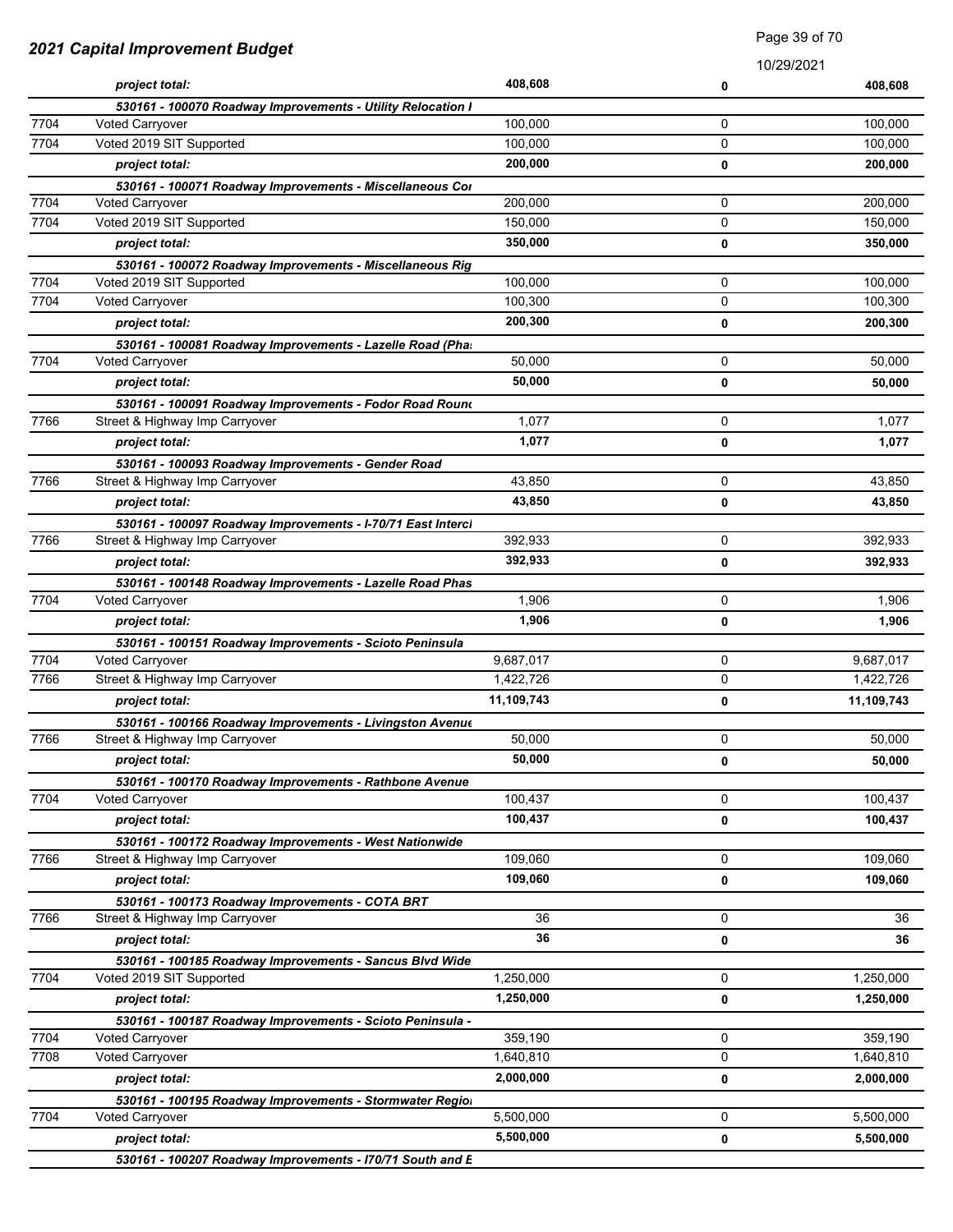|              |                                                                                  | Page 40 of 70     |             |                   |
|--------------|----------------------------------------------------------------------------------|-------------------|-------------|-------------------|
|              | <b>2021 Capital Improvement Budget</b>                                           |                   | 10/29/2021  |                   |
| 7704         | Voted Carryover                                                                  | 5,325,315         | 0           | 5,325,315         |
|              | project total:                                                                   | 5,325,315         | 0           | 5,325,315         |
|              | 530161 - 100208 Roadway Improvements - I70/71 South Freev                        |                   |             |                   |
| 7704         | <b>Voted Carryover</b>                                                           | 200,000           | 0           | 200,000           |
|              | project total:                                                                   | 200,000           | 0           | 200,000           |
|              | 530161 - 100216 Roadway-LinkUS Mobility Corridors Initiative                     |                   |             |                   |
| 7704         | Voted 2019 SIT Supported                                                         | 100,000           | 0           | 100,000           |
|              | project total:                                                                   | 100,000           | 0           | 100,000           |
|              | 530161 - 100217 Roadway - Livingston Ave-Nelson Rd to Jam                        |                   |             |                   |
| 7704         | Voted Carryover                                                                  | 79,500            | 0           | 79,500            |
|              | project total:                                                                   | 79,500            | 0           | 79,500            |
|              | 530163 - 100000 Smart City Challenge                                             |                   |             |                   |
| 7766         | Street & Highway Imp Carryover                                                   | 85,000            | 0           | 85,000            |
| 7704<br>7708 | <b>Voted Carryover</b>                                                           | 227,772<br>18,479 | 0<br>0      | 227,772<br>18,479 |
|              | Voted Carryover                                                                  | 331,251           |             |                   |
|              | project total:                                                                   |                   | 0           | 331,251           |
| 7704         | 530163 - 100005 Smart City Challenge - Vulcan Charging and<br>Voted Carryover    | 50,000            | 0           | 50,000            |
|              | project total:                                                                   | 50,000            |             | 50,000            |
|              |                                                                                  |                   | 0           |                   |
| 7708         | 530163 - 100009 Smart City Challenge - Project Management<br>Voted Carryover     | 665,000           | $\mathbf 0$ | 665,000           |
|              | project total:                                                                   | 665,000           | 0           | 665,000           |
|              | 530163 - 100015 SCC - Multimodal Trip Planning Application-                      |                   |             |                   |
| 7708         | Voted Carryover                                                                  | 200,000           | 0           | 200,000           |
|              | project total:                                                                   | 200,000           | 0           | 200,000           |
|              | 530163 - 100022 SCC - Professional Services                                      |                   |             |                   |
| 7704         | Voted Carryover                                                                  | 100,000           | 0           | 100,000           |
|              | project total:                                                                   | 100,000           | 0           | 100,000           |
|              | 530164 - 100000 Third Avenue Railroad Bridge                                     |                   |             |                   |
| 7766         | Street & Highway Imp Carryover                                                   | 556,596           | 0           | 556,596           |
|              | project total:                                                                   | 556,596           | 0           | 556,596           |
|              | 531002 - 100000 Roadway Improvements - Little Turtle Way                         |                   |             |                   |
| 7704         | <b>Voted Carryover</b>                                                           | 5,865,831         | 0           | 5,865,831         |
| 7704         | Voted 2019 SIT Supported                                                         | 1,800,000         | 0           | 1,800,000         |
|              | project total:                                                                   | 7,665,831         | 0           | 7,665,831         |
|              | 531006 - 100000 Roadway - Shook Road Phase II                                    |                   |             |                   |
| 7766         | Street & Highway Imp Carryover                                                   | 1,753,963         | 0           | 1,753,963         |
|              | project total:                                                                   | 1,753,963         | 0           | 1,753,963         |
|              | 531007 - 100000 Roadway - Lifestyle - New Albany Road Oblo                       |                   |             |                   |
| 7766         | Street & Highway Imp Carryover                                                   | 134,270           | 0           | 134,270           |
|              | project total:                                                                   | 134,270           | 0           | 134,270           |
|              | 531008 - 100000 Roadway - Edgar Waldo Drive and Generatio                        |                   |             |                   |
| 7704         | <b>Voted Carryover</b>                                                           | 139,379           | 0           | 139,379           |
|              | project total:                                                                   | 139,379           | $\mathbf 0$ | 139,379           |
|              | 531012 - 100000 Roadway Improvements - Medina Ave from                           |                   |             |                   |
| 7704         | <b>Voted Carryover</b>                                                           | 277,340           | 0           | 277,340           |
|              | project total:                                                                   | 277,340           | 0           | 277,340           |
|              | 531019 - 100000 Roadway - Railroad Services for CIP Project:                     |                   |             |                   |
| 7704         | Voted Carryover                                                                  | 150,000           | 0           | 150,000           |
|              | project total:                                                                   | 150,000           | 0           | 150,000           |
| 7766         | 531020 - 100000 Roadway - Reach Boulevard & Generations I                        | 172,904           | 0           | 172,904           |
|              | Street & Highway Imp Carryover                                                   | 172,904           |             |                   |
|              | project total:                                                                   |                   | 0           | 172,904           |
| 7766         | 531024 - 100000 Roadway - LinkUS - NW Corridor<br>Street & Highway Imp Carryover | 4,010,000         | 0           | 4,010,000         |
|              |                                                                                  |                   |             |                   |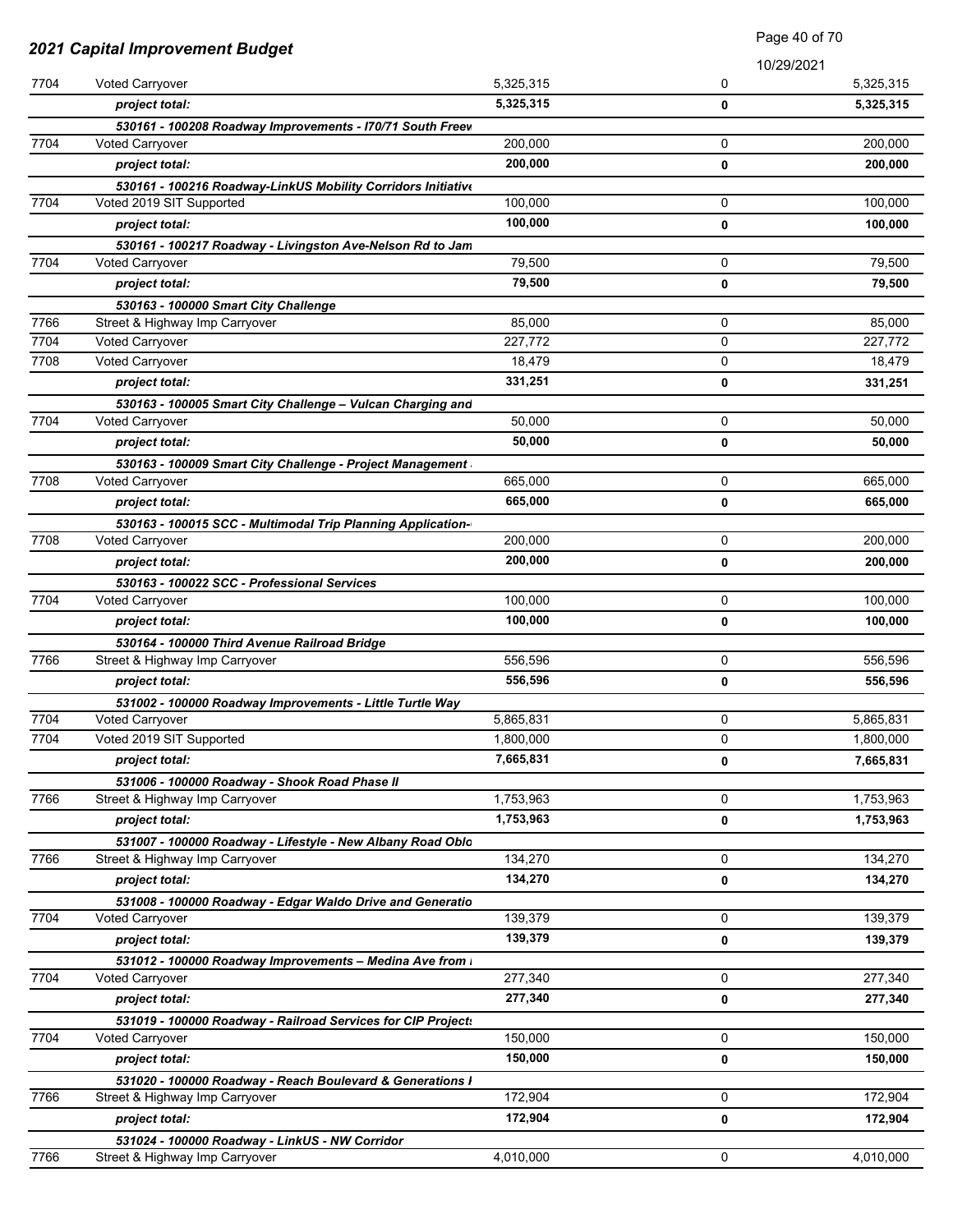| 10/29/2021<br>750,000<br>750.000<br>7704<br>Voted 2019 SIT Supported<br>0<br>4,760,000<br>$\mathbf 0$<br>4,760,000<br>project total:<br>531024 - 100001 Roadway - LinkUS - Northwest Corridor Phas<br>0<br><b>Voted Carryover</b><br>750,000<br>750,000<br>project total:<br>0<br>531025 - 100001 Roadway -Multimodal Corridor Planning and<br>500.000<br>0<br><b>Voted Carryover</b><br>500,000<br>0<br>project total:<br>500,000<br>531034 - 100000 Roadway - Sullivant Avenue - Hague to I70<br>0<br>Voted Carryover<br>5,588,125<br>5,588,125<br>project total:<br>0<br>531034 - 100001 Roadway - Sullivant Avenue - Hague to I70 -<br>1,563,231<br>0<br><b>Voted Carryover</b><br>1,563,231<br>project total:<br>0<br>531034 - 100003 Roadway - Sullivant Avenue - Hague to I70 -<br>0<br><b>Voted Carryover</b><br>487,769<br>487,769<br>0<br>project total:<br>531042 - 100000 Roadway-LinkUS-East-West Corridor<br>0<br>Voted 2019 SIT Supported<br>250,000<br>250,000<br>project total:<br>0<br>531045 - 100000 Roadway - Trabue Rd. - Corridor Contributio<br>550,000<br>0<br>Street & Highway Imp Carryover<br>550,000<br>project total:<br>0<br>531046 - 100000 Roadway - Trabue Rd. - Regional Traffic Stud<br>25,000<br>0<br>Street & Highway Imp Carryover<br>25,000<br>project total:<br>0<br>531053 - 100000 Roadway - Dublin Road (US33) Erosion Eme<br>166,542<br>0<br><b>Voted Carryover</b><br>166,542<br>project total:<br>0<br>532000 - 100000 Vision Zero - Multilingual Educational Comn<br>Voted Carryover<br>1,504,206<br>0<br>0<br>Voted 2019 SIT Supported<br>995,794<br>2,500,000<br>project total:<br>0<br>540004 - 100000 Asset Information Management System<br>650,000<br>0<br>Voted Carryover<br>650,000<br>project total:<br>0<br>547000 - 100000 Avery Road Area Improvements<br>$\mathbf 0$<br>Street & Highway Imp Carryover<br>521,981<br>521,981<br>project total:<br>0<br>590416 - 100006 Poindexter Village Roadways Phase 3<br>14,984<br>0<br><b>Voted Carryover</b><br>14,984<br>project total:<br>0<br>766999 - 100000 59-03 Unallocated Balance Fd. 766<br>974,240<br>0<br>Street & Highway Imp Carryover<br>974,240<br>project total:<br>0<br>772011 - 100000 Hamilton Rd Phase B<br>0<br>Street & Highway Imp Carryover<br>262,623<br>262,623<br>project total:<br>0<br>59,233,794<br>0<br>category total:<br>SR-315 at North Broadway Improvements<br>441759 - 100000 SR315 - Ramp 6C Removal<br>331,435<br>0<br>Voted Carryover<br>331,435<br>project total:<br>0 | 2021 Capital Improvement Budget |  | $\Gamma$ ayc $\leftrightarrow$ l VIIV |            |
|----------------------------------------------------------------------------------------------------------------------------------------------------------------------------------------------------------------------------------------------------------------------------------------------------------------------------------------------------------------------------------------------------------------------------------------------------------------------------------------------------------------------------------------------------------------------------------------------------------------------------------------------------------------------------------------------------------------------------------------------------------------------------------------------------------------------------------------------------------------------------------------------------------------------------------------------------------------------------------------------------------------------------------------------------------------------------------------------------------------------------------------------------------------------------------------------------------------------------------------------------------------------------------------------------------------------------------------------------------------------------------------------------------------------------------------------------------------------------------------------------------------------------------------------------------------------------------------------------------------------------------------------------------------------------------------------------------------------------------------------------------------------------------------------------------------------------------------------------------------------------------------------------------------------------------------------------------------------------------------------------------------------------------------------------------------------------------------------------------------------------------------------------------------------------------------------------------------------------------------------------------------------------------------------------------------------------------------------------------------------------------------------------------------------------------------------------------------------------------------------------------------------|---------------------------------|--|---------------------------------------|------------|
| 7704<br>7704<br>7704<br>7704<br>7704<br>7704<br>7766<br>7766<br>7704<br>7704<br>7704<br>7704<br>7766<br>7704<br>7766<br>7766<br>7704                                                                                                                                                                                                                                                                                                                                                                                                                                                                                                                                                                                                                                                                                                                                                                                                                                                                                                                                                                                                                                                                                                                                                                                                                                                                                                                                                                                                                                                                                                                                                                                                                                                                                                                                                                                                                                                                                                                                                                                                                                                                                                                                                                                                                                                                                                                                                                                 |                                 |  |                                       |            |
|                                                                                                                                                                                                                                                                                                                                                                                                                                                                                                                                                                                                                                                                                                                                                                                                                                                                                                                                                                                                                                                                                                                                                                                                                                                                                                                                                                                                                                                                                                                                                                                                                                                                                                                                                                                                                                                                                                                                                                                                                                                                                                                                                                                                                                                                                                                                                                                                                                                                                                                      |                                 |  |                                       |            |
|                                                                                                                                                                                                                                                                                                                                                                                                                                                                                                                                                                                                                                                                                                                                                                                                                                                                                                                                                                                                                                                                                                                                                                                                                                                                                                                                                                                                                                                                                                                                                                                                                                                                                                                                                                                                                                                                                                                                                                                                                                                                                                                                                                                                                                                                                                                                                                                                                                                                                                                      |                                 |  |                                       |            |
|                                                                                                                                                                                                                                                                                                                                                                                                                                                                                                                                                                                                                                                                                                                                                                                                                                                                                                                                                                                                                                                                                                                                                                                                                                                                                                                                                                                                                                                                                                                                                                                                                                                                                                                                                                                                                                                                                                                                                                                                                                                                                                                                                                                                                                                                                                                                                                                                                                                                                                                      |                                 |  |                                       | 750,000    |
|                                                                                                                                                                                                                                                                                                                                                                                                                                                                                                                                                                                                                                                                                                                                                                                                                                                                                                                                                                                                                                                                                                                                                                                                                                                                                                                                                                                                                                                                                                                                                                                                                                                                                                                                                                                                                                                                                                                                                                                                                                                                                                                                                                                                                                                                                                                                                                                                                                                                                                                      |                                 |  |                                       | 750,000    |
|                                                                                                                                                                                                                                                                                                                                                                                                                                                                                                                                                                                                                                                                                                                                                                                                                                                                                                                                                                                                                                                                                                                                                                                                                                                                                                                                                                                                                                                                                                                                                                                                                                                                                                                                                                                                                                                                                                                                                                                                                                                                                                                                                                                                                                                                                                                                                                                                                                                                                                                      |                                 |  |                                       |            |
|                                                                                                                                                                                                                                                                                                                                                                                                                                                                                                                                                                                                                                                                                                                                                                                                                                                                                                                                                                                                                                                                                                                                                                                                                                                                                                                                                                                                                                                                                                                                                                                                                                                                                                                                                                                                                                                                                                                                                                                                                                                                                                                                                                                                                                                                                                                                                                                                                                                                                                                      |                                 |  |                                       | 500,000    |
|                                                                                                                                                                                                                                                                                                                                                                                                                                                                                                                                                                                                                                                                                                                                                                                                                                                                                                                                                                                                                                                                                                                                                                                                                                                                                                                                                                                                                                                                                                                                                                                                                                                                                                                                                                                                                                                                                                                                                                                                                                                                                                                                                                                                                                                                                                                                                                                                                                                                                                                      |                                 |  |                                       |            |
|                                                                                                                                                                                                                                                                                                                                                                                                                                                                                                                                                                                                                                                                                                                                                                                                                                                                                                                                                                                                                                                                                                                                                                                                                                                                                                                                                                                                                                                                                                                                                                                                                                                                                                                                                                                                                                                                                                                                                                                                                                                                                                                                                                                                                                                                                                                                                                                                                                                                                                                      |                                 |  |                                       |            |
|                                                                                                                                                                                                                                                                                                                                                                                                                                                                                                                                                                                                                                                                                                                                                                                                                                                                                                                                                                                                                                                                                                                                                                                                                                                                                                                                                                                                                                                                                                                                                                                                                                                                                                                                                                                                                                                                                                                                                                                                                                                                                                                                                                                                                                                                                                                                                                                                                                                                                                                      |                                 |  |                                       | 5,588,125  |
|                                                                                                                                                                                                                                                                                                                                                                                                                                                                                                                                                                                                                                                                                                                                                                                                                                                                                                                                                                                                                                                                                                                                                                                                                                                                                                                                                                                                                                                                                                                                                                                                                                                                                                                                                                                                                                                                                                                                                                                                                                                                                                                                                                                                                                                                                                                                                                                                                                                                                                                      |                                 |  |                                       | 5,588,125  |
|                                                                                                                                                                                                                                                                                                                                                                                                                                                                                                                                                                                                                                                                                                                                                                                                                                                                                                                                                                                                                                                                                                                                                                                                                                                                                                                                                                                                                                                                                                                                                                                                                                                                                                                                                                                                                                                                                                                                                                                                                                                                                                                                                                                                                                                                                                                                                                                                                                                                                                                      |                                 |  |                                       |            |
|                                                                                                                                                                                                                                                                                                                                                                                                                                                                                                                                                                                                                                                                                                                                                                                                                                                                                                                                                                                                                                                                                                                                                                                                                                                                                                                                                                                                                                                                                                                                                                                                                                                                                                                                                                                                                                                                                                                                                                                                                                                                                                                                                                                                                                                                                                                                                                                                                                                                                                                      |                                 |  |                                       | 1,563,231  |
|                                                                                                                                                                                                                                                                                                                                                                                                                                                                                                                                                                                                                                                                                                                                                                                                                                                                                                                                                                                                                                                                                                                                                                                                                                                                                                                                                                                                                                                                                                                                                                                                                                                                                                                                                                                                                                                                                                                                                                                                                                                                                                                                                                                                                                                                                                                                                                                                                                                                                                                      |                                 |  |                                       | 1,563,231  |
|                                                                                                                                                                                                                                                                                                                                                                                                                                                                                                                                                                                                                                                                                                                                                                                                                                                                                                                                                                                                                                                                                                                                                                                                                                                                                                                                                                                                                                                                                                                                                                                                                                                                                                                                                                                                                                                                                                                                                                                                                                                                                                                                                                                                                                                                                                                                                                                                                                                                                                                      |                                 |  |                                       |            |
|                                                                                                                                                                                                                                                                                                                                                                                                                                                                                                                                                                                                                                                                                                                                                                                                                                                                                                                                                                                                                                                                                                                                                                                                                                                                                                                                                                                                                                                                                                                                                                                                                                                                                                                                                                                                                                                                                                                                                                                                                                                                                                                                                                                                                                                                                                                                                                                                                                                                                                                      |                                 |  |                                       | 487,769    |
|                                                                                                                                                                                                                                                                                                                                                                                                                                                                                                                                                                                                                                                                                                                                                                                                                                                                                                                                                                                                                                                                                                                                                                                                                                                                                                                                                                                                                                                                                                                                                                                                                                                                                                                                                                                                                                                                                                                                                                                                                                                                                                                                                                                                                                                                                                                                                                                                                                                                                                                      |                                 |  |                                       | 487,769    |
|                                                                                                                                                                                                                                                                                                                                                                                                                                                                                                                                                                                                                                                                                                                                                                                                                                                                                                                                                                                                                                                                                                                                                                                                                                                                                                                                                                                                                                                                                                                                                                                                                                                                                                                                                                                                                                                                                                                                                                                                                                                                                                                                                                                                                                                                                                                                                                                                                                                                                                                      |                                 |  |                                       |            |
|                                                                                                                                                                                                                                                                                                                                                                                                                                                                                                                                                                                                                                                                                                                                                                                                                                                                                                                                                                                                                                                                                                                                                                                                                                                                                                                                                                                                                                                                                                                                                                                                                                                                                                                                                                                                                                                                                                                                                                                                                                                                                                                                                                                                                                                                                                                                                                                                                                                                                                                      |                                 |  |                                       | 250,000    |
|                                                                                                                                                                                                                                                                                                                                                                                                                                                                                                                                                                                                                                                                                                                                                                                                                                                                                                                                                                                                                                                                                                                                                                                                                                                                                                                                                                                                                                                                                                                                                                                                                                                                                                                                                                                                                                                                                                                                                                                                                                                                                                                                                                                                                                                                                                                                                                                                                                                                                                                      |                                 |  |                                       | 250,000    |
|                                                                                                                                                                                                                                                                                                                                                                                                                                                                                                                                                                                                                                                                                                                                                                                                                                                                                                                                                                                                                                                                                                                                                                                                                                                                                                                                                                                                                                                                                                                                                                                                                                                                                                                                                                                                                                                                                                                                                                                                                                                                                                                                                                                                                                                                                                                                                                                                                                                                                                                      |                                 |  |                                       |            |
|                                                                                                                                                                                                                                                                                                                                                                                                                                                                                                                                                                                                                                                                                                                                                                                                                                                                                                                                                                                                                                                                                                                                                                                                                                                                                                                                                                                                                                                                                                                                                                                                                                                                                                                                                                                                                                                                                                                                                                                                                                                                                                                                                                                                                                                                                                                                                                                                                                                                                                                      |                                 |  |                                       | 550,000    |
|                                                                                                                                                                                                                                                                                                                                                                                                                                                                                                                                                                                                                                                                                                                                                                                                                                                                                                                                                                                                                                                                                                                                                                                                                                                                                                                                                                                                                                                                                                                                                                                                                                                                                                                                                                                                                                                                                                                                                                                                                                                                                                                                                                                                                                                                                                                                                                                                                                                                                                                      |                                 |  |                                       | 550,000    |
|                                                                                                                                                                                                                                                                                                                                                                                                                                                                                                                                                                                                                                                                                                                                                                                                                                                                                                                                                                                                                                                                                                                                                                                                                                                                                                                                                                                                                                                                                                                                                                                                                                                                                                                                                                                                                                                                                                                                                                                                                                                                                                                                                                                                                                                                                                                                                                                                                                                                                                                      |                                 |  |                                       |            |
|                                                                                                                                                                                                                                                                                                                                                                                                                                                                                                                                                                                                                                                                                                                                                                                                                                                                                                                                                                                                                                                                                                                                                                                                                                                                                                                                                                                                                                                                                                                                                                                                                                                                                                                                                                                                                                                                                                                                                                                                                                                                                                                                                                                                                                                                                                                                                                                                                                                                                                                      |                                 |  |                                       | 25,000     |
|                                                                                                                                                                                                                                                                                                                                                                                                                                                                                                                                                                                                                                                                                                                                                                                                                                                                                                                                                                                                                                                                                                                                                                                                                                                                                                                                                                                                                                                                                                                                                                                                                                                                                                                                                                                                                                                                                                                                                                                                                                                                                                                                                                                                                                                                                                                                                                                                                                                                                                                      |                                 |  |                                       | 25,000     |
|                                                                                                                                                                                                                                                                                                                                                                                                                                                                                                                                                                                                                                                                                                                                                                                                                                                                                                                                                                                                                                                                                                                                                                                                                                                                                                                                                                                                                                                                                                                                                                                                                                                                                                                                                                                                                                                                                                                                                                                                                                                                                                                                                                                                                                                                                                                                                                                                                                                                                                                      |                                 |  |                                       |            |
|                                                                                                                                                                                                                                                                                                                                                                                                                                                                                                                                                                                                                                                                                                                                                                                                                                                                                                                                                                                                                                                                                                                                                                                                                                                                                                                                                                                                                                                                                                                                                                                                                                                                                                                                                                                                                                                                                                                                                                                                                                                                                                                                                                                                                                                                                                                                                                                                                                                                                                                      |                                 |  |                                       | 166,542    |
|                                                                                                                                                                                                                                                                                                                                                                                                                                                                                                                                                                                                                                                                                                                                                                                                                                                                                                                                                                                                                                                                                                                                                                                                                                                                                                                                                                                                                                                                                                                                                                                                                                                                                                                                                                                                                                                                                                                                                                                                                                                                                                                                                                                                                                                                                                                                                                                                                                                                                                                      |                                 |  |                                       | 166,542    |
|                                                                                                                                                                                                                                                                                                                                                                                                                                                                                                                                                                                                                                                                                                                                                                                                                                                                                                                                                                                                                                                                                                                                                                                                                                                                                                                                                                                                                                                                                                                                                                                                                                                                                                                                                                                                                                                                                                                                                                                                                                                                                                                                                                                                                                                                                                                                                                                                                                                                                                                      |                                 |  |                                       |            |
|                                                                                                                                                                                                                                                                                                                                                                                                                                                                                                                                                                                                                                                                                                                                                                                                                                                                                                                                                                                                                                                                                                                                                                                                                                                                                                                                                                                                                                                                                                                                                                                                                                                                                                                                                                                                                                                                                                                                                                                                                                                                                                                                                                                                                                                                                                                                                                                                                                                                                                                      |                                 |  |                                       | 1,504,206  |
|                                                                                                                                                                                                                                                                                                                                                                                                                                                                                                                                                                                                                                                                                                                                                                                                                                                                                                                                                                                                                                                                                                                                                                                                                                                                                                                                                                                                                                                                                                                                                                                                                                                                                                                                                                                                                                                                                                                                                                                                                                                                                                                                                                                                                                                                                                                                                                                                                                                                                                                      |                                 |  |                                       | 995,794    |
|                                                                                                                                                                                                                                                                                                                                                                                                                                                                                                                                                                                                                                                                                                                                                                                                                                                                                                                                                                                                                                                                                                                                                                                                                                                                                                                                                                                                                                                                                                                                                                                                                                                                                                                                                                                                                                                                                                                                                                                                                                                                                                                                                                                                                                                                                                                                                                                                                                                                                                                      |                                 |  |                                       | 2,500,000  |
|                                                                                                                                                                                                                                                                                                                                                                                                                                                                                                                                                                                                                                                                                                                                                                                                                                                                                                                                                                                                                                                                                                                                                                                                                                                                                                                                                                                                                                                                                                                                                                                                                                                                                                                                                                                                                                                                                                                                                                                                                                                                                                                                                                                                                                                                                                                                                                                                                                                                                                                      |                                 |  |                                       |            |
|                                                                                                                                                                                                                                                                                                                                                                                                                                                                                                                                                                                                                                                                                                                                                                                                                                                                                                                                                                                                                                                                                                                                                                                                                                                                                                                                                                                                                                                                                                                                                                                                                                                                                                                                                                                                                                                                                                                                                                                                                                                                                                                                                                                                                                                                                                                                                                                                                                                                                                                      |                                 |  |                                       | 650,000    |
|                                                                                                                                                                                                                                                                                                                                                                                                                                                                                                                                                                                                                                                                                                                                                                                                                                                                                                                                                                                                                                                                                                                                                                                                                                                                                                                                                                                                                                                                                                                                                                                                                                                                                                                                                                                                                                                                                                                                                                                                                                                                                                                                                                                                                                                                                                                                                                                                                                                                                                                      |                                 |  |                                       | 650,000    |
|                                                                                                                                                                                                                                                                                                                                                                                                                                                                                                                                                                                                                                                                                                                                                                                                                                                                                                                                                                                                                                                                                                                                                                                                                                                                                                                                                                                                                                                                                                                                                                                                                                                                                                                                                                                                                                                                                                                                                                                                                                                                                                                                                                                                                                                                                                                                                                                                                                                                                                                      |                                 |  |                                       |            |
|                                                                                                                                                                                                                                                                                                                                                                                                                                                                                                                                                                                                                                                                                                                                                                                                                                                                                                                                                                                                                                                                                                                                                                                                                                                                                                                                                                                                                                                                                                                                                                                                                                                                                                                                                                                                                                                                                                                                                                                                                                                                                                                                                                                                                                                                                                                                                                                                                                                                                                                      |                                 |  |                                       | 521,981    |
|                                                                                                                                                                                                                                                                                                                                                                                                                                                                                                                                                                                                                                                                                                                                                                                                                                                                                                                                                                                                                                                                                                                                                                                                                                                                                                                                                                                                                                                                                                                                                                                                                                                                                                                                                                                                                                                                                                                                                                                                                                                                                                                                                                                                                                                                                                                                                                                                                                                                                                                      |                                 |  |                                       | 521,981    |
|                                                                                                                                                                                                                                                                                                                                                                                                                                                                                                                                                                                                                                                                                                                                                                                                                                                                                                                                                                                                                                                                                                                                                                                                                                                                                                                                                                                                                                                                                                                                                                                                                                                                                                                                                                                                                                                                                                                                                                                                                                                                                                                                                                                                                                                                                                                                                                                                                                                                                                                      |                                 |  |                                       |            |
|                                                                                                                                                                                                                                                                                                                                                                                                                                                                                                                                                                                                                                                                                                                                                                                                                                                                                                                                                                                                                                                                                                                                                                                                                                                                                                                                                                                                                                                                                                                                                                                                                                                                                                                                                                                                                                                                                                                                                                                                                                                                                                                                                                                                                                                                                                                                                                                                                                                                                                                      |                                 |  |                                       | 14,984     |
|                                                                                                                                                                                                                                                                                                                                                                                                                                                                                                                                                                                                                                                                                                                                                                                                                                                                                                                                                                                                                                                                                                                                                                                                                                                                                                                                                                                                                                                                                                                                                                                                                                                                                                                                                                                                                                                                                                                                                                                                                                                                                                                                                                                                                                                                                                                                                                                                                                                                                                                      |                                 |  |                                       | 14,984     |
|                                                                                                                                                                                                                                                                                                                                                                                                                                                                                                                                                                                                                                                                                                                                                                                                                                                                                                                                                                                                                                                                                                                                                                                                                                                                                                                                                                                                                                                                                                                                                                                                                                                                                                                                                                                                                                                                                                                                                                                                                                                                                                                                                                                                                                                                                                                                                                                                                                                                                                                      |                                 |  |                                       |            |
|                                                                                                                                                                                                                                                                                                                                                                                                                                                                                                                                                                                                                                                                                                                                                                                                                                                                                                                                                                                                                                                                                                                                                                                                                                                                                                                                                                                                                                                                                                                                                                                                                                                                                                                                                                                                                                                                                                                                                                                                                                                                                                                                                                                                                                                                                                                                                                                                                                                                                                                      |                                 |  |                                       | 974,240    |
|                                                                                                                                                                                                                                                                                                                                                                                                                                                                                                                                                                                                                                                                                                                                                                                                                                                                                                                                                                                                                                                                                                                                                                                                                                                                                                                                                                                                                                                                                                                                                                                                                                                                                                                                                                                                                                                                                                                                                                                                                                                                                                                                                                                                                                                                                                                                                                                                                                                                                                                      |                                 |  |                                       | 974,240    |
|                                                                                                                                                                                                                                                                                                                                                                                                                                                                                                                                                                                                                                                                                                                                                                                                                                                                                                                                                                                                                                                                                                                                                                                                                                                                                                                                                                                                                                                                                                                                                                                                                                                                                                                                                                                                                                                                                                                                                                                                                                                                                                                                                                                                                                                                                                                                                                                                                                                                                                                      |                                 |  |                                       |            |
|                                                                                                                                                                                                                                                                                                                                                                                                                                                                                                                                                                                                                                                                                                                                                                                                                                                                                                                                                                                                                                                                                                                                                                                                                                                                                                                                                                                                                                                                                                                                                                                                                                                                                                                                                                                                                                                                                                                                                                                                                                                                                                                                                                                                                                                                                                                                                                                                                                                                                                                      |                                 |  |                                       | 262,623    |
|                                                                                                                                                                                                                                                                                                                                                                                                                                                                                                                                                                                                                                                                                                                                                                                                                                                                                                                                                                                                                                                                                                                                                                                                                                                                                                                                                                                                                                                                                                                                                                                                                                                                                                                                                                                                                                                                                                                                                                                                                                                                                                                                                                                                                                                                                                                                                                                                                                                                                                                      |                                 |  |                                       | 262,623    |
|                                                                                                                                                                                                                                                                                                                                                                                                                                                                                                                                                                                                                                                                                                                                                                                                                                                                                                                                                                                                                                                                                                                                                                                                                                                                                                                                                                                                                                                                                                                                                                                                                                                                                                                                                                                                                                                                                                                                                                                                                                                                                                                                                                                                                                                                                                                                                                                                                                                                                                                      |                                 |  |                                       | 59,233,794 |
|                                                                                                                                                                                                                                                                                                                                                                                                                                                                                                                                                                                                                                                                                                                                                                                                                                                                                                                                                                                                                                                                                                                                                                                                                                                                                                                                                                                                                                                                                                                                                                                                                                                                                                                                                                                                                                                                                                                                                                                                                                                                                                                                                                                                                                                                                                                                                                                                                                                                                                                      |                                 |  |                                       |            |
|                                                                                                                                                                                                                                                                                                                                                                                                                                                                                                                                                                                                                                                                                                                                                                                                                                                                                                                                                                                                                                                                                                                                                                                                                                                                                                                                                                                                                                                                                                                                                                                                                                                                                                                                                                                                                                                                                                                                                                                                                                                                                                                                                                                                                                                                                                                                                                                                                                                                                                                      |                                 |  |                                       |            |
|                                                                                                                                                                                                                                                                                                                                                                                                                                                                                                                                                                                                                                                                                                                                                                                                                                                                                                                                                                                                                                                                                                                                                                                                                                                                                                                                                                                                                                                                                                                                                                                                                                                                                                                                                                                                                                                                                                                                                                                                                                                                                                                                                                                                                                                                                                                                                                                                                                                                                                                      |                                 |  |                                       | 331,435    |
|                                                                                                                                                                                                                                                                                                                                                                                                                                                                                                                                                                                                                                                                                                                                                                                                                                                                                                                                                                                                                                                                                                                                                                                                                                                                                                                                                                                                                                                                                                                                                                                                                                                                                                                                                                                                                                                                                                                                                                                                                                                                                                                                                                                                                                                                                                                                                                                                                                                                                                                      |                                 |  |                                       | 331,435    |
| 331,435<br>0<br>category total:                                                                                                                                                                                                                                                                                                                                                                                                                                                                                                                                                                                                                                                                                                                                                                                                                                                                                                                                                                                                                                                                                                                                                                                                                                                                                                                                                                                                                                                                                                                                                                                                                                                                                                                                                                                                                                                                                                                                                                                                                                                                                                                                                                                                                                                                                                                                                                                                                                                                                      |                                 |  |                                       | 331,435    |
| <b>School Flashers</b><br>540006 - 100000 Traffic Maintenance - Commodities                                                                                                                                                                                                                                                                                                                                                                                                                                                                                                                                                                                                                                                                                                                                                                                                                                                                                                                                                                                                                                                                                                                                                                                                                                                                                                                                                                                                                                                                                                                                                                                                                                                                                                                                                                                                                                                                                                                                                                                                                                                                                                                                                                                                                                                                                                                                                                                                                                          |                                 |  |                                       |            |

Page 41 of 70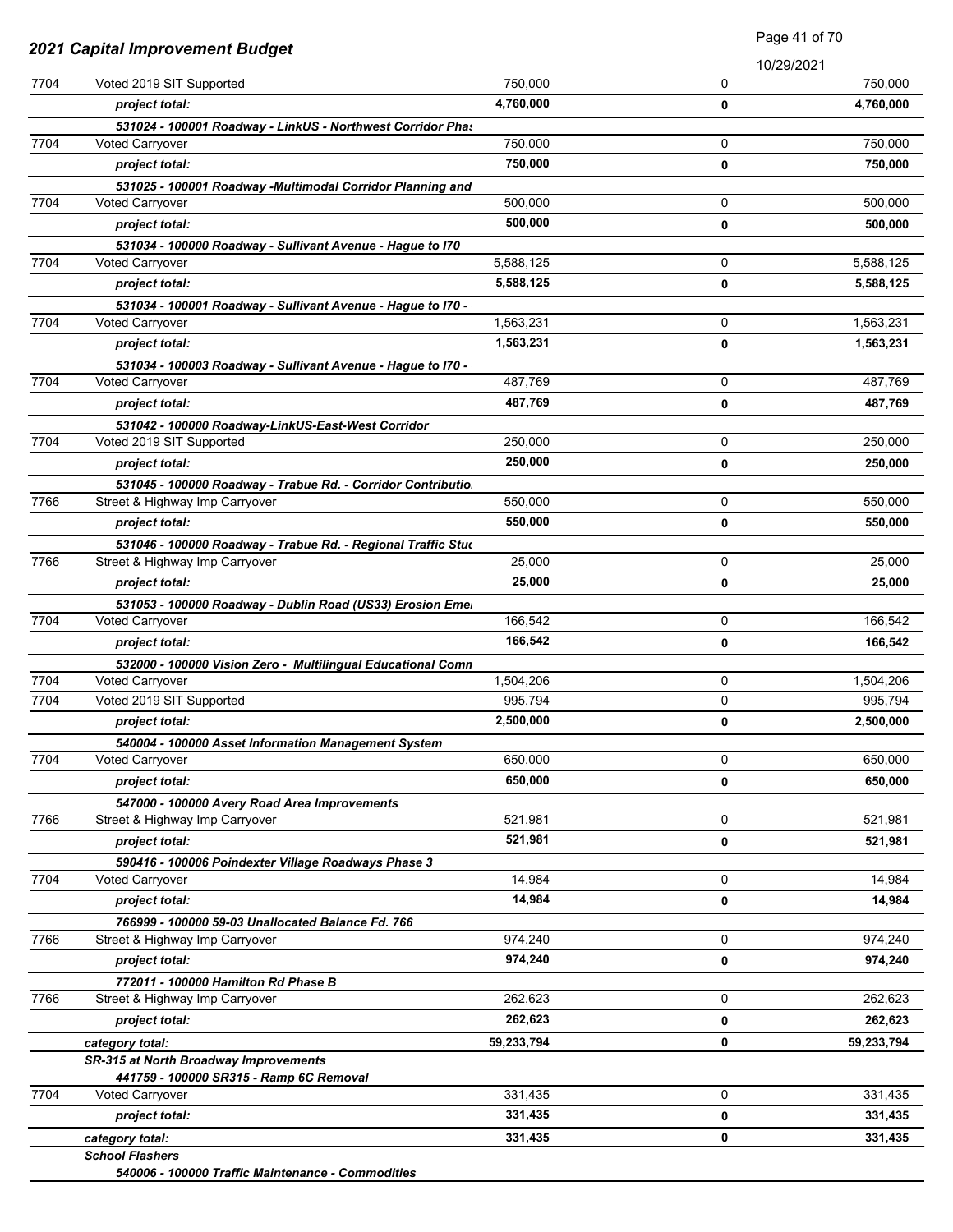| 2021 Capital Improvement Budget |                                                                                                   | Page 42 of 70 |            |           |
|---------------------------------|---------------------------------------------------------------------------------------------------|---------------|------------|-----------|
|                                 |                                                                                                   |               | 10/29/2021 |           |
| 7704                            | Voted Carryover                                                                                   | 202,607       | 0          | 202,607   |
|                                 | project total:                                                                                    | 202,607       | 0          | 202,607   |
|                                 | category total:                                                                                   | 202,607       | 0          | 202,607   |
|                                 | <b>Sign Upgrading/Street Name Signs</b>                                                           |               |            |           |
|                                 | 540008 - 100000 Sign Upgrading/Streetname Signs                                                   |               |            |           |
| 7704                            | Voted Carryover                                                                                   | 42,931        | 0          | 42,931    |
|                                 | project total:                                                                                    | 42,931        | 0          | 42,931    |
|                                 | category total:                                                                                   | 42,931        | 0          | 42,931    |
|                                 | <b>Street &amp; Highways Imp Fd</b>                                                               |               |            |           |
| 7766                            | 440104 - 100037 Misc Econ Development - Hamilton Parker P.<br>Street & Highway Imp Carryover      | 439,142       | 0          | 439,142   |
|                                 | project total:                                                                                    | 439,142       | 0          | 439,142   |
|                                 |                                                                                                   |               |            |           |
| 7704                            | 441770 - 100000 King Lincoln District - Long, Garfield, Monro<br>Voted Carryover                  | 3,877,380     | 0          | 3,877,380 |
|                                 | project total:                                                                                    | 3,877,380     | 0          | 3,877,380 |
|                                 | 590911 - 100000 Cooper Lakes II, LLC                                                              |               |            |           |
| 7766                            | Street & Highway Imp Carryover                                                                    | 50,000        | 0          | 50,000    |
|                                 | project total:                                                                                    | 50.000        | 0          | 50,000    |
|                                 |                                                                                                   |               |            |           |
| 7766                            | 590956 - 100000 Utility Cut and Restoration<br>Street & Highway Imp Carryover                     | 833           | 0          | 833       |
|                                 | project total:                                                                                    | 833           | 0          | 833       |
|                                 |                                                                                                   | 4,367,355     | 0          | 4,367,355 |
|                                 | category total:<br><b>Street Maintenance Equipment</b>                                            |               |            |           |
|                                 | 530020 - 100000 Street Equipment                                                                  |               |            |           |
| 7708                            | Voted Carryover                                                                                   | 300,205       | 0          | 300,205   |
|                                 | project total:                                                                                    | 300,205       | 0          | 300,205   |
|                                 | 530020 - 100026 Street Equipment - Traffic Management                                             |               |            |           |
| 7704                            | Voted Carryover                                                                                   | 269,625       | 0          | 269,625   |
|                                 | project total:                                                                                    | 269,625       | 0          | 269,625   |
|                                 | category total:                                                                                   | 569,830       | 0          | 569,830   |
|                                 | <b>Street Rehabilitation</b>                                                                      |               |            |           |
|                                 | 440104 - 100019 Misc Econ Dev - East Franklinton-Lucas and                                        |               |            |           |
| 7704                            | Voted Carryover                                                                                   | 82,727        | 0          | 82,727    |
|                                 | project total:                                                                                    | 82,727        | 0          | 82,727    |
|                                 | 537650 - 100000 59-03 General Roadway Street Improvement                                          |               |            |           |
| 7748                            | General Perm Imp Carryover                                                                        | 944,970       | 0          | 944,970   |
|                                 | project total:                                                                                    | 944,970       | 0          | 944,970   |
|                                 | category total:                                                                                   | 1,027,697     | 0          | 1,027,697 |
|                                 | <b>Traffic Signal Installation</b>                                                                |               |            |           |
| 7704                            | 540007 - 100000 Traffic Signal Installation - General Engineer<br><b>Voted Carryover</b>          | 354,288       | 0          | 354,288   |
| 7766                            | Street & Highway Imp Carryover                                                                    | 15,866        | 0          | 15,866    |
|                                 | project total:                                                                                    | 370,154       | 0          | 370,154   |
|                                 |                                                                                                   |               |            |           |
| 7704                            | 540007 - 100003 Traffic Signal Installation - Commodities<br><b>Voted Carryover</b>               | 2,630         | 0          | 2,630     |
|                                 | project total:                                                                                    | 2,630         | 0          | 2,630     |
|                                 |                                                                                                   |               |            |           |
| 7704                            | 540007 - 100029 Traffic Signal Installation - Neil Avenue Sign.<br><b>Voted Carryover</b>         | 2,100,000     | 0          | 2,100,000 |
|                                 | project total:                                                                                    | 2,100,000     | 0          | 2,100,000 |
|                                 |                                                                                                   |               |            |           |
| 7766                            | 540007 - 100033 Traffic Signal Installation - Median Wall and I<br>Street & Highway Imp Carryover | 8,943         | 0          | 8,943     |
|                                 | project total:                                                                                    | 8,943         | 0          | 8,943     |
|                                 |                                                                                                   |               |            |           |
| 7704                            | 540007 - 100060 TSI - Columbus Traffic Signal System Ph F<br>Voted 2019 SIT Supported             | 450,000       | 0          | 450,000   |
| 7704                            | <b>Voted Carryover</b>                                                                            | 675,000       | 0          | 675,000   |
|                                 | project total:                                                                                    | 1,125,000     | 0          | 1,125,000 |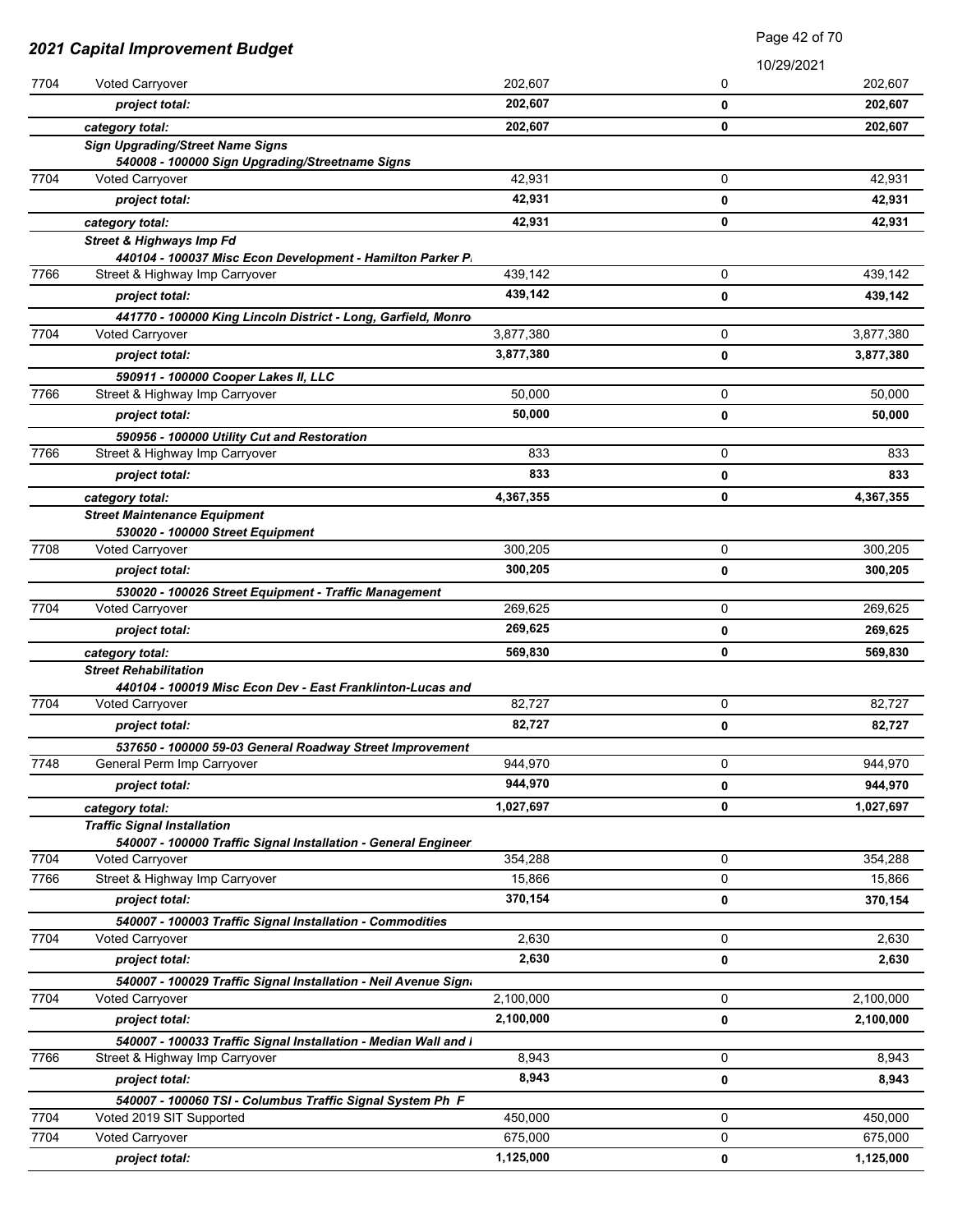|      | 540007 - 100066 Signal Installation - Gravity Project        |           |   |           |
|------|--------------------------------------------------------------|-----------|---|-----------|
| 7735 | Unvoted Carryover                                            | 200,000   | 0 | 200,000   |
|      | project total:                                               | 200,000   | 0 | 200,000   |
|      | 540007 - 100067 Signal Installation - Hocking St and Hanover |           |   |           |
| 7704 | <b>Voted Carryover</b>                                       | 1,300,000 | 0 | 1,300,000 |
|      | project total:                                               | 1,300,000 | 0 | 1,300,000 |
|      | category total:                                              | 5,106,727 | 0 | 5,106,727 |
|      | <b>Under Development Dept.</b>                               |           |   |           |
|      | 440104 - 100000 Misc Economic Development                    |           |   |           |
| 7704 | <b>Voted Carryover</b>                                       | 249,476   | 0 | 249,476   |
|      | project total:                                               | 249,476   | 0 | 249,476   |
|      | 440104 - 100009 Roadway Improvements - Neil Avenue           |           |   |           |
| 7766 | Street & Highway Imp Carryover                               | 2,825     | 0 | 2,825     |
|      | project total:                                               | 2,825     | 0 | 2,825     |
|      | 441768 - 100000 North Market Streetscape                     |           |   |           |
| 7739 | <b>Unvoted Carryover</b>                                     | 3,250,000 | 0 | 3,250,000 |
| 7704 | Voted 2019 SIT Supported                                     | 4,000,000 | 0 | 4,000,000 |
|      | project total:                                               | 7,250,000 | 0 | 7,250,000 |
|      | 530058 - 100000 59-03 NCR                                    |           |   |           |
| 7748 | General Perm Imp Carryover                                   | 1,992     | 0 | 1,992     |
|      | project total:                                               | 1,992     | 0 | 1,992     |
|      | 530058 - 100002 NCR - Weinland Park 7th to 9th               |           |   |           |
| 7766 | Street & Highway Imp Carryover                               | 120,000   | 0 | 120,000   |
|      | project total:                                               | 120,000   | 0 | 120,000   |
|      | 530058 - 100005 NCR-Public Infrastructure                    |           |   |           |
| 7704 | Voted Carryover                                              | 1,692,440 | 0 | 1,692,440 |
| 7704 | Voted 2019 SIT Supported                                     | 2,500,000 | 0 | 2,500,000 |
|      | project total:                                               | 4,192,440 | 0 | 4,192,440 |
|      | 530801 - 100000 Downtown Streetscape Improvements 59-12      |           |   |           |
| 7704 | Voted Carryover                                              | 148,661   | 0 | 148,661   |
|      | project total:                                               | 148,661   | 0 | 148,661   |
|      | 530801 - 100014 Downtown Streetscape - Trautman Building     |           |   |           |
| 7704 | Voted Carryover                                              | 260,000   | 0 | 260,000   |
|      | project total:                                               | 260,000   | 0 | 260,000   |
|      | 530801 - 100017 Downtown Streetscape - 85 North High St. - I |           |   |           |
| 7766 | Street & Highway Imp Carryover                               | 41,092    | 0 | 41,092    |
|      | project total:                                               | 41,092    | 0 | 41,092    |
|      | 530802 - 100000 Hilltop Streetscape Improvements (Along W.   |           |   |           |
| 7704 | Unvoted Carryover                                            | 44,257    | 0 | 44,257    |
|      | project total:                                               | 44,257    | 0 | 44,257    |
|      | 530803 - 100000 Westland Area Streetscape Improvements       |           |   |           |
| 7704 | Unvoted Carryover                                            | 100,000   | 0 | 100,000   |
|      | project total:                                               | 100,000   | 0 | 100,000   |
|      | 530804 - 100000 Parsons Ave Streetscape                      |           |   |           |
| 7704 | Voted Carryover                                              | 13,527    | 0 | 13,527    |
|      | project total:                                               | 13,527    | 0 | 13,527    |
|      | 530805 - 100000 Main Street Neighborhood Signage             |           |   |           |
| 7704 | <b>Voted Carryover</b>                                       | 500,000   | 0 | 500,000   |
|      | project total:                                               | 500,000   | 0 | 500,000   |
|      | 590131 - 100003 Miscellaneous Developments - American Ad     |           |   |           |
| 7766 | Street & Highway Imp Carryover                               | 233       | 0 | 233       |
|      | project total:                                               | 233       | 0 | 233       |
|      | 590415 - 100000 Economic & Community Development             |           |   |           |
| 7748 | General Perm Imp Carryover                                   | 90        | 0 | 90        |
| 7739 | Unvoted Carryover                                            | 250,000   | 0 | 250,000   |
|      | project total:                                               | 250,090   | 0 | 250,090   |
|      |                                                              |           |   |           |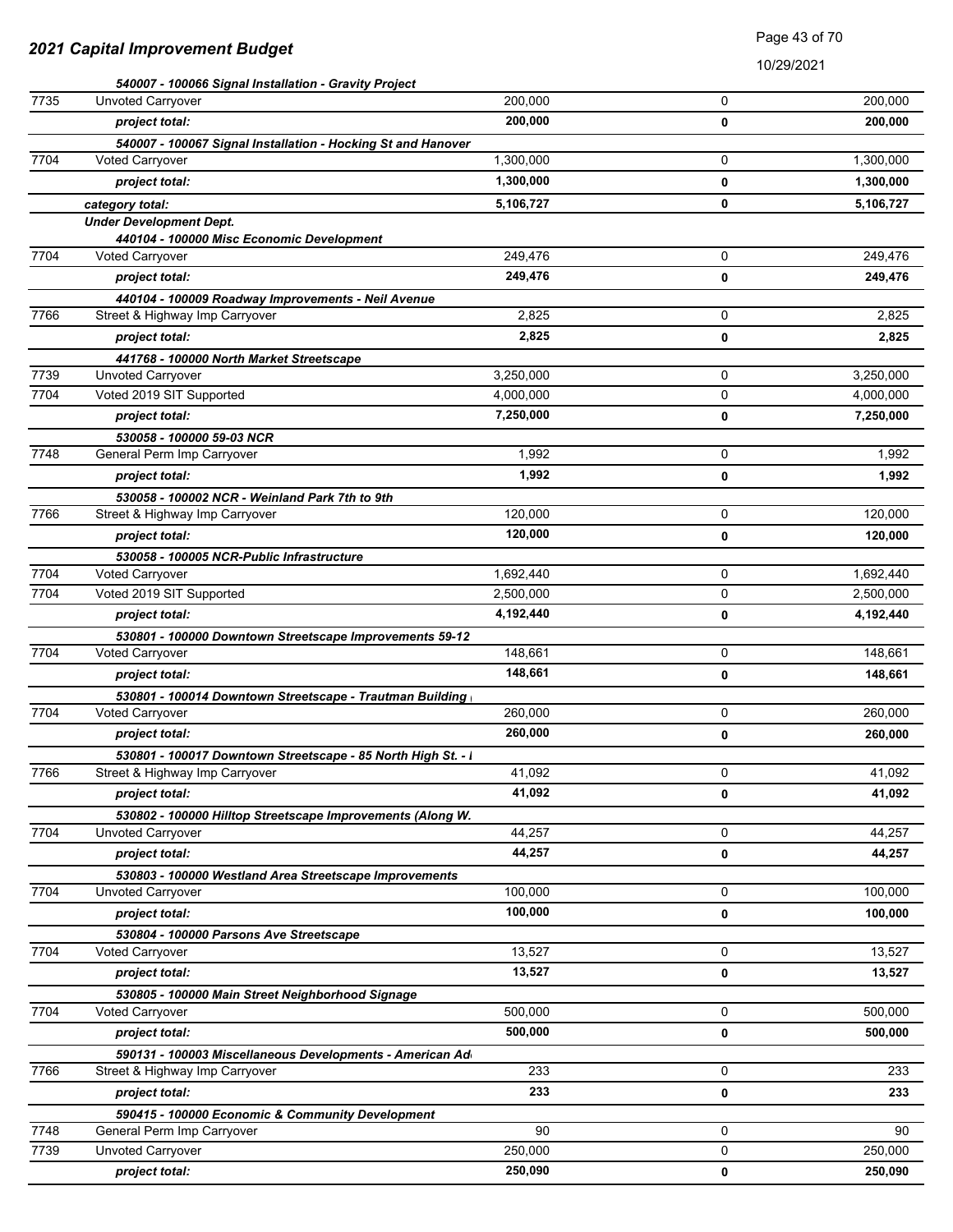|      | 590415 - 100003 59-09 Economic & Comm. Develop. - Schotte                            |             |   |             |
|------|--------------------------------------------------------------------------------------|-------------|---|-------------|
| 7704 | <b>Voted Carryover</b>                                                               | 84.845      | 0 | 84,845      |
|      | project total:                                                                       | 84,845      | 0 | 84,845      |
|      | 590415 - 100015 Nationwide Blvd & Hocking St - Arena West                            |             |   |             |
| 7766 | Street & Highway Imp Carryover                                                       | 43,563      | 0 | 43,563      |
|      | project total:                                                                       | 43,563      | 0 | 43,563      |
|      | 590416 - 100001 Poindexter Village Roadways                                          |             |   |             |
| 6109 | Voted Sanitary Carryover                                                             | 6,945       | 0 | 6,945       |
|      | project total:                                                                       | 6,945       | 0 | 6,945       |
|      | category total:                                                                      | 13,309,946  | 0 | 13,309,946  |
|      | Urban Infrastructure Improvements                                                    |             |   |             |
|      | 440005 - 100000 UIRF - Urban Infrastructure Recovery Fund (                          |             |   |             |
| 7704 | <b>Voted Carryover</b>                                                               | 811,366     | 0 | 811,366     |
| 7704 | Voted 2019 SIT Supported                                                             | 5,651,813   | 0 | 5,651,813   |
|      | project total:                                                                       | 6,463,179   | 0 | 6,463,179   |
|      | 440005 - 100044 UIRF - Northeast Dawnlight Curbs and Sidew                           |             |   |             |
| 7704 | Voted Carryover                                                                      | 10,433      | 0 | 10,433      |
|      | project total:                                                                       | 10,433      | 0 | 10,433      |
|      | 440005 - 100061 UIRF - 2015 Brick Repair                                             |             |   |             |
| 7704 | Voted Carryover                                                                      | 11,169      | 0 | 11,169      |
|      | project total:                                                                       | 11,169      | 0 | 11,169      |
|      | 440005 - 100067 UIRF - 2016 Sidewalks P2                                             |             |   |             |
| 7704 | <b>Voted Carryover</b>                                                               | 576,837     | 0 | 576,837     |
|      | project total:                                                                       | 576,837     | 0 | 576,837     |
|      | 440005 - 100072 UIRF - Sidewalks and Roadway Improvemen                              |             |   |             |
| 7704 | Voted Carryover                                                                      | 1,018,628   | 0 | 1,018,628   |
|      | project total:                                                                       | 1,018,628   | 0 | 1,018,628   |
|      | 440005 - 101955 UIRF - Clintonville North-South Bike Route                           |             |   |             |
| 7704 | Voted Carryover                                                                      | 83,709      | 0 | 83,709      |
|      | project total:                                                                       | 83,709      | 0 | 83,709      |
|      | category total:                                                                      | 8,163,955   | 0 | 8,163,955   |
|      | division total:                                                                      | 208,351,699 | 0 | 208,351,699 |
|      | 2 - Refuse Collection                                                                |             |   |             |
|      | <b>Collection Equipment</b><br>520001 - 100000 59-02 Mechanized Collection Equipment |             |   |             |
| 7703 | Voted Carryover                                                                      | 2,596,326   | 0 | 2,596,326   |
| 7703 | Voted 2019 SIT Supported                                                             | 5,230,000   | 0 | 5,230,000   |
|      | project total:                                                                       | 7,826,326   | 0 | 7,826,326   |
|      | 520001 - 100004 Mechanized Collection Equipment - Front-Bo                           |             |   |             |
| 7703 | <b>Voted Carryover</b>                                                               | 710,440     | 0 | 710,440     |
|      | project total:                                                                       | 710,440     | 0 | 710,440     |
|      | 520001 - 100005 Mechanized Collection Equipment - Rear Lot                           |             |   |             |
| 7703 | <b>Voted Carryover</b>                                                               | 612,274     | 0 | 612,274     |
|      | project total:                                                                       | 612,274     | 0 | 612,274     |
|      | 520001 - 100017 Mechanized Collection - Refuse Skidsteer                             |             |   |             |
| 7703 | Voted Carryover                                                                      | 80.783      | 0 | 80,783      |
|      | project total:                                                                       | 80,783      | 0 | 80,783      |
|      | 520001 - 100018 Mechanized Collection - Roll-off trucks 2021                         |             |   |             |
| 7703 | Voted Carryover                                                                      | 611,857     | 0 | 611,857     |
|      | project total:                                                                       | 611,857     | 0 | 611,857     |
|      | 520001 - 100021 Mechanized Collection - Knuckle Booms 202                            |             |   |             |
| 7703 | Voted Carryover                                                                      | 433,200     | 0 | 433,200     |
|      | project total:                                                                       | 433,200     | 0 | 433,200     |
|      | 520007 - 100000 Mechanized Collection Equipment - Containe                           |             |   |             |
| 7703 | <b>Voted Carryover</b>                                                               | 1,315,035   | 0 | 1,315,035   |
| 7703 | Voted 2019 SIT Supported                                                             | 850,000     | 0 | 850,000     |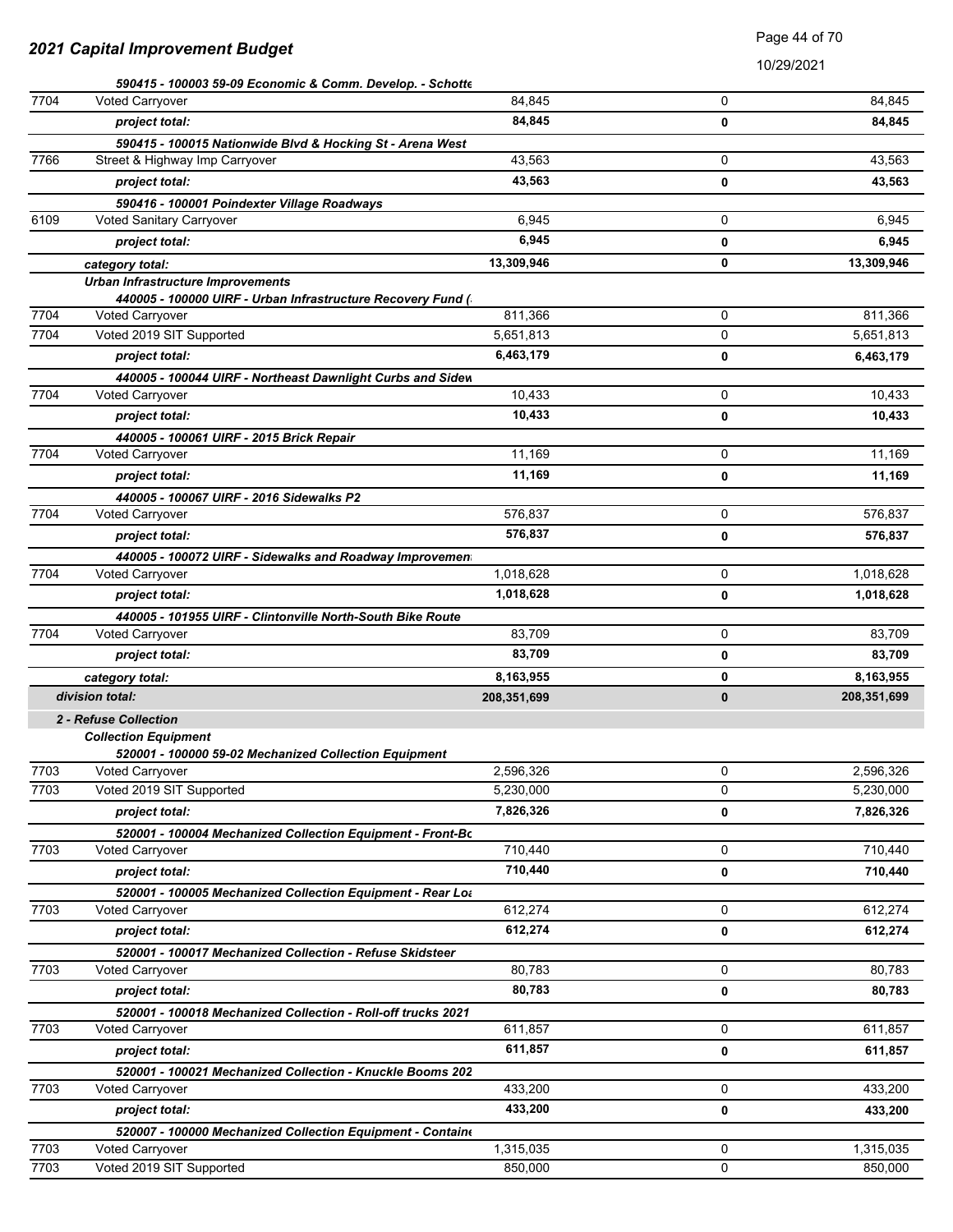|      | 2021 Capital Improvement Budget                            |             | 10/29/2021 |              |
|------|------------------------------------------------------------|-------------|------------|--------------|
|      | project total:                                             | 2,165,035   | 0          | 2,165,035    |
|      | 520757 - 100000 59-02 Refuse Collection Container          |             |            |              |
| 7748 | General Perm Imp Carryover                                 | 103,629     | 0          | 103.629      |
|      | project total:                                             | 103,629     | 0          | 103,629      |
|      | 520758 - 100000 Refuse Collection Route Management         |             |            |              |
| 7748 | General Perm Imp Carryover                                 | 189,140     | 0          | 189,140      |
|      | project total:                                             | 189,140     | 0          | 189,140      |
|      | 520765 - 100000 59-02 Refuse Collection Scrap Metal        |             |            |              |
| 7748 | General Perm Imp Carryover                                 | 2,725       | 0          | 2,725        |
|      | project total:                                             | 2,725       | 0          | 2,725        |
|      | category total:                                            | 12,735,409  | 0          | 12,735,409   |
|      | <b>Facilities</b>                                          |             |            |              |
|      | 590130 - 100069 Facilities - Marion Refuse Fencing         |             |            |              |
| 7703 | Voted Carryover                                            | 122,500     | 0          | 122,500      |
|      | project total:                                             | 122,500     | 0          | 122,500      |
|      | category total:                                            | 122,500     | 0          | 122,500      |
|      | <b>Refuse Facilities</b>                                   |             |            |              |
|      | 520004 - 100000 Alum Creek Remediations                    |             |            |              |
| 7703 | Voted Carryover                                            | 26.109      | 0          | 26.109       |
|      | project total:                                             | 26,109      | 0          | 26,109       |
|      | 520004 - 100005 Alum Creek Remediation - Facility Improvem |             |            |              |
| 7703 | Voted Carryover                                            | 100,000     | 0          | 100,000      |
|      | project total:                                             | 100,000     | 0          | 100,000      |
|      | 520756 - 100001 Morse Road Transfer Station                |             |            |              |
| 7703 | Voted Carryover                                            | 20,745      | 0          | 20,745       |
|      | project total:                                             | 20,745      | 0          | 20,745       |
|      | 748592 - 100000 Refuse General                             |             |            |              |
| 7748 | General Perm Imp Carryover                                 | 118,461     | 0          | 118,461      |
|      | project total:                                             | 118,461     | 0          | 118,461      |
|      | category total:                                            | 265,315     | 0          | 265,315      |
|      | division total:                                            | 13,123,224  | 0          | 13, 123, 224 |
|      | department total:                                          | 221,474,923 | $\bf{0}$   | 221,474,923  |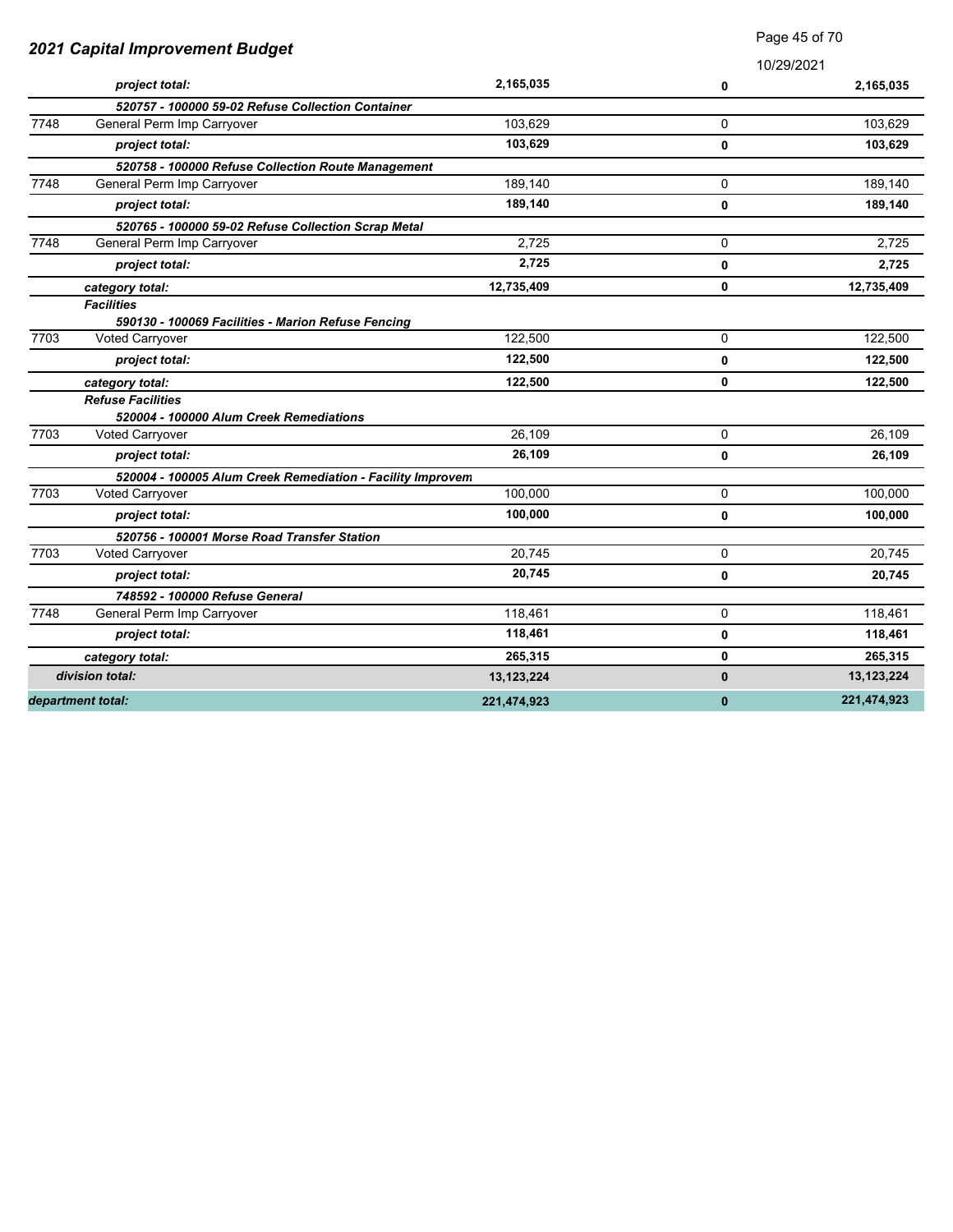|          | <b>60 - PUBLIC UTILITIES</b>                                                     |               |            |                |
|----------|----------------------------------------------------------------------------------|---------------|------------|----------------|
| fund no. | funding source                                                                   | budget amount | amendments | revised budget |
|          | 15 - Storm Sewer                                                                 |               |            |                |
|          | <b>Consent Order</b><br>610804 - 100001 Olde Beechwold Area Stormwater System In |               |            |                |
| 6204     | Voted Storm Carryover                                                            | 843,239       | 0          | 843,239        |
| 6204     | Voted 2016 Debt - Storm                                                          | 504,000       | 0          | 504,000        |
| 6211     | WPCLF/OWDA                                                                       | 1,700,000     | 0          | 1,700,000      |
|          | project total:                                                                   | 3,047,239     | 0          | 3,047,239      |
|          | 610910 - 100001 Franklinton Area Stormwater System Improv                        |               |            |                |
| 6204     | Voted 2016 Debt - Storm                                                          | 5,000,000     | 0          | 5,000,000      |
| 6204     | Voted Storm Carryover                                                            | 1             | 0          |                |
|          | project total:                                                                   | 5,000,001     | 0          | 5,000,001      |
|          | 611033 - 100000 Central Avenue Underpass Stormwater Syst                         |               |            |                |
| 6204     | Voted Storm Carryover                                                            | 9,776         | 0          | 9.776          |
|          | project total:                                                                   | 9,776         | 0          | 9,776          |
|          | 611712 - 100000 Astor Bernhard Storm Sewer Improvements                          |               |            |                |
| 6204     | Voted Storm Carryover                                                            | 1             | 0          |                |
|          | project total:                                                                   | 1             | 0          | $\mathbf{1}$   |
|          | category total:                                                                  | 8,057,017     | 0          | 8,057,017      |
|          | <b>Storm Sewer System Improvements</b>                                           |               |            |                |
|          | 610055 - 100000 Storm Sewer Large Diameter Condition Asse                        |               |            |                |
| 6204     | Voted 2016 Debt - Storm                                                          | 300,000       | 0          | 300,000        |
|          | project total:                                                                   | 300,000       | 0          | 300,000        |
|          | 610055 - 100002 Large Diameter Condition Assessment - Pha                        |               |            |                |
| 6204     | Voted Storm Carryover                                                            | 1,368,762     | 0          | 1,368,762      |
|          | project total:                                                                   | 1,368,762     | 0          | 1,368,762      |
|          | 610555 - 100001 Storm Sewer Large Diameter Condition Asse                        |               |            |                |
| 6204     | Voted 2016 Debt - Storm                                                          | 1,500,000     | 0          | 1,500,000      |
| 6204     | Voted Storm Carryover                                                            | 131,239       | 0          | 131,239        |
|          | project total:                                                                   | 1,631,239     | 0          | 1,631,239      |
|          | 610704 - 100000 60-15 Linden Area Wide Storm System                              |               |            |                |
| 6204     | Voted Storm Carryover                                                            | 31,831        | 0          | 31,831         |
|          | project total:                                                                   | 31,831        | 0          | 31,831         |
|          | 610769 - 100000 60-15 Moler Road Stormwater System Imps                          |               |            |                |
| 6204     | Voted Storm Carryover                                                            | 90,000        | 0          | 90.000         |
|          | project total:                                                                   | 90,000        | 0          | 90,000         |
|          | 610782 - 100000 60-15 Linworth Rd/Meeklynn Dr Storm Sewer                        |               |            |                |
| 6211     | WPCLF/OWDA                                                                       | 1,000,000     | 0          | 1,000,000      |
| 6204     | Voted Storm Carryover                                                            | 170,752       | 0          | 170,752        |
| 6204     | Voted 2016 Debt - Storm                                                          | 150,000       | 0          | 150,000        |
|          | project total:                                                                   | 1,320,752     | 0          | 1,320,752      |
|          | 610786 - 100000 Clintonville Neighborhood Stormwater Syste                       |               |            |                |
| 6204     | Voted Storm Carryover                                                            | 323,773       | 0          | 323,773        |
|          | project total:                                                                   | 323,773       | 0          | 323,773        |
|          | 610793 - 100000 Scioto River Study                                               |               |            |                |
| 6204     | Voted Storm Carryover                                                            | 88,920        | 0          | 88,920         |
|          | project total:                                                                   | 88,920        | 0          | 88,920         |
|          | 610855 - 100004 Joint Storm Sewer Projects with DPS                              |               |            |                |
| 6204     | Voted 2016 Debt - Storm                                                          | 1,000,000     | 0          | 1,000,000      |
| 6204     | Voted Storm Carryover                                                            | 199,392       | 0          | 199,392        |
|          | project total:                                                                   | 1,199,392     | 0          | 1,199,392      |
|          | 610977 - 100000 60-15 Ashburton/Mayfair SSI                                      |               |            |                |
| 6204     | Voted Storm Carryover                                                            | 98,099        | 0          | 98,099         |
|          | project total:                                                                   | 98,099        | 0          | 98,099         |
|          | 610985 - 100000 60-15 Skyline Dr Stormwater Imps                                 |               |            |                |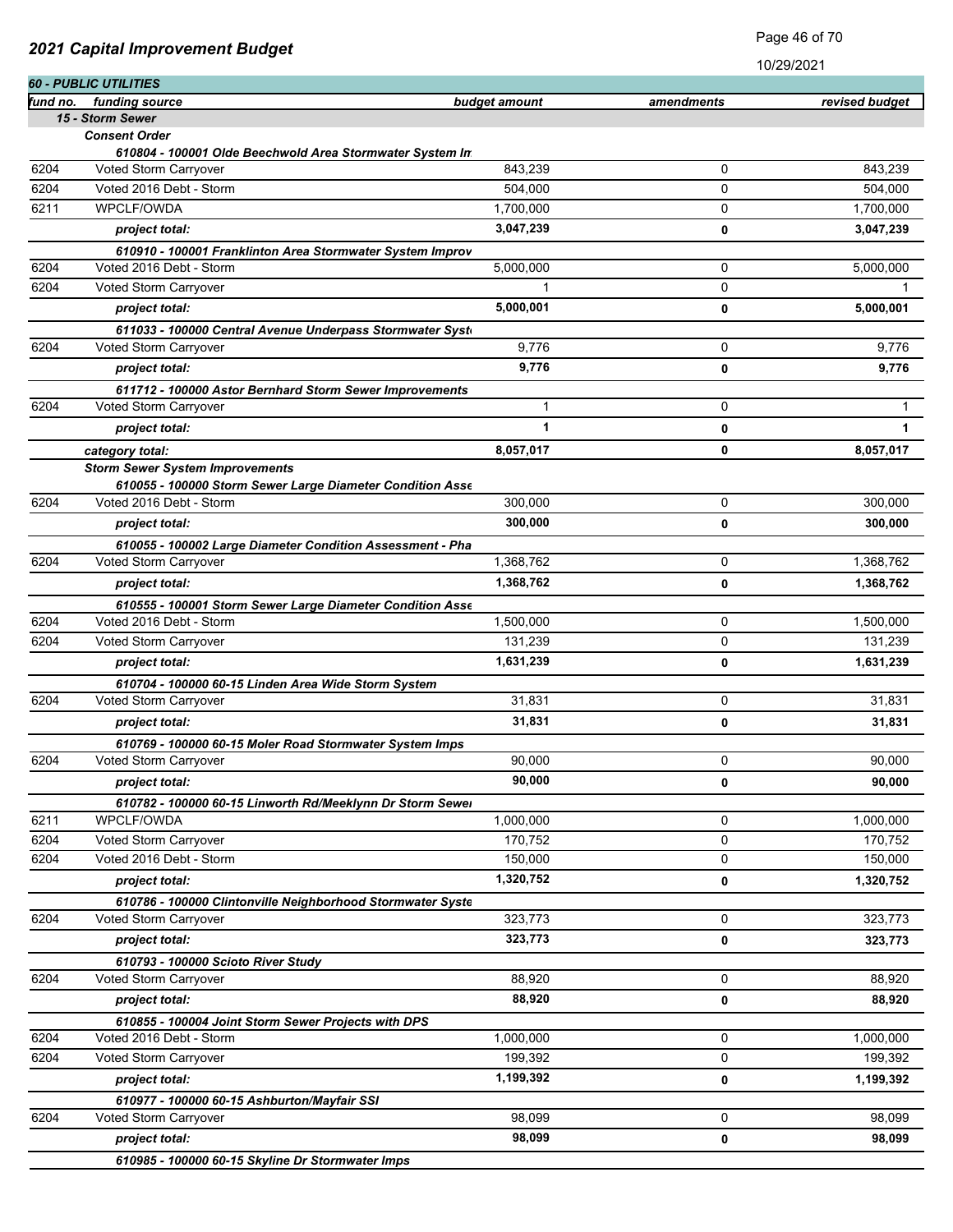|      |                                                                                                   | Page 47 of 70 |             |            |
|------|---------------------------------------------------------------------------------------------------|---------------|-------------|------------|
|      | <b>2021 Capital Improvement Budget</b>                                                            |               | 10/29/2021  |            |
| 6204 | Voted Storm Carryover                                                                             | 394,751       | 0           | 394,751    |
|      | project total:                                                                                    | 394,751       | 0           | 394,751    |
|      | 610990 - 100000 60-15 North Central Area Wide Strm Sys                                            |               |             |            |
| 6204 | Voted Storm Carryover                                                                             | 156,063       | 0           | 156,063    |
|      | project total:                                                                                    | 156,063       | 0           | 156,063    |
|      | 611010 - 100000 Holt Avenue / Somersworth Drive Stormwate                                         |               |             |            |
| 6204 | Voted Storm Carryover                                                                             | 4,060         | 0           | 4,060      |
|      | project total:                                                                                    | 4,060         | 0           | 4,060      |
|      | 611011 - 100000 Cooper Park Stormwater System Improveme                                           |               |             |            |
| 6204 | Voted Storm Carryover                                                                             | 92,663        | 0           | 92,663     |
|      | project total:                                                                                    | 92,663        | 0           | 92,663     |
|      | 611015 - 100000 Main Street Dam Project                                                           |               |             |            |
| 6204 | Voted Storm Carryover                                                                             | 77,692        | 0           | 77,692     |
|      | project total:                                                                                    | 77,692        | 0           | 77,692     |
|      | 611038 - 100000 Twin Lakes Upper Dam and Greenlawn Low                                            |               |             |            |
| 6204 | Voted Storm Carryover                                                                             | 501,312       | 0           | 501,312    |
| 6204 | Voted 2016 Debt - Storm                                                                           | 1,350,000     | 0           | 1,350,000  |
| 6211 | WPCLF/OWDA                                                                                        | 1,500,000     | 0           | 1,500,000  |
|      | project total:                                                                                    | 3,351,312     | 0           | 3,351,312  |
| 6204 | 611625 - 100001 Blueprint Stormwater Sewer System Assess<br>Voted Storm Carryover                 | 153,902       | $\mathbf 0$ | 153,902    |
|      |                                                                                                   | 153,902       |             |            |
|      | project total:                                                                                    |               | 0           | 153,902    |
| 6204 | 611700 - 100000 Bethel Road Culvert Rehabilitation Project<br>Voted Storm Carryover               | 7,950         | 0           | 7,950      |
|      | project total:                                                                                    | 7,950         | 0           | 7,950      |
|      |                                                                                                   |               |             |            |
| 6204 | 611702 - 100000 Cooke Rd. Culvert Improvements Project<br>Voted Storm Carryover                   | 172,123       | 0           | 172,123    |
|      | project total:                                                                                    | 172,123       | 0           | 172,123    |
|      | 611707 - 100000 Second Avenue Sewer Improvements                                                  |               |             |            |
| 6204 | Voted Storm Carryover                                                                             | 5,793         | 0           | 5,793      |
| 6204 | Voted 2016 Debt - Storm                                                                           | 50,000        | 0           | 50,000     |
|      | project total:                                                                                    | 55,793        | 0           | 55,793     |
|      | 611708 - 100000 Mound Street Floodwall and WCLPP Repairs                                          |               |             |            |
| 6204 | Voted Storm Carryover                                                                             | 500,066       | 0           | 500,066    |
| 6204 | Voted 2016 Debt - Storm                                                                           | 500,000       | 0           | 500,000    |
|      | project total:                                                                                    | 1,000,066     | 0           | 1,000,066  |
|      | 611709 - 100000 Floodwall Closure Evaluations                                                     |               |             |            |
| 6204 | Voted 2016 Debt - Storm                                                                           | 750,000       | 0           | 750,000    |
| 6204 | Voted Storm Carryover                                                                             | 750,000       | $\mathbf 0$ | 750,000    |
| 7702 | <b>Voted Carryover</b>                                                                            | 21,756        | 0           | 21,756     |
|      | project total:                                                                                    | 1,521,756     | 0           | 1,521,756  |
|      | 611723 - 100000 Kenny Road - Old Henderson Storm Sewer In                                         |               |             |            |
| 6204 | Voted Storm Carryover                                                                             | 406,341       | 0           | 406,341    |
|      | project total:                                                                                    | 406,341       | 0           | 406,341    |
|      | 611800 - 100000 Southerly Stormwater and Floodplain Improv                                        |               |             |            |
| 6204 | Voted Storm Carryover                                                                             | 20,269        | 0           | 20,269     |
|      | project total:                                                                                    | 20,269        | 0           | 20,269     |
|      | 611900 - 100000 Jackson Pike Stormwater and Floodplain Im                                         |               |             |            |
| 6204 | Voted Storm Carryover                                                                             | 21,954        | 0           | 21,954     |
|      | project total:                                                                                    | 21,954        | 0           | 21,954     |
|      | category total:                                                                                   | 13,889,463    | 0           | 13,889,463 |
|      | <b>Stormwater System Improvements</b><br>610050 - 100000 Fountain Square Stormwater System Improv |               |             |            |
| 6204 | Voted 2016 Debt - Storm                                                                           | 600,000       | 0           | 600,000    |
| 6204 | Voted Storm Carryover                                                                             | 127,033       | 0           | 127,033    |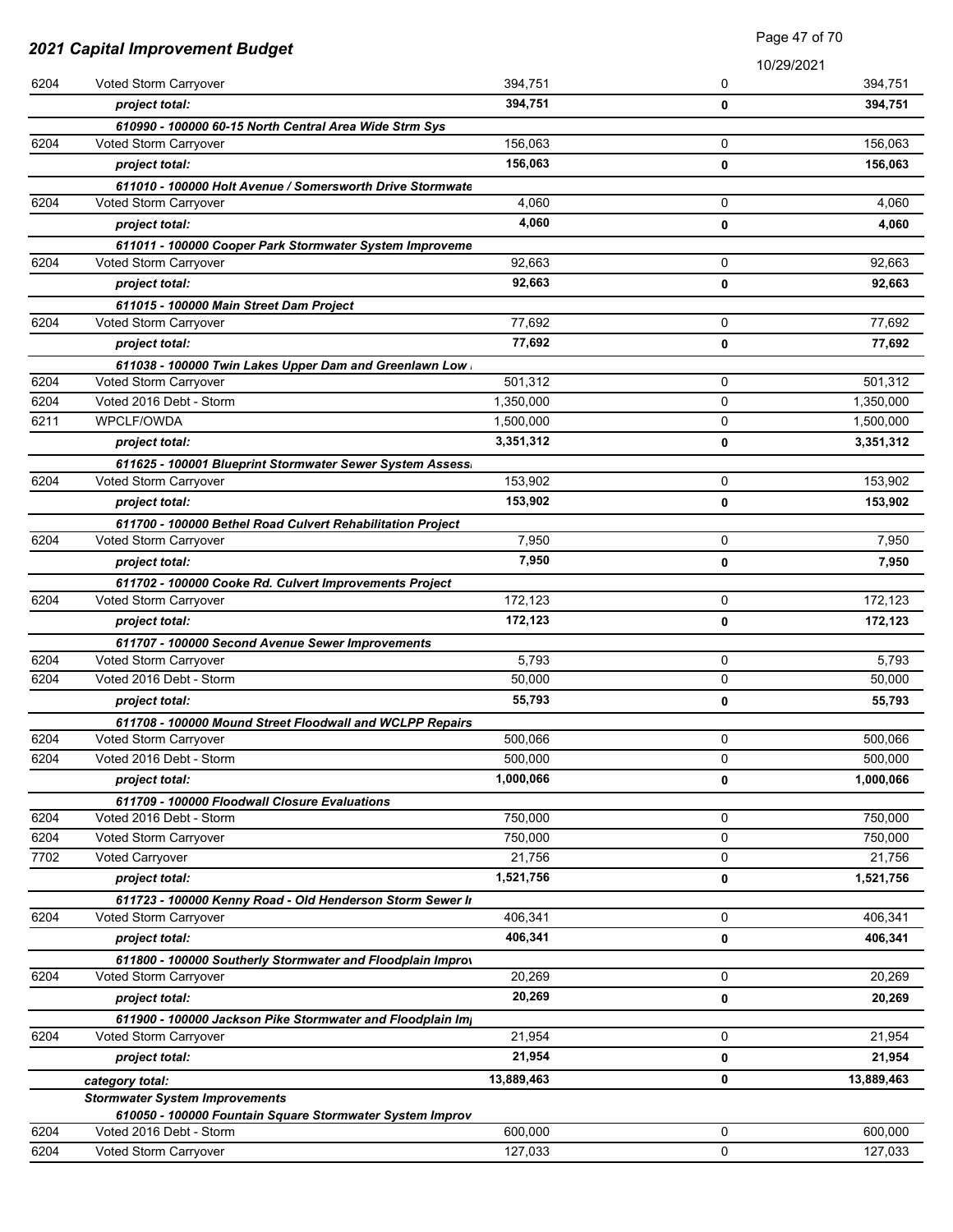| 2021 Capital Improvement Budget |                                                                                      | Faye 40 UI TU |             |           |
|---------------------------------|--------------------------------------------------------------------------------------|---------------|-------------|-----------|
|                                 |                                                                                      |               | 10/29/2021  |           |
|                                 | project total:                                                                       | 727,033       | 0           | 727,033   |
|                                 | 610500 - 100000 General Construction Contract (Storm)                                |               |             |           |
| 6204                            | Voted 2016 Debt - Storm                                                              | 1,150,000     | 0           | 1,150,000 |
|                                 | project total:                                                                       | 1,150,000     | 0           | 1,150,000 |
| 6204                            | 610739 - 100000 60-15 Petzinger Rd Stormwater Imps<br>Voted Storm Carryover          | 156,815       | 0           | 156,815   |
|                                 |                                                                                      | 156,815       |             |           |
|                                 | project total:                                                                       |               | 0           | 156,815   |
| 6204                            | 610758 - 100000 Eastside Area Neighborhood Stormwater Sy.<br>Voted Storm Carryover   | 199,720       | 0           | 199,720   |
|                                 |                                                                                      | 199,720       |             |           |
|                                 | project total:                                                                       |               | 0           | 199,720   |
| 6204                            | 610759 - 100000 Northeast Neighborhood Stormwater Systen<br>Voted Storm Carryover    | 28,812        | 0           | 28,812    |
|                                 | project total:                                                                       | 28,812        | 0           | 28,812    |
|                                 |                                                                                      |               |             |           |
| 6204                            | 610762 - 102019 General Engineering Services - Storm - 2019<br>Voted Storm Carryover | 437,435       | 0           | 437,435   |
| 6204                            | Voted 2016 Debt - Storm                                                              | 400,000       | 0           | 400,000   |
|                                 | project total:                                                                       | 837,435       | 0           | 837,435   |
|                                 |                                                                                      |               |             |           |
| 6204                            | 610780 - 100000 Marion Road Area Neighborhood Projects No<br>Voted Storm Carryover   | 30,592        | 0           | 30,592    |
|                                 | project total:                                                                       | 30,592        | 0           | 30,592    |
|                                 |                                                                                      |               |             |           |
| 6211                            | 610785 - 100000 Linden Neighborhood Stormwater System In<br>WPCLF/OWDA               | 900,000       | 0           | 900,000   |
| 6204                            | Voted Storm Carryover                                                                | 285,000       | 0           | 285,000   |
|                                 | project total:                                                                       | 1,185,000     | 0           | 1,185,000 |
|                                 |                                                                                      |               |             |           |
| 6204                            | 610788 - 100000 Lehnert Farms/Bolton Field Stormwater Syst<br>Voted Storm Carryover  | 176,189       | 0           | 176,189   |
|                                 | project total:                                                                       | 176,189       | 0           | 176,189   |
|                                 | 610792 - 100004 West North Broadway Detention Basin Modil                            |               |             |           |
| 6204                            | Voted Storm Carryover                                                                | 238,690       | 0           | 238,690   |
|                                 | project total:                                                                       | 238,690       | 0           | 238,690   |
|                                 | 610855 - 100001 Storm Sewer Contingencies-Joint Projects w                           |               |             |           |
| 6204                            | Voted Storm Carryover                                                                | 19,230        | 0           | 19,230    |
|                                 | project total:                                                                       | 19,230        | 0           | 19,230    |
|                                 | 611009 - 100000 Terrace Avenue / Broad Street Stormwater S                           |               |             |           |
| 6204                            | Voted Storm Carryover                                                                | 294,127       | 0           | 294,127   |
|                                 | project total:                                                                       | 294,127       | 0           | 294,127   |
|                                 | 611021 - 100000 SMOC Facility Stormwater Improvements                                |               |             |           |
| 6204                            | Voted 2016 Debt - Storm                                                              | 480,000       | 0           | 480,000   |
| 6211                            | WPCLF/OWDA                                                                           | 3,200,000     | 0           | 3,200,000 |
|                                 | project total:                                                                       | 3,680,000     | 0           | 3,680,000 |
|                                 | 611031 - 100000 ST-21, ST-22, ST-23 Improvements                                     |               |             |           |
| 6204                            | Voted Storm Carryover                                                                | 150,000       | 0           | 150,000   |
| 6204                            | Voted 2016 Debt - Storm                                                              | 1,650,000     | 0           | 1,650,000 |
|                                 | project total:                                                                       | 1,800,000     | 0           | 1,800,000 |
|                                 | 611034 - 100000 Windsor Ave Stormwater System Improveme                              |               |             |           |
| 6204                            | Voted Storm Carryover                                                                | 9,758         | 0           | 9,758     |
|                                 | project total:                                                                       | 9,758         | 0           | 9,758     |
|                                 | 611037 - 100000 Krieger Court Stormwater Improvements                                |               |             |           |
| 6204                            | Voted Storm Carryover                                                                | 200,206       | 0           | 200,206   |
| 6204                            | Voted 2016 Debt - Storm                                                              | 200,000       | $\mathbf 0$ | 200,000   |
|                                 | project total:                                                                       | 400,206       | 0           | 400,206   |
|                                 | 611040 - 100000 Barnett Road Stormwater Improvements Pro                             |               |             |           |
| 6204                            | Voted Storm Carryover                                                                | 300,000       | 0           | 300,000   |
|                                 | project total:                                                                       | 300,000       | 0           | 300,000   |
|                                 | 611042 - 100000 Fairwood Avenue Wayland Drive to Watkins                             |               |             |           |

Page 48 of 70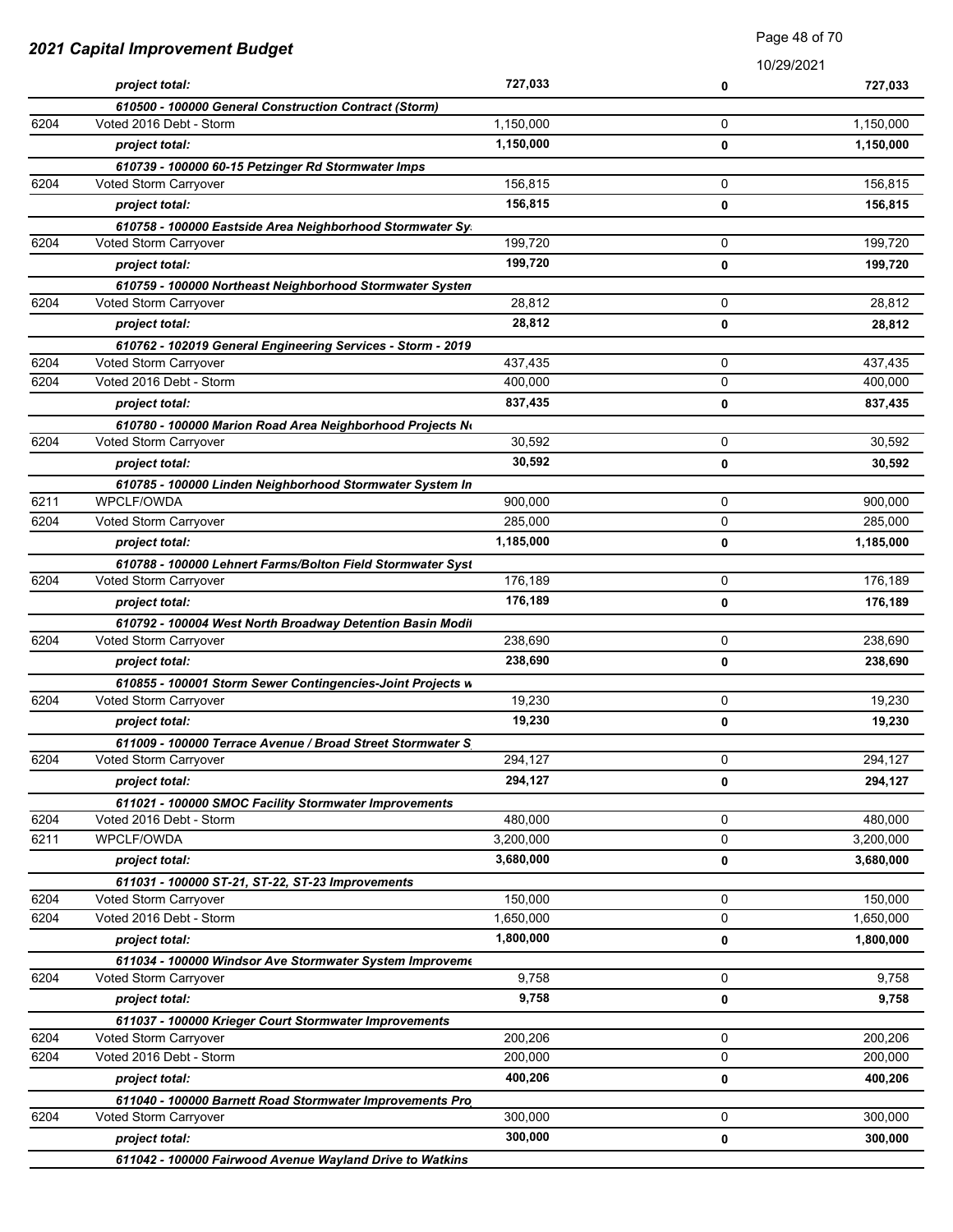| <b>2021 Capital Improvement Budget</b> |                                                                                        | Page 49 of 70 |             |            |
|----------------------------------------|----------------------------------------------------------------------------------------|---------------|-------------|------------|
|                                        |                                                                                        |               |             | 10/29/2021 |
| 6204                                   | Voted Storm Carryover                                                                  | 5,434         | 0           | 5,434      |
|                                        | project total:                                                                         | 5,434         | 0           | 5,434      |
|                                        | 611705 - 100000 FRA-70 Pump Station ST-8 Rehab                                         |               |             |            |
| 6204                                   | Voted Storm Carryover                                                                  | 22,418        | 0           | 22,418     |
|                                        | project total:                                                                         | 22,418        | 0           | 22,418     |
|                                        | 611706 - 100000 Ohio State University Area Utility Easement I                          |               |             |            |
| 6204                                   | Voted 2016 Debt - Storm                                                                | 50,000        | 0           | 50,000     |
|                                        | project total:                                                                         | 50.000        | 0           | 50,000     |
|                                        | 611715 - 100000 Minor Stormwater Drainage Improvements                                 |               |             |            |
| 6208                                   | Storm Perm Improv Carryover                                                            | 30,000        | 0           | 30,000     |
|                                        | project total:                                                                         | 30,000        | 0           | 30,000     |
|                                        | 611716 - 100000 Major Stormwater Drainage Improvements                                 |               |             |            |
| 6204                                   | Voted 2016 Debt - Storm                                                                | 620,000       | 0           | 620,000    |
|                                        | project total:                                                                         | 620,000       | 0           | 620,000    |
|                                        | 611721 - 100000 Northwest Stormwater Study                                             |               |             |            |
| 6204                                   | Voted 2016 Debt - Storm                                                                | 600,000       | 0           | 600,000    |
| 6204                                   | Voted Storm Carryover                                                                  | 1,814,784     | 0           | 1,814,784  |
|                                        | project total:                                                                         | 2,414,784     | 0           | 2,414,784  |
| 6204                                   | 611725 - 100000 Northeast Stormwater Study - Karmel/Woodv                              | 778,387       | 0           |            |
|                                        | Voted Storm Carryover                                                                  | 778,387       |             | 778,387    |
|                                        | project total:                                                                         |               | 0           | 778,387    |
| 6208                                   | 691999 - 100000 Stormwater General Permanent Improvemen<br>Storm Perm Improv Carryover | 103,913       | 0           | 103,913    |
|                                        | project total:                                                                         | 103,913       | 0           | 103,913    |
|                                        |                                                                                        |               |             |            |
|                                        | category total:<br>division total:                                                     | 15,258,543    | 0           | 15,258,543 |
|                                        |                                                                                        | 37,205,023    | $\bf{0}$    | 37,205,023 |
|                                        | <b>5 - Sanitary Sewers</b><br><b>Consent Order</b>                                     |               |             |            |
|                                        | 650009 - 100001 Real Time Control - Alum Creek Storm Tanks                             |               |             |            |
| 6109                                   | <b>Voted Sanitary Carryover</b>                                                        | 17,111        | $\mathbf 0$ | 17,111     |
|                                        | project total:                                                                         | 17,111        | 0           | 17,111     |
|                                        | 650367 - 100002 60-05 SWWTP Chemically Enhanced Primary                                |               |             |            |
| 6109                                   | Voted Sanitary Carryover                                                               | 47,608        | 0           | 47.608     |
|                                        | project total:                                                                         | 47,608        | $\mathbf 0$ | 47,608     |
|                                        | 650724 - 100000 Lower Olentangy Tunnel - Phase 1                                       |               |             |            |
| 6111                                   | WPCLF/OWDA                                                                             | 26,000,000    | 0           | 26,000,000 |
| 6109                                   | Voted 2016 Debt - Sanitary Sewer                                                       | 522,782       | 0           | 522,782    |
| 6109                                   | Voted Sanitary Carryover                                                               | 1,981,606     | 0           | 1,981,606  |
|                                        | project total:                                                                         | 28,504,388    | 0           | 28,504,388 |
|                                        | 650755 - 100000 Third Avenue CSO Increased Capture and Gi                              |               |             |            |
| 6109                                   | Voted Sanitary Carryover                                                               | 2,767         | 0           | 2,767      |
| 6111                                   | WPCLF/OWDA                                                                             | 2,600,000     | 0           | 2,600,000  |
|                                        | project total:                                                                         | 2,602,767     | 0           | 2,602,767  |
|                                        | 650763 - 100000 Moler Street Overflow Intercepting Sewer                               |               |             |            |
| 6109                                   | Voted Sanitary Carryover                                                               | 411,195       | 0           | 411,195    |
| 6109                                   | Voted 2016 Debt - Sanitary Sewer                                                       | 2,092,722     | 0           | 2,092,722  |
| 6111                                   | WPCLF/OWDA                                                                             | 15,650,159    | 0           | 15,650,159 |
|                                        | project total:                                                                         | 18,154,076    | 0           | 18,154,076 |
|                                        | 650768 - 100003 Third Ave Relief Sewer, Phase 3                                        |               |             |            |
| 6109                                   | Voted Sanitary Carryover                                                               | 680,000       | 0           | 680,000    |
|                                        | project total:                                                                         | 680,000       | 0           | 680,000    |
|                                        | 650790 - 100000 Inflow Redirection - Noble & 4th St                                    |               |             |            |
| 6109                                   | Voted 2016 Debt - Sanitary Sewer                                                       | 50,000        | 0           | 50,000     |
| 6111                                   | WPCLF/OWDA                                                                             | 450,000       | 0           | 450,000    |
|                                        | project total:                                                                         | 500,000       | 0           | 500,000    |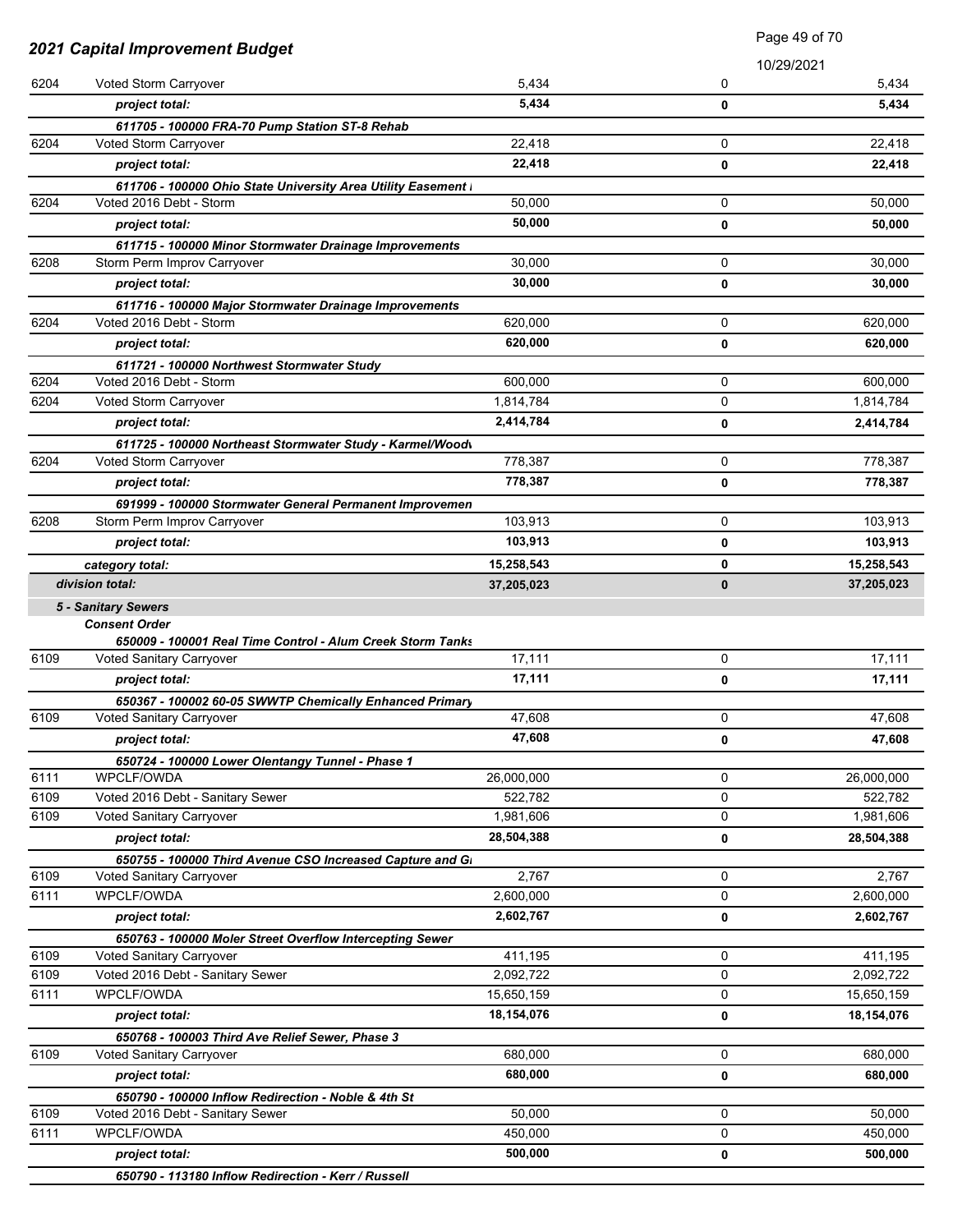|      | 2021 Capital Improvement Budget                                                                  |           | <b>Faye</b> 50 OF 70 |           |
|------|--------------------------------------------------------------------------------------------------|-----------|----------------------|-----------|
|      |                                                                                                  |           | 10/29/2021           |           |
| 6109 | Voted 2016 Debt - Sanitary Sewer                                                                 | 300.000   | 0                    | 300,000   |
| 6111 | WPCLF/OWDA                                                                                       | 3,000,000 | $\Omega$             | 3,000,000 |
|      | project total:                                                                                   | 3,300,000 | 0                    | 3,300,000 |
|      | 650790 - 113200 3rd Ave. Blocked Sewer                                                           |           |                      |           |
| 6109 | Voted Sanitary Carryover                                                                         | 120,256   | 0                    | 120,256   |
| 6109 | Voted 2016 Debt - Sanitary Sewer                                                                 | 83,400    | 0                    | 83,400    |
|      | project total:                                                                                   | 203,656   | 0                    | 203,656   |
|      | 650790 - 122181 Inflow Redirection - Markison                                                    |           |                      |           |
| 6109 | Voted Sanitary Carryover                                                                         | 68,659    | 0                    | 68,659    |
| 6109 | Voted 2016 Debt - Sanitary Sewer                                                                 | 68,659    | 0                    | 68,659    |
|      | project total:                                                                                   | 137,318   | 0                    | 137,318   |
|      | 650860 - 116300 Second Barrel Interconnector Augmentation                                        |           |                      |           |
| 6111 | WPCLF/OWDA                                                                                       | 4,000,000 | 0                    | 4,000,000 |
| 6109 | Voted 2016 Debt - Sanitary Sewer                                                                 | 400,000   | 0                    | 400,000   |
| 6109 | Voted Sanitary Carryover                                                                         | 1,454,530 | 0                    | 1,454,530 |
|      | project total:                                                                                   | 5,854,530 | 0                    | 5,854,530 |
|      | 650870 - 100705 Blueprint Linden - Linview Park                                                  |           |                      |           |
| 6109 | Voted Sanitary Carryover                                                                         | 637,500   | 0                    | 637,500   |
| 6111 | WPCLF/OWDA                                                                                       | 3,350,000 | 0                    | 3,350,000 |
| 6109 | Voted 2016 Debt - Sanitary Sewer                                                                 | 487,500   | 0                    | 487,500   |
|      | project total:                                                                                   | 4,475,000 | 0                    | 4,475,000 |
|      | 650870 - 100706 Blueprint Linden - TSS Regional Bioretentior                                     |           |                      |           |
| 6109 | Voted Sanitary Carryover                                                                         | 537,474   | 0                    | 537,474   |
|      | project total:                                                                                   | 537,474   | 0                    | 537,474   |
|      | 650870 - 100801 Blueprint Hilltop - Palmetto/Westgate                                            |           |                      |           |
| 6109 | Voted 2016 Debt - Sanitary Sewer                                                                 | 400,000   | 0                    | 400,000   |
|      | project total:                                                                                   | 400,000   | 0                    | 400,000   |
| 6109 | 650870 - 100802 Blueprint Hilltop - Eureka/Fremont                                               | 1,504,681 | 0                    | 1,504,681 |
|      | Voted Sanitary Carryover                                                                         | 1,504,681 |                      |           |
|      | project total:                                                                                   |           | 0                    | 1,504,681 |
| 6111 | 650870 - 101201 Blueprint Miller Kelton - Newton/Bedford<br>WPCLF/OWDA                           | 1,000,000 | 0                    | 1,000,000 |
| 6109 | Voted Sanitary Carryover                                                                         | 1,146,492 | 0                    | 1,146,492 |
| 6109 | Voted 2016 Debt - Sanitary Sewer                                                                 | 200,000   | 0                    | 200,000   |
|      |                                                                                                  | 2,346,492 | 0                    | 2,346,492 |
|      | project total:                                                                                   |           |                      |           |
| 6109 | 650870 - 101202 Blueprint Miller Kelton - Kelton/Fairwood<br>Voted 2016 Debt - Sanitary Sewer    | 825,000   | 0                    | 825,000   |
| 6111 | WPCLF/OWDA                                                                                       | 5,500,000 | 0                    | 5,500,000 |
| 6109 | Voted Sanitary Carryover                                                                         | 1,199,245 | 0                    | 1,199,245 |
|      | project total:                                                                                   | 7,524,245 | 0                    | 7,524,245 |
|      |                                                                                                  |           |                      |           |
| 6109 | 650870 - 109151 Blueprint 5th Ave by Northwest - Northwest -<br>Voted 2016 Debt - Sanitary Sewer | 545,000   | 0                    | 545,000   |
| 6109 | Voted Sanitary Carryover                                                                         | 150,755   | 0                    | 150,755   |
|      | project total:                                                                                   | 695,755   | 0                    | 695,755   |
|      | 650870 - 109152 Blueprint 5th Ave by Northwest - Edgehill / N                                    |           |                      |           |
| 6109 | Voted Sanitary Carryover                                                                         | 150,000   | 0                    | 150,000   |
| 6109 | Voted 2016 Debt - Sanitary Sewer                                                                 | 350,000   | 0                    | 350,000   |
|      | project total:                                                                                   | 500,000   | 0                    | 500,000   |
|      | 650870 - 110161 Blueprint Winthrop / Milton Area Integrated S                                    |           |                      |           |
| 6109 | <b>Voted Sanitary Carryover</b>                                                                  | 542,412   | 0                    | 542,412   |
| 6109 | Voted 2016 Debt - Sanitary Sewer                                                                 | 542,412   | 0                    | 542,412   |
|      | project total:                                                                                   | 1,084,824 | 0                    | 1,084,824 |
|      | 650870 - 110162 Blueprint Dorris / Weber Area Integrated Soli                                    |           |                      |           |
| 6109 | <b>Voted Sanitary Carryover</b>                                                                  | 340,000   | 0                    | 340,000   |
| 6109 | Voted 2016 Debt - Sanitary Sewer                                                                 | 340,000   | 0                    | 340,000   |

Page 50 of 70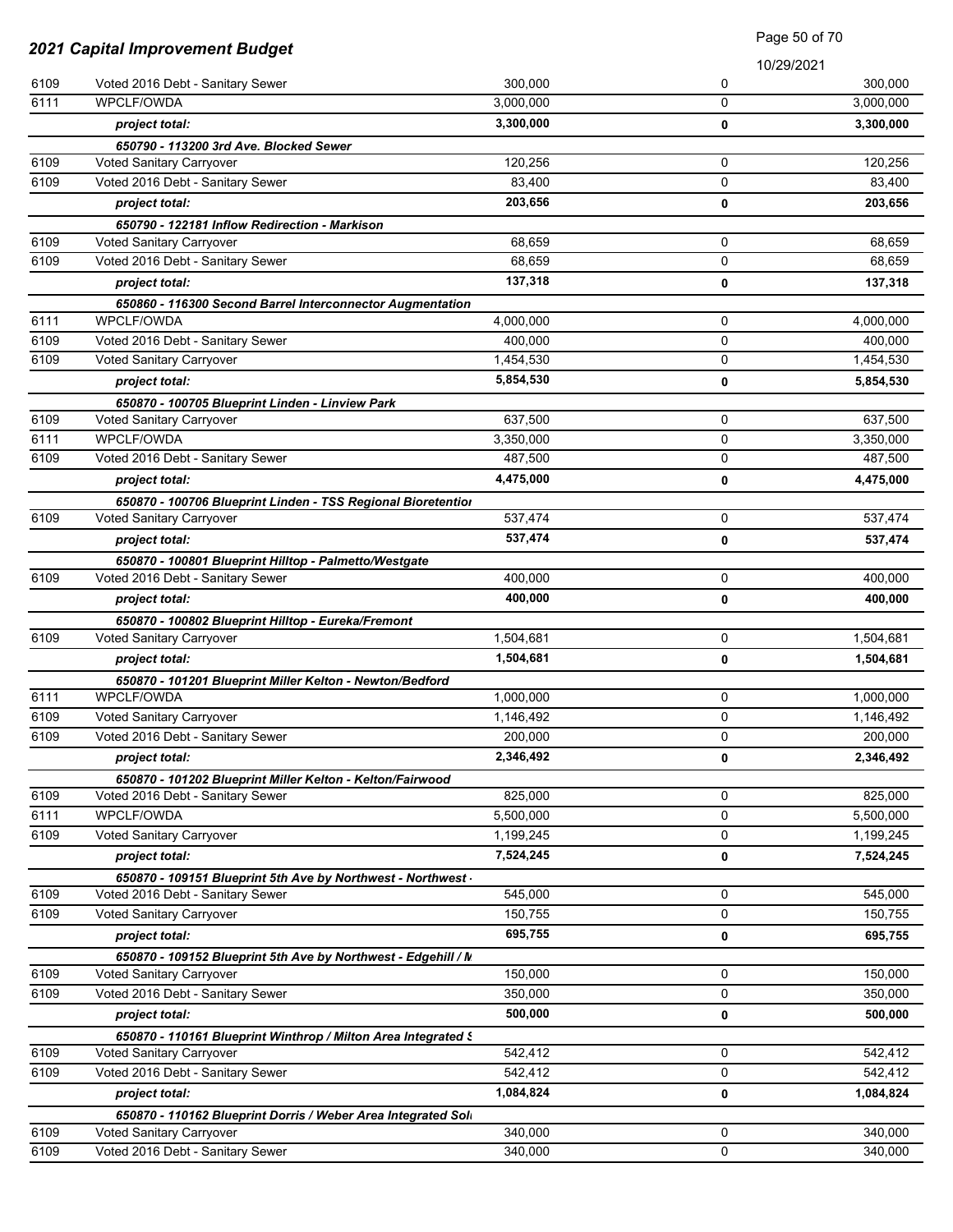|      |                                                                |           | 10/29/2021 |           |
|------|----------------------------------------------------------------|-----------|------------|-----------|
|      | project total:                                                 | 680,000   | 0          | 680,000   |
|      | 650870 - 110163 Blueprint Fredonia / Piedmont Area Integrate   |           |            |           |
| 6109 | Voted 2016 Debt - Sanitary Sewer                               | 700,000   | 0          | 700,000   |
|      | project total:                                                 | 700,000   | 0          | 700,000   |
|      | 650870 - 110164 Blueprint Tulane / Findley Area Integrated So  |           |            |           |
| 6109 | Voted Sanitary Carryover                                       | 900,000   | 0          | 900,000   |
| 6109 | Voted 2016 Debt - Sanitary Sewer                               | 900,000   | 0          | 900,000   |
|      | project total:                                                 | 1,800,000 | 0          | 1,800,000 |
|      | 650870 - 110165 Blueprint Milford / Summit Area Integrated S   |           |            |           |
| 6109 | Voted Sanitary Carryover                                       | 500,000   | 0          | 500,000   |
| 6109 | Voted 2016 Debt - Sanitary Sewer                               | 330,000   | 0          | 330,000   |
|      | project total:                                                 | 830,000   | 0          | 830,000   |
|      | 650870 - 110166 Blueprint Olde Beechwold Area - Integrated     |           |            |           |
| 6109 | Voted Sanitary Carryover                                       | 200,000   | 0          | 200,000   |
| 6109 | Voted 2016 Debt - Sanitary Sewer                               | 200,000   | 0          | 200,000   |
|      | project total:                                                 | 400,000   | 0          | 400,000   |
|      | 650870 - 115153 Blueprint Hilltop 4 - Highland / Harris        |           |            |           |
| 6109 | Voted 2016 Debt - Sanitary Sewer                               | 200,000   | 0          | 200,000   |
| 6109 | Voted Sanitary Carryover                                       | 1,198,724 | 0          | 1,198,724 |
|      | project total:                                                 | 1,398,724 | 0          | 1,398,724 |
|      | 650870 - 153001 Blueprint Hilltop 1 Palmetto / Westgate Perm   |           |            |           |
| 6109 | Voted Sanitary Carryover                                       | 607,500   | 0          | 607,500   |
|      | project total:                                                 | 607,500   | 0          | 607,500   |
|      | 650870 - 153002 Blueprint Hilltop 1 Eureka / Fremont Permeal   |           |            |           |
| 6109 | Voted 2016 Debt - Sanitary Sewer                               | 736,000   | 0          | 736,000   |
| 6111 | <b>WPCLF/OWDA</b>                                              | 4,720,000 | 0          | 4,720,000 |
|      | project total:                                                 | 5,456,000 | 0          | 5,456,000 |
|      | 650870 - 162002 Blueprint Miller Kelton - Kent/Fairwood Perm   |           |            |           |
| 6109 | Voted Sanitary Carryover                                       | 1,450,000 | 0          | 1,450,000 |
| 6111 | <b>WPCLF/OWDA</b>                                              | 3,500,000 | 0          | 3,500,000 |
| 6109 | Voted 2016 Debt - Sanitary Sewer                               | 525,000   | 0          | 525,000   |
|      | project total:                                                 | 5,475,000 | 0          | 5,475,000 |
|      | 650871 - 110171 Roof Redirection - Clintonville 1 Cooke / Glei |           |            |           |
| 6109 | Voted Sanitary Carryover                                       | 30,256    | 0          | 30,256    |
|      | project total:                                                 | 30,256    | 0          | 30,256    |
|      | 650871 - 141001 Roof Redirection - Blueprint North Linden 1,   |           |            |           |
| 6111 | WPCLF/OWDA                                                     | 3,532,944 | 0          | 3,532,944 |
| 6109 | Voted 2016 Debt - Sanitary Sewer                               | 529,942   | 0          | 529,942   |
|      | project total:                                                 | 4,062,886 | 0          | 4,062,886 |
|      | 650872 - 141001 Lateral Lining - Blueprint North Linden 1, Ag  |           |            |           |
| 6111 | WPCLF/OWDA                                                     | 3,280,591 | 0          | 3,280,591 |
| 6109 | Voted 2016 Debt - Sanitary Sewer                               | 492,089   | 0          | 492,089   |
|      | project total:                                                 | 3,772,680 | 0          | 3,772,680 |
|      | 650873 - 100001 Blueprint Clintonville: Downspout Redirectic   |           |            |           |
| 6109 | Voted Sanitary Carryover                                       | 557,600   | 0          | 557,600   |
|      | project total:                                                 | 557,600   | 0          | 557,600   |
|      | 650875 - 100005 Blueprint West Franklinton Lining Project      |           |            |           |
| 6109 | Voted Sanitary Carryover                                       | 30,902    | 0          | 30,902    |
|      | project total:                                                 | 30,902    | 0          | 30,902    |
|      | 650875 - 122190 Mainline Lining - Near South Blueprint Area    |           |            |           |
| 6109 | Voted Sanitary Carryover                                       | 1,337,503 | 0          | 1,337,503 |
|      | project total:                                                 | 1,337,503 | 0          | 1,337,503 |
|      | 650876 - 142001 Volunteer Sump Pump Program - Blueprint 5      |           |            |           |
| 6109 | Voted Sanitary Carryover                                       | 462,875   | 0          | 462,875   |
| 6109 | Voted 2016 Debt - Sanitary Sewer                               | 462,875   | 0          | 462,875   |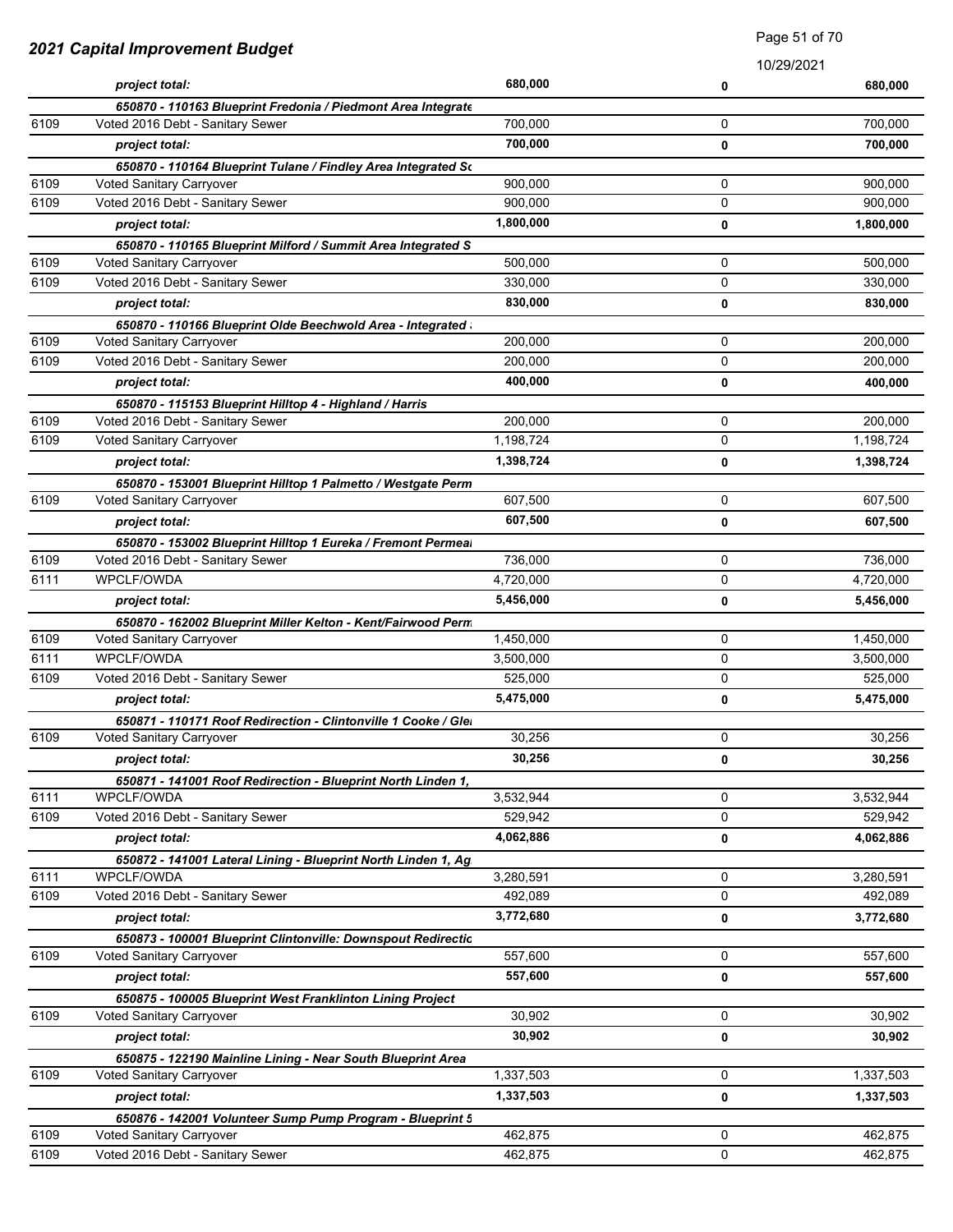| 2021 Capital Improvement Budget |                                                                                                |             | <b>Faye</b> UZ UI TU |             |
|---------------------------------|------------------------------------------------------------------------------------------------|-------------|----------------------|-------------|
|                                 |                                                                                                |             |                      | 10/29/2021  |
|                                 | project total:                                                                                 | 925,750     | 0                    | 925,750     |
|                                 | 650876 - 153001 Volunteer Sump Pump Program - Blueprint F                                      |             |                      |             |
| 6109                            | Voted 2016 Debt - Sanitary Sewer                                                               | 452,875     | 0                    | 452,875     |
|                                 | project total:                                                                                 | 452,875     | 0                    | 452,875     |
|                                 | 650878 - 100000 Blueprint Professional Construction Manage                                     |             |                      |             |
| 6109                            | Voted Sanitary Carryover                                                                       | 800,000     | 0                    | 800,000     |
| 6109                            | Voted 2016 Debt - Sanitary Sewer                                                               | 800,000     | 0                    | 800,000     |
|                                 | project total:                                                                                 | 1,600,000   | 0                    | 1,600,000   |
|                                 | 650878 - 100001 Blueprint Linden 1 Professional Construction                                   |             |                      |             |
| 6109                            | Voted 2016 Debt - Sanitary Sewer                                                               | 700,000     | 0                    | 700,000     |
|                                 | project total:                                                                                 | 700,000     | 0                    | 700,000     |
|                                 | category total:                                                                                | 109,887,601 | 0                    | 109,887,601 |
|                                 | <b>Sanitary Sewer Construction</b>                                                             |             |                      |             |
| 6109                            | 650009 - 100003 Real Time Control Sewer System Optimizatic<br>Voted 2016 Debt - Sanitary Sewer | 500,000     | 0                    | 500,000     |
|                                 |                                                                                                | 500,000     |                      |             |
|                                 | project total:                                                                                 |             | 0                    | 500,000     |
| 6109                            | 650020 - 100000 DOSD Security & Emergency Preparedness<br>Voted Sanitary Carryover             | 38,902      | 0                    | 38,902      |
|                                 |                                                                                                | 38,902      | 0                    | 38,902      |
|                                 | project total:                                                                                 |             |                      |             |
| 6109                            | 650025 - 100000 SSES Overall Engineering Consultant (OEC)<br>Voted Sanitary Carryover          | 300,000     | 0                    | 300,000     |
| 6109                            | Voted 2016 Debt - Sanitary Sewer                                                               | 300,000     | 0                    | 300,000     |
|                                 | project total:                                                                                 | 600,000     | 0                    | 600,000     |
|                                 |                                                                                                |             |                      |             |
| 6109                            | 650033 - 100002 Big Walnut Sanitary Trunk Extension, Phase<br>Voted Sanitary Carryover         | 1,028,057   | 0                    | 1,028,057   |
| 6111                            | WPCLF/OWDA                                                                                     | 88,750,000  | 0                    | 88,750,000  |
|                                 | project total:                                                                                 | 89,778,057  | 0                    | 89,778,057  |
|                                 | 650033 - 100003 Central College Subtrunk Extension Phase 3                                     |             |                      |             |
| 6109                            | Voted Sanitary Carryover                                                                       | 600,000     | 0                    | 600,000     |
|                                 | project total:                                                                                 | 600,000     | 0                    | 600,000     |
|                                 | 650034 - 100006 60-05 Blacklick Creek Interceptor                                              |             |                      |             |
| 6109                            | Voted Sanitary Carryover                                                                       | 1,493,131   | 0                    | 1,493,131   |
|                                 | project total:                                                                                 | 1,493,131   | 0                    | 1,493,131   |
|                                 | 650034 - 100008 60-05 Blacklick Creek Interceptor Air Quality                                  |             |                      |             |
| 6109                            | Voted Sanitary Carryover                                                                       | 581,477     | 0                    | 581,477     |
|                                 | project total:                                                                                 | 581,477     | 0                    | 581,477     |
|                                 | 650115 - 100000 Scioto Greenways Improvements                                                  |             |                      |             |
| 6109                            | Voted Sanitary Carryover                                                                       | 1,744       | 0                    | 1,744       |
|                                 | project total:                                                                                 | 1,744       | 0                    | 1,744       |
|                                 | 650505 - 100000 DPU Archive / Records Storage and SMOC L                                       |             |                      |             |
| 6109                            | Voted 2016 Debt - Sanitary Sewer                                                               | 429,500     | 0                    | 429,500     |
| 6109                            | Voted Sanitary Carryover                                                                       | 7,892,047   | 0                    | 7,892,047   |
|                                 | project total:                                                                                 | 8,321,547   | 0                    | 8,321,547   |
|                                 | 650505 - 100001 SMOC Inventory Control Consolidations                                          |             |                      |             |
| 6109                            | Voted 2016 Debt - Sanitary Sewer                                                               | 250,000     | 0                    | 250,000     |
| 6109                            | Voted Sanitary Carryover                                                                       | 250,000     | 0                    | 250,000     |
|                                 | project total:                                                                                 | 500,000     | 0                    | 500,000     |
|                                 | 650560 - 100002 East Franklinton Phase 3                                                       |             |                      |             |
| 6109                            | Voted Sanitary Carryover                                                                       | 648,149     | 0                    | 648,149     |
|                                 | project total:                                                                                 | 648,149     | 0                    | 648,149     |
|                                 | 650590 - 100000 Ohio State University Area Utility Easement I                                  |             |                      |             |
| 6109                            | Voted 2016 Debt - Sanitary Sewer                                                               | 50,000      | 0                    | 50,000      |
|                                 | project total:                                                                                 | 50,000      | 0                    | 50,000      |
|                                 | 650724 - 100002 Lower Olentangy Tunnel - Temporary Electri                                     |             |                      |             |
| 6115                            | Sanitary Perm Improv Carryover                                                                 | 279,014     | 0                    | 279,014     |
| 6109                            | Voted Sanitary Carryover                                                                       | 1,917,656   | 0                    | 1,917,656   |

Page 52 of 70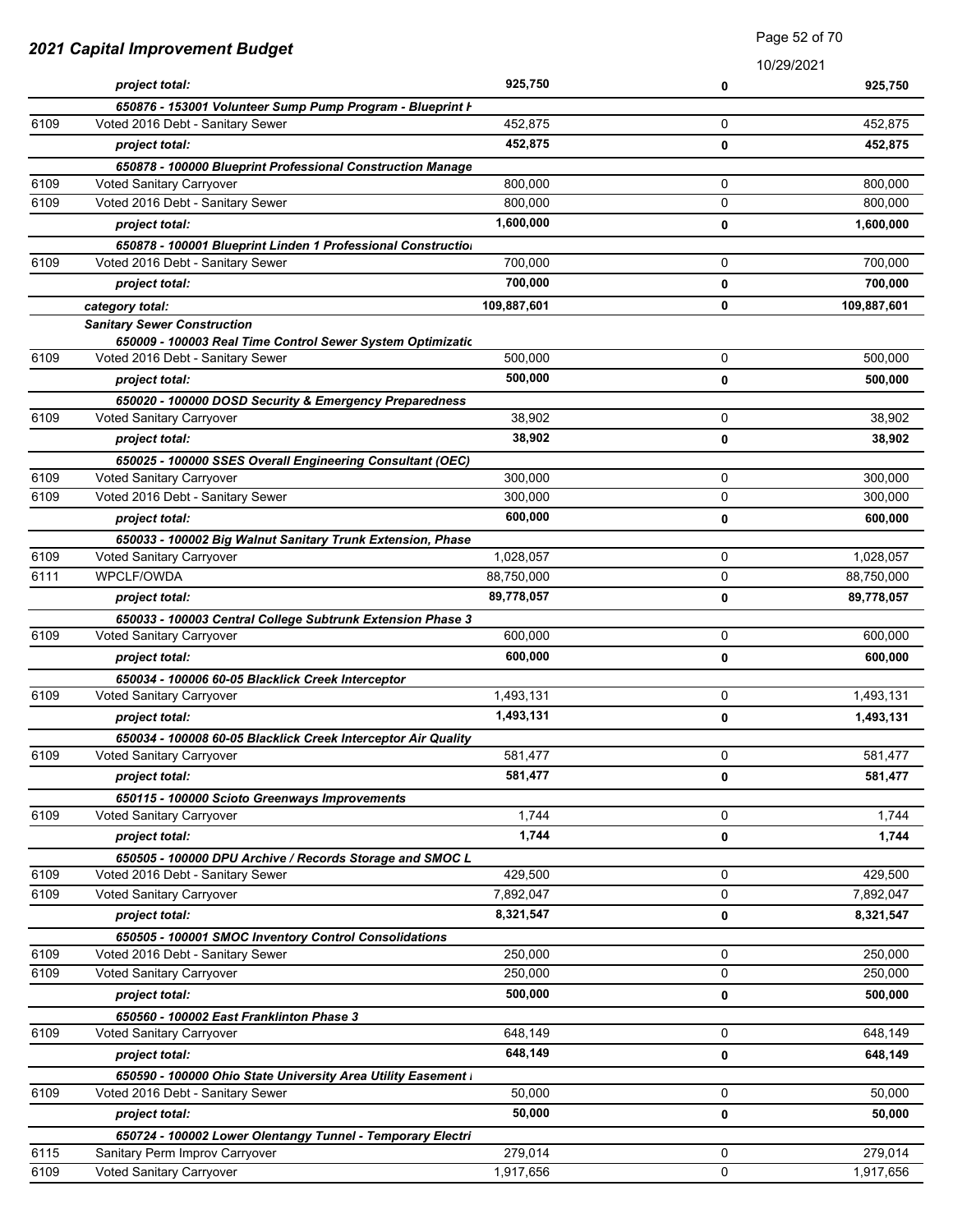|      |                                                                                                 |           | 10/29/2021  |           |
|------|-------------------------------------------------------------------------------------------------|-----------|-------------|-----------|
|      | project total:                                                                                  | 2,196,670 | 0           | 2,196,670 |
|      | 650775 - 100000 Rickenbacker Area Pump Station (SA-15)                                          |           |             |           |
| 6109 | Voted Sanitary Carryover                                                                        | 29,043    | 0           | 29,043    |
|      | project total:                                                                                  | 29,043    | 0           | 29,043    |
|      | 650800 - 100038 Construction Administration Services 2020 t                                     |           |             |           |
| 6109 | Voted Sanitary Carryover                                                                        | 1,008,617 | 0           | 1,008,617 |
| 6109 | Voted 2016 Debt - Sanitary Sewer                                                                | 100,000   | 0           | 100,000   |
|      | project total:                                                                                  | 1,108,617 | 0           | 1,108,617 |
|      | 650870 - 100000 Blueprint Integrated Approach                                                   |           |             |           |
| 6109 | Voted Sanitary Carryover                                                                        | 140,756   | 0           | 140.756   |
|      | project total:                                                                                  | 140,756   | 0           | 140,756   |
|      | 650871 - 100000 Blueprint Downspout Redirection                                                 |           |             |           |
| 6109 | Voted Sanitary Carryover                                                                        | 3,200,830 | 0           | 3,200,830 |
|      | project total:                                                                                  | 3,200,830 | 0           | 3,200,830 |
|      | 650875 - 100001 Blueprint Miller Kelton Lining Project                                          |           |             |           |
| 6109 | Voted Sanitary Carryover                                                                        | 106,401   | 0           | 106,401   |
|      | project total:                                                                                  | 106,401   | 0           | 106,401   |
|      | 650876 - 100000 Blueprint Columbus: Sump Pump Program                                           |           |             |           |
| 6109 | Voted Sanitary Carryover                                                                        | 3,903     | 0           | 3,903     |
|      | project total:                                                                                  | 3,903     | 0           | 3,903     |
|      | 650876 - 110172 Blueprint Clintonville: Sump Pump Project, I                                    |           |             |           |
| 6109 | Voted Sanitary Carryover                                                                        | 224,564   | 0           | 224,564   |
|      | project total:                                                                                  | 224,564   | 0           | 224,564   |
|      | 650876 - 110173 Volunteer Sump Pump Program - Blueprint (                                       |           |             |           |
| 6109 | Voted 2016 Debt - Sanitary Sewer                                                                | 1,055,355 | 0           | 1,055,355 |
| 6109 | Voted Sanitary Carryover                                                                        | 661,377   | 0           | 661,377   |
|      | project total:                                                                                  | 1,716,732 | 0           | 1,716,732 |
|      | 650886 - 100000 Scioto Main Sanitary Pump Stations                                              |           |             |           |
| 6109 | Voted Sanitary Carryover                                                                        | 2,300,000 | 0           | 2,300,000 |
|      | project total:                                                                                  | 2,300,000 | 0           | 2,300,000 |
|      | 650890 - 100000 Meeklynn Drive Area Sanitary Sewer                                              |           |             |           |
| 6109 | Voted 2016 Debt - Sanitary Sewer                                                                | 450,000   | 0           | 450,000   |
| 6109 | Voted Sanitary Carryover                                                                        | 700,000   | 0           | 700,000   |
| 6111 | WPCLF/OWDA                                                                                      | 3,000,000 | 0           | 3,000,000 |
|      | project total:                                                                                  | 4,150,000 | 0           | 4,150,000 |
|      |                                                                                                 |           |             |           |
| 6111 | 650895 - 100001 Williams / Behm HSTS Elimination Project<br>WPCLF/OWDA                          | 66,723    | $\mathbf 0$ | 66,723    |
| 6109 | Voted Sanitary Carryover                                                                        | 738,595   | 0           | 738,595   |
|      | project total:                                                                                  | 805,318   | 0           | 805,318   |
|      |                                                                                                 |           |             |           |
| 6109 | 650895 - 100002 Dyer / Lazar HSTS Elimination Project<br>Voted 2016 Debt - Sanitary Sewer       | 220,000   | 0           | 220,000   |
| 6109 | Voted Sanitary Carryover                                                                        | 238,000   | 0           | 238,000   |
| 6111 | WPCLF/OWDA                                                                                      | 1,560,000 | 0           | 1,560,000 |
|      | project total:                                                                                  | 2,018,000 | 0           | 2,018,000 |
|      |                                                                                                 |           |             |           |
| 6109 | 650895 - 100003 Brooklyn / Cleveland HSTS Elimination Proje<br>Voted 2016 Debt - Sanitary Sewer | 275,000   | 0           | 275,000   |
| 6111 | WPCLF/OWDA                                                                                      | 1,120,000 | 0           | 1,120,000 |
| 6109 | Voted Sanitary Carryover                                                                        | 175,000   | $\mathbf 0$ | 175,000   |
|      |                                                                                                 | 1,570,000 |             |           |
|      | project total:                                                                                  |           | 0           | 1,570,000 |
| 6109 | 650895 - 100004 Community Park / Maple Canyon HSTS Elimi<br>Voted Sanitary Carryover            | 100,000   | 0           | 100,000   |
| 6109 | Voted 2016 Debt - Sanitary Sewer                                                                | 100,000   | 0           | 100,000   |
|      |                                                                                                 |           |             |           |
|      | project total:                                                                                  | 200,000   | 0           | 200,000   |
|      | 650895 - 100005 Barnett / E Deshler HSTS Elimination Project                                    |           |             |           |
| 6109 | Voted 2016 Debt - Sanitary Sewer                                                                | 100,000   | 0           | 100,000   |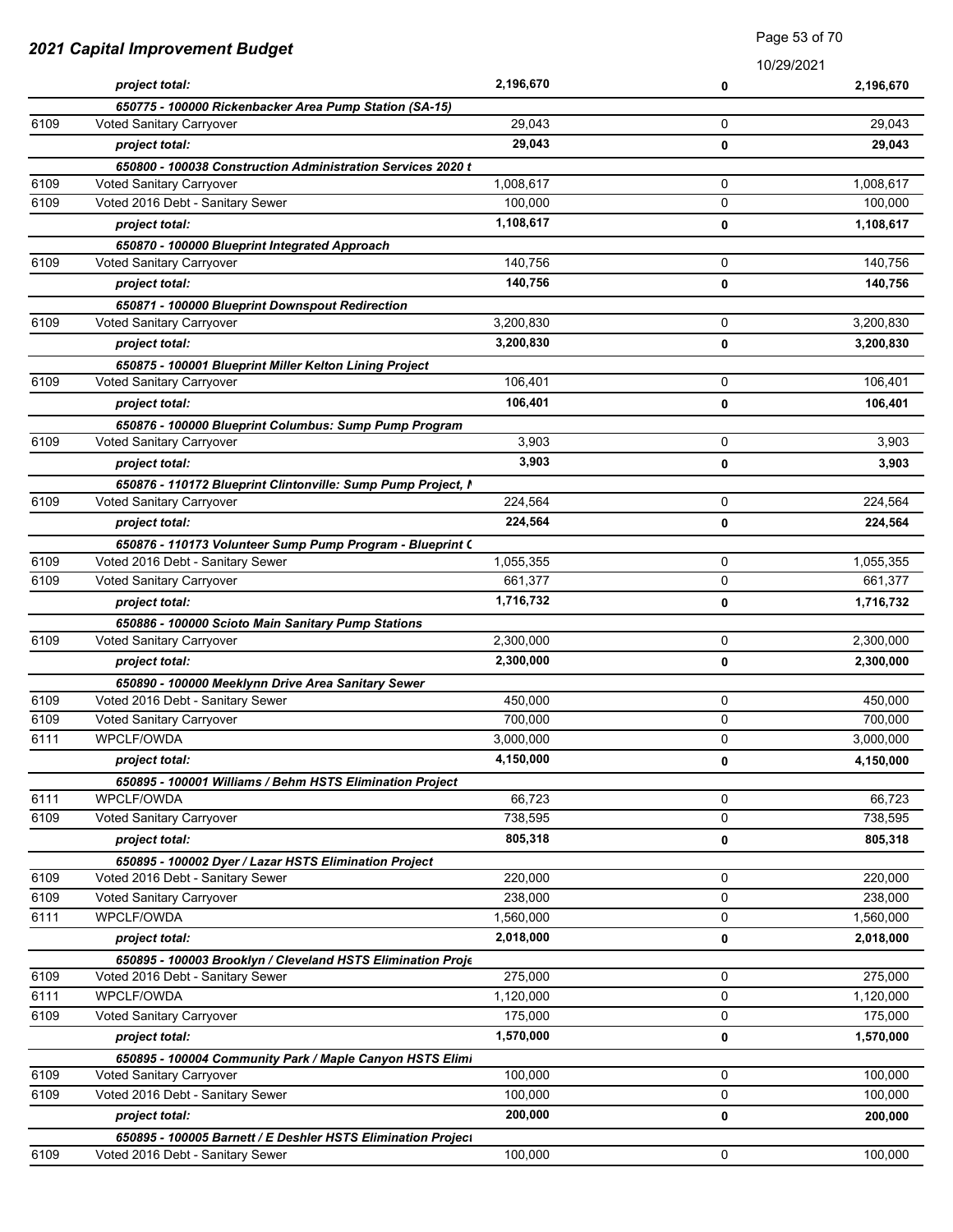| 2021 Capital Improvement Budget |                                                                           | raye 04 01 70          |   |                        |
|---------------------------------|---------------------------------------------------------------------------|------------------------|---|------------------------|
|                                 | project total:                                                            | 100,000                | 0 | 10/29/2021<br>100,000  |
|                                 | 650895 - 100007 Sunbury Rd / Mock Rd HSTS Elimination Pro                 |                        |   |                        |
| 6109                            | Voted Sanitary Carryover                                                  | 1,045,699              | 0 | 1,045,699              |
| 6109                            | Voted 2016 Debt - Sanitary Sewer                                          | 100,000                | 0 | 100,000                |
|                                 | project total:                                                            | 1,145,699              | 0 | 1,145,699              |
|                                 | category total:                                                           | 124,129,540            | 0 | 124,129,540            |
|                                 | <b>Sanitary System Rehabilitation</b>                                     |                        |   |                        |
|                                 | 611699 - 100000 Unallocated Balance Fund 6116                             |                        |   |                        |
| 6116                            | Sanitary PayGo Carryover                                                  | 19,246,082             | 0 | 19,246,082             |
|                                 | project total:                                                            | 19,246,082             | 0 | 19,246,082             |
|                                 | 650113 - 100000 60-05 General Engineering Svcs Contract                   |                        |   |                        |
| 6109                            | Voted Sanitary Carryover                                                  | 3,681,876              | 0 | 3,681,876              |
|                                 | project total:                                                            | 3,681,876              | 0 | 3,681,876              |
|                                 | 650145 - 100000 Dublin Rd and Trabue Rd Sewer Improvemer                  |                        |   |                        |
| 6109                            | Voted Sanitary Carryover                                                  | 417,170                | 0 | 417,170                |
|                                 | project total:                                                            | 417,170                | 0 | 417,170                |
|                                 | 650230 - 100000 60-05 JPWTP Electrical System Upgrade                     |                        |   |                        |
| 6109                            | Voted Sanitary Carryover                                                  | 13,210                 | 0 | 13,210                 |
|                                 | project total:                                                            | 13,210                 | 0 | 13,210                 |
|                                 | 650260 - 102009 JPWWTP ACA Lightning Protection Upgrade                   |                        |   |                        |
| 6109                            | Voted Sanitary Carryover                                                  | 21,796                 | 0 | 21,796                 |
|                                 | project total:                                                            | 21,796                 | 0 | 21,796                 |
| 6109                            | 650353 - 100006 SWWTP Digester Process Expansion, Phase                   |                        | 0 |                        |
| 6109                            | Voted 2016 Debt - Sanitary Sewer<br>Voted Sanitary Carryover              | 1,375,000<br>2,504,193 | 0 | 1,375,000<br>2,504,193 |
|                                 |                                                                           | 3,879,193              |   |                        |
|                                 | project total:                                                            |                        | 0 | 3,879,193              |
| 6109                            | 650403 - 100000 Sanitary Sewer Lining Project<br>Voted Sanitary Carryover | 1,170,000              | 0 | 1,170,000              |
| 6109                            | Voted 2016 Debt - Sanitary Sewer                                          | 1,170,000              | 0 | 1,170,000              |
|                                 | project total:                                                            | 2,340,000              | 0 | 2,340,000              |
|                                 |                                                                           |                        |   |                        |
| 6109                            | 650404 - 100045 2018 Annual Lining Contract<br>Voted Sanitary Carryover   | 124,729                | 0 | 124,729                |
|                                 | project total:                                                            | 124,729                | 0 | 124,729                |
|                                 | 650404 - 100048 2021 Annual Lining Contract                               |                        |   |                        |
| 6111                            | WPCLF/OWDA                                                                | 5,000,000              | 0 | 5,000,000              |
| 6109                            | Voted 2016 Debt - Sanitary Sewer                                          | 850,000                | 0 | 850,000                |
|                                 | project total:                                                            | 5,850,000              | 0 | 5,850,000              |
|                                 | 650460 - 100002 Sewer System Capacity Model update 2020                   |                        |   |                        |
| 6109                            | Voted Sanitary Carryover                                                  | 1,681,529              | 0 | 1,681,529              |
|                                 | project total:                                                            | 1,681,529              | 0 | 1,681,529              |
|                                 | 650580 - 100000 Fairwood / Griggs Radio Replacement                       |                        |   |                        |
| 6109                            | Voted Sanitary Carryover                                                  | 6,588                  | 0 | 6,588                  |
|                                 | project total:                                                            | 6,588                  | 0 | 6,588                  |
|                                 | 650595 - 100000 Franklin County Water / Sewer System Asse.                |                        |   |                        |
| 6115                            | Sanitary Perm Improv Carryover                                            | 36,227                 | 0 | 36,227                 |
| 6109                            | Voted Sanitary Carryover                                                  | 61,933                 | 0 | 61,933                 |
|                                 | project total:                                                            | 98,160                 | 0 | 98,160                 |
|                                 | 650888 - 100000 Scioto Main Sanitary Trunk Sewer Rehabilita               |                        |   |                        |
| 6109                            | Voted 2016 Debt - Sanitary Sewer                                          | 1,300,000              | 0 | 1,300,000              |
|                                 | project total:                                                            | 1,300,000              | 0 | 1,300,000              |
|                                 | 671999 - 100000 60-05 Unallocated Balance Fd. 671                         |                        |   |                        |
| 6115                            | Sanitary Perm Improv Carryover                                            | 790,634                | 0 | 790,634                |
|                                 | project total:                                                            | 790,634                | 0 | 790,634                |
|                                 | category total:                                                           | 39,450,967             | 0 | 39,450,967             |
|                                 | <b>Sewer System Remediation</b>                                           |                        |   |                        |
|                                 | 650113 - 102019 General Engineering Services - Sanitary - 20              |                        |   |                        |

Page 54 of 70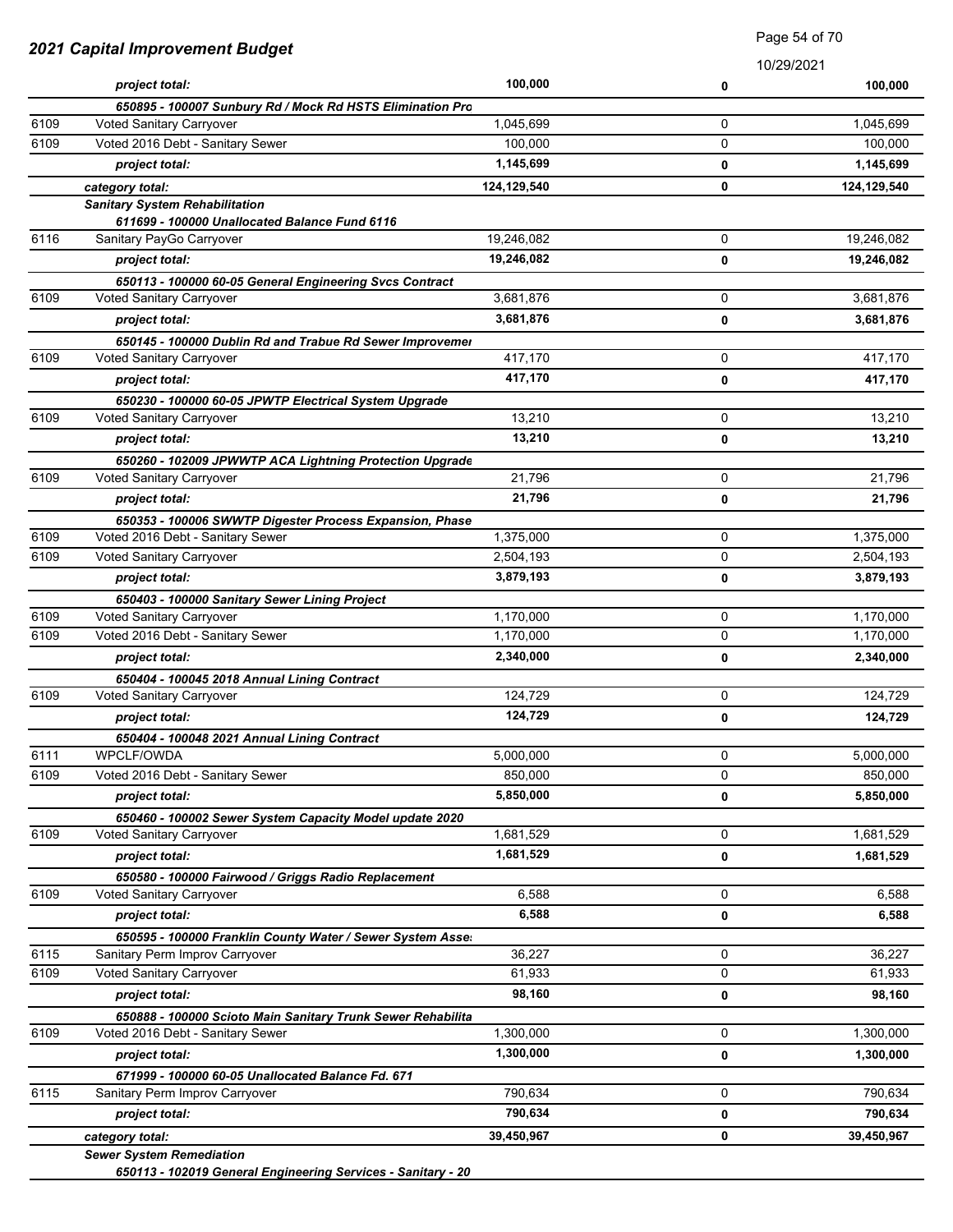| 2021 Capital Improvement Budget |                                                               |            | Page 55 of 70 |            |
|---------------------------------|---------------------------------------------------------------|------------|---------------|------------|
|                                 |                                                               |            |               | 10/29/2021 |
| 6109                            | Voted Sanitary Carryover                                      | 400,000    | 0             | 400,000    |
| 6109                            | Voted 2016 Debt - Sanitary Sewer                              | 400,000    | 0             | 400,000    |
|                                 | project total:                                                | 800,000    | 0             | 800,000    |
|                                 | category total:                                               | 800,000    | 0             | 800,000    |
|                                 | <b>Treatment Engineering</b>                                  |            |               |            |
|                                 | 650234 - 100000 Roof Replacement for DPU Facilities           |            |               |            |
| 6109                            | Voted Sanitary Carryover                                      | 133,023    | 0             | 133,023    |
|                                 | project total:                                                | 133,023    | 0             | 133,023    |
|                                 | 650234 - 100100 DOSD Roof Replacements, No. 2                 |            |               |            |
| 6109                            | Voted 2016 Debt - Sanitary Sewer                              | 2,875,000  | 0             | 2,875,000  |
| 6109                            | Voted Sanitary Carryover                                      | 2,504,125  | 0             | 2,504,125  |
|                                 | project total:                                                | 5,379,125  | 0             | 5,379,125  |
|                                 | 650234 - 100104 JPWWTP Pump and Blower Building (PMP)         |            |               |            |
| 6109                            | Voted Sanitary Carryover                                      | 787,771    | 0             | 787,771    |
|                                 | project total:                                                | 787,771    | 0             | 787,771    |
|                                 | 650234 - 100105 SMOC Phase IV Roof Replacement                |            |               |            |
| 6109                            | Voted Sanitary Carryover                                      | 1,420,832  | 0             | 1,420,832  |
|                                 | project total:                                                | 1,420,832  | 0             | 1,420,832  |
|                                 | 650234 - 100106 SWWTP Incinerator South Building (NCS) R      |            |               |            |
| 6109                            | Voted Sanitary Carryover                                      | 942,906    | 0             | 942,906    |
|                                 | project total:                                                | 942,906    | 0             | 942,906    |
|                                 | 650243 - 100002 JPWWTP Biosolids Land Application Improv      |            |               |            |
| 6109                            | Voted Sanitary Carryover                                      | 633,501    | 0             | 633,501    |
|                                 | project total:                                                | 633,501    | 0             | 633,501    |
|                                 | 650250 - 100007 JPWWTP Cogeneration Facility                  |            |               |            |
| 6111                            | WPCLF/OWDA                                                    | 25,911,854 | 0             | 25,911,854 |
| 6109                            | Voted 2016 Debt - Sanitary Sewer                              | 687,778    | 0             | 687,778    |
| 6109                            | Voted Sanitary Carryover                                      | 2,596,973  | 0             | 2,596,973  |
|                                 | project total:                                                | 29,196,605 | 0             | 29,196,605 |
|                                 | 650260 - 100008 Short Circuit. Coordination, and Arc Flash St |            |               |            |
| 6109                            | Voted 2016 Debt - Sanitary Sewer                              | 350,000    | 0             | 350,000    |
| 6109                            | Voted Sanitary Carryover                                      | 415,314    | 0             | 415,314    |
|                                 | project total:                                                | 765,314    | 0             | 765,314    |
|                                 | 650260 - 100300 DPU General Engineering Consultant Service    |            |               |            |
| 6109                            | Voted Sanitary Carryover                                      | 500,000    | 0             | 500,000    |
| 6109                            | Voted 2016 Debt - Sanitary Sewer                              | 500,000    | 0             | 500,000    |
|                                 | project total:                                                | 1,000,000  | 0             | 1,000,000  |
|                                 | 650260 - 100400 DPU General Engineering Consultant Service    |            |               |            |
| 6109                            | Voted 2016 Debt - Sanitary Sewer                              | 500,000    | 0             | 500,000    |
|                                 | project total:                                                | 500,000    | 0             | 500,000    |
|                                 | 650260 - 102000 JPWWTP Small Capital Projects                 |            |               |            |
| 6109                            | Voted 2016 Debt - Sanitary Sewer                              | 1,450,000  | 0             | 1,450,000  |
| 6109                            | Voted Sanitary Carryover                                      | 2,450,000  | 0             | 2,450,000  |
|                                 | project total:                                                | 3,900,000  | 0             | 3,900,000  |
| 6109                            | 650260 - 102015 JPWWTP Raw Sewage Pump Valve Actuator         | 2,000      | 0             | 2,000      |
|                                 | Voted Sanitary Carryover                                      |            |               |            |
|                                 | project total:                                                | 2,000      | 0             | 2,000      |
|                                 | 650260 - 103000 SWWTP Small Capital Projects                  |            |               |            |
| 6109                            | Voted 2016 Debt - Sanitary Sewer                              | 600,000    | 0<br>0        | 600,000    |
| 6109                            | Voted Sanitary Carryover                                      | 352,824    |               | 352,824    |
|                                 | project total:                                                | 952,824    | 0             | 952,824    |
|                                 | 650260 - 103002 SWWTP Building Heating Improvements/Unc       |            |               |            |
| 6109                            | Voted Sanitary Carryover                                      | 2,000      | 0             | 2,000      |
|                                 | project total:                                                | 2,000      | 0             | 2,000      |
|                                 | 650260 - 103007 SWWTP MCA HVAC System Replacement             |            |               |            |
| 6109                            | Voted Sanitary Carryover                                      | 39,705     | 0             | 39,705     |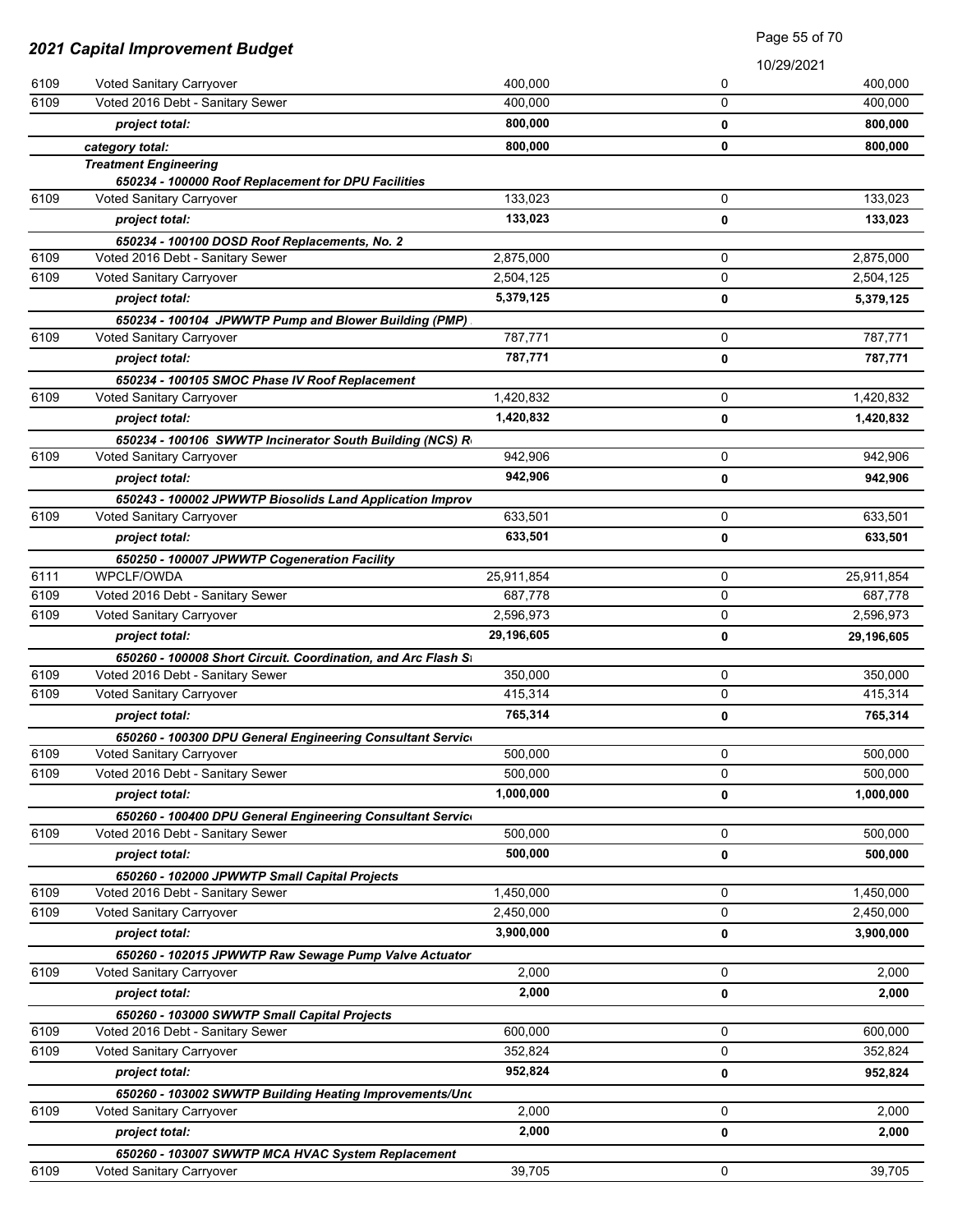| 2021 Capital Improvement Budget |                                                               | <b>Faye</b> 00 01 7 0 |            |            |
|---------------------------------|---------------------------------------------------------------|-----------------------|------------|------------|
|                                 |                                                               |                       | 10/29/2021 |            |
|                                 | project total:                                                | 39,705                | 0          | 39,705     |
|                                 | 650260 - 103008 SWWTP Water Meter Vault Improvements          |                       |            |            |
| 6109                            | Voted Sanitary Carryover                                      | 71,620                | 0          | 71,620     |
|                                 | project total:                                                | 71,620                | 0          | 71,620     |
|                                 | 650260 - 103009 SWWTP Service Drive Lighting Improvement      |                       |            |            |
| 6109                            | Voted Sanitary Carryover                                      | 767,243               | 0          | 767,243    |
|                                 | project total:                                                | 767,243               | 0          | 767,243    |
|                                 | 650260 - 103012 SWWTP ERC/FRC MCC Replacement                 |                       |            |            |
| 6109                            | Voted 2016 Debt - Sanitary Sewer                              | 500,000               | 0          | 500.000    |
|                                 | project total:                                                | 500,000               | 0          | 500,000    |
|                                 | 650260 - 106000 Fairwood Building Facilities Small Capital Pr |                       |            |            |
| 6109                            | Voted Sanitary Carryover                                      | 2,277,680             | 0          | 2,277,680  |
|                                 | project total:                                                | 2,277,680             | 0          | 2,277,680  |
|                                 | 650260 - 106003 SMOC Vehicle Maintenance Fluid System Re      |                       |            |            |
| 6109                            | Voted 2016 Debt - Sanitary Sewer                              | 500,000               | 0          | 500,000    |
|                                 | project total:                                                | 500,000               | 0          | 500,000    |
|                                 | 650260 - 106004 Fairwood Pedestrian Bridge Rehabilitation     |                       |            |            |
| 6109                            | Voted Sanitary Carryover                                      | 222,320               | 0          | 222,320    |
|                                 | project total:                                                | 222,320               | 0          | 222,320    |
|                                 | 650261 - 102000 WWTFs Professional Construction Managen       |                       |            |            |
| 6109                            | Voted 2016 Debt - Sanitary Sewer                              | 450,000               | 0          | 450,000    |
| 6109                            | Voted Sanitary Carryover                                      | 450,000               | 0          | 450,000    |
|                                 | project total:                                                | 900,000               | 0          | 900,000    |
|                                 | 650261 - 102001 WWTFs Professional Construction Managen       |                       |            |            |
| 6109                            | Voted Sanitary Carryover                                      | 264,000               | 0          | 264,000    |
| 6109                            | Voted 2016 Debt - Sanitary Sewer                              | 264,000               | 0          | 264,000    |
|                                 | project total:                                                | 528,000               | 0          | 528,000    |
|                                 | 650261 - 102002 WWTFs Professional Construction Managen       |                       |            |            |
| 6109                            | Voted Sanitary Carryover                                      | 250,000               | 0          | 250,000    |
| 6109                            | Voted 2016 Debt - Sanitary Sewer                              | 250,000               | 0          | 250,000    |
|                                 | project total:                                                | 500,000               | 0          | 500,000    |
|                                 | 650265 - 100100 DOSD HVAC and Air Purification System Rej     |                       |            |            |
| 6109                            | Voted Sanitary Carryover                                      | 1,757,999             | 0          | 1,757,999  |
| 6109                            | Voted 2016 Debt - Sanitary Sewer                              | 2,336,000             | 0          | 2,336,000  |
|                                 | project total:                                                | 4,093,999             | 0          | 4,093,999  |
|                                 | 650265 - 100109 Fairwood Facility HVAC UNIT 19 Replacemer     |                       |            |            |
| 6109                            | Voted Sanitary Carryover                                      | 841,300               | 0          | 841,300    |
|                                 | project total:                                                | 841,300               | 0          | 841,300    |
|                                 | 650265 - 100110 JPWWTP PIB HVAC UNIT H5 Replacement           |                       |            |            |
| 6109                            | Voted Sanitary Carryover                                      | 251,128               | 0          | 251,128    |
|                                 | project total:                                                | 251,128               | 0          | 251,128    |
|                                 | 650277 - 100000 Jackson Pike WWTP Stormwater and Floodp       |                       |            |            |
| 6109                            | Voted Sanitary Carryover                                      | 890,000               | 0          | 890,000    |
| 6109                            | Voted 2016 Debt - Sanitary Sewer                              | 890,000               | 0          | 890,000    |
|                                 | project total:                                                | 1,780,000             | 0          | 1,780,000  |
|                                 | 650290 - 100000 Jackson Pike Waste Water Treatment Plant /    |                       |            |            |
| 6109                            | Voted Sanitary Carryover                                      | 121,100               | 0          | 121,100    |
|                                 | project total:                                                | 121,100               | 0          | 121,100    |
|                                 | 650346 - 100003 DOSD Electrical Upgrades Program              |                       |            |            |
| 6109                            | Voted 2016 Debt - Sanitary Sewer                              | 4,396,000             | 0          | 4,396,000  |
| 6109                            | Voted Sanitary Carryover                                      | 11,200,000            | 0          | 11,200,000 |
|                                 | project total:                                                | 15,596,000            | 0          | 15,596,000 |
|                                 | 650348 - 100004 WWTFS Instrumentation and Control (I&C) Ir.   |                       |            |            |
| 6109                            | Voted Sanitary Carryover                                      | 500,000               | 0          | 500,000    |
| 6109                            | Voted 2016 Debt - Sanitary Sewer                              | 500,000               | 0          | 500,000    |

Page 56 of 70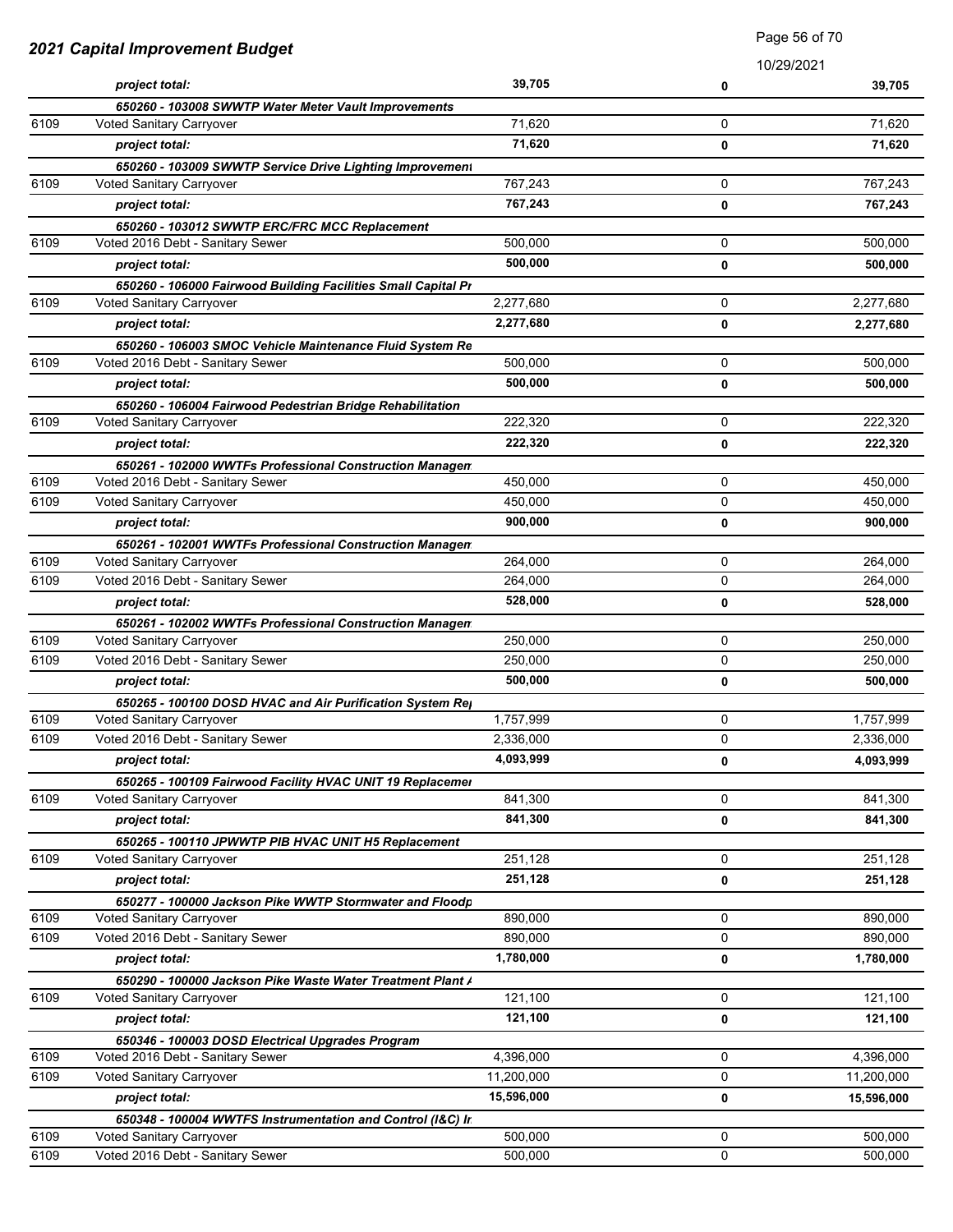| 2021 Capital Improvement Budget |                                                                                        | raye or or ru  |   |                |
|---------------------------------|----------------------------------------------------------------------------------------|----------------|---|----------------|
|                                 |                                                                                        | 1,000,000      |   | 10/29/2021     |
|                                 | project total:                                                                         |                | 0 | 1,000,000      |
| 6109                            | 650350 - 100000 60-05 WWTFs Renovations and Rehabilitatio<br>Voted Sanitary Carryover  | 2,179          | 0 | 2,179          |
|                                 | project total:                                                                         | 2,179          | 0 | 2,179          |
|                                 | 650353 - 100003 SWWTP Digestion Process Expansion                                      |                |   |                |
| 6111                            | WPCLF/OWDA                                                                             | 1,370,109      | 0 | 1,370,109      |
| 6109                            | Voted 2016 Debt - Sanitary Sewer                                                       | 1,504,000      | 0 | 1,504,000      |
|                                 | project total:                                                                         | 2,874,109      | 0 | 2,874,109      |
|                                 | 650353 - 100004 SWWTP Cogeneration Facility                                            |                |   |                |
| 6109                            | Voted Sanitary Carryover                                                               | 39,863         | 0 | 39,863         |
|                                 | project total:                                                                         | 39,863         | 0 | 39,863         |
|                                 | 650354 - 100000 SWWTP Post Aeration Diffuser Replacement                               |                |   |                |
| 6109                            | Voted 2016 Debt - Sanitary Sewer                                                       | 670,000        | 0 | 670,000        |
| 6111                            | <b>WPCLF/OWDA</b>                                                                      | 8,695,000      | 0 | 8,695,000      |
|                                 | project total:                                                                         | 9,365,000      | 0 | 9,365,000      |
|                                 | 650360 - 100002 WWTF Upgrade - General Program #4                                      |                |   |                |
| 6109                            | Voted Sanitary Carryover                                                               | 1              | 0 |                |
| 6109                            | Voted 2016 Debt - Sanitary Sewer                                                       | 1,000,000      | 0 | 1,000,000      |
|                                 | project total:                                                                         | 1,000,001      | 0 | 1,000,001      |
|                                 | 650375 - 100002 60-05 Compost Facility Odor Control Improv                             |                |   |                |
| 6109                            | Voted Sanitary Carryover                                                               | 155,353        | 0 | 155,353        |
|                                 | project total:                                                                         | 155,353        | 0 | 155,353        |
|                                 | 650377 - 100000 Southerly Stormwater and Floodplain Improv                             |                |   |                |
| 6109                            | Voted 2016 Debt - Sanitary Sewer                                                       | 1,300,000      | 0 | 1,300,000      |
| 6109                            | Voted Sanitary Carryover                                                               | 1,300,000      | 0 | 1,300,000      |
|                                 | project total:                                                                         | 2,600,000      | 0 | 2,600,000      |
|                                 | 650759 - 100000 Compost Facility Leachate Basin                                        |                |   |                |
| 6109                            | Voted Sanitary Carryover                                                               | $\overline{7}$ | 0 | $\mathbf{7}$   |
|                                 | project total:                                                                         | $\overline{7}$ | 0 | $\overline{7}$ |
|                                 | category total:                                                                        | 91,642,508     | 0 | 91,642,508     |
|                                 | <b>Unallocated Balance - Sanitary</b>                                                  |                |   |                |
|                                 | 621699 - 100000 Unallocated Balance Fund 6216                                          |                |   |                |
| 6216                            | Storm PayGo Carryover                                                                  | 1,659,585      | 0 | 1,659,585      |
|                                 | project total:                                                                         | 1,659,585      | 0 | 1,659,585      |
|                                 | 685999 - 100000 Unallocated Balance FD. 685                                            |                |   |                |
| 6109                            | Voted Sanitary Carryover                                                               | 1              | 0 | $\mathbf{1}$   |
|                                 | project total:                                                                         | 1              | 0 | 1              |
|                                 | category total:                                                                        | 1,659,586      | 0 | 1,659,586      |
|                                 | <b>WW2-Combined Sewer System Project</b>                                               |                |   |                |
| 6109                            | 650704 - 100001 60-05 OSIS Augment Relief Sewer, Henry St.<br>Voted Sanitary Carryover | 92             | 0 | 92             |
|                                 | project total:                                                                         | 92             | 0 | 92             |
|                                 |                                                                                        | 92             | 0 | 92             |
|                                 | category total:<br><b>WW3-Treatment Plant Improvement Project</b>                      |                |   |                |
|                                 | 650352 - 100006 SWWTP Main Drain Pump Station                                          |                |   |                |
| 6111                            | WPCLF/OWDA                                                                             | 2,500,000      | 0 | 2,500,000      |
| 6109                            | Voted 2016 Debt - Sanitary Sewer                                                       | 400,000        | 0 | 400,000        |
|                                 | project total:                                                                         | 2,900,000      | 0 | 2,900,000      |
|                                 | 650372 - 100000 SWWTP EAC HVAC and Air Purification                                    |                |   |                |
| 6109                            | Voted 2016 Debt - Sanitary Sewer                                                       | 300,000        | 0 | 300,000        |
| 6109                            | Voted Sanitary Carryover                                                               | 341,551        | 0 | 341,551        |
|                                 | project total:                                                                         | 641,551        | 0 | 641,551        |
|                                 | category total:                                                                        | 3,541,551      | 0 | 3,541,551      |
|                                 | WW5-Identified in a consent order (SSO Consent Order)                                  |                |   |                |
|                                 | 650491 - 100000 60-05 Big Walnut Augmentation/Rickenback                               |                |   |                |
| 6109                            | Voted Sanitary Carryover                                                               | 185,839        | 0 | 185,839        |

Page 57 of 70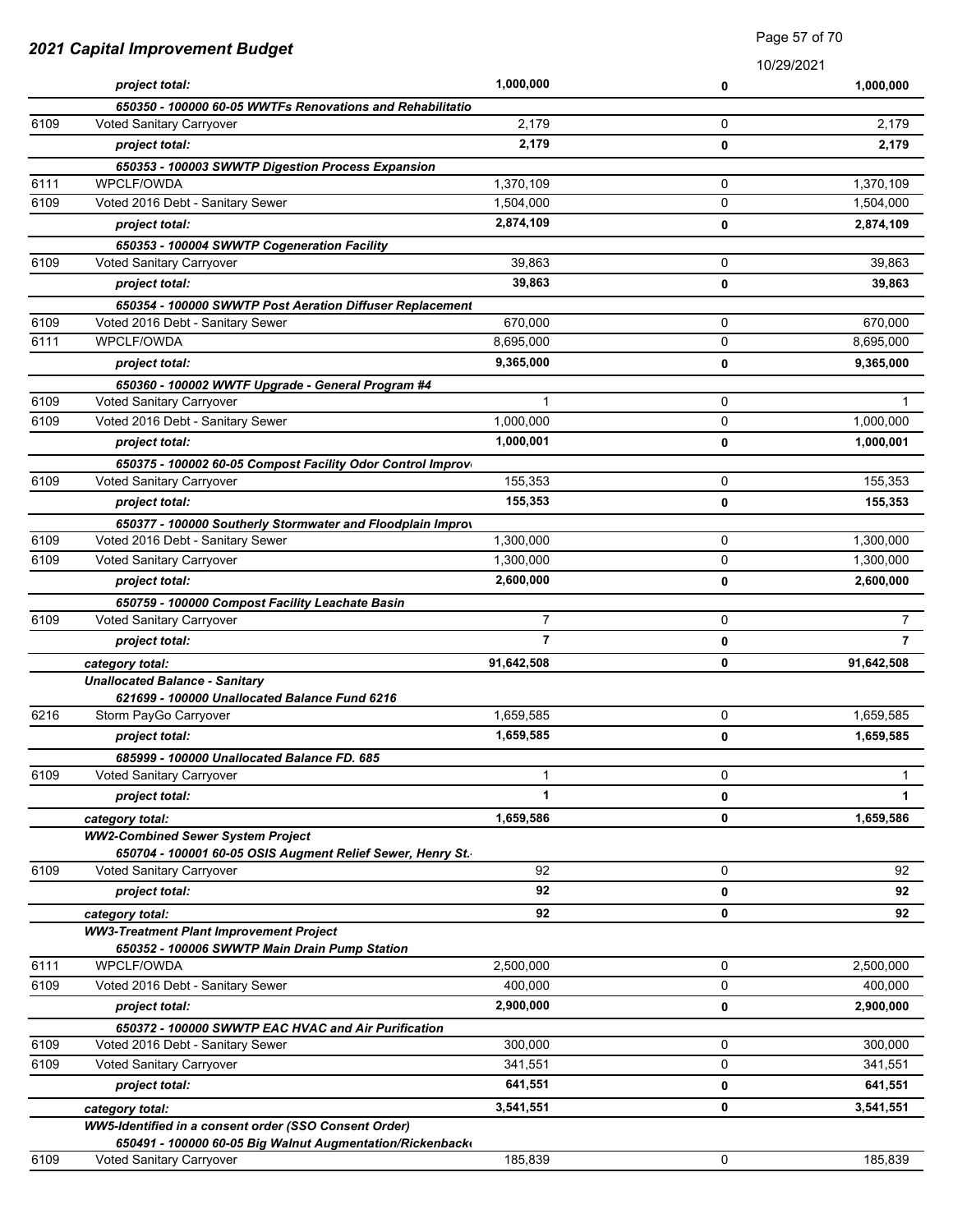|      | <b>2021 Capital Improvement Budget</b>                                   |                | Page 58 of 70 |                |  |
|------|--------------------------------------------------------------------------|----------------|---------------|----------------|--|
|      |                                                                          |                |               | 10/29/2021     |  |
|      | project total:                                                           | 185,839        | 0             | 185,839        |  |
|      | category total:                                                          | 185,839        | 0             | 185,839        |  |
|      | <b>WW6-Non Wet Weather project</b>                                       |                |               |                |  |
|      | 650016 - 100000 Hoover Farms Subtrunk                                    |                |               |                |  |
| 6109 | Voted Sanitary Carryover                                                 | 157,516        | 0             | 157,516        |  |
|      | project total:                                                           | 157,516        | 0             | 157,516        |  |
|      | 650179 - 100000 Williams and Castle Interceptor                          |                |               |                |  |
| 6109 | Voted 2016 Debt - Sanitary Sewer                                         | 2,000,000      | 0             | 2,000,000      |  |
| 6109 | Voted Sanitary Carryover                                                 | 2,598,699      | 0             | 2,598,699      |  |
|      | project total:                                                           | 4,598,699      | 0             | 4,598,699      |  |
|      | 650252 - 100010 JPWWTP Screening Improvements                            |                |               |                |  |
| 6109 | Voted Sanitary Carryover                                                 | 1,878,897      | 0             | 1,878,897      |  |
|      | project total:                                                           | 1,878,897      | 0             | 1,878,897      |  |
|      | 650259 - 100001 JPWWTP, Corrosion Prevention and Protecti                |                |               |                |  |
| 6109 | <b>Voted Sanitary Carryover</b>                                          | 495            | 0             | 495            |  |
|      | project total:                                                           | 495            | 0             | 495            |  |
|      | 650347 - 100001 Combined Sewer Overflow (CSO) Reduction                  |                |               |                |  |
| 6109 | Voted Sanitary Carryover                                                 | 27,269         | 0             | 27,269         |  |
|      | project total:                                                           | 27,269         | 0             | 27,269         |  |
|      | 650460 - 100000 Sewer System Capacity Model update 2006                  |                |               |                |  |
| 6109 | Voted Sanitary Carryover                                                 | $\overline{c}$ | 0             | $\overline{2}$ |  |
|      | project total:                                                           | $\overline{2}$ | 0             | $\mathbf{2}$   |  |
|      | 650491 - 100005 Lockbourne Subtrunk Air Quality Improveme                |                |               |                |  |
| 6109 | Voted Sanitary Carryover                                                 | 157,349        | 0             | 157,349        |  |
|      | project total:                                                           | 157,349        | 0             | 157,349        |  |
|      | 650491 - 100008 Rickenbacker Intermodal Sanitary Extension               |                |               |                |  |
| 6109 | <b>Voted Sanitary Carryover</b>                                          | 976,063        | 0             | 976,063        |  |
| 6111 | <b>WPCLF/OWDA</b>                                                        | 1,100,000      | 0             | 1,100,000      |  |
|      | project total:                                                           | 2,076,063      | 0             | 2,076,063      |  |
|      | 650600 - 100006 Franklin Main Interceptor Rehabilitation, Sec            |                |               |                |  |
| 6109 | <b>Voted Sanitary Carryover</b>                                          | 28,463         | 0             | 28,463         |  |
|      | project total:                                                           | 28,463         | 0             | 28,463         |  |
|      | 650604 - 100000 60-05 Big Run/Hellbranch Subtrunk (Extension             |                |               |                |  |
| 6109 | Voted Sanitary Carryover                                                 | 675,540        | 0             | 675,540        |  |
|      | project total:                                                           | 675,540        | 0             | 675,540        |  |
|      | 650700 - 100000 60-05 Portage Grove Area Assessment                      |                |               |                |  |
| 6109 | Voted Sanitary Carryover                                                 | 334,400        | 0             | 334,400        |  |
|      | project total:                                                           | 334,400        | 0             | 334,400        |  |
|      | 650702 - 100000 Big Walnut Outfall (South) Rehabilitation                |                |               |                |  |
| 6109 | Voted Sanitary Carryover                                                 | 96,922         | 0             | 96,922         |  |
| 6109 | Voted 2016 Debt - Sanitary Sewer                                         | 652,994        | 0             | 652,994        |  |
|      | project total:                                                           | 749,916        | 0             | 749,916        |  |
|      | 650706 - 100000 Lower Olentangy River Ecosystem Restorati                |                |               |                |  |
| 6109 | Voted Sanitary Carryover                                                 | 31,623         | 0             | 31,623         |  |
|      | project total:                                                           | 31,623         | 0             | 31,623         |  |
|      | 650725 - 100000 Large Diameter Pipe Cleaning                             |                |               |                |  |
| 6109 | Voted Sanitary Carryover                                                 | 81,967         | 0             | 81,967         |  |
|      | project total:                                                           | 81,967         | 0             | 81,967         |  |
|      |                                                                          |                |               |                |  |
| 6111 | 650725 - 100004 Large Diameter Sewer Rehabilitation - Alum<br>WPCLF/OWDA | 14,500,000     | 0             | 14,500,000     |  |
| 6109 | Voted 2016 Debt - Sanitary Sewer                                         | 260,000        | 0             | 260,000        |  |
| 6109 | Voted Sanitary Carryover                                                 | 470,982        | 0             | 470,982        |  |
|      |                                                                          | 15,230,982     |               |                |  |
|      | project total:                                                           |                | 0             | 15,230,982     |  |
|      | 650725 - 100008 OSIS Large Diameter Sewer Rehabilitation                 |                |               |                |  |
| 6109 | Voted 2016 Debt - Sanitary Sewer                                         | 900,000        | 0             | 900,000        |  |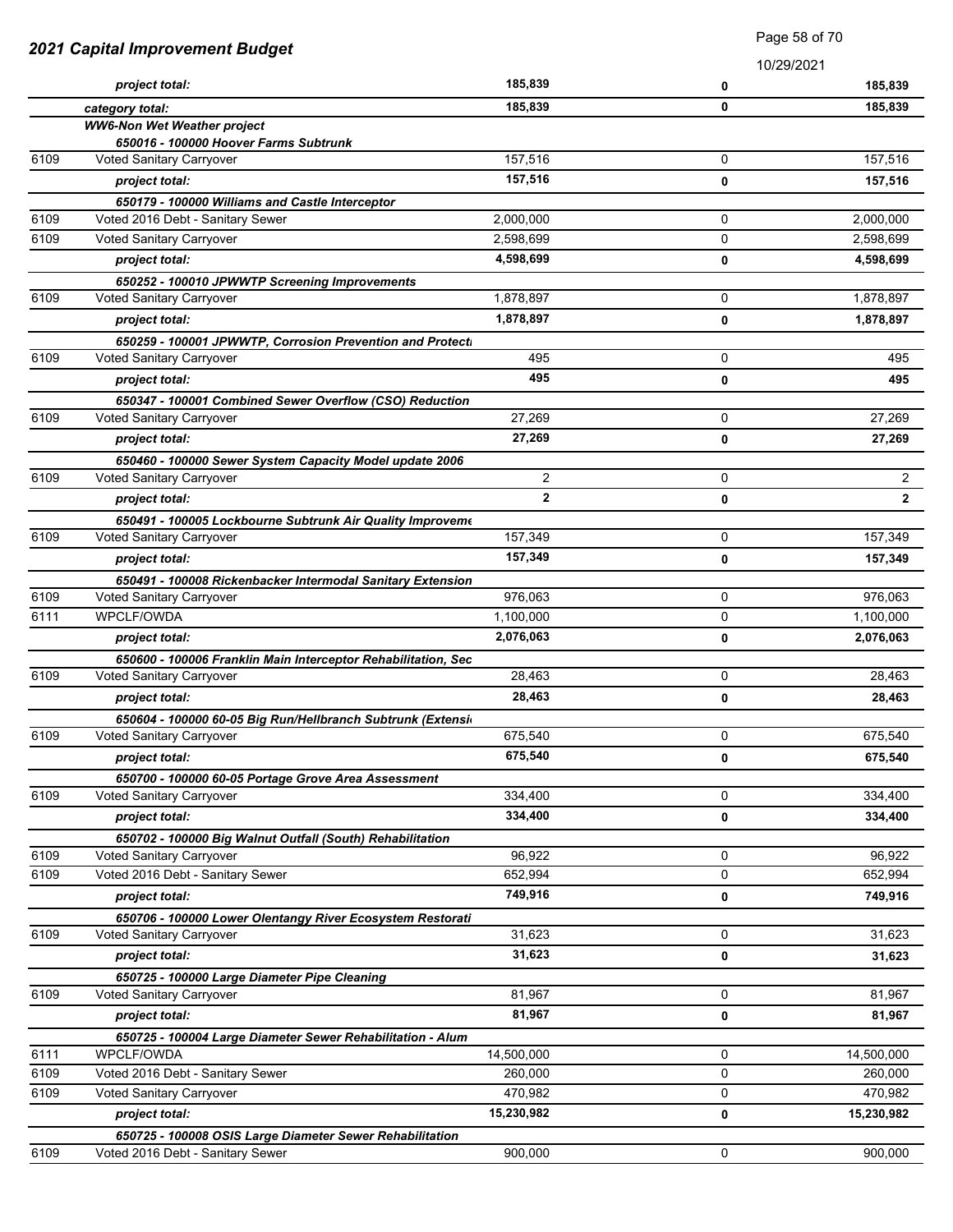|      |                                                                                                  |           | 10/29/2021 |           |
|------|--------------------------------------------------------------------------------------------------|-----------|------------|-----------|
|      | project total:                                                                                   | 900,000   | 0          | 900,000   |
|      | 650725 - 100009 Center Large Diameter Rehabilitation                                             |           |            |           |
| 6111 | <b>WPCLF/OWDA</b>                                                                                | 2,000,000 | 0          | 2,000,000 |
| 6109 | Voted Sanitary Carryover                                                                         | 1,525,582 | 0          | 1,525,582 |
|      | project total:                                                                                   | 3,525,582 | 0          | 3,525,582 |
|      | 650725 - 100010 West Side Trunk Rehabilitation                                                   |           |            |           |
| 6109 | Voted 2016 Debt - Sanitary Sewer                                                                 | 100,000   | 0          | 100,000   |
| 6109 | Voted Sanitary Carryover                                                                         | 100,000   | 0          | 100,000   |
|      | project total:                                                                                   | 200,000   | 0          | 200,000   |
|      | 650725 - 100011 Large Diameter - Blacklick Creek Main Trunk                                      |           |            |           |
| 6109 | Voted 2016 Debt - Sanitary Sewer                                                                 | 675,000   | 0          | 675,000   |
| 6111 | WPCLF/OWDA                                                                                       | 6,250,000 | 0          | 6,250,000 |
| 6109 | Voted Sanitary Carryover                                                                         | 82,016    | 0          | 82,016    |
|      | project total:                                                                                   | 7,007,016 | 0          | 7,007,016 |
|      | 650725 - 100012 Large Diameter - Scioto Main Trunk                                               |           |            |           |
| 6109 | Voted 2016 Debt - Sanitary Sewer                                                                 | 2,435,000 | 0          | 2,435,000 |
| 6111 | WPCLF/OWDA                                                                                       | 6,600,000 | 0          | 6,600,000 |
| 6109 | Voted Sanitary Carryover                                                                         | 100,000   | 0          | 100,000   |
|      | project total:                                                                                   | 9,135,000 | 0          | 9,135,000 |
|      | 650725 - 100015 Alum Creek Trunk (Middle) Rehabilitation - P                                     |           |            |           |
| 6109 | Voted Sanitary Carryover                                                                         | 150,000   | 0          | 150.000   |
|      | project total:                                                                                   | 150,000   | 0          | 150,000   |
|      | 650725 - 100016 Alum Creek Trunk (Middle) Rehabilitation - P                                     |           |            |           |
| 6109 | Voted Sanitary Carryover                                                                         | 245,636   | 0          | 245,636   |
|      | project total:                                                                                   | 245,636   | 0          | 245,636   |
|      | 650725 - 100017 Near North & East Area Large Diameter Asse                                       |           |            |           |
| 6109 | Voted Sanitary Carryover                                                                         | 450,000   | 0          | 450,000   |
| 6109 | Voted 2016 Debt - Sanitary Sewer                                                                 | 375,000   | 0          | 375,000   |
|      | project total:                                                                                   | 825,000   | 0          | 825,000   |
|      |                                                                                                  |           |            |           |
| 6109 | 650725 - 100020 Alum Creek Trunk (South) - Phase 2<br>Voted Sanitary Carryover                   | 869,025   | 0          | 869,025   |
| 6109 | Voted 2016 Debt - Sanitary Sewer                                                                 | 600.000   | 0          | 600,000   |
|      | project total:                                                                                   | 1,469,025 | 0          | 1,469,025 |
|      |                                                                                                  |           |            |           |
| 6109 | 650725 - 100022 Blacklick Creek Sanitary Subtrunk Rehabilita<br>Voted 2016 Debt - Sanitary Sewer | 512,000   | 0          | 512,000   |
|      |                                                                                                  | 512,000   |            | 512,000   |
|      | project total:                                                                                   |           | 0          |           |
| 6109 | 650739 - 100000 60-05 Petzinger Road Sanitary Imps<br>Voted Sanitary Carryover                   | 96,412    | 0          | 96,412    |
|      |                                                                                                  | 96,412    |            |           |
|      | project total:                                                                                   |           | 0          | 96,412    |
|      | 650744 - 100000 Brimfield Area Sanitary System Repair Proje                                      |           | 0          |           |
| 6109 | Voted Sanitary Carryover                                                                         | 99,220    |            | 99,220    |
|      | project total:                                                                                   | 99,220    | 0          | 99,220    |
|      | 650745 - 100009 2017 General Construction Contract                                               |           |            |           |
| 6109 | Voted Sanitary Carryover                                                                         | 100,006   | 0          | 100,006   |
|      | project total:                                                                                   | 100,006   | 0          | 100,006   |
|      | 650745 - 100013 2021 General Construction Contract                                               |           |            |           |
| 6109 | Voted 2016 Debt - Sanitary Sewer                                                                 | 1,150,000 | 0          | 1,150,000 |
|      | project total:                                                                                   | 1,150,000 | 0          | 1,150,000 |
|      | 650747 - 100000 Fenway Court Sanitary Pump Station                                               |           |            |           |
| 6115 | Sanitary Perm Improv Carryover                                                                   | 1,494     | 0          | 1,494     |
|      | project total:                                                                                   | 1,494     | 0          | 1,494     |
|      | 650748 - 100000 Stella Court Sanitary Pump Station                                               |           |            |           |
| 6115 | Sanitary Perm Improv Carryover                                                                   | 9,223     | 0          | 9,223     |
|      | project total:                                                                                   | 9,223     | 0          | 9,223     |
|      | 650751 - 100001 Williams Rd, Sanitary Pump Station Force M.                                      |           |            |           |

*650751 - 100001 Williams Rd. Sanitary Pump Station Force Main Improvements*

## *2021 Capital Improvement Budget*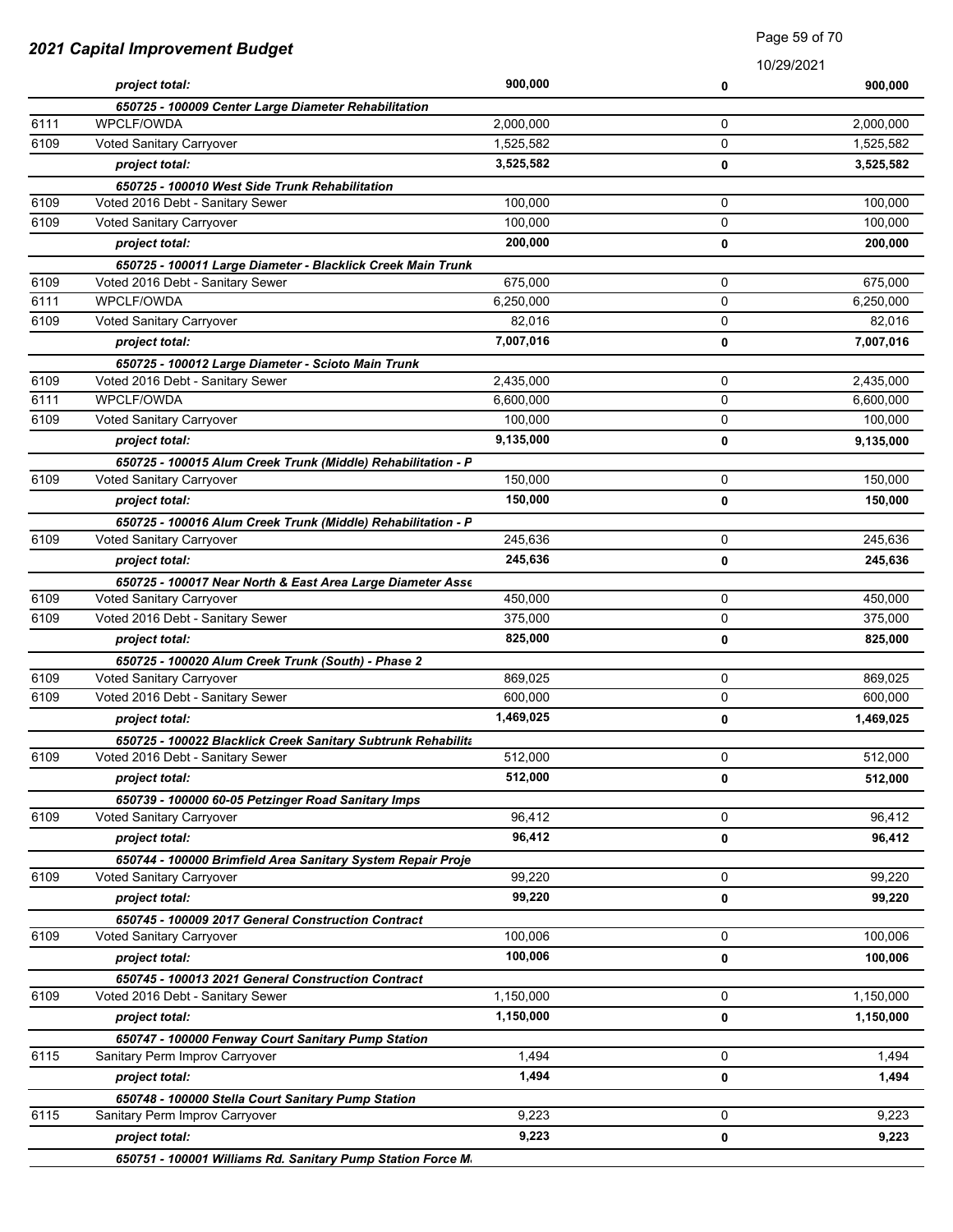|      |                                                                                                    |             | Page 60 of 70 |             |
|------|----------------------------------------------------------------------------------------------------|-------------|---------------|-------------|
|      | <b>2021 Capital Improvement Budget</b>                                                             |             |               | 10/29/2021  |
| 6109 | Voted Sanitary Carryover                                                                           | 42,328      | 0             | 42,328      |
|      | project total:                                                                                     | 42,328      | 0             | 42,328      |
|      | category total:                                                                                    | 51,497,123  | 0             | 51,497,123  |
|      | <b>WWTF Renovations &amp; Rehabilitation</b>                                                       |             |               |             |
|      | 650234 - 100007 SWWTP Center Aeration Control (CAC) Roof                                           |             |               |             |
| 6109 | Voted Sanitary Carryover                                                                           | 142,004     | 0             | 142,004     |
|      | project total:                                                                                     | 142,004     | 0             | 142,004     |
|      | 650234 - 100008 JPWWTP GEN Roof Replacement, Contract \                                            |             |               |             |
| 6109 | Voted Sanitary Carryover                                                                           | 12,573      | 0             | 12,573      |
|      | project total:                                                                                     | 12,573      | 0             | 12,573      |
|      | 650234 - 100009 SMOC Roof Replacement, Phase 2, Contract                                           |             |               |             |
| 6109 | Voted Sanitary Carryover                                                                           | 146,098     | 0             | 146,098     |
|      | project total:                                                                                     | 146,098     | 0             | 146,098     |
|      | 650265 - 100103 Fairwood Facility Unit 29 HVAC Replacemen                                          |             |               |             |
| 6109 | Voted Sanitary Carryover                                                                           | 10,964      | 0             | 10,964      |
|      | project total:                                                                                     | 10,964      | 0             | 10,964      |
|      | 650265 - 100106 JPWWTP SES HVAC UNIT H6 Replacement                                                |             |               |             |
| 6109 | Voted Sanitary Carryover                                                                           | 488,565     | 0             | 488,565     |
|      | project total:                                                                                     | 488,565     | 0             | 488,565     |
|      | 650265 - 100107 Fairwood Facility HVAC UNIT 26 Replacemer                                          |             |               |             |
| 6109 | Voted Sanitary Carryover                                                                           | 343,731     | 0             | 343,731     |
|      | project total:                                                                                     | 343,731     | 0             | 343,731     |
|      | 650265 - 100108 SWWTP E. Primary Admin Lab HVAC Replac                                             |             |               |             |
| 6109 | Voted Sanitary Carryover                                                                           | 782,890     | 0             | 782,890     |
|      | project total:                                                                                     | 782,890     | 0             | 782,890     |
|      | category total:                                                                                    | 1,926,825   | 0             | 1,926,825   |
|      | division total:                                                                                    | 424,721,632 | 0             | 424,721,632 |
|      | 7 - Electricity                                                                                    |             |               |             |
|      | <b>Distribution Improvements</b>                                                                   |             |               |             |
| 6310 | 670063 - 100000 Substation 69 and 138 KV OCB Replacement<br>Electric Perm Improv Carryover         | 12,470      | 0             | 12,470      |
|      | project total:                                                                                     | 12,470      | 0             | 12,470      |
|      |                                                                                                    |             |               |             |
| 6303 | 670063 - 100002 Substation 69 & 138KV OCB Replacement to<br>Voted Electricity Carryover            | 138,646     | 0             | 138,646     |
|      | project total:                                                                                     | 138,646     | 0             | 138,646     |
|      |                                                                                                    |             |               |             |
| 6303 | 670793 - 100000 Dublin Ave. Substation DT-1 Transformer Re<br>Voted Electricity Carryover          | 83,315      | 0             | 83,315      |
|      | project total:                                                                                     | 83,315      |               | 83,315      |
|      |                                                                                                    |             | 0             |             |
| 6303 | 670799 - 100000 Voltage Conversion - Circuit 7220 - North Hig<br>Voted Electricity Carryover       | 1,300,357   | 0             | 1,300,357   |
|      | project total:                                                                                     | 1,300,357   |               | 1,300,357   |
|      |                                                                                                    |             | 0             |             |
| 6303 | 670799 - 100001 Voltage Conversion - Circuit 7221 - Hudson :<br><b>Voted Electricity Carryover</b> | 1,200,000   | 0             | 1,200,000   |
|      |                                                                                                    | 1,200,000   |               |             |
|      | project total:                                                                                     |             | 0             | 1,200,000   |
| 6303 | 670830 - 100003 Circuit 14054 Reliability Improvements<br>Voted 2016 Debt - Electricity            | 3,250,000   | 0             | 3,250,000   |
|      | project total:                                                                                     | 3,250,000   | 0             | 3,250,000   |
|      |                                                                                                    |             |               |             |
| 6303 | 670871 - 100000 Circuit 30 Street Lighting Improvement Upgr<br>Voted Electricity Carryover         | 1,237,979   | 0             | 1,237,979   |
|      |                                                                                                    | 1,237,979   |               |             |
|      | project total:                                                                                     |             | 0             | 1,237,979   |
|      | 670872 - 100000 Security & Emergency Preparedness - Powe                                           | 25,182      | 0             | 25,182      |
| 6303 | Voted Electricity Carryover                                                                        | 25,182      |               |             |
|      | project total:                                                                                     |             | 0             | 25,182      |
|      | 670882 - 100000 Underground / Overhead Service Contract                                            | 123,842     | 0             |             |
| 6303 | Voted Electricity Carryover                                                                        |             |               | 123,842     |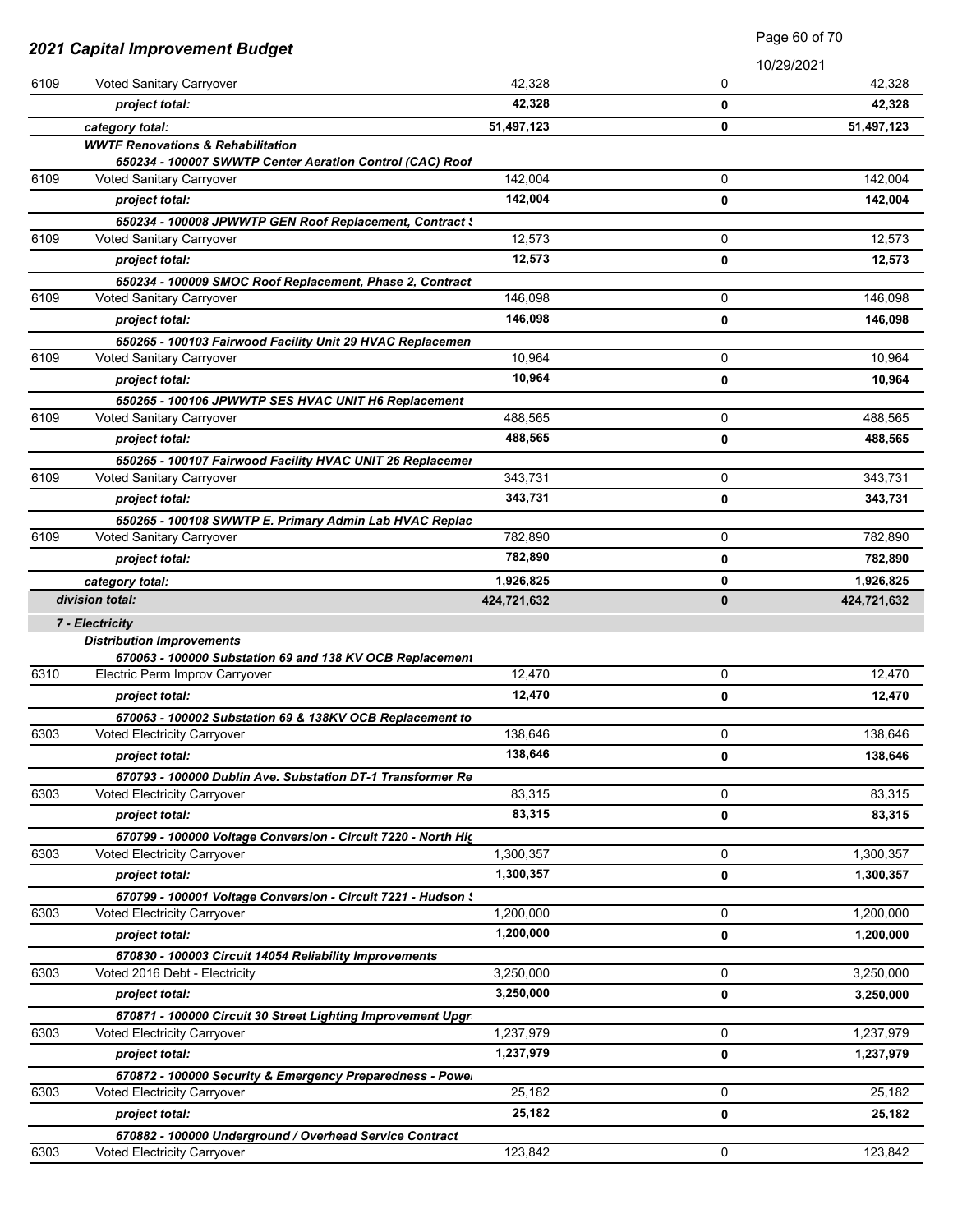|      | 2021 Capital Improvement Budget                                           |            | Faye 01 01 70 |            |
|------|---------------------------------------------------------------------------|------------|---------------|------------|
|      |                                                                           |            | 10/29/2021    |            |
|      | project total:                                                            | 123,842    | 0             | 123,842    |
|      | 670888 - 100000 SCADA System Replacement                                  |            |               |            |
| 6303 | Voted Electricity Carryover                                               | 50,000     | 0             | 50,000     |
|      | project total:                                                            | 50,000     | 0             | 50,000     |
|      | 670889 - 100000 Cutout and Lightning Arrester Replacements                |            |               |            |
| 6303 | Voted Electricity Carryover                                               | 73,690     | 0             | 73,690     |
|      | project total:                                                            | 73,690     | 0             | 73,690     |
|      | 670895 - 100000 Noe Bixby Road Street Lights                              |            |               |            |
| 6303 | Voted 2016 Debt - Electricity                                             | 75,000     | 0             | 75,000     |
| 6303 | Voted Electricity Carryover                                               | 109,424    | 0             | 109,424    |
|      | project total:                                                            | 184,424    | 0             | 184,424    |
|      | 670896 - 100000 Refugee Road Street Lights                                |            |               |            |
| 6303 | Voted 2016 Debt - Electricity                                             | 550,000    | 0             | 550,000    |
|      | project total:                                                            | 550,000    | 0             | 550,000    |
|      | 670898 - 100000 Circuit 157 Street Lighting Improvements                  |            |               |            |
| 6303 | Voted 2016 Debt - Electricity                                             | 850,000    | 0             | 850,000    |
|      | project total:                                                            | 850,000    | 0             | 850,000    |
|      | 670899 - 100000 Circuits 128 and 80 Street Lighting Improven              |            |               |            |
| 6303 | Voted Electricity Carryover                                               | 66,887     | 0             | 66,887     |
| 6303 | Voted 2016 Debt - Electricity                                             | 65,000     | 0             | 65,000     |
|      | project total:                                                            | 131,887    | 0             | 131,887    |
|      | 670901 - 100000 Jackson Pike Substation Modernization                     |            |               |            |
| 6303 | Voted Electricity Carryover                                               | 606,665    | 0             | 606,665    |
|      | project total:                                                            | 606,665    | 0             | 606,665    |
|      | 670903 - 100000 2021 Division of Power General Construction               |            |               |            |
| 6303 | Voted Electricity Carryover                                               | 493,608    | 0             | 493,608    |
|      | project total:                                                            | 493,608    | 0             | 493,608    |
|      | category total:                                                           | 10,312,065 | 0             | 10,312,065 |
|      | <b>Facilities</b><br>670873 - 100000 DPU Hazardous Energy Control (Power) |            |               |            |
| 6303 | Voted Electricity Carryover                                               | 48,951     | 0             | 48,951     |
|      | project total:                                                            | 48,951     | 0             | 48,951     |
|      | 670883 - 100000 Substation Relay Upgrades                                 |            |               |            |
| 6303 | Voted 2016 Debt - Electricity                                             | 200,000    | 0             | 200,000    |
| 6303 | <b>Voted Electricity Carryover</b>                                        | 496,433    | 0             | 496,433    |
|      | project total:                                                            | 696,433    | 0             | 696,433    |
|      | category total:                                                           | 745,384    | 0             | 745,384    |
|      | <b>Street Lighting</b>                                                    |            |               |            |
|      | 440007 - 100010 South High Street Decorative Lighting - 2140              |            |               |            |
| 6303 | Voted Electricity Carryover                                               | 21,055     | 0             | 21,055     |
|      | project total:                                                            | 21,055     | 0             | 21,055     |
|      | 440007 - 100012 Parsons Avenue Underpass Lighting - 2125                  |            |               |            |
| 6303 | Voted Electricity Carryover                                               | 6,500      | 0             | 6,500      |
|      | project total:                                                            | 6,500      | 0             | 6,500      |
|      | 440007 - 100017 Cleveland Avenue Decorative Street Lighting               |            |               |            |
| 6303 | Voted Electricity Carryover                                               | 34,482     | 0             | 34,482     |
|      | project total:                                                            | 34,482     | 0             | 34,482     |
|      | 440007 - 100018 North Central Standard Lighting - 1938                    |            |               |            |
| 6303 | Voted Electricity Carryover                                               | 74,814     | 0             | 74,814     |
|      | project total:                                                            | 74,814     | 0             | 74,814     |
|      | 440007 - 100021 East Main Street Decorative Lighting - 1933               |            |               |            |
| 6303 | <b>Voted Electricity Carryover</b>                                        | 92,960     | 0             | 92,960     |
|      | project total:                                                            | 92,960     | 0             | 92,960     |
|      | 440007 - 100022 East Fifth Avenue Decorative Street Lighting              |            |               |            |
| 6303 | Voted Electricity Carryover                                               | 362,972    | 0             | 362,972    |
|      | project total:                                                            | 362,972    | 0             | 362,972    |

Page 61 of 70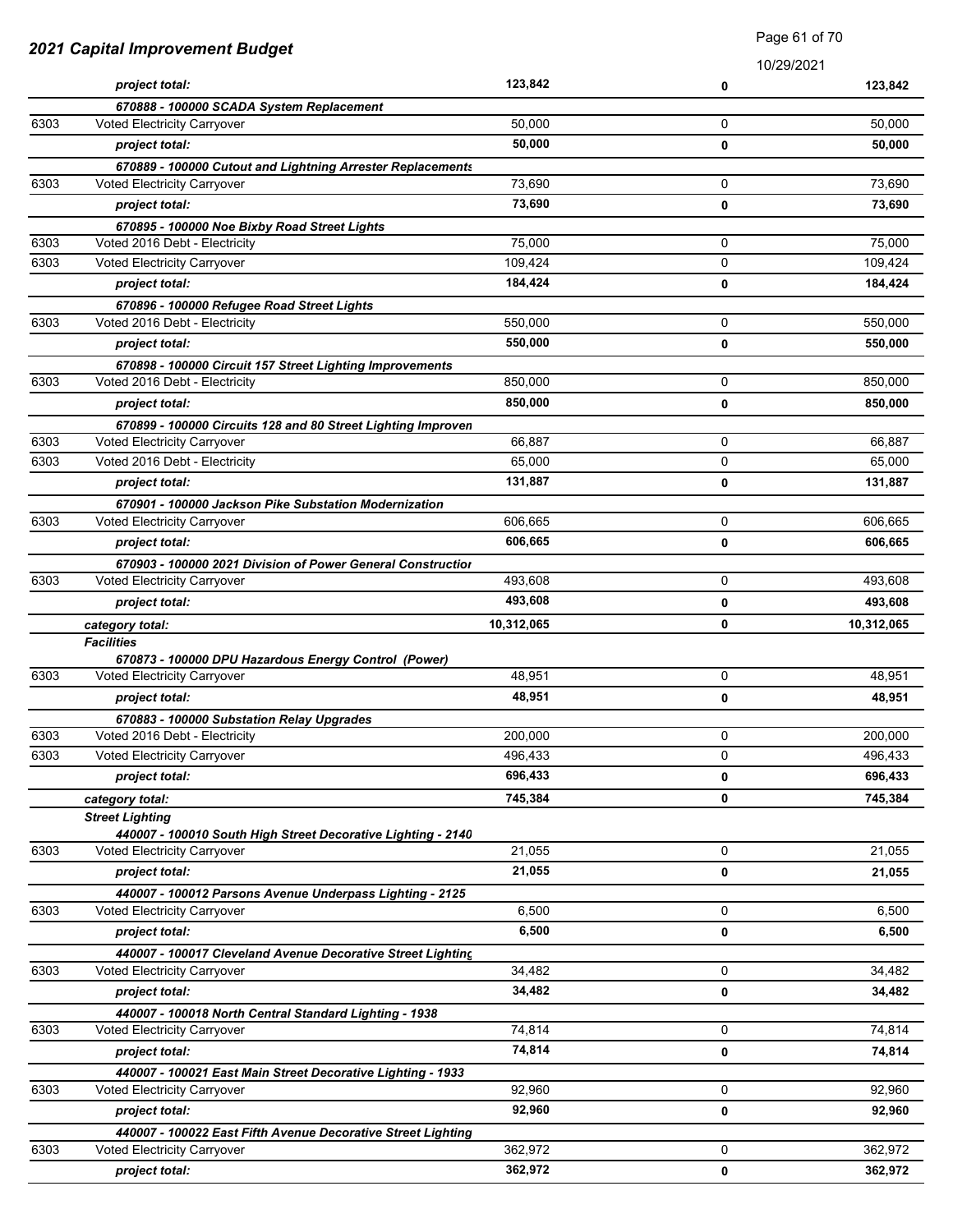10/29/2021

|      | 565999 - 100000 60-07 Unallocated Balance Fd. 565            |            |   |            |
|------|--------------------------------------------------------------|------------|---|------------|
| 6310 | Electric Perm Improv Carryover                               | 54,260     | 0 | 54.260     |
|      | project total:                                               | 54,260     | 0 | 54,260     |
|      | 670003 - 100200 DOP Streetlight Program                      |            |   |            |
| 6303 | Voted Electricity Carryover                                  | 824,319    | 0 | 824,319    |
|      | project total:                                               | 824,319    | 0 | 824,319    |
|      | 670774 - 100000 Conversion to 3 Wire                         |            |   |            |
| 6303 | Voted Electricity Carryover                                  | 300,000    | 0 | 300,000    |
| 6303 | Voted 2016 Debt - Electricity                                | 300,000    | 0 | 300,000    |
|      | project total:                                               | 600,000    | 0 | 600,000    |
|      | 670781 - 100000 South Westgate/Sylvan Street Lighting        |            |   |            |
| 6303 | Voted Electricity Carryover                                  | 22,622     | 0 | 22,622     |
|      | project total:                                               | 22,622     | 0 | 22,622     |
|      | 670782 - 100000 Valleyview Street Lighting                   |            |   |            |
| 6303 | Voted Electricity Carryover                                  | 2,396      | 0 | 2,396      |
|      | project total:                                               | 2,396      | 0 | 2,396      |
|      | 670845 - 100000 Hall Rd Street Lighting                      |            |   |            |
| 6303 | Voted Electricity Carryover                                  | 116,556    | 0 | 116,556    |
|      | project total:                                               | 116,556    | 0 | 116,556    |
|      | 670862 - 100000 Westerville Road Street Lighting             |            |   |            |
| 6303 | Voted Electricity Carryover                                  | 10,409     | 0 | 10,409     |
|      | project total:                                               | 10,409     | 0 | 10,409     |
|      | 670863 - 100000 Smoky Row Street Lighting                    |            |   |            |
| 6303 | Voted Electricity Carryover                                  | 21,629     | 0 | 21,629     |
|      | project total:                                               | 21,629     | 0 | 21,629     |
|      | 670868 - 100000 General Engineering Services - Power         |            |   |            |
| 6310 | Electric Perm Improv Carryover                               | 87,643     | 0 | 87,643     |
|      | project total:                                               | 87,643     | 0 | 87,643     |
|      | 670868 - 100001 GENERAL ENGINEERING CONTRACT 2019 -          |            |   |            |
| 6303 | Voted 2016 Debt - Electricity                                | 150,000    | 0 | 150,000    |
|      | project total:                                               | 150,000    | 0 | 150,000    |
|      | 670869 - 100001 2020 - 2022 - General CA/CI - Power          |            |   |            |
| 6303 | Voted Electricity Carryover                                  | 200,000    | 0 | 200,000    |
| 6303 | Voted 2016 Debt - Electricity                                | 100,000    | 0 | 100,000    |
|      | project total:                                               | 300,000    | 0 | 300,000    |
|      | 670878 - 100000 SMART Streetlighting                         |            |   |            |
| 6303 | Voted 2016 Debt - Electricity                                | 3,500,000  | 0 | 3,500,000  |
| 6303 | Voted Electricity Carryover                                  | 1,670,541  | 0 | 1,670,541  |
|      | project total:                                               | 5,170,541  | 0 | 5,170,541  |
|      | 670878 - 100007 Smart Lighting Control System                |            |   |            |
| 6303 | Voted Electricity Carryover                                  | 417,000    | 0 | 417,000    |
|      | project total:                                               | 417,000    | 0 | 417,000    |
|      | category total:                                              | 8,370,158  | 0 | 8,370,158  |
|      | <b>Unallocated Balance Fd. 553</b>                           |            |   |            |
|      | 670830 - 100002 Circuit 14041 Reliability Improvements       |            |   |            |
| 6303 | <b>Voted Electricity Carryover</b>                           | 2,365,665  | 0 | 2,365,665  |
|      | project total:                                               | 2,365,665  | 0 | 2,365,665  |
|      | category total:                                              | 2,365,665  | 0 | 2,365,665  |
|      | <b>Urban Infrastructure Recovery</b>                         |            |   |            |
|      | 440007 - 100000 60 UIRF Funded Street Lighting Projects (Url |            |   |            |
| 6303 | <b>Voted Electricity Carryover</b>                           | 658,807    | 0 | 658,807    |
|      | project total:                                               | 658,807    | 0 | 658,807    |
|      | category total:                                              | 658,807    | 0 | 658,807    |
|      | division total:                                              | 22,452,079 | 0 | 22,452,079 |
|      | 9 - Water                                                    |            |   |            |

*Distribution Improvements*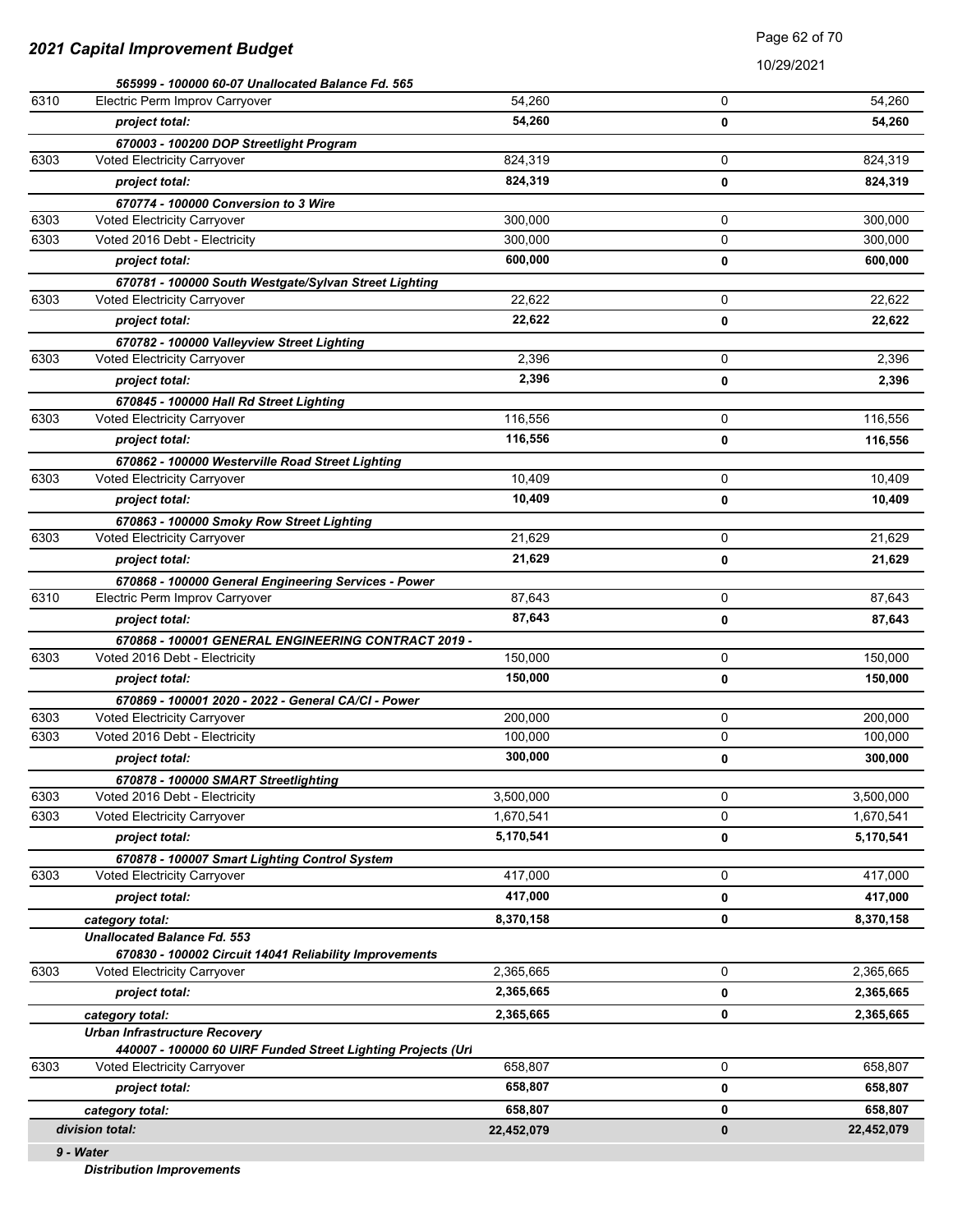|      | 608999 - 100000 60-09 Unallocated Balance Fd. 608                                            |            |             |            |
|------|----------------------------------------------------------------------------------------------|------------|-------------|------------|
| 6008 | Water Perm Improv Carryover                                                                  | 148,992    | $\Omega$    | 148,992    |
|      | project total:                                                                               | 148,992    | 0           | 148,992    |
|      | 690026 - 100010 Rinehart Public Utilities Complex Exterior Si                                |            |             |            |
| 6006 | Voted Water Carryover                                                                        | 6,229,136  | 0           | 6,229,136  |
|      | project total:                                                                               | 6,229,136  | 0           | 6,229,136  |
|      | 690236 - 100148 New World Drive WL Imp's                                                     |            |             |            |
| 6006 | Voted Water Carryover                                                                        | 575,000    | 0           | 575,000    |
| 6006 | Voted 2013 Debt - Water                                                                      | 575.000    | 0           | 575,000    |
|      | project total:                                                                               | 1,150,000  | 0           | 1,150,000  |
|      | 690358 - 100000 Automatic Meter Reading                                                      |            |             |            |
| 6006 | Voted Water Carryover                                                                        | 1,000,000  | 0           | 1,000,000  |
| 6006 | Voted 2013 Debt - Water                                                                      | 1,150,000  | $\mathbf 0$ | 1,150,000  |
|      | project total:                                                                               | 2,150,000  | 0           | 2,150,000  |
|      | 690358 - 100001 Automatic Meter Reading - Equipment 2019                                     |            |             |            |
| 6011 | <b>WSRLA Loan</b>                                                                            | 20,000,000 | 0           | 20,000,000 |
|      | project total:                                                                               | 20,000,000 | 0           | 20,000,000 |
|      | 690394 - 100000 Water Meter Renewal                                                          |            |             |            |
| 6006 | Voted 2016 Debt - Water                                                                      | 200.000    | 0           | 200,000    |
| 6006 | Voted Water Carryover                                                                        | 500,000    | 0           | 500,000    |
| 6008 | Water Perm Improv Carryover                                                                  | 47         | $\mathbf 0$ | 47         |
|      | project total:                                                                               | 700,047    | 0           | 700,047    |
|      | 690395 - 100000 Valve Renewal Program                                                        |            |             |            |
| 6006 | Voted 2016 Debt - Water                                                                      | 2,000,000  | 0           | 2,000,000  |
| 6006 | Voted Water Carryover                                                                        | 1,744,644  | 0           | 1,744,644  |
|      | project total:                                                                               | 3,744,644  | 0           | 3,744,644  |
|      | 690473 - 100000 Misc. Booster Station and Water Tank Imp's                                   |            |             |            |
| 6006 | Voted 2016 Debt - Water                                                                      | 1,000,000  | 0           | 1,000,000  |
|      | project total:                                                                               | 1,000,000  | 0           | 1,000,000  |
|      | 690473 - 100014 Smoky Row Booster Station Roof Improvem                                      |            |             |            |
| 6006 | Voted Water Carryover                                                                        | 496,366    | 0           | 496,366    |
|      | project total:                                                                               | 496,366    | 0           | 496,366    |
|      | 690473 - 100015 Lockbourne Road PRV Structural Repairs                                       |            |             |            |
| 6006 | Voted Water Carryover                                                                        | 48,635     | 0           | 48,635     |
|      | project total:                                                                               | 48,635     | 0           | 48,635     |
|      | 690477 - 100000 Water Storage Tank Painting                                                  |            |             |            |
| 6006 | Voted Water Carryover                                                                        | 123,705    | 0           | 123,705    |
|      | project total:                                                                               | 123,705    | 0           | 123,705    |
|      | 690502 - 100000 Dublin Road 30" Water Line                                                   |            |             |            |
| 6006 | Voted 2016 Debt - Water                                                                      | 900,000    | 0           | 900,000    |
| 6011 | <b>WSRLA Loan</b>                                                                            | 10,000,000 | 0           | 10,000,000 |
|      | project total:                                                                               | 10,900,000 | 0           | 10,900,000 |
|      | 690521 - 100000 Water Main Repair                                                            |            |             |            |
| 6006 | Voted 2016 Debt - Water                                                                      | 1,250,000  | 0           | 1,250,000  |
|      | project total:                                                                               | 1,250,000  | 0           | 1,250,000  |
|      |                                                                                              |            |             |            |
| 6006 | 690527 - 100000 Fire Hydrant Repairs (non R & R)<br>Voted 2016 Debt - Water                  | 1,250,000  | 0           | 1,250,000  |
|      | project total:                                                                               | 1,250,000  |             | 1,250,000  |
|      |                                                                                              |            | 0           |            |
| 6008 | 690528 - 100000 Gen'l Engineering Services - Distribution Gro<br>Water Perm Improv Carryover | 525        | 0           | 525        |
|      |                                                                                              | 525        |             |            |
|      | project total:                                                                               |            | 0           | 525        |
|      | 690528 - 100003 2020 - 2022 Gen'l Engineering Services - Dist                                |            |             |            |
| 6006 | Voted 2016 Debt - Water                                                                      | 600,000    | 0<br>0      | 600,000    |
| 6006 | Voted Water Carryover                                                                        | 600,000    |             | 600,000    |
|      | project total:                                                                               | 1,200,000  | 0           | 1,200,000  |
|      | 690549 - 100011 General Construction (CA-CI) for 2020, 2021,                                 |            |             |            |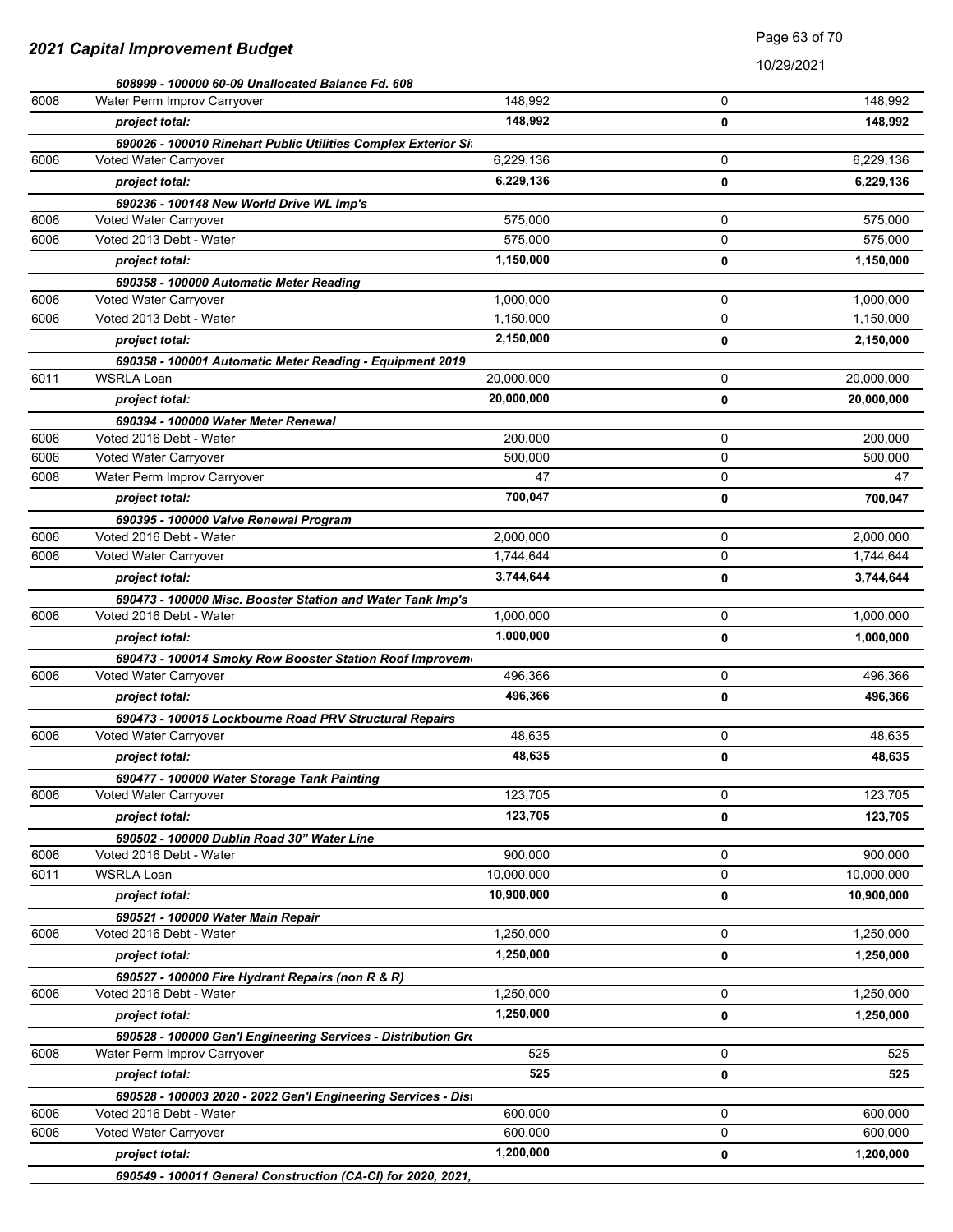|                                 |                                                                                     | Page 64 of 70 |             |            |
|---------------------------------|-------------------------------------------------------------------------------------|---------------|-------------|------------|
| 2021 Capital Improvement Budget |                                                                                     |               | 10/29/2021  |            |
| 6006                            | Voted Water Carryover                                                               | 250,820       | 0           | 250,820    |
| 6006                            | Voted 2016 Debt - Water                                                             | 250,000       | $\mathbf 0$ | 250,000    |
|                                 | project total:                                                                      | 500,820       | 0           | 500,820    |
|                                 | 690588 - 100001 Olentangy River Road 24-Inch Water Main (P                          |               |             |            |
| 6006                            | Voted Water Carryover                                                               | 720,483       | 0           | 720,483    |
| 6006                            | Voted 2016 Debt - Water                                                             | 400,000       | 0           | 400,000    |
|                                 | project total:                                                                      | 1,120,483     | 0           | 1,120,483  |
|                                 | 690589 - 100001 Large Diameter Valve Replacement Part 2                             |               |             |            |
| 6006                            | Voted 2016 Debt - Water                                                             | 1,120,000     | 0           | 1,120,000  |
| 6006                            | Voted Water Carryover                                                               | 2,747,444     | $\mathbf 0$ | 2,747,444  |
|                                 | project total:                                                                      | 3,867,444     | 0           | 3,867,444  |
|                                 | 690597 - 100000 Hudson Street 24" Water Line Improvements                           |               |             |            |
| 6006                            | Voted 2016 Debt - Water                                                             | 750,000       | 0           | 750,000    |
|                                 | project total:                                                                      | 750,000       | 0           | 750,000    |
|                                 | 690603 - 100000 Ohio State University Area Utility Easement I                       |               |             |            |
| 6006                            | Voted 2016 Debt - Water                                                             | 120,881       | 0           | 120,881    |
|                                 | project total:                                                                      | 120,881       | 0           | 120,881    |
|                                 | category total:                                                                     | 56,751,678    | 0           | 56,751,678 |
|                                 | <b>Facilities Improvements</b>                                                      |               |             |            |
| 6006                            | 690026 - 100000 Miscellaneous Water Facilities<br>Voted 2013 Debt - Water           | 90,000        | 0           | 90,000     |
| 6006                            | Voted 2016 Debt - Water                                                             | 10,000        | 0           | 10,000     |
| 6008                            | Water Perm Improv Carryover                                                         | 9,427         | 0           | 9,427      |
| 6006                            | Voted Water Carryover                                                               | 98,000        | 0           | 98,000     |
|                                 | project total:                                                                      | 207,427       | 0           | 207,427    |
|                                 |                                                                                     |               |             |            |
| 6006                            | 690026 - 100018 910 Dublin Road Standby Power Improveme.<br>Voted Water Carryover   | 129,202       | 0           | 129,202    |
|                                 | project total:                                                                      | 129,202       |             | 129,202    |
|                                 |                                                                                     |               | 0           |            |
| 6008                            | 690251 - 100000 O'Shaughnessy Hydroelectric - FERC<br>Water Perm Improv Carryover   | 4,953         | 0           | 4,953      |
|                                 | project total:                                                                      | 4,953         | 0           | 4,953      |
|                                 |                                                                                     |               |             |            |
| 6006                            | 690251 - 100001 O'Shaughnessy Dam FERC Independent Cor<br>Voted Water Carryover     | 120,673       | 0           | 120,673    |
| 6006                            | Voted 2013 Debt - Water                                                             | 450,000       | 0           | 450,000    |
|                                 |                                                                                     | 570,673       |             |            |
|                                 | project total:                                                                      |               | 0           | 570,673    |
| 6006                            | 690278 - 100000 DRWP Miscellaneous Improvements<br>Voted Water Carryover            | 35,625        | 0           | 35,625     |
| 6006                            | Voted 2013 Debt - Water                                                             | 175,000       | 0           | 175,000    |
| 6008                            | Water Perm Improv Carryover                                                         | 181           | 0           | 181        |
|                                 | project total:                                                                      | 210,806       | 0           | 210,806    |
|                                 |                                                                                     |               |             |            |
| 6006                            | 690278 - 100003 DRWP Misc. Imp's - Exterior Door and Windo<br>Voted Water Carryover | 150,700       | 0           | 150,700    |
|                                 | project total:                                                                      | 150,700       | 0           | 150,700    |
|                                 |                                                                                     |               |             |            |
| 6006                            | 690278 - 100005 DRWP Misc. Imp's - Basin Clarifier Rehab<br>Voted Water Carryover   | 1,146,100     | 0           | 1,146,100  |
|                                 | project total:                                                                      | 1,146,100     | 0           | 1,146,100  |
|                                 | 690286 - 100000 HCWP Misc. Improvements                                             |               |             |            |
| 6008                            | Water Perm Improv Carryover                                                         | 8,826         | 0           | 8,826      |
| 6006                            | Voted 2013 Debt - Water                                                             | 350,000       | 0           | 350,000    |
|                                 | project total:                                                                      | 358,826       | 0           | 358,826    |
|                                 |                                                                                     |               |             |            |
| 6006                            | 690286 - 100003 HCWP Misc. Improvements - HCWP Actuator<br>Voted Water Carryover    | 3,470,500     | 0           | 3,470,500  |
|                                 | project total:                                                                      | 3,470,500     | 0           | 3,470,500  |
|                                 |                                                                                     |               |             |            |
| 6006                            | 690291 - 100000 PAWP Facility Misc. Improvements<br>Voted 2013 Debt - Water         | 125,000       | 0           | 125,000    |
|                                 | project total:                                                                      | 125,000       | 0           | 125,000    |
|                                 |                                                                                     |               |             |            |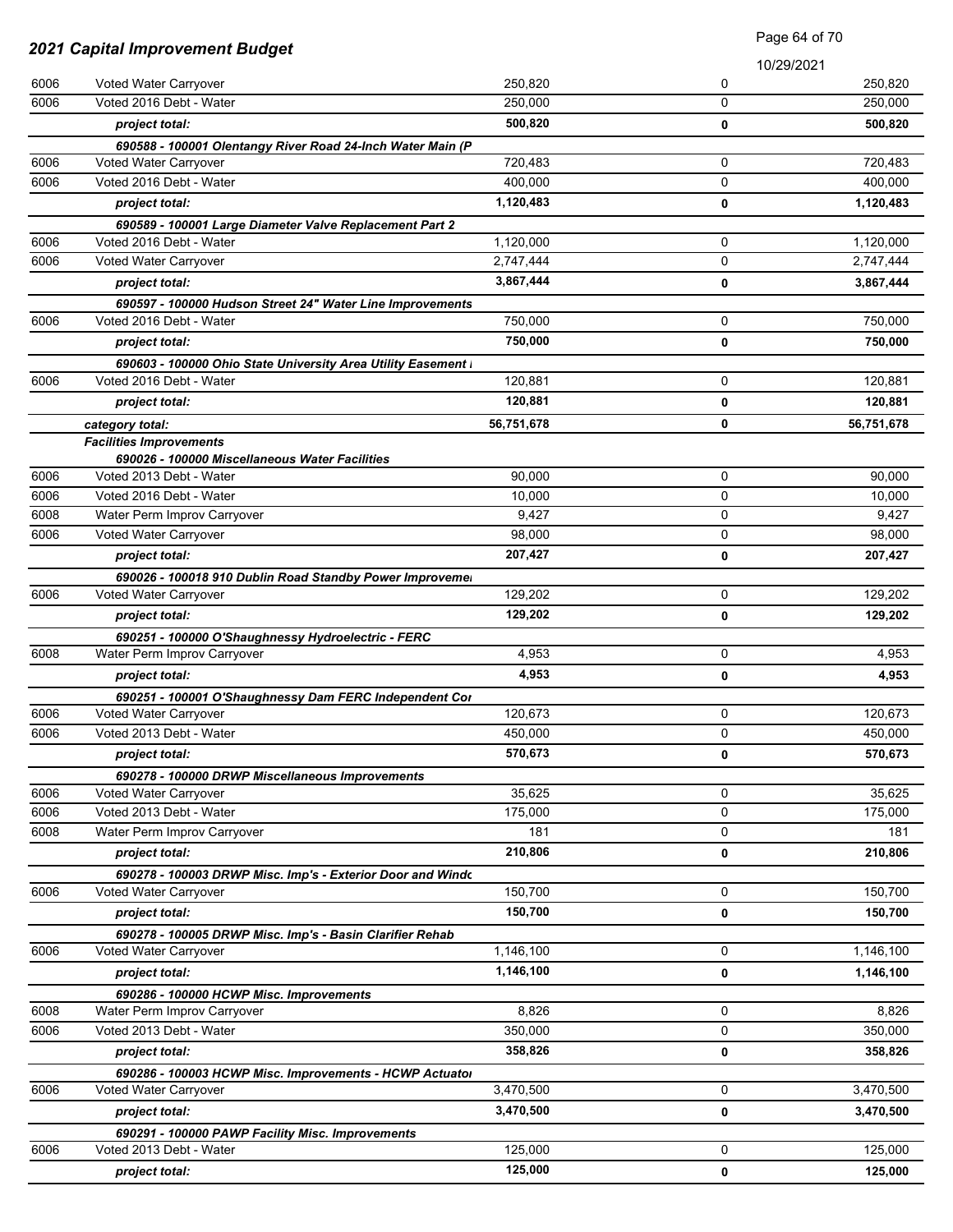## Page 65 of 70

|      | 690291 - 100002 PAWP Misc. Imp's - Lime Slaker and Soda A:  |            |   |            |
|------|-------------------------------------------------------------|------------|---|------------|
| 6006 | Voted Water Carryover                                       | 748,000    | 0 | 748,000    |
| 6011 | <b>WSRLA Loan</b>                                           | 924,000    | 0 | 924.000    |
| 6006 | Voted 2013 Debt - Water                                     | 100,000    | 0 | 100,000    |
|      | project total:                                              | 1,772,000  | 0 | 1,772,000  |
|      | 690291 - 100003 PAWP Misc. Imp's - Control Room Renovatic   |            |   |            |
| 6006 | Voted Water Carryover                                       | 52,000     | 0 | 52,000     |
|      | project total:                                              | 52,000     | 0 | 52,000     |
|      | 690370 - 100000 Upground Reservoir (eng. for all phases+Rs) |            |   |            |
| 6008 | Water Perm Improv Carryover                                 | 1,067,067  | 0 | 1,067,067  |
|      | project total:                                              | 1,067,067  | 0 | 1,067,067  |
|      | 690384 - 100005 Watershed Roadway Improvements - Part 5     |            |   |            |
| 6006 | Voted 2013 Debt - Water                                     | 175,000    | 0 | 175,000    |
|      | project total:                                              | 175,000    | 0 | 175,000    |
|      | 690389 - 100000 HCWP Basin Concrete Rehab.                  |            |   |            |
| 6006 | Voted 2016 Debt - Water                                     | 1,270,000  | 0 | 1,270,000  |
| 6006 | Voted 2013 Debt - Water                                     | 230,000    | 0 | 230,000    |
| 6006 | Voted Water Carryover                                       | 1,602,000  | 0 | 1,602,000  |
|      | project total:                                              | 3,102,000  | 0 | 3,102,000  |
|      | 690389 - 100001 HCWP Basin Concrete Rehabilitation Part 2   |            |   |            |
| 6011 | <b>WSRLA Loan</b>                                           | 32,000,000 | 0 | 32,000,000 |
| 6006 | Voted Water Carryover                                       | 1,551,000  | 0 | 1,551,000  |
|      | project total:                                              | 33,551,000 | 0 | 33,551,000 |
|      | 690391 - 100000 HCWP A & B Raw & Fin. Water                 |            |   |            |
| 6006 | Voted Water Carryover                                       | 283,800    | 0 | 283,800    |
|      | project total:                                              | 283,800    | 0 | 283,800    |
|      | 690391 - 100001 HCWP Pump Improvements                      |            |   |            |
| 6006 | Voted 2016 Debt - Water                                     | 200,000    | 0 | 200,000    |
|      | project total:                                              | 200,000    | 0 | 200,000    |
|      | 690411 - 100000 Watershed Misc. Improv. Facilities          |            |   |            |
| 6006 | Voted 2016 Debt - Water                                     | 115,000    | 0 | 115,000    |
|      | project total:                                              | 115,000    | 0 | 115,000    |
|      | 690411 - 100013 Hoover Dam Imp's - Part 1                   |            |   |            |
| 6006 | Voted 2016 Debt - Water                                     | 500,000    | 0 | 500,000    |
| 6006 | Voted Water Carryover                                       | 903,300    | 0 | 903,300    |
|      | project total:                                              | 1,403,300  | 0 | 1,403,300  |
|      | 690421 - 100000 Watershed Protection Easements              |            |   |            |
| 6006 | Voted 2016 Debt - Water                                     | 50,000     | 0 | 50,000     |
|      | project total:                                              | 50,000     | 0 | 50,000     |
|      | 690430 - 100001 HCWP Treatment Imps - Detailed Design & C   |            |   |            |
| 6008 | Water Perm Improv Carryover                                 | 216,517    | 0 | 216,517    |
|      | project total:                                              | 216,517    | 0 | 216,517    |
|      | 690444 - 100000 O'Shaughnessy Hydroelectric Imps            |            |   |            |
| 6006 | Voted Water Carryover                                       | 884,600    | 0 | 884,600    |
|      | project total:                                              | 884,600    | 0 | 884,600    |
|      | 690446 - 100005 Gen'l Eng Svcs - Supply Group 2018A         |            |   |            |
| 6006 | Voted 2016 Debt - Water                                     | 400,000    | 0 | 400,000    |
| 6006 | Voted Water Carryover                                       | 400,000    | 0 | 400,000    |
|      | project total:                                              | 800,000    | 0 | 800,000    |
|      | 690446 - 100006 Gen'l Eng Svcs - Supply Group 2018B         |            |   |            |
| 6006 | Voted Water Carryover                                       | 400,000    | 0 | 400,000    |
| 6006 | Voted 2016 Debt - Water                                     | 400,000    | 0 | 400,000    |
|      | project total:                                              | 800,000    | 0 | 800,000    |
|      | 690472 - 100000 O'Shaughnessy Gatehouse Misc. Imp.'s        |            |   |            |
| 6006 | Voted 2016 Debt - Water                                     | 1,000,000  | 0 | 1,000,000  |
|      |                                                             |            |   |            |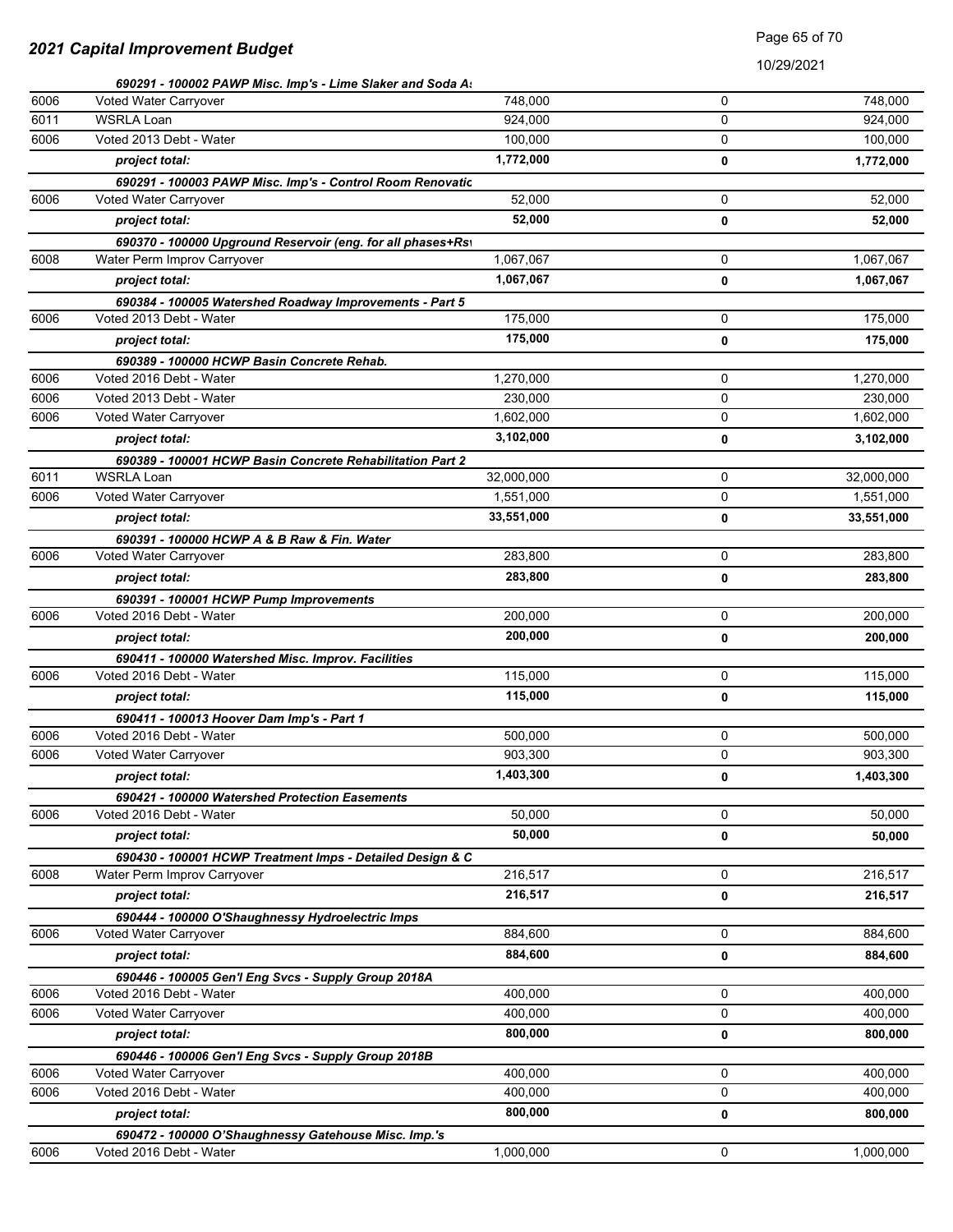| 2021 Capital Improvement Budget |                                                                                   | Faye ou ul <i>I</i> u |            |           |
|---------------------------------|-----------------------------------------------------------------------------------|-----------------------|------------|-----------|
|                                 |                                                                                   |                       | 10/29/2021 |           |
|                                 | project total:                                                                    | 1,000,000             | 0          | 1,000,000 |
|                                 | 690479 - 100002 Security Enhancements - 910 Dublin Road                           |                       |            |           |
| 6006                            | Voted Water Carryover                                                             | 1,140,800             | 0          | 1,140,800 |
|                                 | project total:                                                                    | 1,140,800             | 0          | 1,140,800 |
|                                 | 690486 - 100000 HCWP Hypochlorite Disinfection Improveme                          |                       |            |           |
| 6006                            | Voted Water Carryover                                                             | 1,447,000             | 0          | 1,447,000 |
|                                 | project total:                                                                    | 1,447,000             | 0          | 1,447,000 |
| 6006                            | 690487 - 100000 PAWP Hypochlorite Disinfection Improveme<br>Voted Water Carryover | 1,500,000             | 0          | 1,500,000 |
| 6011                            | <b>WSRLA Loan</b>                                                                 | 1,700,000             | 0          | 1,700,000 |
|                                 |                                                                                   | 3,200,000             |            |           |
|                                 | project total:                                                                    |                       | 0          | 3,200,000 |
| 6006                            | 690510 - 100004 HCWP Sludge Disposal Line Imp's<br>Voted Water Carryover          | 404,925               | 0          | 404,925   |
|                                 | project total:                                                                    | 404,925               | 0          | 404,925   |
|                                 |                                                                                   |                       |            |           |
| 6006                            | 690511 - 100000 HCWP Intake Structure & Low Head Dam Rei<br>Voted Water Carryover | 2,341,100             | 0          | 2,341,100 |
|                                 | project total:                                                                    | 2,341,100             | 0          | 2,341,100 |
|                                 |                                                                                   |                       |            |           |
| 6006                            | 690513 - 100000 PAWP HVAC Improvements<br>Voted Water Carryover                   | 733,600               | 0          | 733,600   |
|                                 | project total:                                                                    | 733,600               | 0          | 733,600   |
|                                 |                                                                                   |                       |            |           |
| 6011                            | 690515 - 100000 Water Quality Assurance Lab Renovations<br><b>WSRLA Loan</b>      | 1,300,000             | 0          | 1,300,000 |
| 6006                            | Voted Water Carryover                                                             | 476,200               | 0          | 476,200   |
|                                 | project total:                                                                    | 1,776,200             | 0          | 1,776,200 |
|                                 | 690525 - 100000 Watershed Facilities Improvements                                 |                       |            |           |
| 6006                            | Voted Water Carryover                                                             | 2,250,000             | 0          | 2,250,000 |
|                                 | project total:                                                                    | 2,250,000             | 0          | 2,250,000 |
|                                 | 690533 - 100002 PAWP Well Pump Replacement - CWs #101,                            |                       |            |           |
| 6006                            | Voted Water Carryover                                                             | 1,097,300             | 0          | 1,097,300 |
|                                 | project total:                                                                    | 1,097,300             | 0          | 1,097,300 |
|                                 | 690535 - 100000 DRWP UV Disinfection                                              |                       |            |           |
| 6006                            | Voted Water Carryover                                                             | 346,000               | 0          | 346,000   |
|                                 | project total:                                                                    | 346,000               | 0          | 346,000   |
|                                 | 690539 - 100000 PAWP Concept Plan Update                                          |                       |            |           |
| 6006                            | Voted Water Carryover                                                             | 500,000               | 0          | 500,000   |
|                                 | project total:                                                                    | 500,000               | 0          | 500,000   |
|                                 | 690540 - 100001 Residuals Management Plan Update - Pt. 2                          |                       |            |           |
| 6006                            | Voted 2016 Debt - Water                                                           | 400,000               | 0          | 400,000   |
|                                 | project total:                                                                    | 400,000               | 0          | 400,000   |
|                                 | 690540 - 100002 Water Treatment Residuals Turnkey Dewater                         |                       |            |           |
| 6006                            | Voted Water Carryover                                                             | 203,300               | 0          | 203,300   |
|                                 | project total:                                                                    | 203,300               | 0          | 203,300   |
|                                 | 690542 - 100001 General Architectural Services - Division of I                    |                       |            |           |
| 6006                            | Voted 2016 Debt - Water                                                           | 300,000               | 0          | 300,000   |
|                                 | project total:                                                                    | 300,000               | 0          | 300,000   |
|                                 | 690542 - 100002 General Architectural Services - Division of I                    |                       |            |           |
| 6006                            | Voted 2016 Debt - Water                                                           | 300,000               | 0          | 300,000   |
| 6006                            | Voted Water Carryover                                                             | 300,000               | 0          | 300,000   |
|                                 | project total:                                                                    | 600,000               | 0          | 600,000   |
|                                 | 690545 - 100000 HCWP Lime and Soda Ash Dust Collection S                          |                       |            |           |
| 6011                            | <b>WSRLA Loan</b>                                                                 | 750,000               | 0          | 750,000   |
| 6006                            | Voted Water Carryover                                                             | 148,100               | 0          | 148,100   |
| 6006                            | Voted 2016 Debt - Water                                                           | 200,000               | 0          | 200,000   |
|                                 | project total:                                                                    | 1,098,100             | 0          | 1,098,100 |
|                                 | 690552 - 100000 Plant Drain & Water System Imp's                                  |                       |            |           |

Page 66 of 70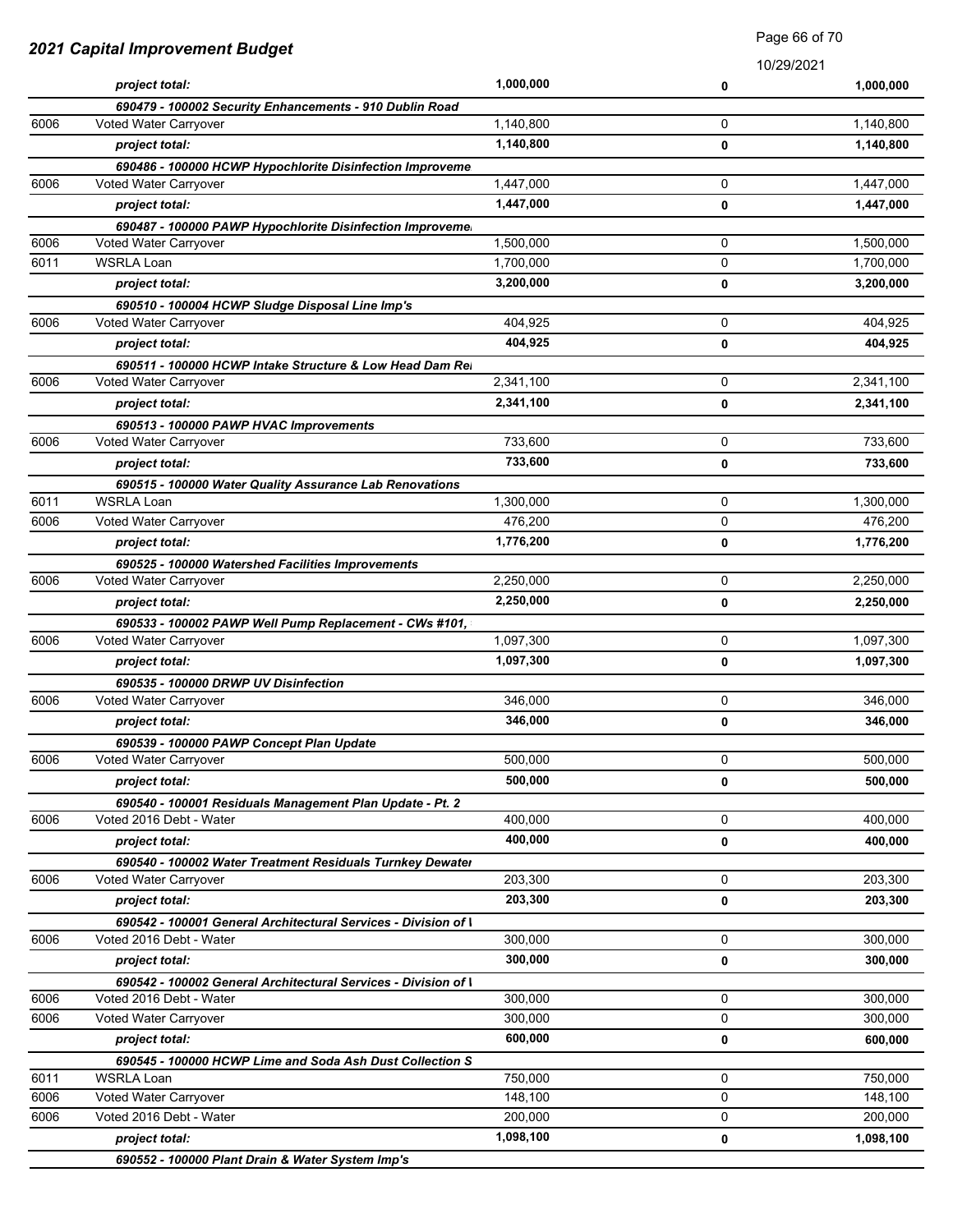| <b>2021 Capital Improvement Budget</b> |                                                                                   | Page 67 of 70 |   |            |
|----------------------------------------|-----------------------------------------------------------------------------------|---------------|---|------------|
|                                        |                                                                                   |               |   | 10/29/2021 |
| 6011                                   | <b>WSRLA Loan</b>                                                                 | 4,000,000     | 0 | 4,000,000  |
| 6006                                   | Voted 2016 Debt - Water                                                           | 650,000       | 0 | 650,000    |
| 6006                                   | Voted Water Carryover                                                             | 1,300,000     | 0 | 1,300,000  |
|                                        | project total:                                                                    | 5,950,000     | 0 | 5,950,000  |
|                                        | 690553 - 100000 Professional Construction Management (PCI                         |               |   |            |
| 6006                                   | Voted 2016 Debt - Water                                                           | 250,000       | 0 | 250,000    |
| 6006                                   | Voted Water Carryover                                                             | 254,000       | 0 | 254,000    |
|                                        | project total:                                                                    | 504,000       | 0 | 504,000    |
|                                        | 690554 - 100000 Laboratory Upgrades                                               |               |   |            |
| 6006                                   | Voted Water Carryover                                                             | 2,064,500     | 0 | 2,064,500  |
| 6006                                   | Voted 2016 Debt - Water                                                           | 675,000       | 0 | 675,000    |
|                                        | project total:                                                                    | 2,739,500     | 0 | 2,739,500  |
|                                        | 690555 - 100000 Dam Engineering Services (DES)                                    |               |   |            |
| 6006                                   | Voted Water Carryover                                                             | 150,000       | 0 | 150,000    |
| 6006                                   | Voted 2016 Debt - Water                                                           | 150,000       | 0 | 150,000    |
|                                        | project total:                                                                    | 300,000       | 0 | 300,000    |
|                                        | 690556 - 100000 Security & Emergency Preparedness - DOW                           |               |   |            |
| 6006                                   | Voted Water Carryover                                                             | 27.136        | 0 | 27,136     |
|                                        | project total:                                                                    | 27,136        | 0 | 27,136     |
|                                        | 690557 - 100000 Land Stewardship Update                                           |               |   |            |
| 6006                                   | Voted Water Carryover                                                             | 250,000       | 0 | 250,000    |
|                                        | project total:                                                                    | 250,000       | 0 | 250,000    |
|                                        | 690574 - 100000 Electrical Power System Studies                                   |               |   |            |
| 6006                                   | Voted 2016 Debt - Water                                                           | 400,000       | 0 | 400,000    |
|                                        | project total:                                                                    | 400,000       | 0 | 400,000    |
|                                        | 690576 - 100000 DOW Safety Improvements                                           |               |   |            |
| 6006                                   | Voted 2016 Debt - Water                                                           | 500,000       | 0 | 500,000    |
| 6006                                   | Voted Water Carryover                                                             | 219,300       | 0 | 219,300    |
|                                        | project total:                                                                    | 719,300       | 0 | 719,300    |
|                                        | 690578 - 100000 DRWP Caustic Feed Improvements                                    |               |   |            |
| 6006                                   | Voted Water Carryover                                                             | 250,000       | 0 | 250,000    |
| 6006                                   | Voted 2016 Debt - Water                                                           | 50,000        | 0 | 50,000     |
|                                        | project total:                                                                    | 300,000       | 0 | 300,000    |
|                                        | 690579 - 100000 PAWP Treatment Residuals Disposal Improv                          |               |   |            |
| 6006                                   | Voted Water Carryover                                                             | 2,250,000     | 0 | 2,250,000  |
|                                        | project total:                                                                    | 2,250,000     | 0 | 2,250,000  |
|                                        | 690580 - 100000 PAWP Wellfield Development                                        |               |   |            |
| 6006                                   | Voted Water Carryover                                                             | 400,000       | 0 | 400,000    |
| 6006                                   | Voted 2016 Debt - Water                                                           | 400,000       | 0 | 400,000    |
|                                        | project total:                                                                    | 800,000       | 0 | 800,000    |
|                                        | 690587 - 100000 Professional Construction Management (PCI                         |               |   |            |
| 6006                                   | Voted Water Carryover                                                             | 312,200       | 0 | 312,200    |
| 6006                                   | Voted 2016 Debt - Water                                                           | 1,750,000     | 0 | 1,750,000  |
|                                        | project total:                                                                    | 2,062,200     | 0 | 2,062,200  |
|                                        | 690587 - 100001 Professional Construction Management (PCI                         |               |   |            |
| 6006                                   | Voted 2016 Debt - Water                                                           | 9,000,000     | 0 | 9,000,000  |
| 6006                                   | Voted Water Carryover                                                             | 6,608,900     | 0 | 6,608,900  |
|                                        | project total:                                                                    | 15,608,900    | 0 | 15,608,900 |
|                                        | 690590 - 100000 Franklin County Water / Sewer System                              |               |   |            |
| 6008                                   | Water Perm Improv Carryover                                                       | 46,184        | 0 | 46,184     |
| 6006                                   | Voted Water Carryover                                                             | 61,933        | 0 | 61,933     |
|                                        | project total:                                                                    | 108,117       | 0 | 108,117    |
|                                        |                                                                                   |               |   |            |
| 6006                                   | 690604 - 100000 Lockbourne Road Quarry Embankment Impi<br>Voted 2016 Debt - Water | 2,500,000     | 0 | 2,500,000  |
|                                        |                                                                                   |               | 0 |            |
| 6006                                   | Voted Water Carryover                                                             | 30,700        |   | 30,700     |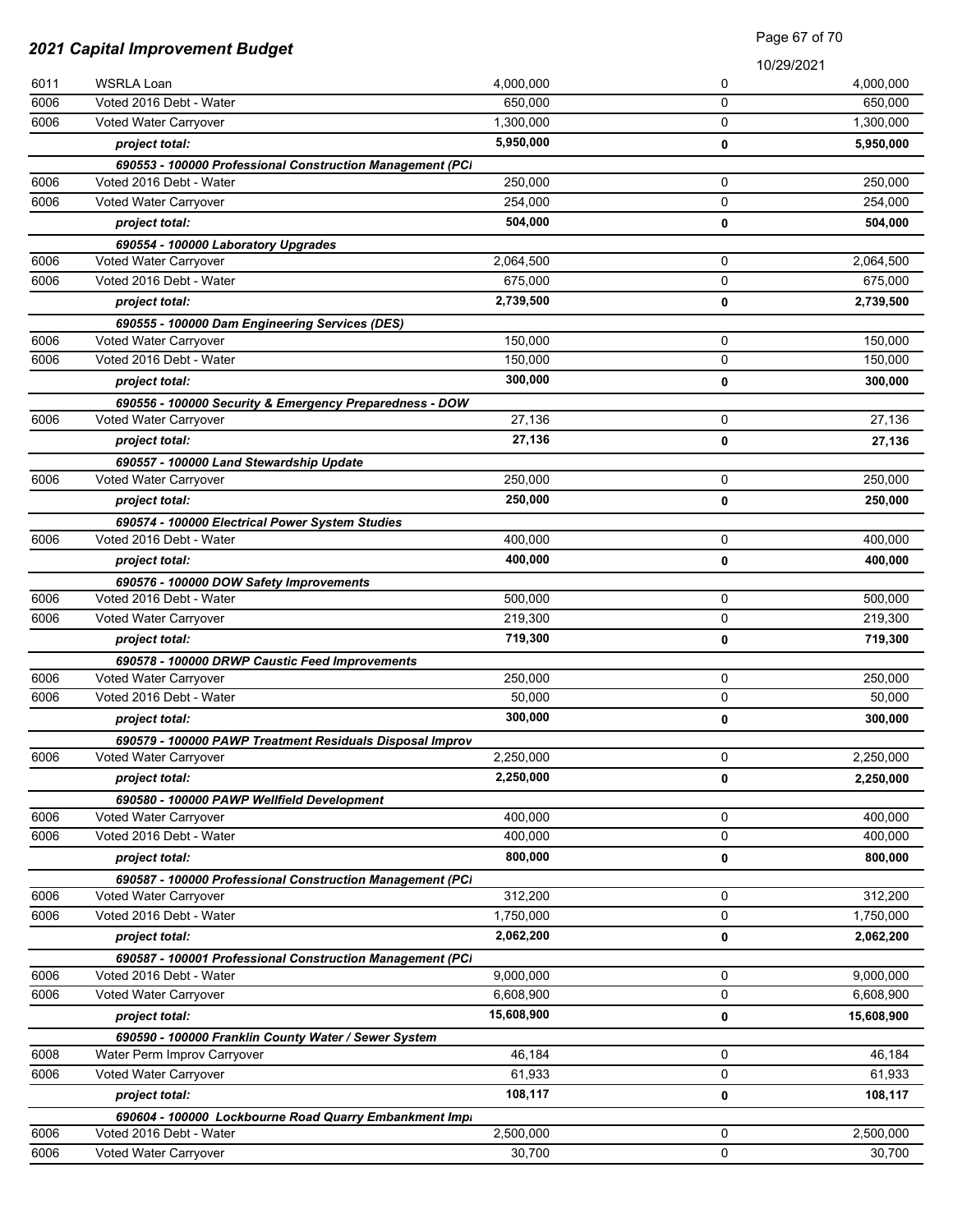| 2021 Capital Improvement Budget |                                                                                        |             | Faye oo or <i>T</i> o |             |
|---------------------------------|----------------------------------------------------------------------------------------|-------------|-----------------------|-------------|
|                                 |                                                                                        |             |                       | 10/29/2021  |
|                                 | project total:                                                                         | 2,530,700   | 0                     | 2,530,700   |
|                                 | 690606 - 100000 PAWP Pump Improvements                                                 |             |                       |             |
| 6006                            | Voted 2016 Debt - Water                                                                | 150,000     | 0                     | 150,000     |
|                                 | project total:                                                                         | 150,000     | 0                     | 150,000     |
|                                 | 690610 - 100000 DRWP Pump Improvements                                                 |             |                       |             |
| 6006                            | Voted Water Carryover                                                                  | 200,000     | 0                     | 200,000     |
| 6006                            | Voted 2016 Debt - Water                                                                | 200,000     | 0                     | 200,000     |
|                                 | project total:                                                                         | 400,000     | 0                     | 400,000     |
|                                 | 690616 - 100000 HCWP Energy Audit                                                      |             |                       |             |
| 6006                            | Voted Water Carryover                                                                  | 121,100     | 0                     | 121,100     |
|                                 | project total:                                                                         | 121,100     | 0                     | 121,100     |
|                                 | category total:                                                                        | 104,905,749 | 0                     | 104,905,749 |
|                                 | <b>Water Main Rehabilitation</b><br>601699 - 100000 60-09 Unallocated Balance Fd. 6016 |             |                       |             |
| 6016                            | Water PayGo Carryover                                                                  | 19,505,281  | 0                     | 19,505,281  |
|                                 | project total:                                                                         | 19,505,281  | 0                     | 19,505,281  |
|                                 | 690236 - 100000 Water Main Rehabilitation                                              |             |                       |             |
| 6006                            | Voted Water Carryover                                                                  | 1,522,661   | $\mathbf 0$           | 1,522,661   |
| 6006                            | Voted 2016 Debt - Water                                                                | 3,425,000   | 0                     | 3,425,000   |
|                                 | project total:                                                                         | 4,947,661   | 0                     | 4,947,661   |
|                                 | 690236 - 100068 Silver Dr. Area WL Imp's                                               |             |                       |             |
| 6006                            | Voted Water Carryover                                                                  | 11,885      | 0                     | 11,885      |
|                                 | project total:                                                                         | 11,885      | 0                     | 11,885      |
|                                 | 690236 - 100069 Arcadia Ave Area WL Imp's                                              |             |                       |             |
| 6008                            | Water Perm Improv Carryover                                                            | 15,170      | 0                     | 15,170      |
|                                 | project total:                                                                         | 15,170      | 0                     | 15,170      |
|                                 | 690236 - 100076 Scottwood Ave. Area WL Imp's (fka #37)                                 |             |                       |             |
| 6008                            | Water Perm Improv Carryover                                                            | 7,441       | 0                     | 7,441       |
|                                 | project total:                                                                         | 7,441       | 0                     | 7,441       |
|                                 | 690236 - 100092 S. Hampton Rd. Area WL Imp's (fka #46)                                 |             |                       |             |
| 6006                            | Voted Water Carryover                                                                  | 450,000     | 0                     | 450,000     |
|                                 | project total:                                                                         | 450,000     | 0                     | 450,000     |
|                                 | 690236 - 100093 East Gates Street Area Water Line Imp's                                |             |                       |             |
| 6006                            | Voted Water Carryover                                                                  | 5,284       | 0                     | 5,284       |
|                                 | project total:                                                                         | 5,284       | 0                     | 5,284       |
|                                 | 690236 - 100096 Ziegler Ave. Area WL Imp's                                             |             |                       |             |
| 6006                            | Voted 2013 Debt - Water                                                                | 140,000     | 0                     | 140,000     |
| 6011                            | WSRLA Loan                                                                             | 400,000     | 0                     | 400,000     |
| 6006                            | Voted Water Carryover                                                                  | 500,000     | 0                     | 500,000     |
|                                 | project total:                                                                         | 1,040,000   | 0                     | 1,040,000   |
|                                 | 690236 - 100097 South Weyant Ave. Area WL Imp's                                        |             |                       |             |
| 6006                            | Voted Water Carryover                                                                  | 400,000     | 0                     | 400,000     |
|                                 | project total:                                                                         | 400,000     | 0                     | 400,000     |
|                                 | 690236 - 100098 Chestershire Rd. Area WL Imp's                                         |             |                       |             |
| 6006                            | Voted Water Carryover                                                                  | 400,000     | 0                     | 400,000     |
|                                 | project total:                                                                         | 400,000     | 0                     | 400,000     |
|                                 | 690236 - 100101 Woodland Ave. Area WL Imp's                                            |             |                       |             |
| 6006                            | Voted Water Carryover                                                                  | 450,000     | 0                     | 450,000     |
|                                 | project total:                                                                         | 450,000     | 0                     | 450,000     |
|                                 | 690236 - 100103 Mock Road Area Water Line Improvements                                 |             |                       |             |
| 6011                            | <b>WSRLA Loan</b>                                                                      | 3,000,000   | 0                     | 3,000,000   |
| 6006                            | Voted Water Carryover                                                                  | 508,128     | 0                     | 508,128     |
| 6006                            | Voted 2013 Debt - Water                                                                | 400,000     | 0                     | 400,000     |
|                                 | project total:                                                                         | 3,908,128   | 0                     | 3,908,128   |
|                                 | 690236 - 100104 Edsel Avenue Area Water Line Improvement                               |             |                       |             |
| 6011                            | <b>WSRLA Loan</b>                                                                      | 3,500,000   | 0                     | 3,500,000   |

Page 68 of 70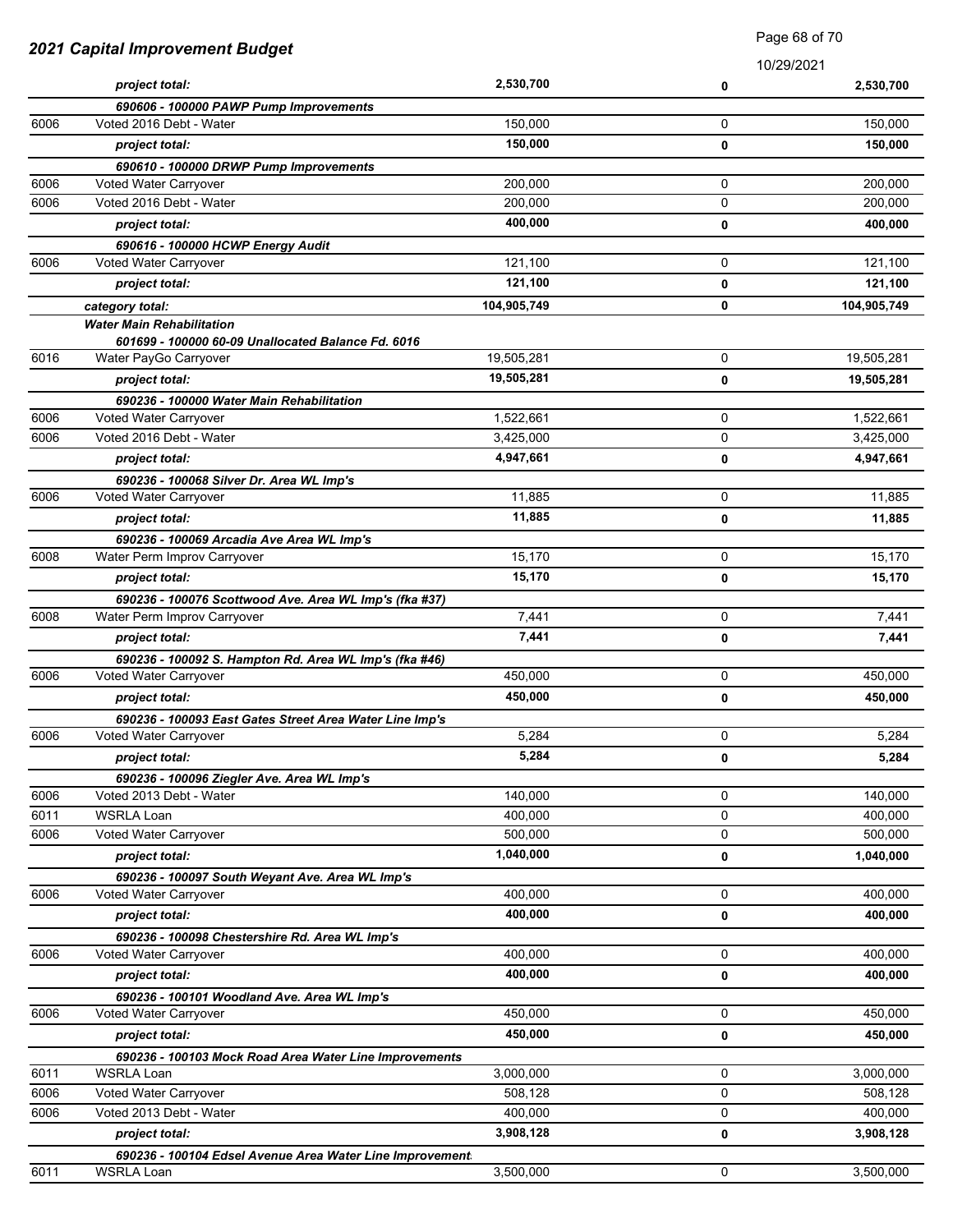| <b>2021 Capital Improvement Budget</b> |                                                                                | Page 69 of 70      |            |                    |
|----------------------------------------|--------------------------------------------------------------------------------|--------------------|------------|--------------------|
|                                        |                                                                                |                    | 10/29/2021 |                    |
| 6006                                   | Voted 2013 Debt - Water                                                        | 450,000            | 0          | 450,000            |
|                                        | project total:                                                                 | 3,950,000          | 0          | 3,950,000          |
|                                        | 690236 - 100109 Livingston Ave Phase B W.L. Imp's                              |                    |            |                    |
| 6006                                   | Voted 2013 Debt - Water                                                        | 100,000            | 0          | 100,000            |
|                                        | project total:                                                                 | 100,000            | 0          | 100,000            |
|                                        | 690236 - 100112 Transite Pipe Replacement                                      |                    |            |                    |
| 6006                                   | Voted 2013 Debt - Water                                                        | 400,000            | 0          | 400,000            |
| 6011                                   | <b>WSRLA Loan</b>                                                              | 3,500,000          | 0          | 3,500,000          |
| 6006                                   | Voted Water Carryover                                                          | 400.000            | 0          | 400,000            |
|                                        | project total:                                                                 | 4,300,000          | 0          | 4,300,000          |
|                                        | 690236 - 100113 Manchester Avenue WL Imp's                                     |                    |            |                    |
| 6006                                   | Voted Water Carryover                                                          | 1,150,000          | 0          | 1,150,000          |
|                                        | project total:                                                                 | 1,150,000          | 0          | 1,150,000          |
|                                        | 690236 - 100116 E. Franklinton WL Imp's (2017) - Constr. Pha                   |                    |            |                    |
| 6006                                   | Voted Water Carryover                                                          | 349,465            | 0          | 349,465            |
|                                        | project total:                                                                 | 349,465            | 0          | 349,465            |
|                                        | 690236 - 100117 Oakland Park / Medina WL Imp's                                 |                    |            |                    |
| 6006                                   | Voted Water Carryover                                                          | 146,039            | 0          | 146,039            |
|                                        | project total:                                                                 | 146,039            | 0          | 146,039            |
|                                        | 690236 - 100120 Newton/Bedford WL Imp's                                        |                    |            |                    |
| 6006                                   | Voted Water Carryover                                                          | 11,292             | 0          | 11,292             |
|                                        | project total:                                                                 | 11,292             | 0          | 11,292             |
|                                        | 690236 - 100121 Brixham Rd. WL Imp's                                           |                    |            |                    |
| 6006                                   | Voted Water Carryover                                                          | 300,000            | 0          | 300,000            |
|                                        | project total:                                                                 | 300,000            | 0          | 300,000            |
|                                        | 690236 - 100122 Miller Ave. Area WL Imp's                                      |                    |            |                    |
| 6006                                   | Voted Water Carryover                                                          | 300,000            | 0          | 300,000            |
|                                        | project total:                                                                 | 300,000            | 0          | 300,000            |
|                                        | 690236 - 100123 Roosevelt Ave. Area WL Imp's                                   |                    |            |                    |
| 6006                                   | Voted Water Carryover                                                          | 300,000            | 0          | 300,000            |
|                                        | project total:                                                                 | 300,000            | 0          | 300,000            |
|                                        | 690236 - 100124 Norris Drive Area Water Line Imp's                             |                    |            |                    |
| 6006<br>6006                           | Voted Water Carryover                                                          | 300,000            | 0<br>0     | 300,000<br>300,000 |
|                                        | Voted 2013 Debt - Water                                                        | 300,000<br>600,000 |            |                    |
|                                        | project total:                                                                 |                    | 0          | 600,000            |
| 6006                                   | 690236 - 100125 Riverview Drive Area Water Line Imp's<br>Voted Water Carryover | 300,000            | 0          | 300,000            |
| 6006                                   | Voted 2013 Debt - Water                                                        | 300,000            | 0          | 300,000            |
|                                        |                                                                                | 600,000            |            |                    |
|                                        | project total:                                                                 |                    | 0          | 600,000            |
| 6006                                   | 690236 - 100126 Sawmill Place Blvd. Area WL Imp's<br>Voted 2013 Debt - Water   | 300,000            | 0          | 300,000            |
| 6006                                   | Voted Water Carryover                                                          | 300,000            | 0          | 300,000            |
|                                        | project total:                                                                 | 600,000            | 0          | 600,000            |
|                                        | 690236 - 100140 Old Beechwold Area Water Line Imp's                            |                    |            |                    |
| 6006                                   | Voted Water Carryover                                                          | 401,000            | 0          | 401,000            |
| 6006                                   | Voted 2013 Debt - Water                                                        | 400,000            | 0          | 400,000            |
|                                        | project total:                                                                 | 801,000            | 0          | 801,000            |
|                                        | 690236 - 100143 Eureka-Fremont Area Water Line Improveme                       |                    |            |                    |
| 6006                                   | Voted 2013 Debt - Water                                                        | 200,000            | 0          | 200,000            |
| 6006                                   | Voted Water Carryover                                                          | 200,000            | 0          | 200,000            |
|                                        | project total:                                                                 | 400,000            | 0          | 400,000            |
|                                        | 690236 - 100144 Kent-Fairwood Area Water Line Improvemen                       |                    |            |                    |
| 6006                                   | Voted Water Carryover                                                          | 200,000            | 0          | 200,000            |
| 6006                                   | Voted 2013 Debt - Water                                                        | 200,000            | 0          | 200,000            |
|                                        | project total:                                                                 | 400,000            | 0          | 400,000            |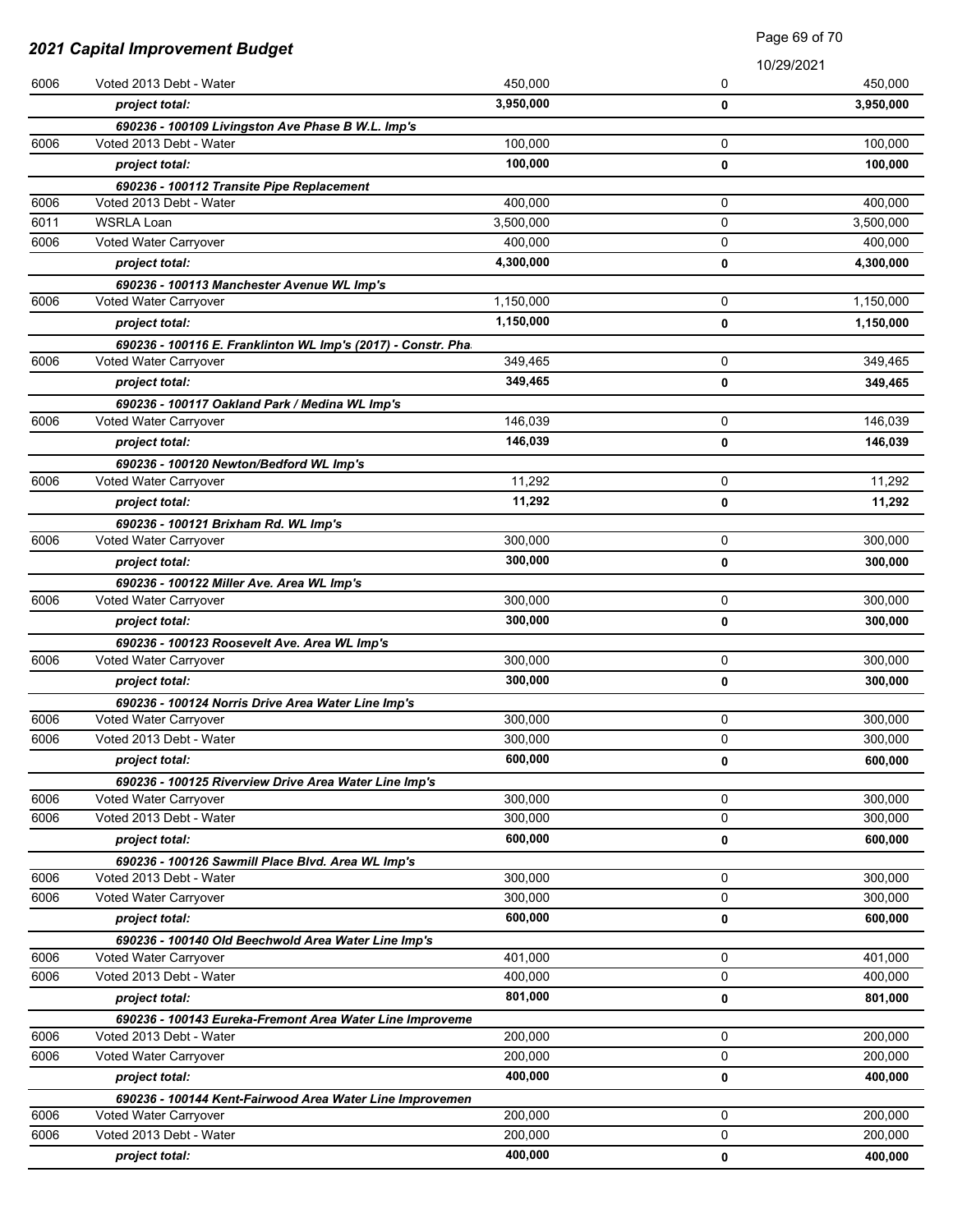# Page 70 of 70

|              | 690236 - 100145 Palmetto/Westgate Water Line Improvements |               |   |               |
|--------------|-----------------------------------------------------------|---------------|---|---------------|
| 6006         | Voted Water Carryover                                     | 300,000       |   | 300,000       |
| 6006         | Voted 2013 Debt - Water                                   | 300,000       |   | 300,000       |
| 6011         | WSRLA Loan                                                | 1,000,000     |   | 1,000,000     |
|              | project total:                                            | 1,600,000     | 0 | 1,600,000     |
|              | 690521 - 100002 2014 Water Main Repair                    |               |   |               |
| 6006         | <b>Voted Water Carryover</b>                              | 185.827       |   | 185,827       |
|              | project total:                                            | 185,827       | 0 | 185,827       |
|              | category total:                                           | 47,234,473    | 0 | 47,234,473    |
|              | division total:                                           | 208,891,900   | 0 | 208,891,900   |
|              | department total:                                         | 693,270,634   | 0 | 693,270,634   |
| grand total: |                                                           | 1,260,888,156 | 0 | 1,260,888,156 |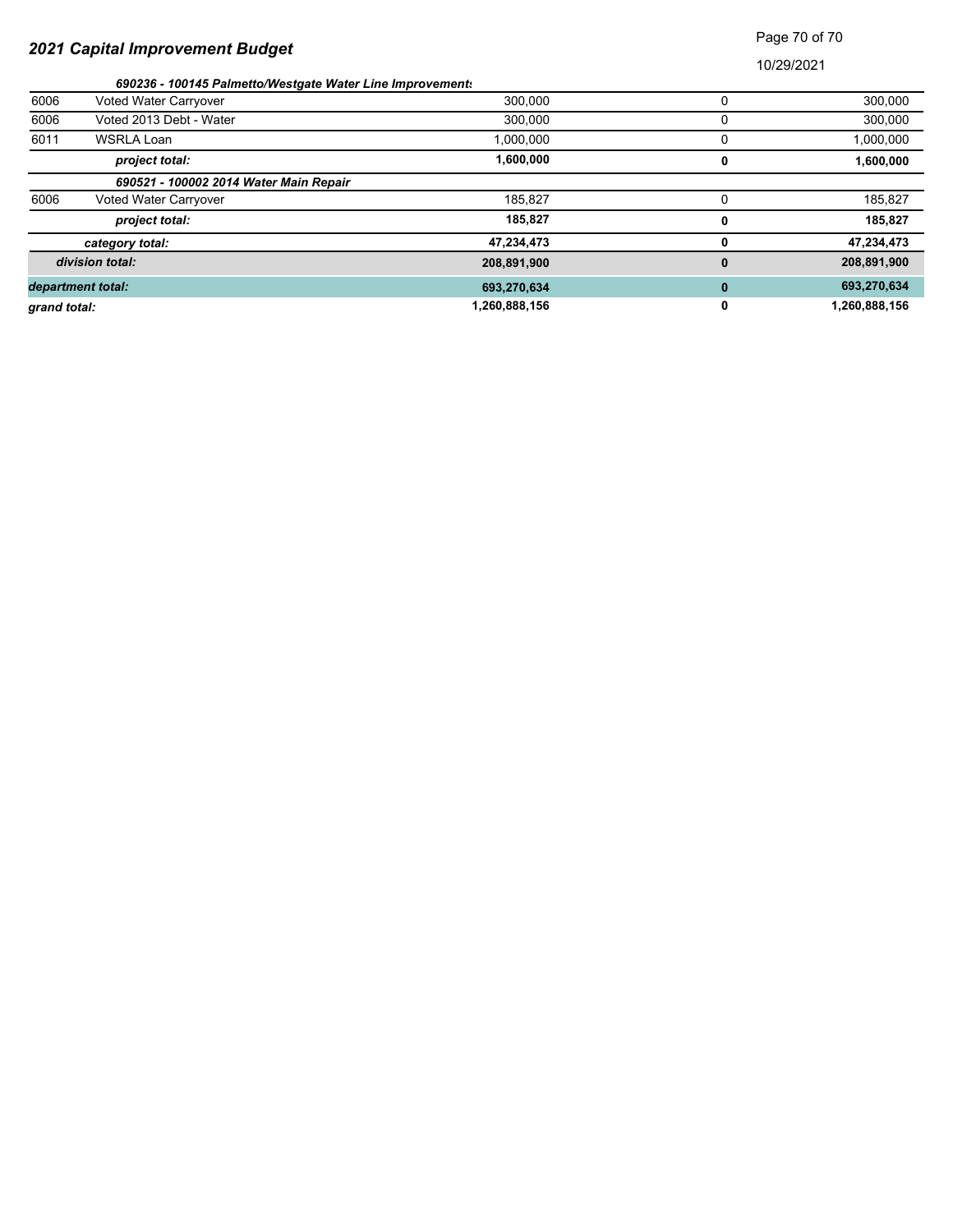### *2021 Funding Summary by Source*

Page 1 of 1

10/21/2021

| funding source                        | new funding    | new funding-amended | carryover funding | total budget     | total budget-amended |
|---------------------------------------|----------------|---------------------|-------------------|------------------|----------------------|
| Councilmanic SIT Supported            | 75,876,000     | 78,626,000          |                   | 75,876,000       | 78,626,000           |
| Electric Perm Improv Carryover        |                |                     | 154,373           | 154,373          | 154,373              |
| Fleet Management Carryover            |                |                     | 1,913,129         | 1,913,129        | 1,913,129            |
| General Perm Imp Carryover            |                |                     | 10,486,438        | 10,486,438       | 10,486,438           |
| <b>Information Services</b>           | 5,190,000      | 5,190,000           |                   | 5,190,000        | 5,190,000            |
| <b>Information Services Carryover</b> |                |                     | 14,789,530        | 14,789,530       | 14,789,530           |
| Rec & Parks Perm Improv Carryover     |                |                     | 6,214,253         | 6,214,253        | 6,214,253            |
| Sanitary PayGo Carryover              |                |                     | 19,246,082        | 19,246,082       | 19,246,082           |
| Sanitary Perm Improv Carryover        |                |                     | 1,116,593         | 1,116,593        | 1,116,593            |
| Storm PayGo Carryover                 |                |                     | 1,659,585         | 1,659,585        | 1,659,585            |
| Storm Perm Improv Carryover           |                |                     | 133,913           | 133,913          | 133,913              |
| Street & Highway Imp Carryover        |                |                     | 15,763,011        | 15,763,011       | 15,763,011           |
| <b>Unvoted Carryover</b>              |                |                     | 25.024.609        | 25,024,609       | 25,024,609           |
| Voted 2013 Debt - Water               | 6,910,000      | 6,910,000           |                   | 6,910,000        | 6,910,000            |
| Voted 2016 Debt - Electricity         | 9,040,000      | 9,040,000           |                   | 9,040,000        | 9,040,000            |
| Voted 2016 Debt - Sanitary Sewer      | 55,143,883     | 55,143,883          |                   | 55,143,883       | 55,143,883           |
| Voted 2016 Debt - Storm               | 16,854,000     | 16,854,000          |                   | 16,854,000       | 16,854,000           |
| Voted 2016 Debt - Water               | 35,085,881     | 35,085,881          |                   | 35,085,881       | 35,085,881           |
| Voted 2016 Debt SIT Supported         | 8,515,000      | 8,515,000           |                   | 8,515,000        | 8,515,000            |
| Voted 2019 SIT Supported              | 218,169,000    | 215,419,000         |                   | 218,169,000      | 215,419,000          |
| <b>Voted Carryover</b>                |                |                     | 185,691,362       | 185,691,362      | 185,691,362          |
| <b>Voted Electricity Carryover</b>    |                |                     | 13,257,706        | 13,257,706       | 13,257,706           |
| Voted Sanitary Carryover              |                |                     | 102,555,055       | 102,555,055      | 102,555,055          |
| Voted Storm Carryover                 |                |                     | 11.895.354        | 11,895,354       | 11,895,354           |
| Voted Water Carryover                 |                |                     | 63,791,408        | 63,791,408       | 63,791,408           |
| <b>WPCLF/OWDA</b>                     | 253,307,380    | 253,307,380         |                   | 253,307,380      | 253,307,380          |
| <b>WSRLA Loan</b>                     | 82,074,000     | 82,074,000          |                   | 82,074,000       | 82,074,000           |
| Water PayGo Carryover                 |                |                     | 19,505,281        | 19,505,281       | 19,505,281           |
| Water Perm Improv Carryover           |                |                     | 1,525,330         | 1,525,330        | 1,525,330            |
| total:                                | 766,165,144.00 | 766,165,144.00      | 494,723,012.00    | 1,260,888,156.00 | 1,260,888,156.00     |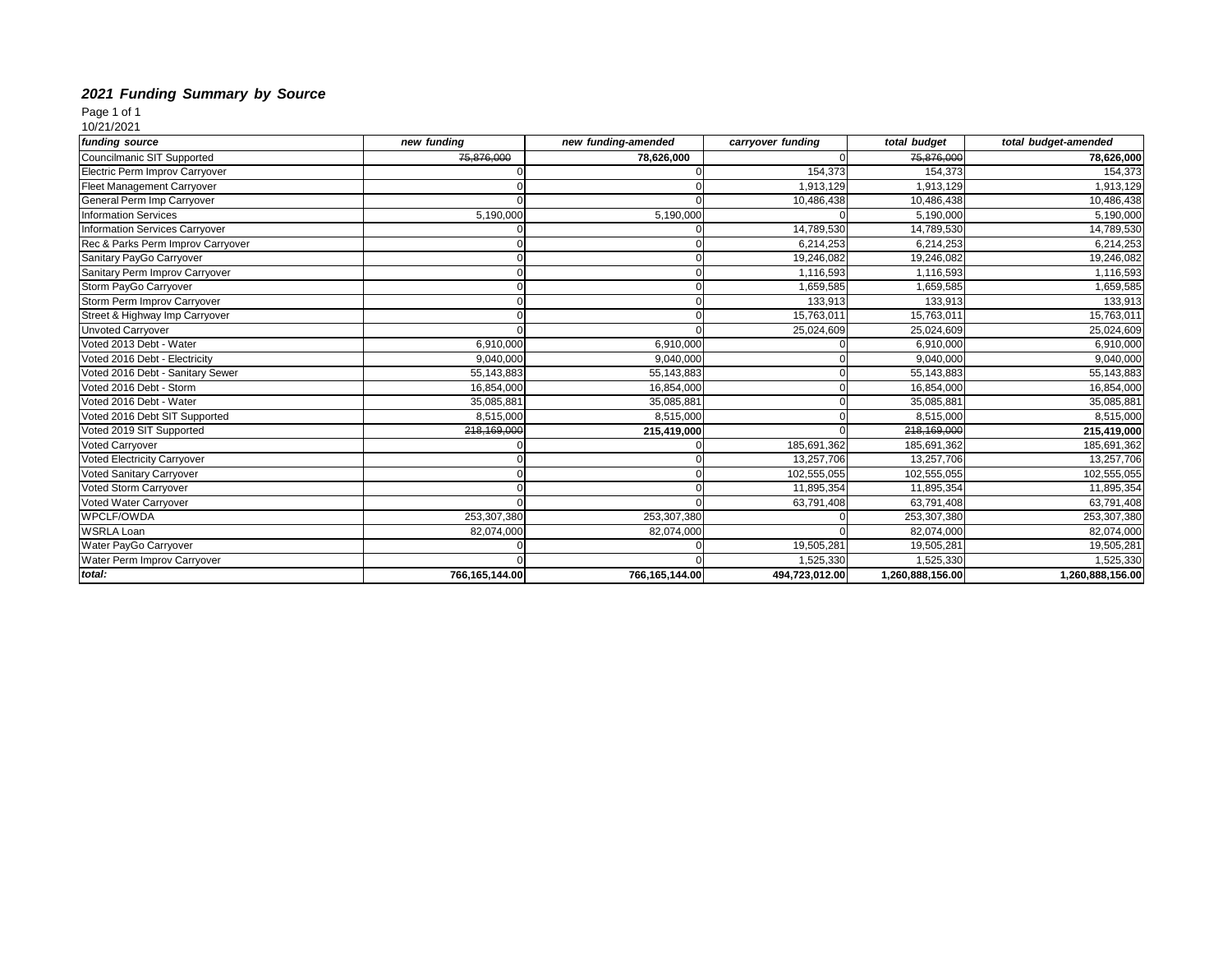10/21/2021

#### *BUILDING AND ZONING SERVICES department name:*

| division name:                 | new fundina | carrvover funding | total budget |
|--------------------------------|-------------|-------------------|--------------|
| - Building and Zoning Services |             | 153.903           | 153.903      |
| department total:              |             | 153.903           | 153.903      |

*CITY AUDITOR department name:*

| division name:      | new fundina | carrvover funding | total budget |
|---------------------|-------------|-------------------|--------------|
| <b>City Auditor</b> | 24.510.000  | 3,268,160         | 27,778,160   |
| department total:   | 24.510.000  | 3.268.160         | 27.778.160   |

#### *DEVELOPMENT department name:*

| division name:            | new fundina | carryover funding | total budget |
|---------------------------|-------------|-------------------|--------------|
| - Dev Administration      | 13.300.000  | 9,361,647         | 22,661,647   |
| 10 - Housing              | 16.250.000  | 11.543.155        | 27,793,155   |
| 2 - Econ. Development     | 23.750.000  | 3.000.000         | 26.750.000   |
| 5 - Neighborhood Services |             | 3.060.000         | 3,060,000    |
| 6 - Planning              |             | 59.370            | 59.370       |
| department total:         | 53,300,000  | 27.024.172        | 80,324,172   |

#### *FINANCE and MANAGEMENT department name:*

| division name:               | new fundina | carryover funding | total budget |
|------------------------------|-------------|-------------------|--------------|
| - Financial Management       |             | 7.632.044         | 7.632.044    |
| 27 - Construction Management | 50.936.739  | 14.455.564        | 65,392,303   |
| 5 - Fleet Management         |             | 1.950.129         | 1.950.129    |
| department total:            | 50,936,739  | 24.037.737        | 74,974,476   |

#### *HEALTH department name:*

| division name:    | new fundina | carryover funding | total budget |
|-------------------|-------------|-------------------|--------------|
| - Health          |             | 17,940            | 17,940       |
| department total: |             | 17,940            | 17,940       |

#### *MUNICIPAL COURT-CLERK department name:*

| division name:            | new fundina | carrvover funding | total budget |
|---------------------------|-------------|-------------------|--------------|
| ' - Municipal Court Clerk |             | 16,848            | 16.848       |
| department total:         |             | 16,848            | 16,848       |

#### *MUNICIPAL COURT-JUDGES department name:*

| division name:         | new fundina | carrvover funding | total budget |
|------------------------|-------------|-------------------|--------------|
| Municipal Court Judges |             | 12,391            | 12,391       |
| department total:      |             | 12.391            | 12,391       |

#### *NEIGHBORHOODS department name:*

| division name:    | new fundina | carrvover funding | total budget |
|-------------------|-------------|-------------------|--------------|
| Neighborhoods     |             | .025.000          | ,025,000     |
| department total: |             | .025.000          | 1.025.000    |

*PUBLIC SAFETY department name:*

| division name:          | new fundina | carryover funding | total budget |
|-------------------------|-------------|-------------------|--------------|
| - Safety Administration | 1.000.000   | 156.547           | 1,156,547    |
| 2 - Support Services    | 6.500.000   | 504.836           | 7,004,836    |
| 3 - Police              | 14.930.000  | 10.358.345        | 25,288,345   |
| 4 - Fire                | 11.320.000  | 4,263,156         | 15,583,156   |
| department total:       | 33,750,000  | 15.282.884        | 49,032,884   |

#### *PUBLIC SERVICE department name:*

| division name:          | new fundina | carryover funding | total budget |
|-------------------------|-------------|-------------------|--------------|
| 101112 - Transportation | 82.486.261  | 125.865.438       | 208,351,699  |
| 2 - Refuse Collection   | 6.080.000   | 7.043.224         | 13,123,224   |
| department total:       | 88.566.261  | 132.908.662       | 221,474,923  |

#### *PUBLIC UTILITIES department name:*

| division name: | new fundina | carrvover funding | total budget |
|----------------|-------------|-------------------|--------------|
|                |             |                   |              |